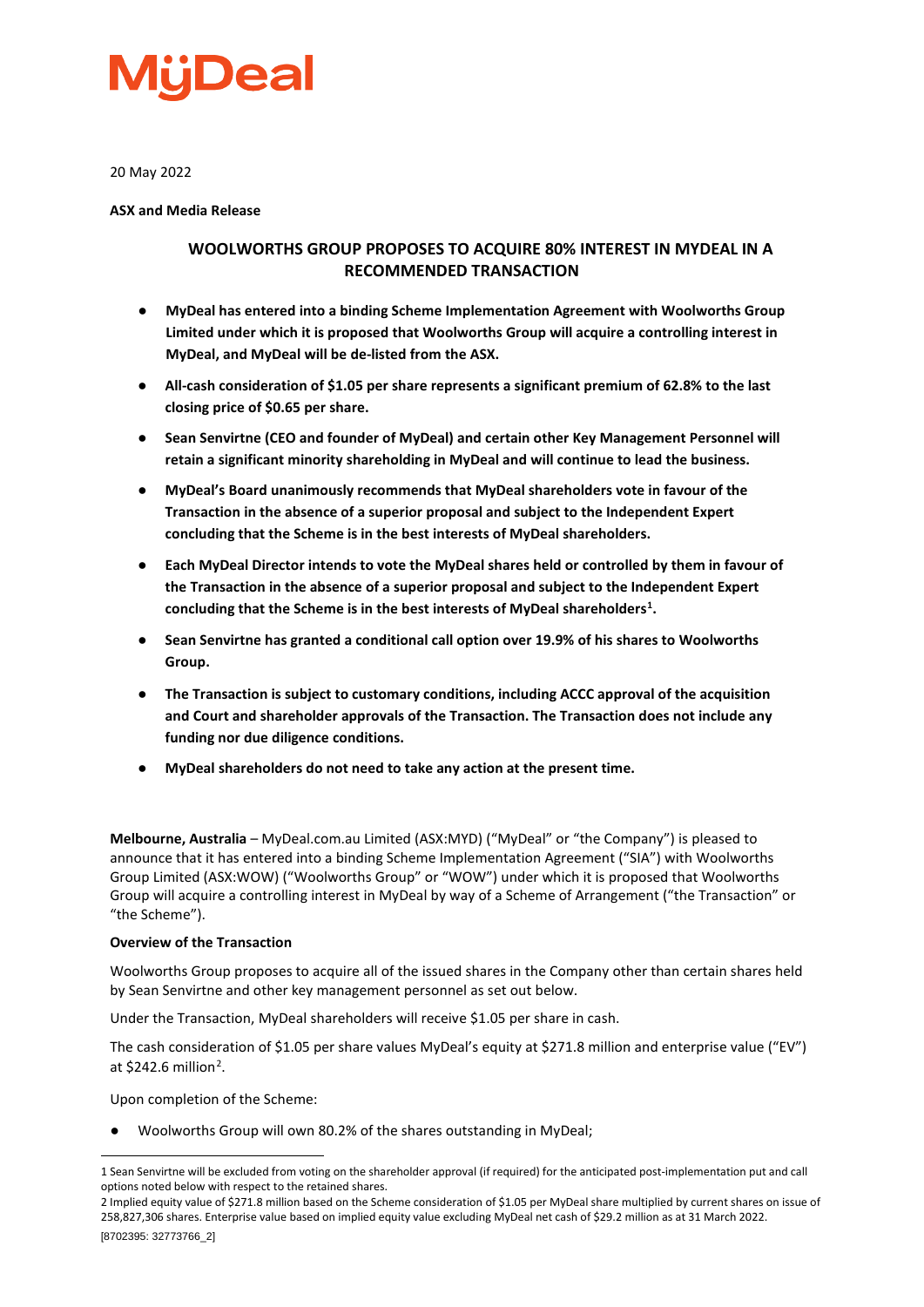## **Deal**

- Entities associated with key management of MyDeal will retain an aggregate of 19.8% of the shares outstanding in MyDeal ("Retained Shares") as follows:
	- o Sean Senvirtne 18.9%;
	- o Kate Dockery 0.5%; and
	- o Dean Ramler (together "Key Management Personnel") 0.4%

In order to achieve this capital structure, Sean Senvirtne will sell 60% of his current MyDeal shareholding into the Scheme and Kate Dockery and Dean Ramler will each sell 70% of their respective current MyDeal shareholdings into the Scheme.

Sean Senvirtne will continue as CEO of MyDeal and in conjunction with the other Key Management Personnel and MyDeal's broader existing management team, will lead the business through its next phase of growth in partnership with Woolworths Group.

The Transaction is conditional on WOW and the Key Management Personnel entering into agreements which will regulate the shareholding and management of MyDeal following implementation of the Scheme, which is anticipated will include put and call arrangements over the Retained Shares. The Transaction may be subject to a separate shareholder approval with respect to these put and call options.

#### **MyDeal Directors unanimously recommend the Transaction**

Each member of the MyDeal Board recommends that MyDeal shareholders vote in favour of the Transaction at the shareholder meetings in the absence of a superior proposal and subject to the Independent Expert concluding that the Scheme is in the best interests of MyDeal shareholders.

Subject to the same qualifications:

- each MyDeal Director (other than Sean Senvirtne) intends to vote the MyDeal shares held or controlled by them in favour of the Transaction; and
- Sean Senvirtne intends to vote all the MyDeal shares controlled by him (other than where excluded from voting) in favour of the Transaction.

MyDeal Directors believe this is a compelling offer for MyDeal shareholders for the following reasons:

- **Attractive premium:** The cash consideration of \$1.05 per share represents:
	- o 62.8% premium to the closing price of MyDeal shares on the ASX of \$0.65 on 19 May 2022[3](#page-1-0)
	- o 5.0% premium to the IPO offer price of MyDeal shares on the ASX of \$1.00 on 22 October 2020
- **Attractive transaction multiple:** the cash consideration of \$1.05 per share represents an EV / GTV[4](#page-1-1) multiple of approximately 0.9x
- **Certainty of value:** the cash consideration provides MyDeal shareholders with certainty of value and the opportunity to realise their investment for cash

MyDeal Chairman, Paul Greenberg, said: "*The Scheme is an attractive transaction which provides an all-cash option for MyDeal shareholders. The MyDeal Board has unanimously concluded that the Scheme represents a compelling outcome for our shareholders, customers, suppliers, and staff. The cash consideration of \$1.05 per share represents a highly attractive premium to current trading levels and a premium to the IPO price.*

*"The price is a very tangible measure of the value and quality of MyDeal's industry-leading online marketplace platform. At a significant premium to the current trading price, Woolworths Group's offer provides MyDeal shareholders with certainty of value and the opportunity to realise their investment in full for cash*."

<span id="page-1-0"></span><sup>&</sup>lt;sup>3</sup> 19 May 2022 being the last day of trading prior to this announcement.

<span id="page-1-1"></span><sup>4</sup> Based on FY22 Gross Sales guidance of \$270m, reaffirmed in MyDeal's Q3 FY22 update.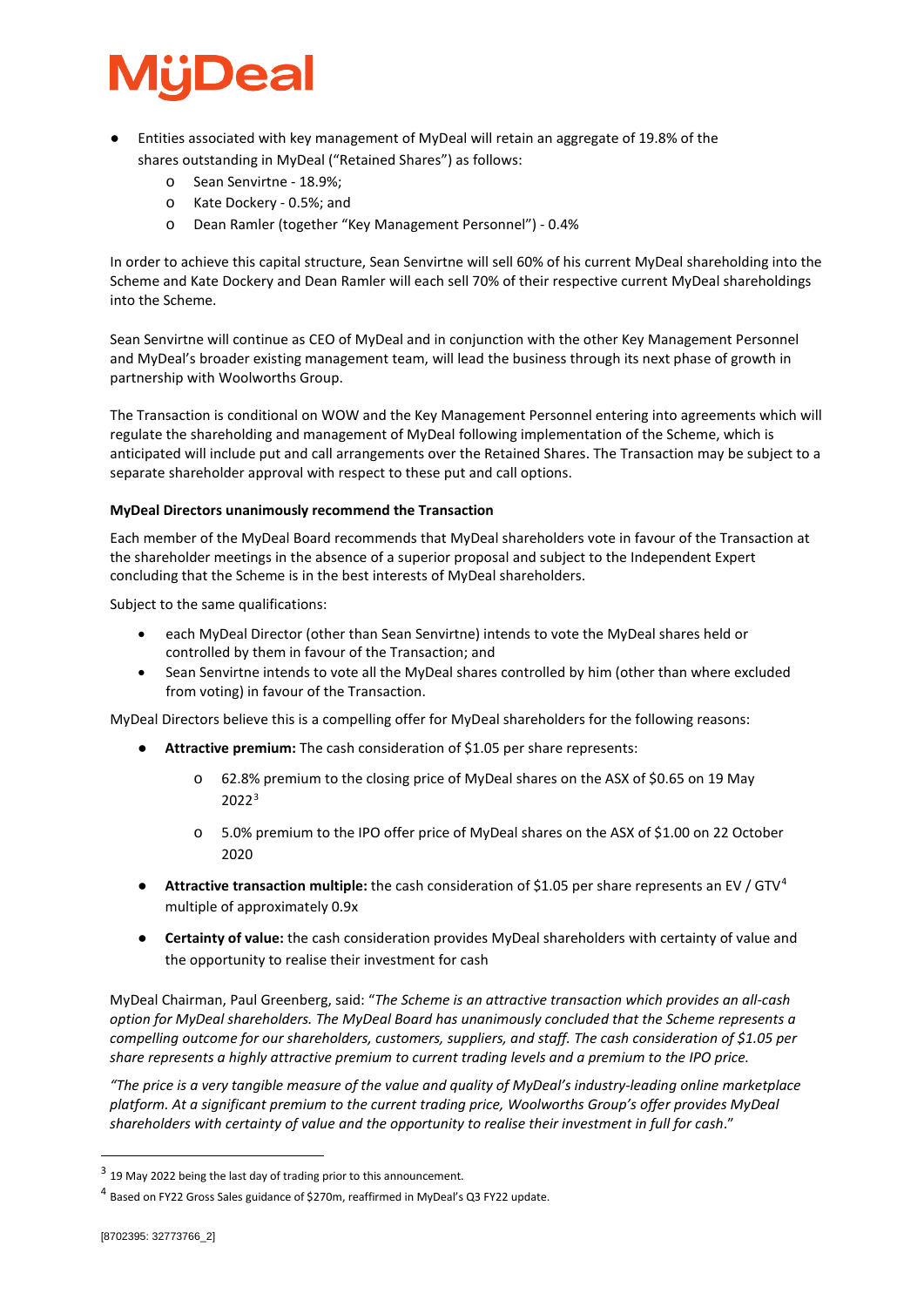## Deal

MyDeal CEO, Sean Senvirtne, said: *"The transaction is a highly attractive proposition for MyDeal shareholders and represents a significant premium to MyDeal's share price. I am excited to retain a significant and continued interest in MyDeal and to lead the business through its next stage of growth to become Australia's leading marketplace.*

*"The entire MyDeal team is looking forward to partnering with Woolworths Group, which will deliver a step change in the growth of our retail platform by accessing sector leading capabilities across ecommerce, supply chain, retail, loyalty and more."*

MyDeal shareholders should read the Scheme Booklet which the Company is targeting sending to MyDeal shareholders in July 2022 and seek professional advice before deciding whether to vote in favour of the Transaction.

#### **Substantial Shareholders' Voting Intentions**

MyDeal's other substantial shareholders, Aavasan Pty Ltd ("Gandel Invest") and Silver Globe Investments Pty Ltd, which hold 15.31% and 13.33% of the shares outstanding in MyDeal respectively, have each advised MyDeal that they intend to vote in favour of the Transaction in the absence of a superior proposal.

#### **Call Option**

Woolworths Group has entered into a conditional call option agreement with an entity controlled by Sean Senvirtne under which Woolworths Group may purchase MyDeal shares representing 19.9% of the issued share capital of the Company ("Call Option"). The terms of the Call Option will be disclosed to the ASX under a substantial shareholding notice to be lodged by Woolworths Group.

#### **Key terms of the Scheme Implementation Agreement**

The SIA entered into between Woolworths Group and MyDeal contains customary terms and conditions on which MyDeal and Woolworths Group will implement the Transaction.

The implementation of the Transaction is subject to MyDeal shareholders approving the Transaction by the required majorities. MyDeal shareholders will have the opportunity to vote on the Transaction at meetings ("Shareholder Meetings") expected to be held in Q3 2022.

The implementation of the Transaction remains subject to certain other customary conditions including Court approval, ACCC approval, no material adverse change impacting MyDeal prior to implementation, no prescribed events occurring prior to implementation and Woolworths Group and the Key Management Personnel agreeing the terms of agreements with respect to the ownership and management of MyDeal following implementation of the Transaction. The Transaction does not include any funding nor due diligence conditions.

The SIA includes customary provisions providing for exclusivity, "no shop" and "no talk" restrictions as well as matching rights for Woolworths Group in the event of a competing offer.

A break fee of 1% of the aggregate Scheme Consideration will be payable to WOW by MyDeal in certain circumstances.

A full copy of the SIA, including all applicable conditions, is attached to this announcement.

#### **Indicative timetable and next steps**

MyDeal Shareholders do not need to take any action at the present time.

An Independent Expert will be appointed to prepare a report on whether, in the Independent Expert's opinion, the Scheme is in the best interests of MyDeal shareholders. The Independent Expert's report will be included in the Scheme Booklet, along with information relating to the Transaction, the reasons for the Directors' recommendation and details of the Shareholder Meetings. The Scheme Booklet is expected to be sent to MyDeal shareholders in July 2022.

Shareholders will then have the opportunity to vote on the Transaction at the Shareholder Meetings, anticipated to be held in Q3 calendar 2022. Subject to the conditions of the Transaction being satisfied, the Transaction is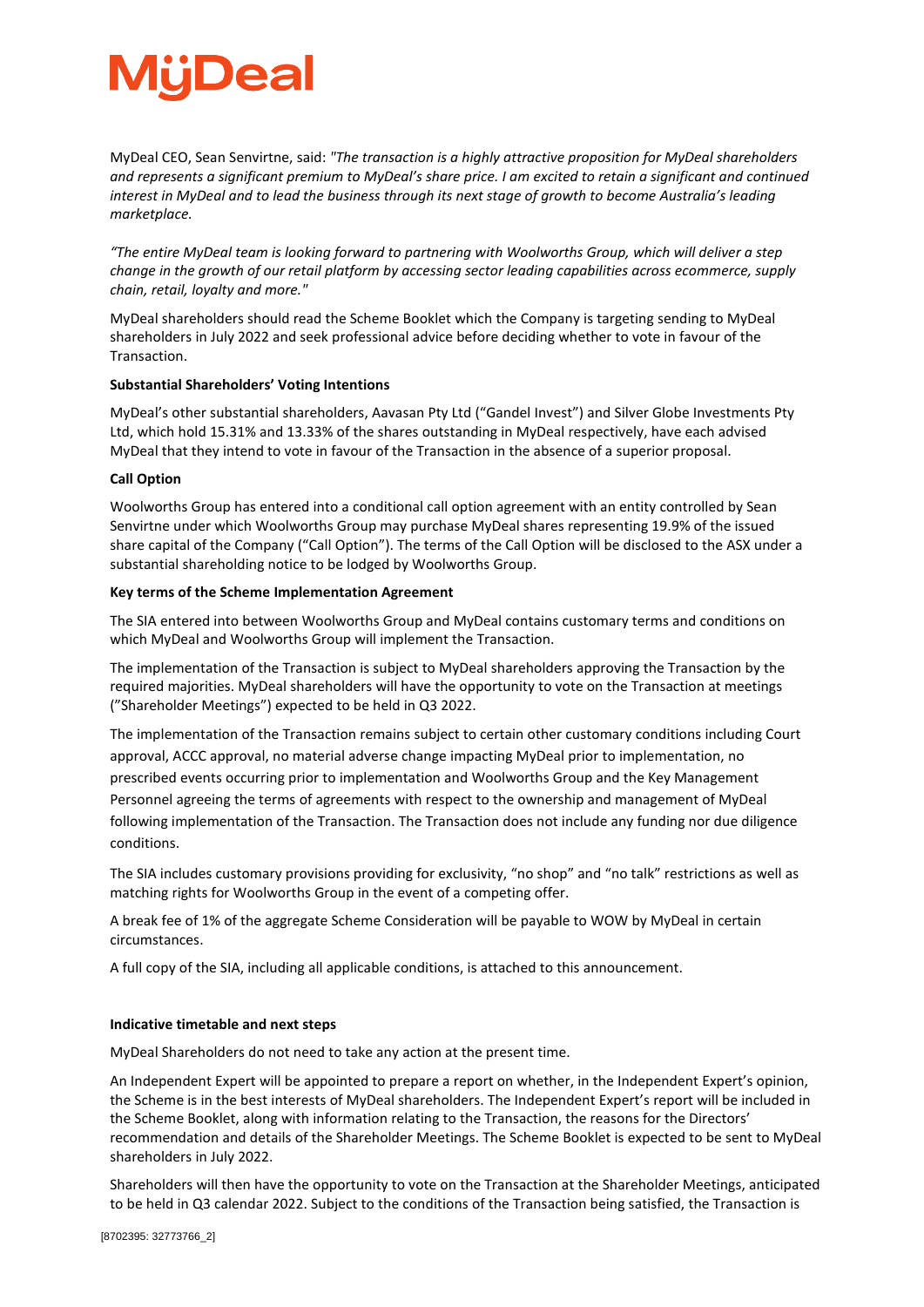## Deal

expected to be implemented in Q4 2022. As the Transaction is subject to regulatory approvals, including approval by the ACCC, the timing of the satisfaction of the conditions is uncertain but an indicative timetable of key dates is set out below:

| Event                                             | <b>Expected Date</b> |
|---------------------------------------------------|----------------------|
| First court hearing                               | <b>July 2022</b>     |
| Dispatch of Scheme booklet to MyDeal shareholders | <b>July 2022</b>     |
| <b>Shareholder Meetings</b>                       | Q3 2022              |
| Second court hearing                              | Q3/Q4 2022           |
| Effective date                                    | Q3/Q4 2022           |
| Record date                                       | Q3/Q4 2022           |
| Implementation date                               | Q3/Q4 2022           |

These dates are indicative and subject to change

#### **Advisers**

RBC Capital Markets (Australia) is acting as financial adviser and Maddocks is acting as legal adviser to MyDeal.

Authorised for release by the Board of MyDeal.com.au Limited.

#### **-- ENDS --**

#### **For further information, please contact:**

| <b>Media Enquiries</b>                             | <b>Investor Relations</b>                          |
|----------------------------------------------------|----------------------------------------------------|
| https://investors.mydeal.com.au<br>+61 401 496 334 | https://investors.mydeal.com.au<br>+61 3 9999 1091 |
| ir@mydeal.com.au                                   | ir@mydeal.com.au                                   |

#### **About MyDeal**

MyDeal is an online retail marketplace focused on home and lifestyle goods. MyDeal currently has more than 1,911 sellers (of which 1,34[5](#page-3-0) are considered Active Sellers<sup>5</sup> as at 31 December 2021) on its platform with over 6 million product SKUs listed across over 2,000 categories (with the number of SKUs available for sale at any time determined by sellers).

<https://investors.mydeal.com.au/site/content/>

#### **About Woolworths Group**

Woolworths Group is a food and everyday needs retailer united by the shared purpose of creating a better tomorrow. With more than 1,400 stores across its Woolworths Supermarkets, Countdown Supermarkets (New Zealand) and BIG W brands, B2B business serving wholesale and export markets, and a fast-growing eCommerce business. Woolworths Group is Australia and New Zealand's largest retailer. Woolworths Group employs more than 180,000 team members and serves more than 20 million customers a week.

<span id="page-3-0"></span><sup>[8702395: 32773766</sup>\_2]  $<sup>5</sup>$  Active Sellers" are sellers that have sold products through the platform within the last three months.</sup>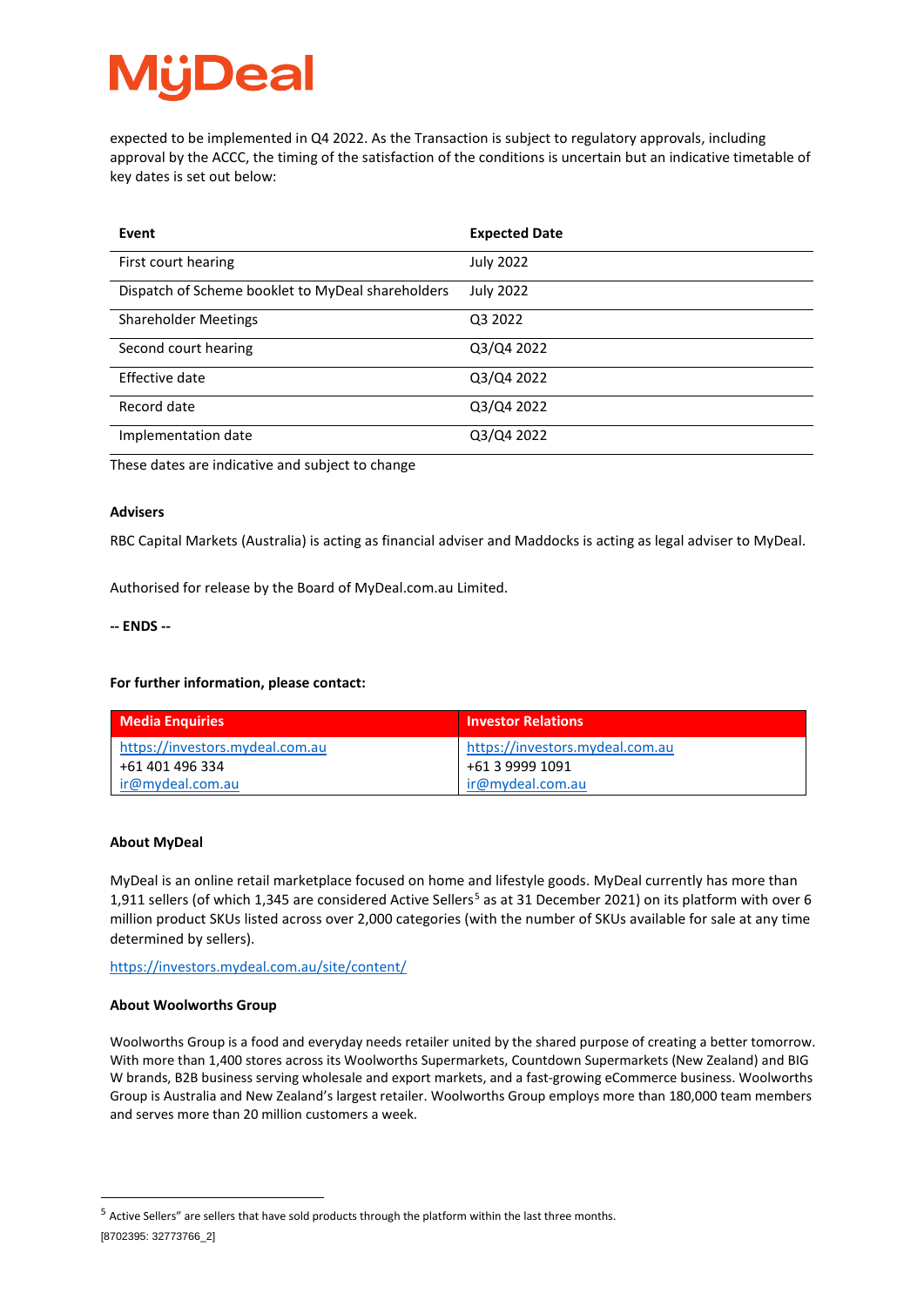# astust

### Scheme Implementation Agreement

MyDeal.com.au Limited ACN 640 108 130

Woolworths Group Limited

ACN 000 014 675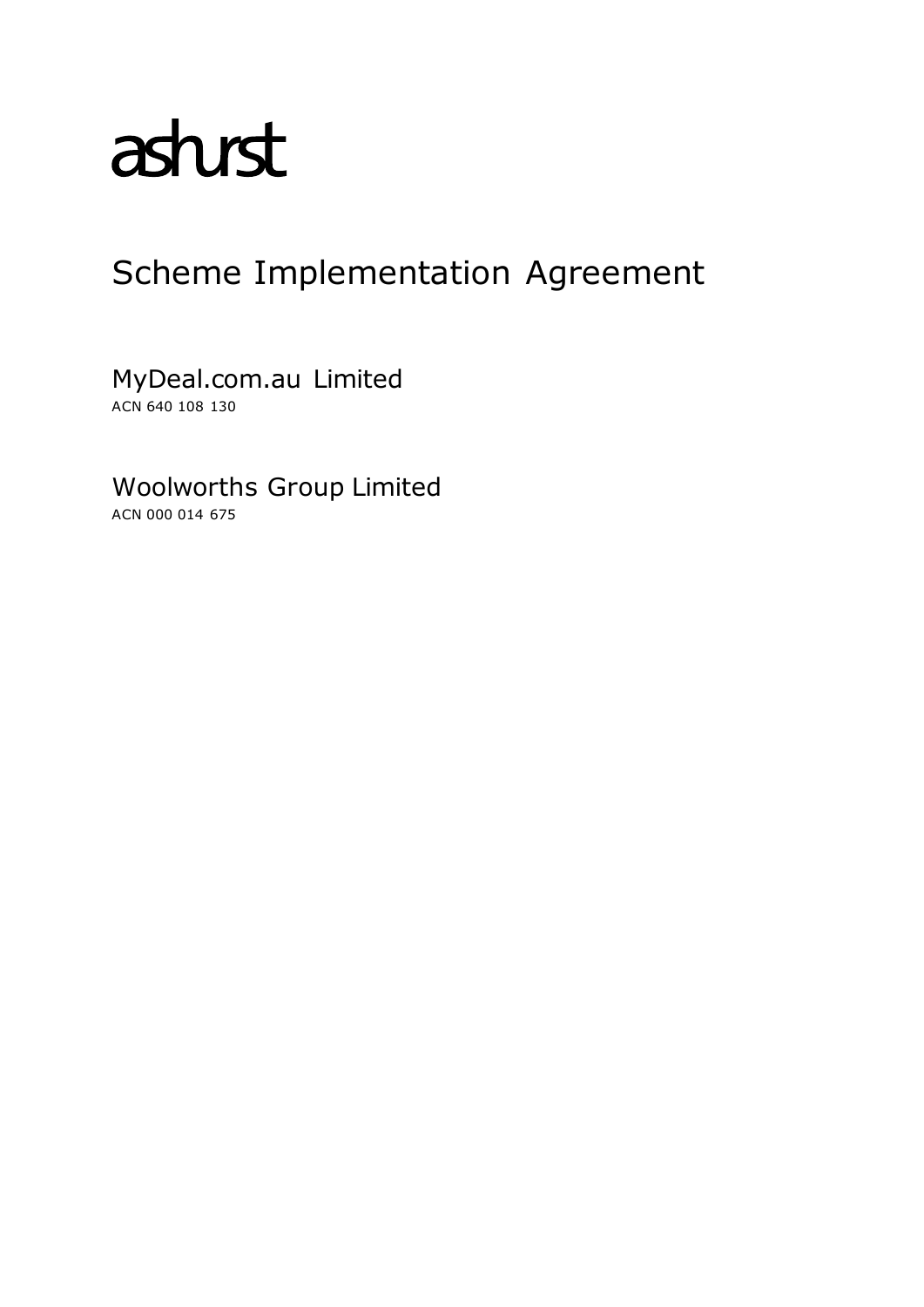#### **CONTENTS**

| <b>CLAUSE</b> |                                                                     |                                                               | <b>PAGE</b> |
|---------------|---------------------------------------------------------------------|---------------------------------------------------------------|-------------|
| 1.            |                                                                     |                                                               |             |
|               | 1.1<br>1.2<br>1.3                                                   |                                                               |             |
| 2.            |                                                                     |                                                               |             |
|               | 2.1<br>2.2<br>2.3<br>2.4<br>2.5<br>2.6<br>2.7<br>2.8                |                                                               |             |
| 3.            |                                                                     |                                                               |             |
|               | 3.1<br>3.2<br>3.3<br>3.4<br>3.5<br>3.6<br>3.7<br>3.8<br>3.9<br>3.10 |                                                               |             |
| 4.            |                                                                     |                                                               |             |
|               | 4.1<br>4.2<br>4.3<br>4.4                                            | Scheme Booklet content and responsibility statements30        |             |
| 5.            |                                                                     |                                                               |             |
|               | 5.1<br>5.2<br>5.3<br>5.4<br>5.5                                     |                                                               |             |
| 6.            |                                                                     |                                                               |             |
|               | 6.1<br>6.2<br>6.3                                                   |                                                               |             |
| 7.            |                                                                     |                                                               |             |
|               | 7.1<br>7.2<br>7.3<br>7.4<br>7.5                                     | Information provided subject to confidentiality obligation 37 |             |
| 8.            |                                                                     |                                                               |             |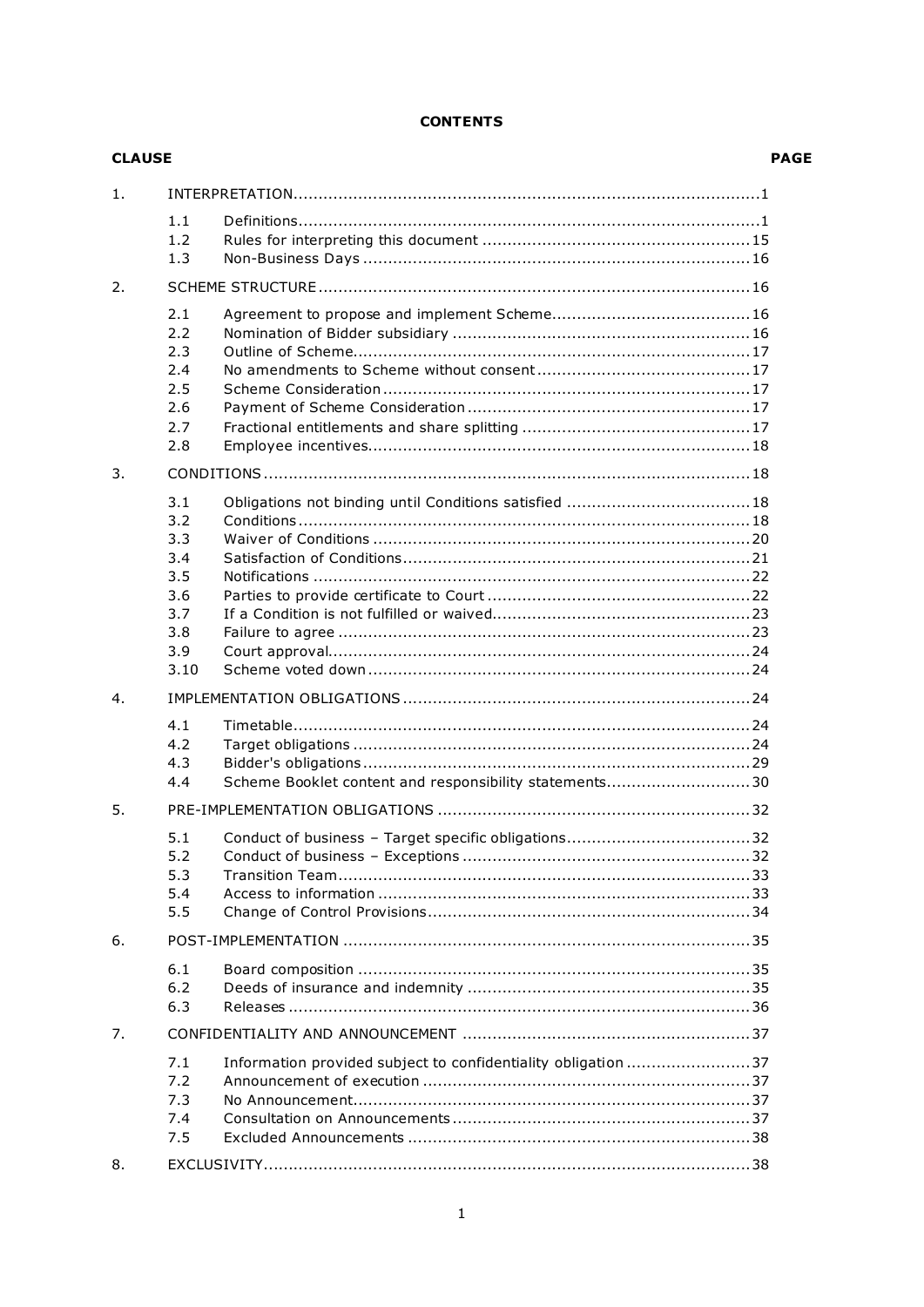|     | 8.1<br>8.2<br>8.3<br>8.4                                     |                                                         |
|-----|--------------------------------------------------------------|---------------------------------------------------------|
| 9.  |                                                              |                                                         |
|     | 9.1<br>9.2<br>9.3                                            |                                                         |
| 10. |                                                              |                                                         |
|     | 10.1<br>10.2<br>10.3<br>10.4<br>10.5<br>10.6                 | Demand by Bidder for payment of Target Break Fee  43    |
| 11. |                                                              |                                                         |
|     | 11.1<br>11.2<br>11.3<br>11.4<br>11.5<br>11.6                 |                                                         |
| 12. |                                                              |                                                         |
|     | 12.1<br>12.2<br>12.3<br>12.4<br>12.5<br>12.6<br>12.7<br>12.8 | No representations made on economic or future matters50 |
| 13. |                                                              |                                                         |
|     | 13.1<br>13.2<br>13.3                                         |                                                         |
| 14. |                                                              |                                                         |
|     | 14.1<br>14.2<br>14.3<br>14.4<br>14.5                         |                                                         |
| 15. |                                                              |                                                         |
|     | 15.1<br>15.2<br>15.3                                         |                                                         |
| 16. |                                                              |                                                         |
|     | 16.1<br>16.2<br>16.3<br>16.4                                 |                                                         |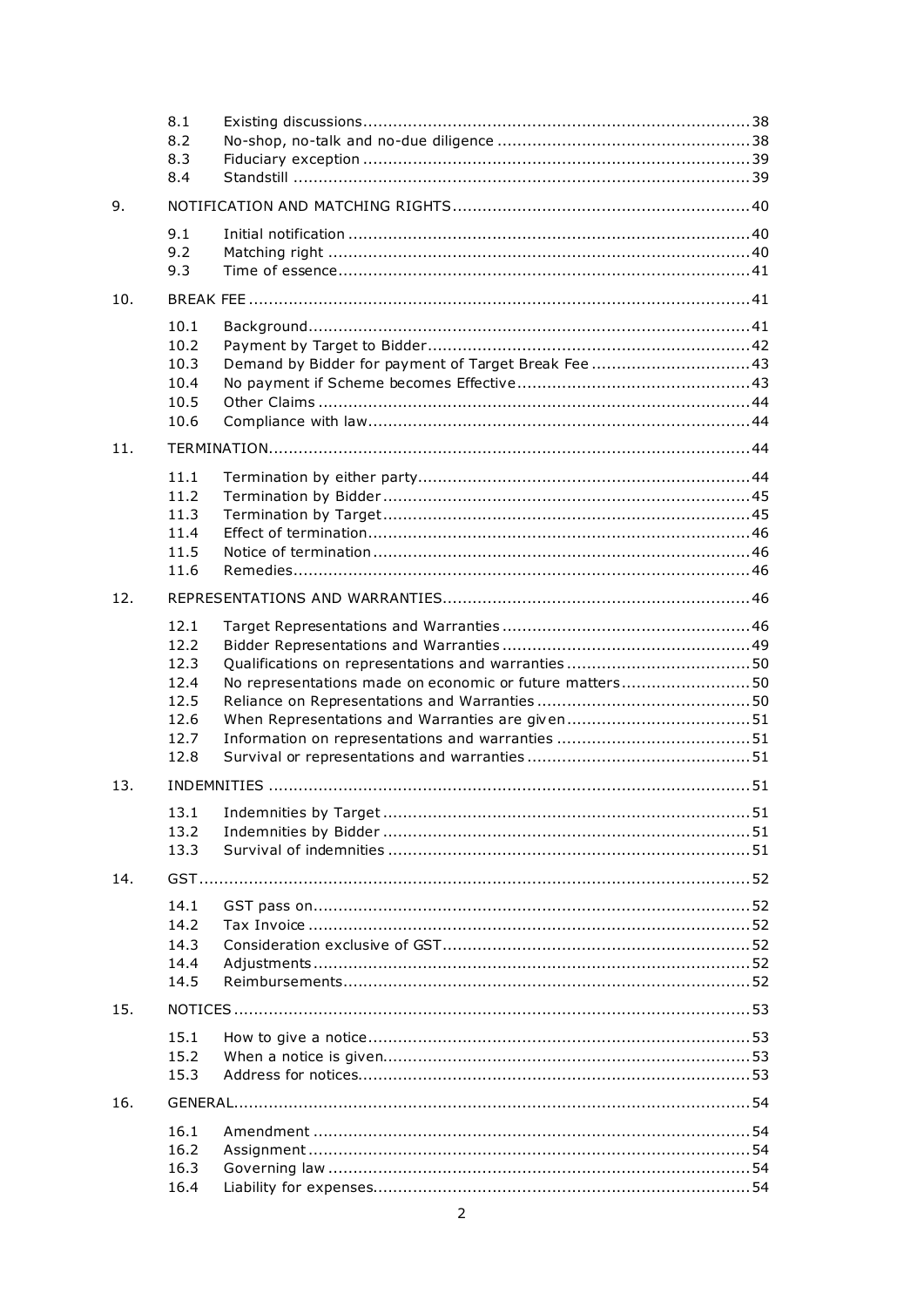| 16.6 |  |
|------|--|
| 16.7 |  |
| 16.8 |  |
| 16.9 |  |
|      |  |
|      |  |
|      |  |
|      |  |
|      |  |

#### **Schedule**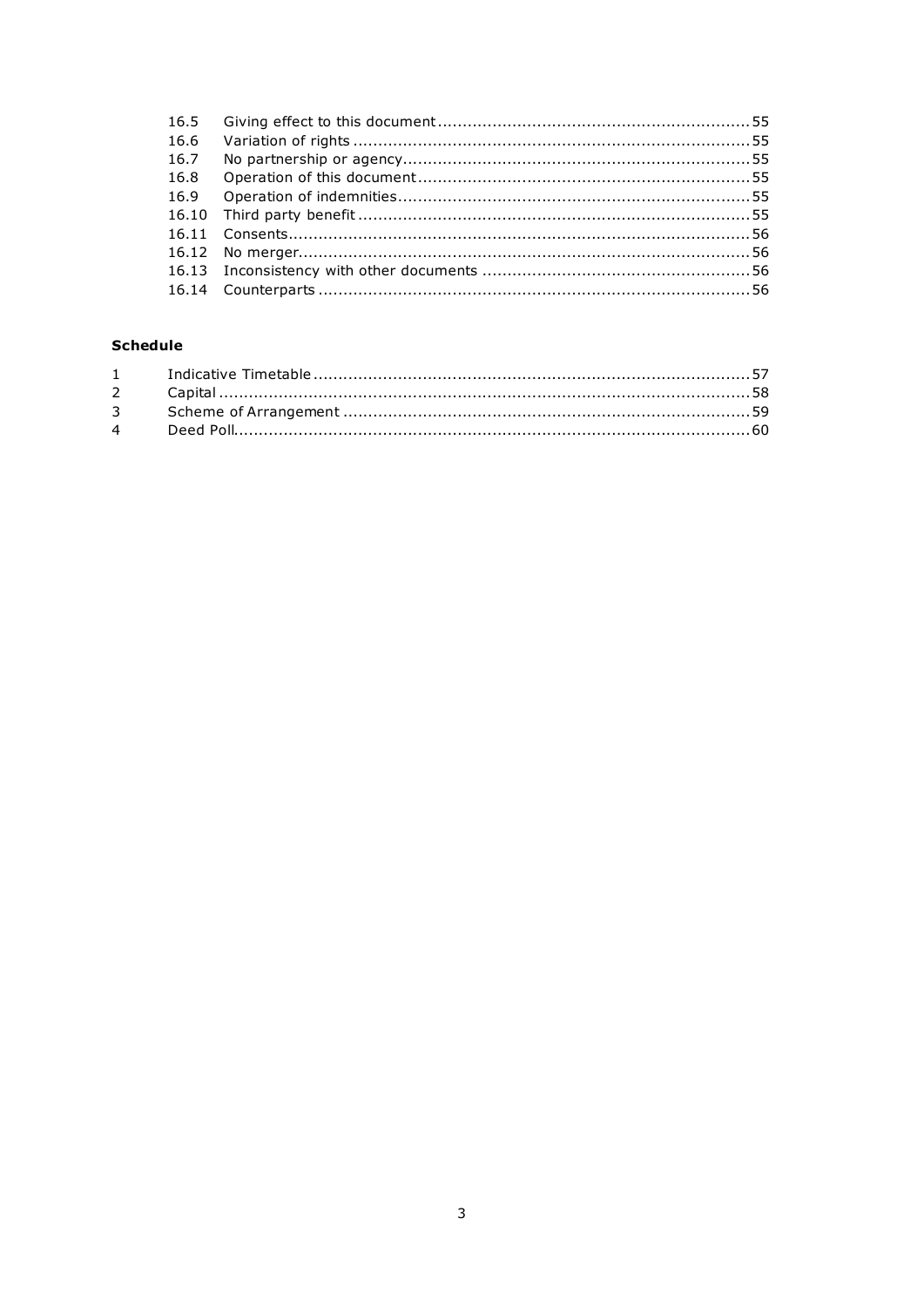#### BETWEEN:

- (1) MyDeal.com.au Limited ACN 640 108 130 of Level 1, 446 Collins Street, Melbourne VIC 3000 (Target); and
- (2) Woolworths Group Limited ACN 000 014 675 of 1 Woolworths Way, Bella Vista NSW 2153 (Bidder).

#### RECITALS:

- (1) Bidder and Target have agreed that Bidder will acquire all of the Scheme Shares by way of a scheme of arrangement between Target and the holders of its ordinary shares under Part 5.1 of the Corporations Act.
- (2) Target intends to propose the Scheme and (if required) the EGM Resolution and issue the Scheme Booklet.
- (3) Bidder and Target have agreed to implement the Scheme, and to undertake other associated matters, on the terms and conditions of this document.

#### THE PARTIES AGREE AS FOLLOWS:

#### 1. INTERPRETATION

#### 1.1 Definitions

The following definitions apply in this document.

ACCC means the Australian Competition and Consumer Commission.

Agreed Form means, in relation to any document, such document in the form agreed between the parties, such agreement not to be unreasonably withheld or delayed.

Announcement means a press release, announcement or other public statement (other than a draft explanatory statement, an explanatory statement or supplementary explanatory statement as required under Part 5.1 of the Corporations Act).

Approach Notice means a notice setting out all material details of a Competing Proposal or Potential Competing Proposal including, without limitation, the consideration offered or proposed, conditions, proposed timetable and break or reimbursement fee (if any) .

ASIC means the Australian Securities and Investments Commission.

Associate has the meaning given in section 12(2) of the Corporations Act, as if section 12(1) of the Corporations Act included a reference to this document.

ASX means the Australian Securities Exchange or ASX Limited ABN 98 008 624 691, as the context requires.

ASX Listing Rules means the listing rules of ASX as amended or waived from time to time.

#### Authorisation means:

(a) an approval, authorisation, consent, declara tion, exemption, licence, notarisation, permit or waiver, however it is described, including any renewal or amendment and any condition attaching to it from or by a Government Agency; and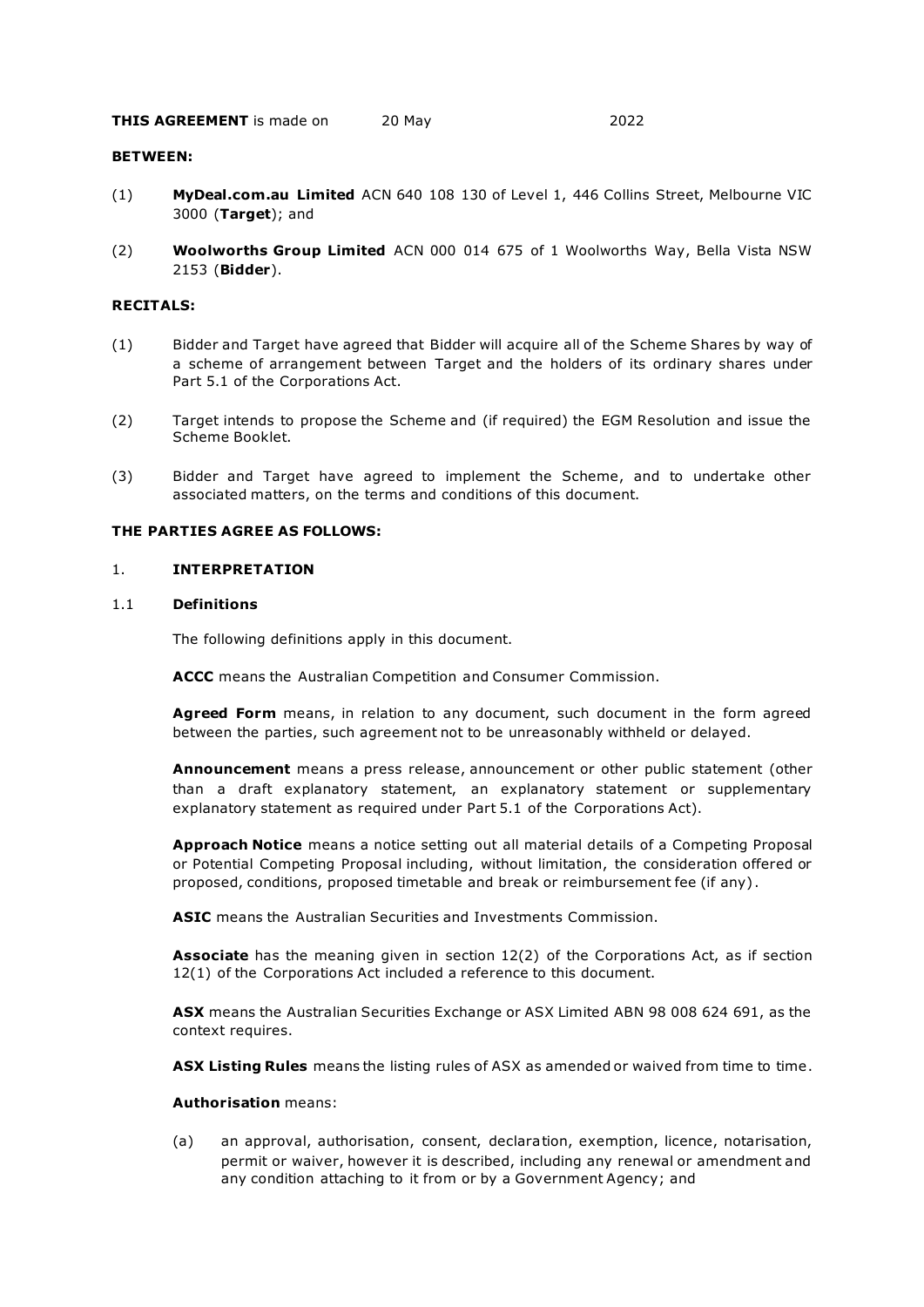(b) in relation to anything that could be prohibited or restricted by la w, if a Government Agency acts in any way within a specified period, the expiry of that period without that action being taken.

Bidder Board means the board of directors of Bidder as at the Implementation Date.

**Bidder Group** means Bidder and its subsidiaries.

Bidder Indemnified Party means Bidder, its officers and directors, its related bodies corporate and the officers and directors of each of its related bodies corporate.

**Bidder Material** means the information regarding the Bidder Group that is provided by or on behalf of Bidder to Target for inclusion in the Scheme Booklet as is required under the Corporations Act, Corporations Regulations and ASIC regulatory guide 60.

**Bidder Nominee** has the meaning given in clause 2.2.

Bidder Representation and Warranty means a representation and warranty set out in clause 12.2.

#### Business Day:

- (a) when used in relation to the Implementation Date and the Record Date, has the meaning given in the ASX Listing Rules; and
- (b) in all other cases, means a day (other than a Saturday , Sunday or public holiday) on which banks are open for general banking business in Sydney, New South Wales .

CCA means the Competition and Consumer Act 2010 (Cth).

Change of Control Provision has the meaning given in clause 5.5(a).

Claim, in relation to a person, means any claim, allegation, cause of action, proceeding, liability, suit or demand made against the person concerned however it arises and whether it is present or future, fixed or unascertained, actual or contingent.

Competing Proposal means any proposal, offer, transaction, agreement or arrangement which, if ultimately entered into or completed substantially in accordance with its terms, would result in:

- (a) a person other than any member of the Bidder Group (whether alone or together with its Associates), directly or indirectly:
	- (i) acquiring control (within the meaning given in section 50AA of the Corporations Act) of Target or any member of the Target Gro up which holds all or a substantial part of the business or assets of the Target Group;
	- (ii) acquiring an interest (including an economic interest by way of an equity swap, contract for difference or similar transaction or arrangement) or a Relevant Interest in more than 20% of the Target Shares;
	- (iii) acquiring, becoming the holder of, or having a right to acquire an economic interest in all or a substantial part of the business or assets of the Target Group; or
	- (iv) otherwise acquiring control (within the meaning given in section 50AA of the Corporations Act) of, or merging with, the Target or any other member of the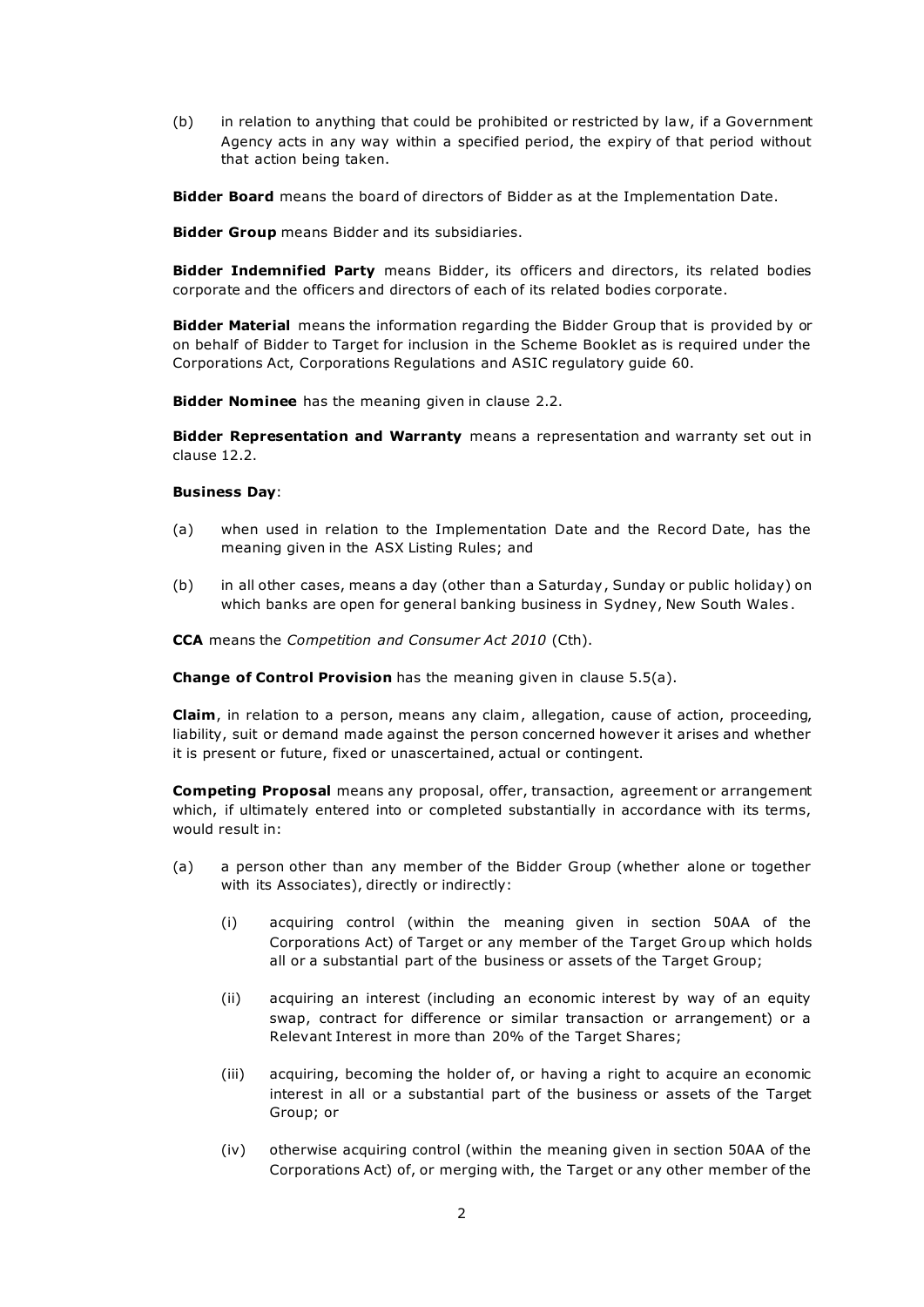Target Group holding all or a substantial part of the business or assets of the Target Group,

whether by way of takeover bid, members' or creditors' scheme of arrangement, shareholder approved acquisition, capital reduction, buy -back, sale or purchase of shares, other securities or assets, assignment of assets and liabilities, incorporated or unincorporated joint venture, dual-listed company (or other synthetic merger), deed of company arrangement, any debt for equity arrangement or other transaction or arrangement; or

(b) the Scheme not being able to be implemented on the basis set out in this document.

Condition means a condition precedent set out in clause 3.2 and Conditions means all of them.

Confidentiality Deed means the confidentiality deed between Target and Bidder in respect of the proposed Scheme dated 2 February 2022, as may be amended from time to time.

Consents has the meaning given in clause 5.5(b)(iii).

Corporations Act means the Corporations Act 2001 (Cth).

Corporations Regulations means the Corporations Regulations 2001 (Cth).

Counter Proposal has the meaning given in clause 9.2(b)(vi).

Court means the Supreme Court of New South Wales or such other court of competent jurisdiction under the Corporations Act agreed to in writing by the parties .

**DD Cut-off Date** means the date that is two Business Days before the date of this document, or such later date as Target and Bidder agree in writing.

**Deed Poll** means a document in the form or substantially in the form of Schedule 4, or in such other form as is agreed in writing between the parties .

Defaulting Party has the meaning given in clause 11.1(c).

Disclosed means fairly disclosed, with sufficient detail and context as to enable a sophisticated bidder entering into a transaction of the nature contemplated by this document to understand the nature and scope of the relevant matter, event or circumstance in the Target Disclosure Material.

EBITDA means earnings before interest taxes, depreciation and amortisation .

**Effective** means the coming into effect, under section 411(10) of the Corporations Act, of the order of the Court made under section 411(4)(b) of the Corporations Act in relation to the Scheme.

**Effective Date** means the date on which the Scheme becomes Effective.

EGM means the extraordinary general meeting to be convened by Target at which Target Shareholders will vote on the EGM Resolution.

**EGM Resolution** means the resolution to be put to Target Shareholders to approve under section 611 item 7 of the Corporations Act, any acquisition by Bidder Group of a Relevant Interest in Target Shares that may arise pursuant to the Post-implementation Agreements.

Encumbrance means: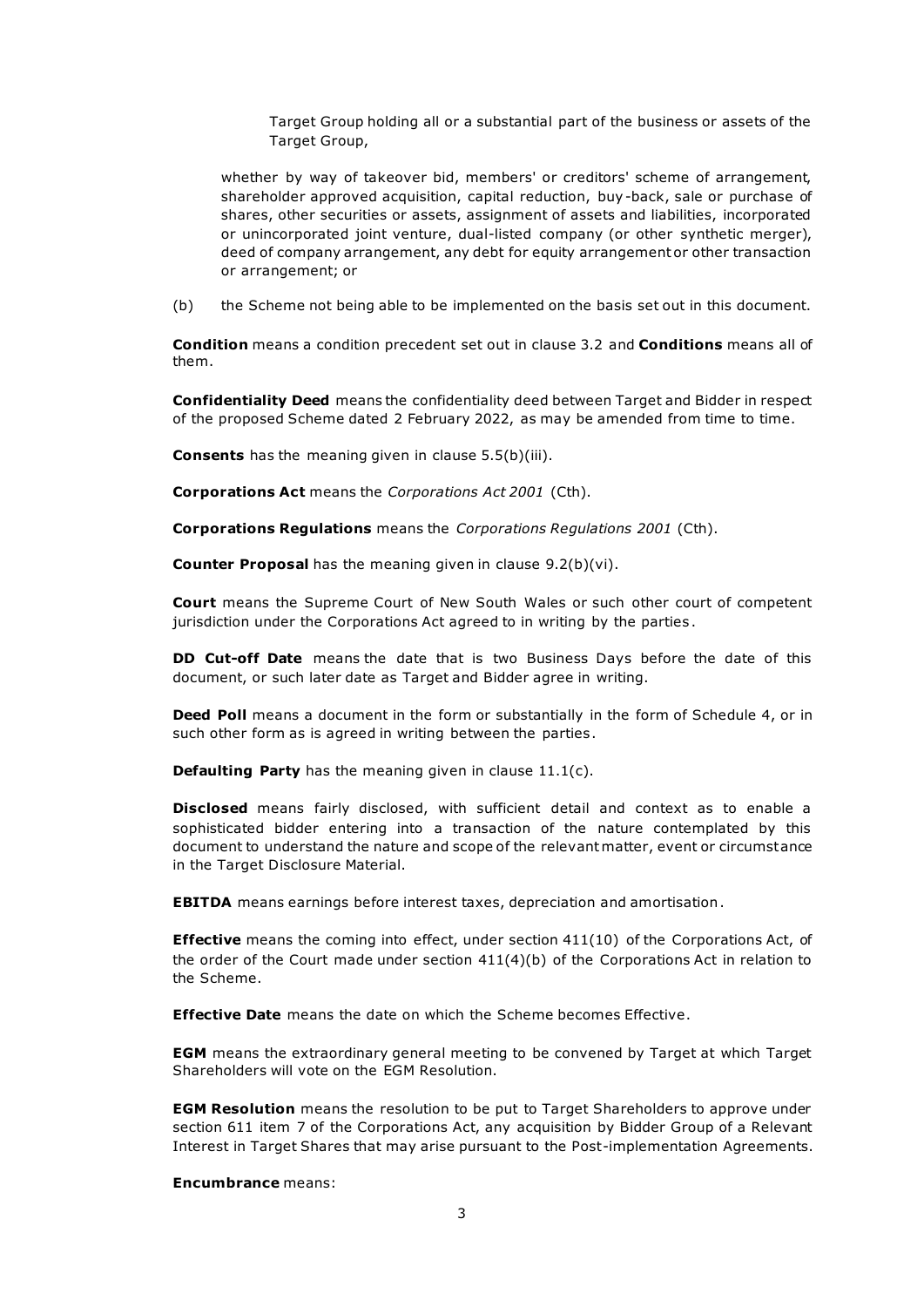- (a) a Security Interest; or
- (b) an easement, restrictive covenant, caveat or similar restriction over property.

End Date means the date that is 12 months after the date of this document.

#### Excluded Shares mean:

- (a) 48,997,216 Target Shares held by one or more entities controlled by Sean Senvirtne;
- (b) 1,316,942 Target Shares held by one or more entities controlled by Kate Dockery;
- (c) 1,043,377 Target Shares held by one or more entities controlled by Dean Ramler; or
- (d) any Target Shares held by a member of the Bidder Group or any person who holds any Target Shares on behalf of, or for the benefit of, any member of the Bidder Group and does not hold Target Shares on behalf of, or for the benefit of, any other person,

which will not be transferred to Bidder (or if applicable Bidder Nominee) under the Scheme.

**Exclusivity Period** means the period commencing on the date of this document and ending on the earlier of:

- (a) termination of this document in accordance with its terms;
- (b) the Implementation Date; and
- (c) the End Date.

First Court Date means the first day of the hearing of the Court of an application for an order under section 411(1) of the Corporations Act convening of the Scheme Meeting.

Government Agency means a government, government department or a governmental, semi-governmental, administrative, statutory or judicial entity, agency, authority, commission, department, tribunal, or person charged with the administration of a law or agency, whether in Australia or elsewhere, including the ACCC, ASIC, ATO, ASX, the Takeovers Panel, and any self-regulatory organisation established under statute or by ASX.

GST Act means A New Tax System (Goods and Services Tax) Act 1999 (Cth).

GST Law means the same as "GST Law" in the GST Act.

**Headcount Test** means the requirement under section  $411(4)(a)(ii)(A)$  of the Corporations Act that the resolution to approve the Scheme is passed by a majority in number of Target Shareholders present and voting, either in person or by proxy at the Scheme Meeting.

IBC means the independent board committee of the Target comprising all the directors of the Target other than Sean Senvirtne.

Identifying Details means a person's name and other details which would otherwise be reasonably expected to identify that person.

Implementation Date means the fifth Business Day following the Record Date, or such other date as ordered by the Court or agreed in writing between the parties.

**Impugned Amount** means all or any part of the payment required to be made under clause 10.2 that is found by the Takeovers Panel or a Court to: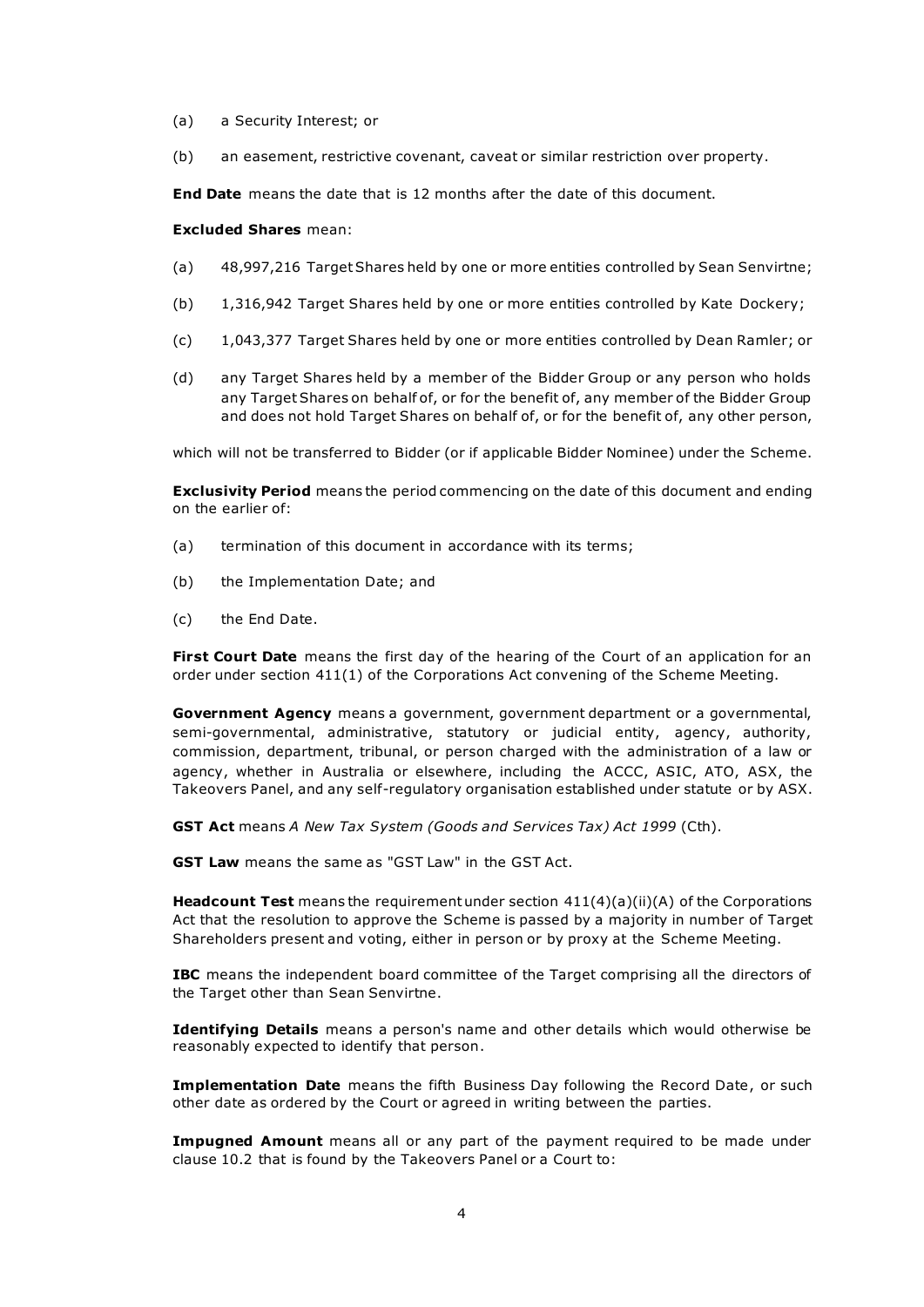- (a) be unlawful;
- (b) involve a breach of directors' duties; or
- (c) constitute Unacceptable Circumstances.

Independent Expert means the independent expert appointed by Target in respect of the Scheme.

Independent Expert's Report means a report prepared by the Independent Expert in accordance with ASIC Regulatory Guide 111 Content of expert reports in connection with the Scheme and (if applicable) the EGM Resolution.

Insolvency Event means, in respect of a person:

- (a) an administrator being appointed to the person;
- (b) a controller or analogous person being appointed to the person or any of the person's property;
- (c) an application being made to a court for an order to appoint a controller, provisional liquidator, trustee for creditors or in bankruptcy or analogous person to the person or any of the person's property; or
- (d) an appointment of the kind referred to in paragraph (c) being made (whether or not following a resolution or application);
- (e) the person being taken under section 459F(1) of the Corporations Act to have failed to comply with a statutory demand;
- (f) an application being made to a court for an order for its winding up;
- (g) an order being made, or the person passing a resolution, for its winding up;
- (h) the person:
	- (i) suspending payment of its debts, ceasing (or threatening to cease) to carry on all or a material part of its business, stating that it is unable to pay its debts or being or becoming otherwise insolvent; or
	- (ii) being unable to pay its debts or otherwise insolvent;
- (i) the person taking any step toward entering into a compromise or arrangement with, or assignment for the benefit of, any of its members or creditors;
- (j) a court or other authority enforcing any judgment or order against the person for the payment of money or the recovery of any property; or
- $(k)$  any analogous event to paragraphs (a) to (j) above occurring in connection with that person under the laws of any applicable jurisdiction.

Key Management Person means a person identified as such and as agreed in writing between the parties prior to the date of this document.

Loss includes any loss, damage, liability, obligation, compensation, fine, penalty, charge, payment, cost or expense (including any legal cost and expense) however it arises and whether it is present or future, fixed or unascertained, actual or contingent but excluding any consequential or indirect loss, economic loss or loss of profits.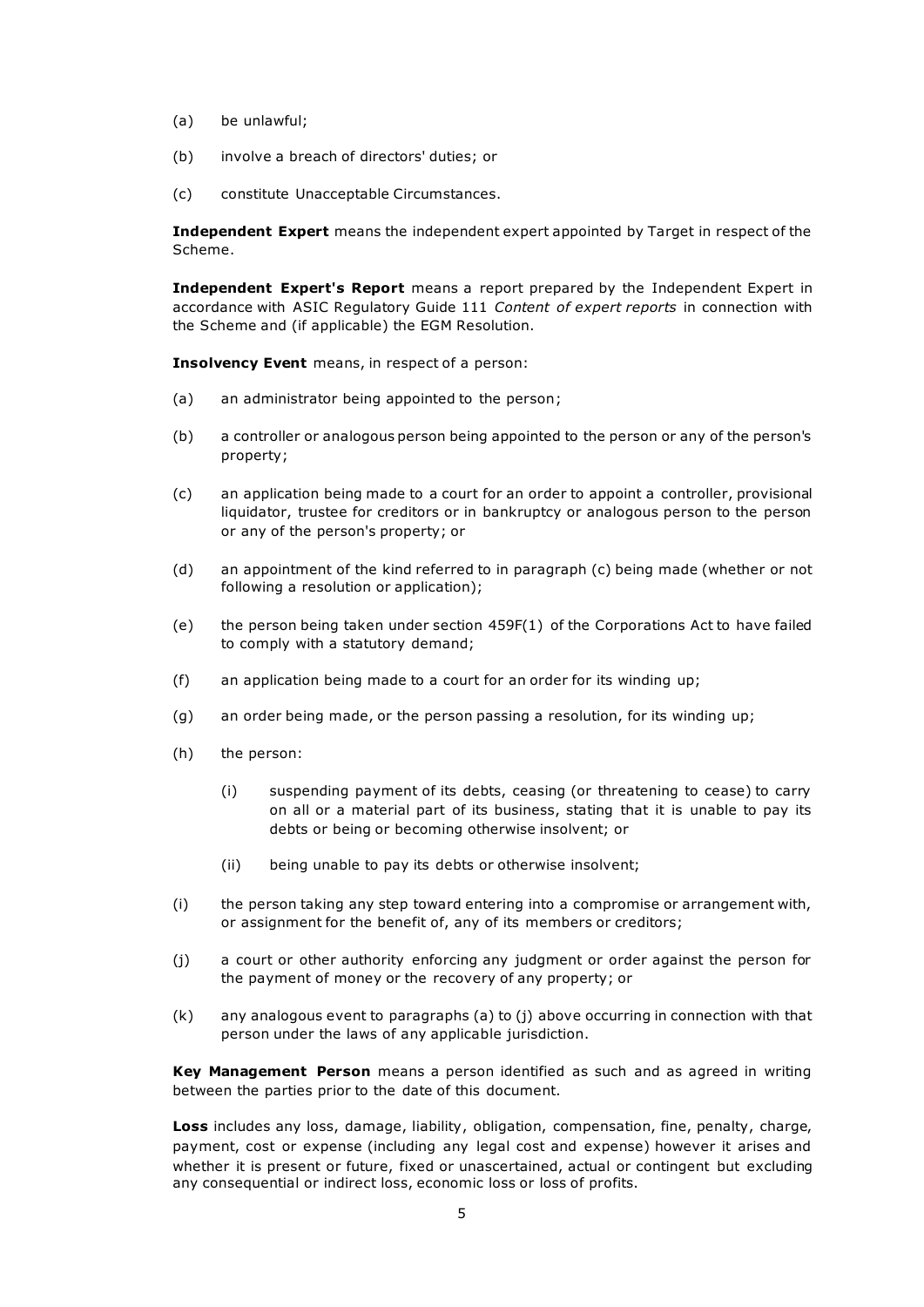Matching Period has the meaning given in clause 9.2.

Matching Right Notice means a notice given in accordance with clause 9.2(a) setting out all material details of a Competing Proposal or Potential Competing Proposal, including, without limitation, the consideration, conditions, proposed timetable and break or reimbursement fee (if any) that the Target Board has determined is a Superior Proposal.

Material Contract means any agreement, contract, deed or other arrangement, right or instrument which:

- (a) the parties agree in writing on or before the date of this document is a Material Contract; and
- (b) to the extent has not been Disclosed in the Target Due Diligence Information, is otherwise material to the Target Group in the context of the business of the Target Group taken as a whole.

Notifications has the meaning given in clause 5.5.

**Order** has the meaning given in clause 3.10.

Permitted Event means an event, occurrence or matter:

- (a) required to be done or procured by the Target under this document or the Scheme;
- (b) in relation to which the Bidder has expressly consented in writing;
- (c) required by law or an order of a Court or Government Agency; or
- (d) being payments made in relation to any of the following matters:
	- (i) the Short-Term Bonus Entitlement; or
	- (ii) any payment made by the Target pursuant to clause 2.8, subject to an aggregate cap of \$4,070,628.

Post-implementation Agreements mean each document agreed in writing between the parties as such.

Potential Competing Proposal means any offer, proposal or expression of interest (whether or not conditional, complete, written or binding) which is not, but could reasonably be expected to become, a Competing Proposal.

PPS Security Interest means a security interest that is subject to the PPSA.

PPSA means the Personal Property Securities Act 2009 (Cth).

Public Register Information means the following information:

- (a) the records made available for public inspection by ASIC and which are revealed on an electronic search under a Target Group member's name, ACN or ABN as at the date that is one Business Day before the date of this document;
- (b) an announcement made by the Target to ASX prior to the date that is one Business Day before the date of this document;
- (c) the records made available for public inspection on a register maintained by the Supreme Court of New South Wales as at 21 April 2022, and the Federal Court of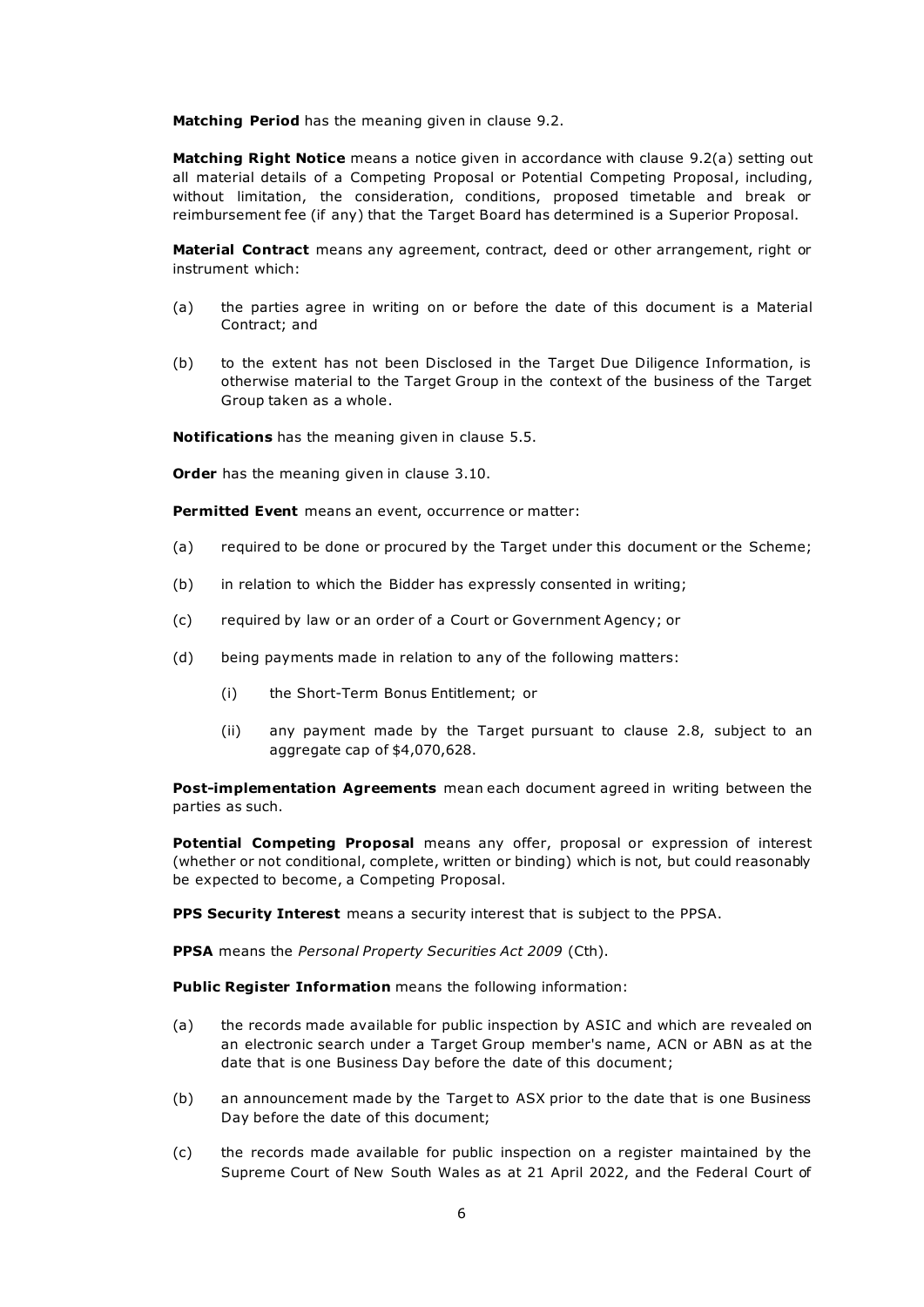Australia and the High Court of Australia as at 19 April 2022, in each case in respect of the Target Group members;

- (d) the records which are revealed on an electronic search of the register maintained under the PPSA as at 2 May 2022; and
- (e) the records made available for public inspection by IP Australia as at 20 April 2022.

**Record Date** means 5.00 pm on the day which is two Business Days after the Effective Date, or any other date (after the Effective Date) agreed by the parties to be the record date to determine entitlements to receive Scheme Consideration under the Scheme.

**Register** means the register of members of Target.

#### Regulatory Approvals means:

- (a) any approval, consent, waiver, exemption, ruling or declaration from a Government Agency that is necessary, required by law, or which Bidder and Target agree (acting reasonably) is desirable, to implement the Scheme, including (without limitation) any relief, waiver, confirmation, exemption or consent granted by ASX or ASIC required to implement the Scheme substantially on the terms of this document and the Scheme; or
- (b) in relation to anything that would be fully or partly prohibited or restricted by law if a Government Agency intervened or acting in any way within a specified period after lodgement, filing, registration or notification, the expiry of that period without intervention or action.

#### Regulatory Authority means:

- (a) ASX, ASIC or ACCC;
- (b) a government or governmental, semi-governmental or judicial entity or authority;
- (c) a minister, department, office, commission, delegate, instrumentality, agency, board, authority or organisation of any government; or
- (d) any regulatory organisation established under statute.

Relevant Interest has the meaning given in sections 608 and 609 of the Corporations Act.

Relevant Period has the meaning given in clause 5.1.

Representatives means, in relation to a party:

- (a) each of the party's subsidiaries; and
- (b) each of the directors, officers, employees, agents, representatives and advisers of the party or any of its subsidiaries.

**Scheme** means a scheme of arrangement under Part 5.1 of the Corporations Act between Target and the Target Shareholders in the form, or substantially in the form, of Schedule 3 or in such other form as is agreed in writing between the parties, subject to any alterations or conditions made or required by the Court under section 411(6) of the Corporations Act and approved by each party (acting reasonably).

Scheme Booklet means the information memorandum in respect of the Scheme and (if applicable) the EGM Resolution to be prepared by Target (other than the Bidder Material,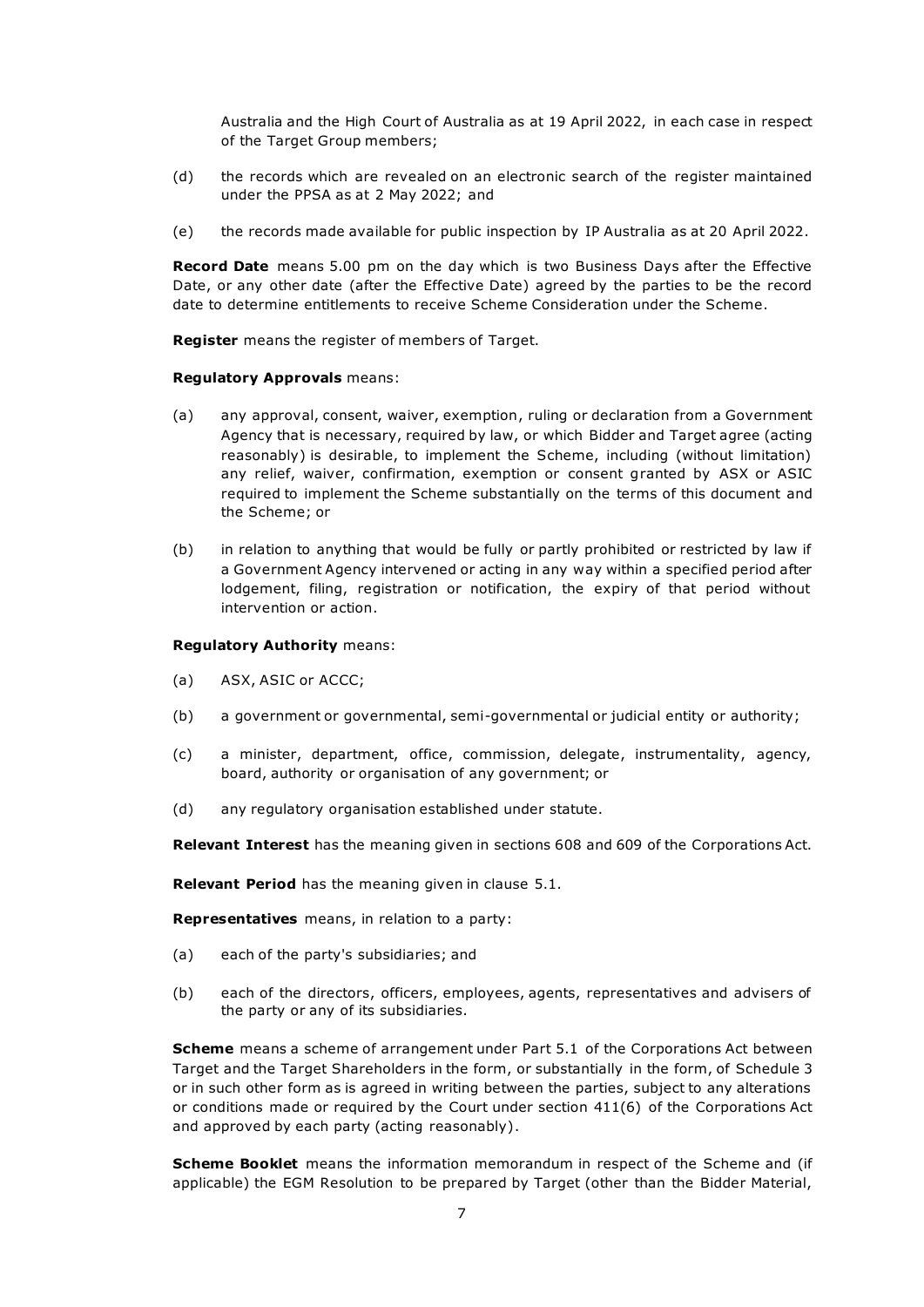which is to be prepared by Bidder) in accordance with the terms of this document, approved by the Court and dispatched to Target Shareholders, and that includes the Scheme, a copy of the Deed Poll executed by Bidder, an explanatory statement (as that term is defined in section 412 of the Corporations Act), the Independent Expert's Report, and a notice of meeting and proxy form.

Scheme Consideration means \$1.05 cash per Scheme Share.

**Scheme Meeting** means the meeting of Target Shareholders to be convened as ordered by the Court under section 411(1) of the Corporations Act, to consider and vote on the Scheme and includes any meeting convened following any adjustment or postponement of that meeting.

**Scheme Order** means the order of the Court made for the purposes of section 411(4)(b) of the Corporations Act in relation to the Scheme.

**Scheme Share** means a Target Share on issue as at the Record Date other than an Excluded Share.

Scheme Shareholder means a person who holds one or more Scheme Shares.

Second Court Date means the first day on which the Court hears the application for an order under section  $411(4)(b)$  of the Corporations Act approving the Scheme or, if the application is adjourned or subject to appeal for any reason, the first day on which the adjourned or appealed application is heard.

Security Interest means any security interest, including:

- (a) a PPS Security Interest;
- (b) any other mortgage, charge, pledge or lien; or
- (c) any other interest or arrangement of any kind that in substance secures the payment of money or the performance of an obligation, or that gives a creditor priority over unsecured creditors in relation to any property .

**Share Splitting** means the splitting by a holder of Target Shares into two or more parcels of Target Shares whether or not it results in any change in beneficial ownership of the Target Shares.

Short-Term Bonus Entitlement means the short-term bonus entitlement that will be paid out to certain eligible employees of the Target Group (excluding Sean Senvirtne) as approved by the Target Board, up to a maximum aggregate amount of \$1 million upon the implementation of the Scheme. For the avoidance of doubt, the Short-Term Bonus Entitlement is different from any management incentive plan or management equity plan being proposed by the Bidder.

Superior Proposal means a bona fide Competing Proposal which the Target Board, acting in good faith and after taking written advice from Target's financial and legal advisers determines:

- (a) is reasonably capable of being implemented in accordance with its terms; and
- (b) would, if so implemented, result in a more favourable outcome for Target Shareholders than would result from the implementation of the Scheme, taking into account all terms and conditions of the Competing Proposal.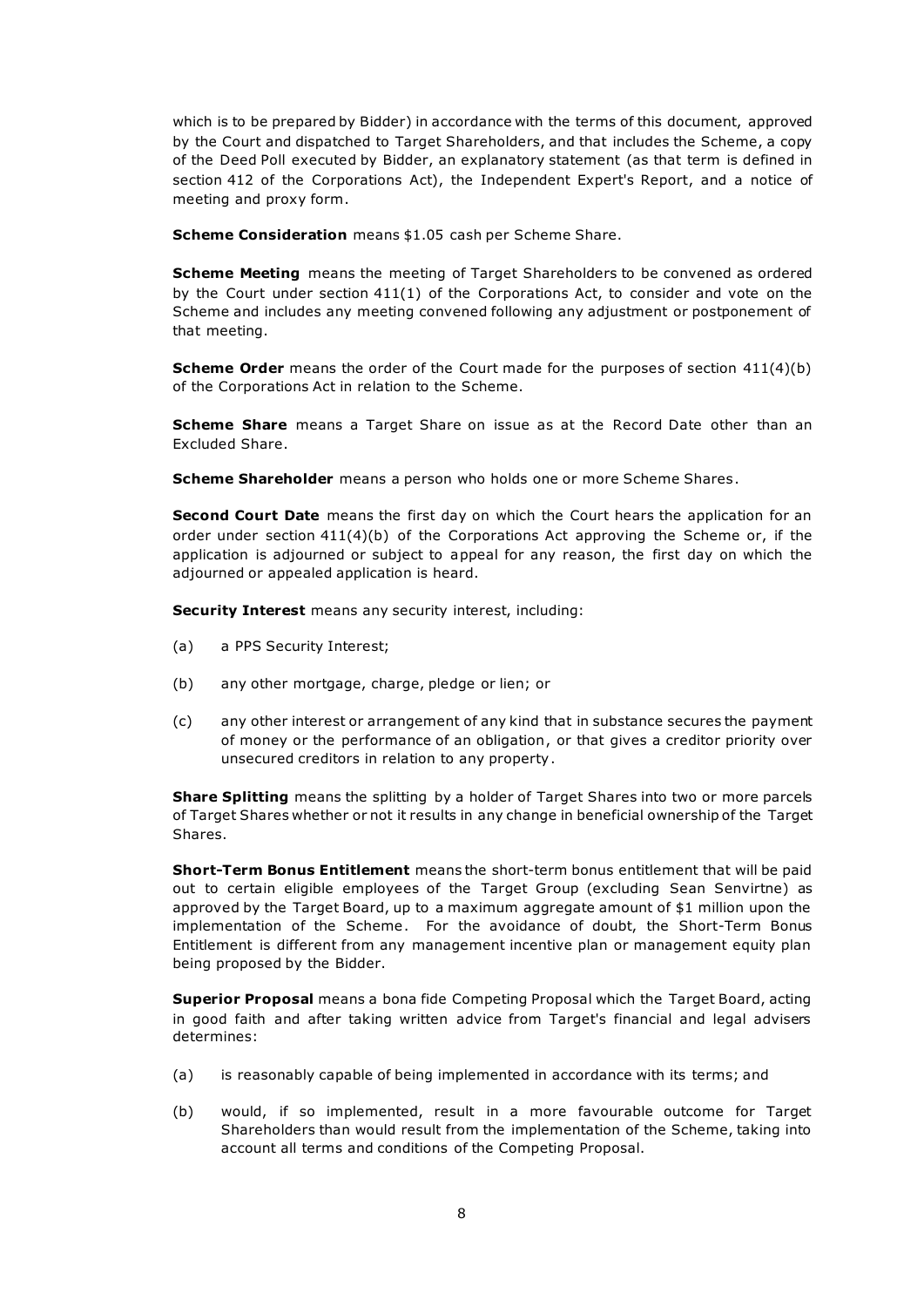Takeovers Panel means the Takeovers Panel constituted under the Australian Securities and Investments Commission Act 2001 (Cth).

Target Board means the board of directors of Target as constituted from time to time.

Target Break Fee means \$2,850,000 (exclusive of GST).

**Target Consolidated Tax Group** means the consolidated group of which Target is the head company. In this definition, "consolidated group" and "head company" have the respective meanings given by the Income Tax Assessment Act 1997 (Cth).

Target Data Room means the online data room established by Target in connection with the Scheme.

Target Disclosure Material means:

- (a) the Target Due Diligence Information; and
- (b) the Public Register Information.

**Target Due Diligence Information** means all written information relating to the business, assets, liabilities, operations, profits and losses, financial position and performance and prospects of the Target Group provided or made available in the Target Data Room by or on behalf of the Target Group to Bidder on or before the DD Cut-off Date, the index for which materials has been agreed in writing between the Target and the Bidder prior to the date of this document.

Target Group means Target and its subsidiaries.

#### Target Indemnified Party means:

- (a) each member of the Target Group; and
- (b) any person who was a director, officer or employee of a member of the Target Group at any time prior to the Implementation Date.

**Target Material** means all information contained in the Scheme Booklet other than the Bidder Material and the Independent Expert's Report.

Target Material Adverse Effect means an event, matter or circumstance that occurs, is announced or becomes known to Bidder after the date of this document which, either individually or when aggregated with all such events or circumstances that have occurred, has had or would be reasonably likely to have the effect of reducing:

- (a) the revenue of the Target Group (calculated in accordance with the accounting policies and practices applied by Target as at the date of this document and calculated over a 12 month period starting on the date of the relevant event, matter or circumstance) when compared to the revenue of the Target Group for the financial year ended 30 June 2021 (as set out in the Target's audited FY2021 financial statements on the ASX) by 10% or more;
- (b) the EBITDA of the Target Group, taken as a whole (calculated in accordance with the accounting policies and practices applied by Target as at the date of this document and calculated over a 12 month period starting on the date of the relevant event, matter or circumstance) when compared to the EBITDA of the Target Group for the financial year ended 30 June 2021 (as set out in the Target's audited FY2021 financial statements on the ASX) by an amount of at least \$10 million; or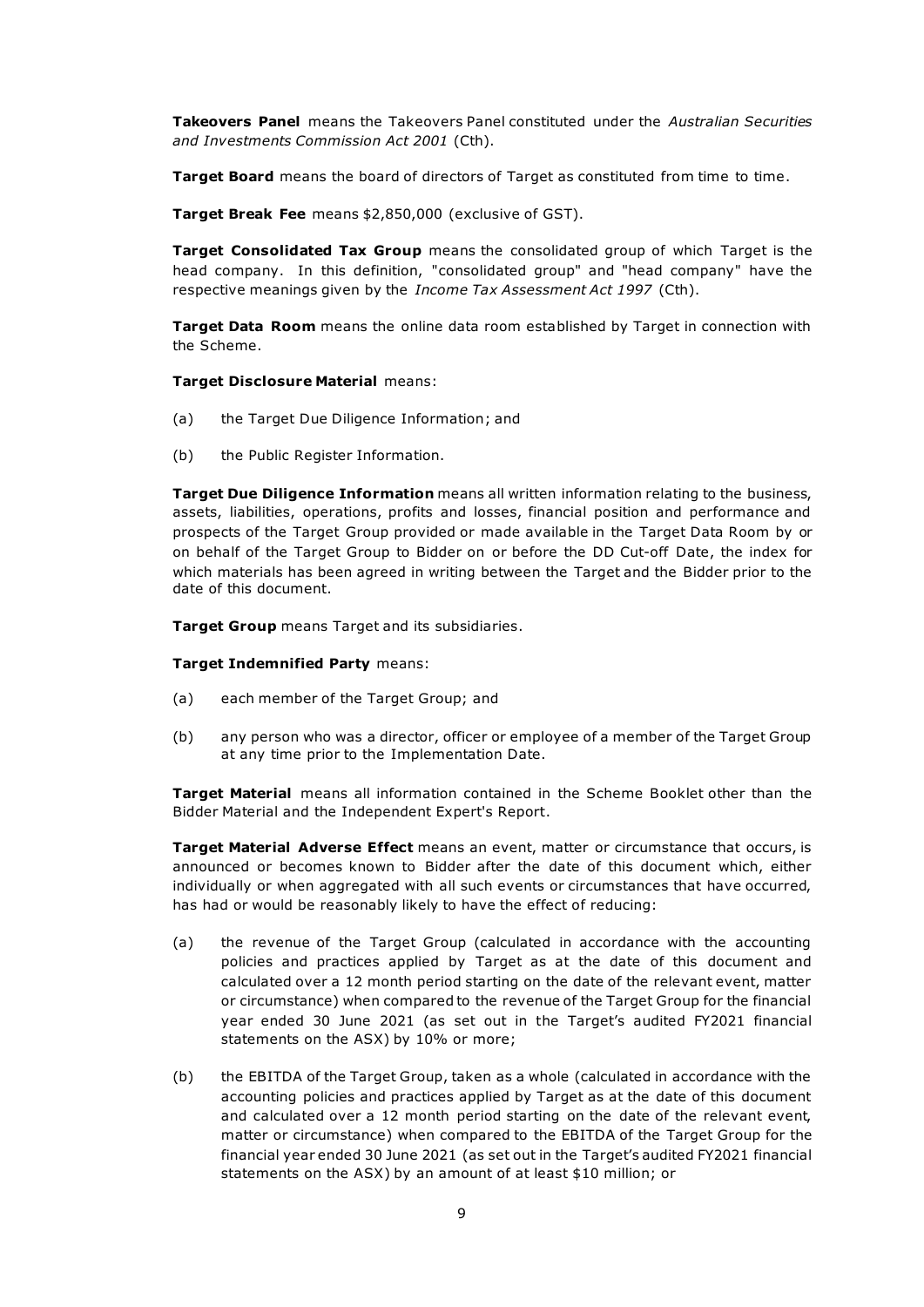(c) the net assets of the Target Group, taken as a whole (calculated in accordance with the accounting policies and practices applied by Target as at the date of this document and calculated on the date of the relevant event, matter or circumstance) when compared to the forecast net assets of the Target Group for the corresponding month and financial year as Disclosed in the Target Data Room document 8.8.1 by an amount of at least \$5 million,

other than any event, matter or circumstance:

- (d) required or expressly permitted by this document, the Scheme or the transactions contemplated by either;
- (e) that is Disclosed by the Target;
- (f) consented to in writing by the Bidder (in its absolute discretion);
- (g) within the actual knowledge, as at the date of this document, of Brad Banducci, Stephen Harrison, Miwah Van or Chris Mills, each of the Bidder Group;
- (h) which is the consequence of losses constituted by an insurable event covered by the Target Group's insurances where the insurers have paid or agreed to pay the full amount of the relevant claim, or the agreed settlement amount, within 60 days of the event, matter or circumstance;
- (i) which is the payment of, or incurring by, the Target Group of costs a nd expenses relating to the Scheme;
- (j) arising as a result of a change to legislation or regulation, any judicial or administrative interpretation of the law or any practice or policy of a Government Agency (whether or not retrospective in effect), including in relation to Tax; or
- (k) that arises as a result of general changes in economic, political or business conditions (including interest rates, commodity prices and exchange rates), or in securities, credit or financial markets including material adverse changes or major disruptions to, or fluctuations in, domestic or international financial markets , or acts of terrorism, outbreak or escalation of war (whether or not declared), natural disaster or the like, including any epidemic or pandemic including those associated with COVID-19,

except, in the case of the foregoing paragraph (k), if the effects of such events, matters or circumstances are disproportionately adverse to the Target Group as compared to the effects on other companies in the industry in which the Target Group operates, and then solely to the extent of such disproportionate effect.

**Target Option** means an option to subscribe for a Target Share issued under the Target's equity incentive plan, as listed in Schedule 2.

Target Prescribed Event means any of the following events:

- (a) (conversion) the Target converts all or any of its shares into a larger or smaller number of shares;
- (b) (capital reduction) any member of the Target Group resolves to reduce its share capital in any way or reclassifying, combining, splitting or redeeming or repurchasing directly or indirectly any of its shares;
- (c) (buy-back) any member of the Target Group: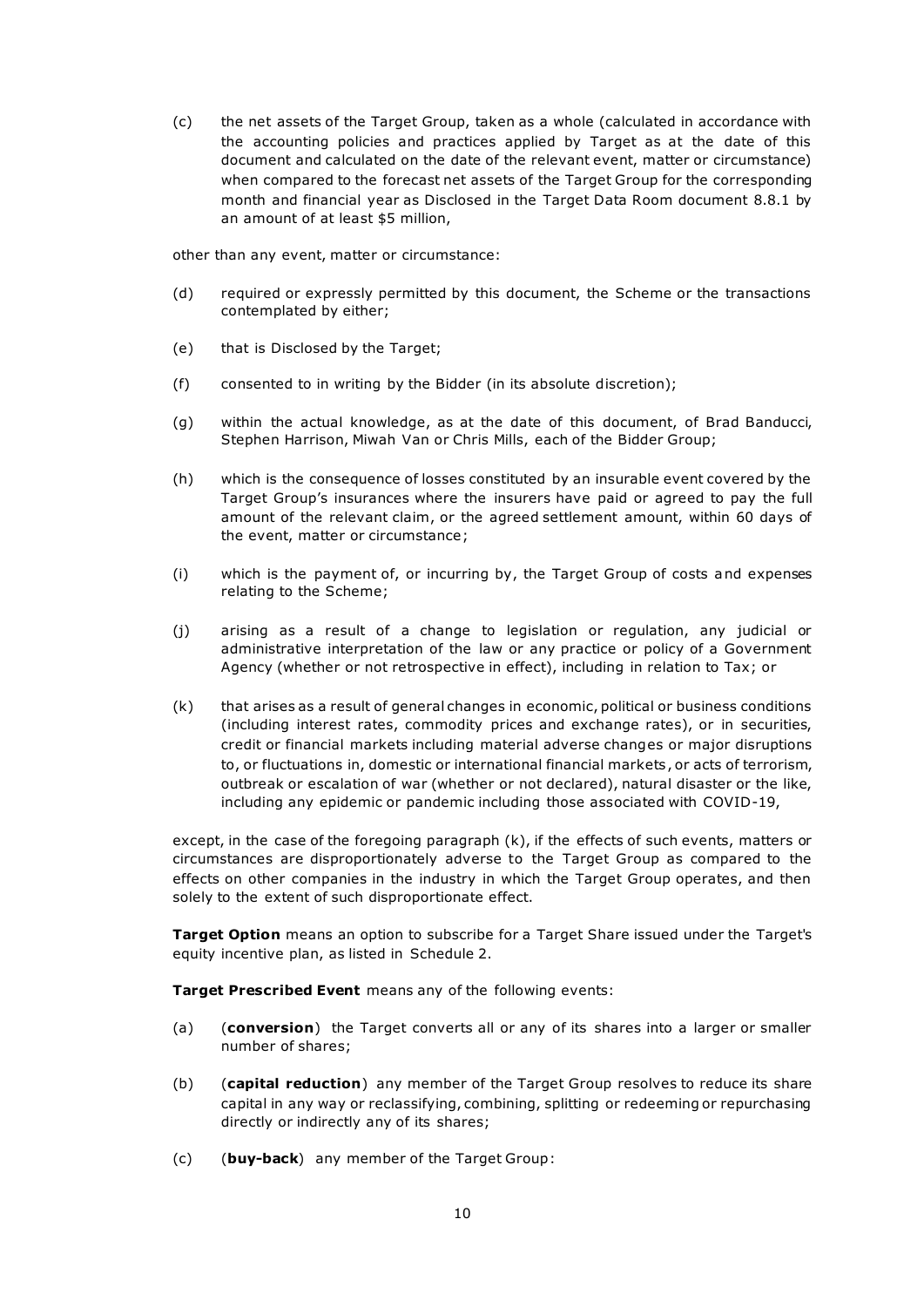- (i) enters into a buy-back agreement; or
- (ii) resolves to approve the terms of a buy-back agreement under the Corporations Act;
- (d) (distribution) any member of the Target Group declares, pays or distributes any dividend, bonus or other share of its profits or assets or return s or agrees to return any capital to its members;
- (e) (issue of securities) any member of the Target Group issues shares or securities convertible into shares, or grants an option over its shares, or agrees to make such an issue or grant such an option, other than pursuant to the exercise or vesting of any options or employee share rights (including the Target Options) in the ordinary course in accordance with their terms as at the date of this document or the exercise of any convertible securities existing as at, and the issue of which has been notified to the ASX before, the date of this document;
- (f) (change to constitution) any member of the Target Group adopts a new constitution or modifies or repeals its constitution or a provision of it;
- (g) (deregistration) any member of the Target Group is deregistered as a company or otherwise dissolved except in the case of the voluntary deregistration or dissolution of a solvent subsidiary with less than \$500 in net assets as at the date of this document;
- (h) (delisting) Target ceases to be listed on the ASX;
- (i) (acquisitions or disposals) any member of the Target Group acquires or disposes of, offers to acquire or dispose of or agrees to acquire or dispose of any business, entity or undertaking or assets comprising a business  $(x)$  in the case of disposals, the value of which exceeds  $$2.5$  million (individually or in aggregate) or (y) in the case of acquisitions, the value of which exceeds \$2.5 million (individually or in aggregate);
- (i) (Security Interests) any member of the Target Group grants, or agrees to grant, any Security Interest over the whole, or a substantial part, of its business or property other than any Security Interests over the Target Group's inventory that are granted in the ordinary course of business or Security Interests granted over leased assets in the ordinary course of business; or
- (k) (Insolvency Event) an Insolvency Event occurring in relation to any member of the Target Group; and
- (l) (analogous event) any member of the Target Group directly or indirectly authorises, commits or agrees to take or announces any of the actions referred to in paragraphs (a) to (k) above,

other than any Permitted Event.

**Target Regulated Event** means the occurrence of any of the following:

- (a) (new business line) a member of the Target Group enters into any material new line of business or new type of material activity in which the Target Group was not engaged in as of the date of this document;
- (b) (joint ventures, partnerships etc) a member of the Target Group enters into, or offers to enter into, any joint venture, asset or profit sharing arrangement,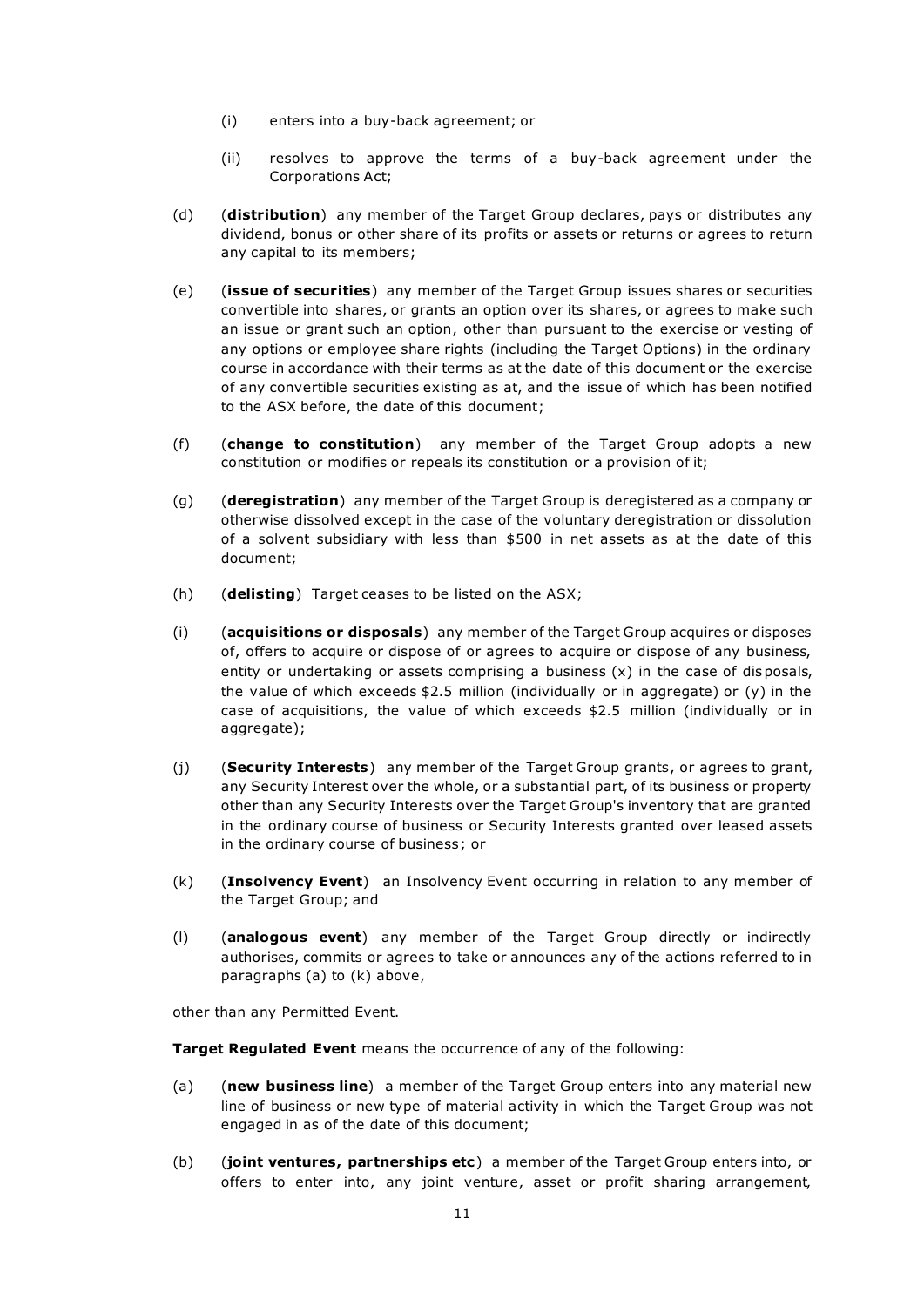partnership or merger of businesses or of corporate entities (including through a multiple listed companies structure) in respect of any one or more assets (including any one or more shares in any company) or undertakings having a market value that in aggregate is, or involving a commitment or liability that in aggregate is, \$2.5 million or more;

- (c) (contracts and commitments) any member of the Target Group:
	- (i) enters into any contract or commitment involving revenue or expenditure of more than \$1 million over the term of the contract or commitment, excluding any agreements entered into in the ordinary course of business and/or consistent with transactions previously entered into; or
	- (ii) terminates, allows to lapse or expire or amends in a material manner any Material Contract which involves revenue or expenditure of more than \$1 million over the term of the contract; or
- (d) **(Encumbrances)** a member of the Target Group creating, granting or agreeing to any Encumbrance over the whole, or a substantial part, of its business or assets, other than a lien that arises by operation of law, legislation or in the usual and ordinary course of business;
- (e) (decrease in cash) a decrease in the amount of cash in the Target Group of  $$2$ million or more (in aggregate) during the period commencing from the date of this document and ending on the Implementation Date, when compared to the cash balance of the Target Group for the quarter ended 31 March 2022 (as set out in the Target's unaudited Q3 FY22 activities report and Appendix 4C on the ASX), other than:
	- (i) as used in the ordinary course of business; or
	- (ii) as a result of costs incurred directly in relation to the transactions contemplated by the Scheme subject to a limit that is agreed by the parties;
- (f) (distributions) a member of the Target Group announces, declares or pays any dividend, bonus or other share of profits or assets or agrees to return any capital to its members;
- (g) (advisers) a member of the Target Group amends any arrangement with its advisers, or appoints any new adviser, resulting in an increase in aggregate fees payable by the Target Group to all advisers (existing or new) of \$1 million or more, in respect of the Scheme or a Competing Proposal;
- (h) (competition) a member of the Target Group enters into a contract or commitment restraining a member of the Target Group from competing with any person or conducting activities in any market;
- (i) (finance) a member of the Target Group:
	- (i) other than in the usual and ordinary course of business and consistent with past practice, enters into any new financing arrangement, agreement or otherwise provides financial accommodation in excess of \$1 million other than with a member of the Bidder Group or a member of the Target Group, or amends the terms of any existing financial arrangement, agreement or instrument in any material respect;
	- (ii) incurs capital expenditure in excess of \$5 million per annum;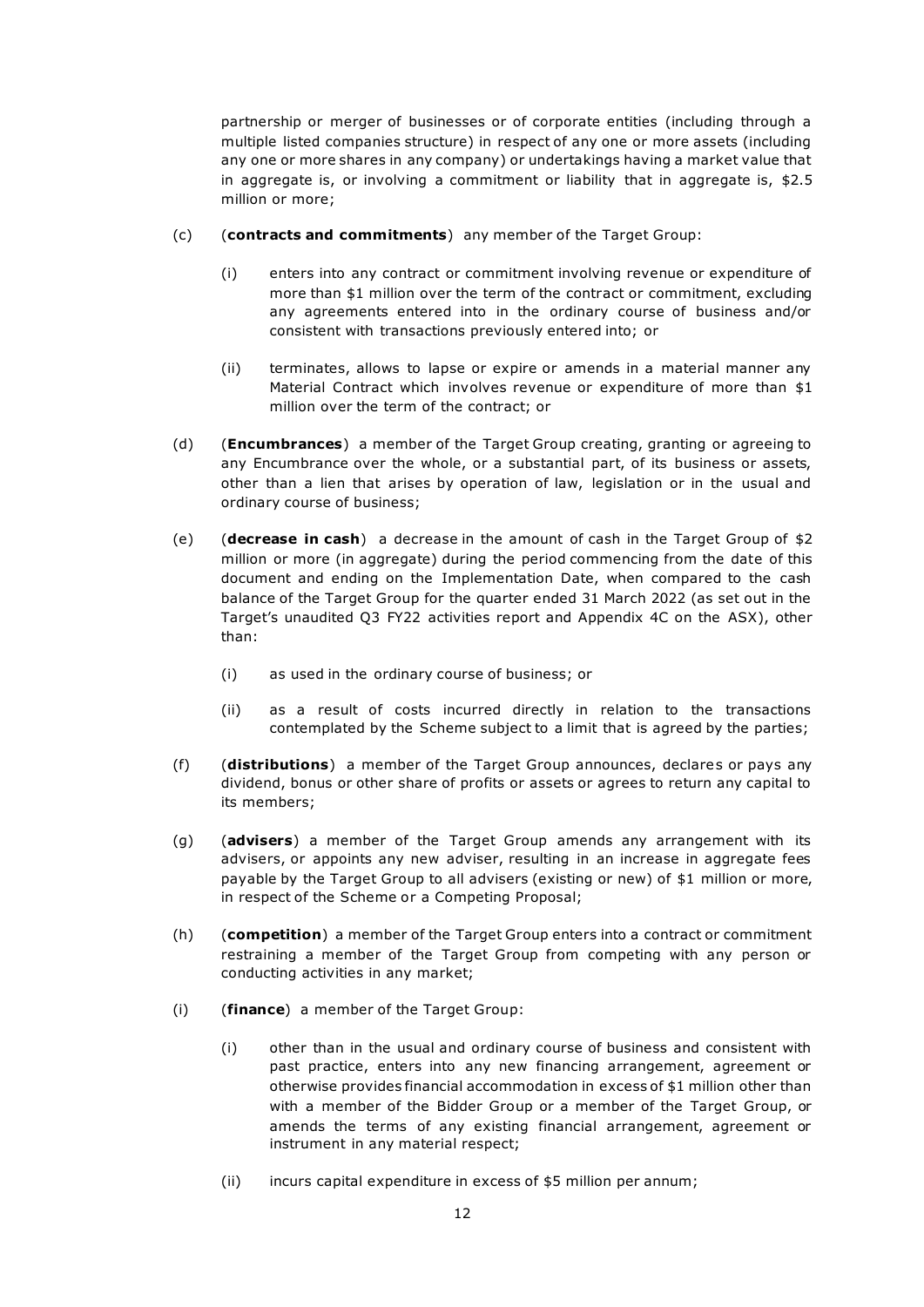- (iii) waives any material third party default where the financial impact on the Target Group will be in excess of \$100,000 (individually or in aggregate in a financial year); or
- (iv) accepts as a compromise of a matter less than the full compensation due to a member of the Target Group where the financial impact of the compromise on the Target Group is more than \$100,000 (individually or in aggregate in a financial year);
- (j) (related party transactions) other than in relation to the Short-Term Bonus Entitlement, a member of the Target Group enters into, or resolves to enter into, a transaction with any related party of Target (other than a related party which is a member of the Bidder Group), as defined in section 228 of the Corporations Act;
- (k) (new employment agreements) a member of the Target Group employs or agrees to employ any person, the value of whose total remuneration is or is to be \$250,000 or more;
- (I) (varying employment arrangements) a member of the Target Group materially alters, varies or amends any employment, consulting, severance or similar agreement or arrangement with one or more of its officers, directors, other executives or employees whose annual remuneration, as at the date of this document, is \$115,000 or more, or accelerates or otherwise materially increases compensation or benefits for any of the above, in each case other than pursuant to:
	- (i) an increase of base salary in the ordinary course as part of annual remuneration reviews consistent with past practices;
	- (ii) genuine special exertion fees paid to directors in accordance with the Target's constitution in connection with their work on the Scheme;
	- (iii) contractual arrangements in effect on the date of this document and which are contained in the Target Due Diligence Information;
	- (iv) Target's policies and guidelines in effect on the date of this document and which are contained in the Target Due Diligence Information; or
	- (v) the Short-Term Bonus Entitlement,

provided that the aggregate of all increases in compensation or benefits pursuant to sub-paragraphs (i), (iii) and (iv) above is no greater than \$500,000;

- (m) (**employee share schemes**) a member of the Target Group amends the terms of an employee share scheme or any other plan or scheme operated for the benefit of directors or employees of any one or more members of the Target Group other than to give effect to clause 2.8 for the vesting and exercise of the Target Options;
- (n) (bonuses and other payments) a member of the Target Group pays any of its officers, directors, other executives or employees a bonus, termination or retention payment, other than in accordance with contractual arrangements in effect on the date of this document and which are contained in the Target Due Diligence Information or in the ordinary course of business consistent with past practice and excluding any Short-Term Bonus Entitlement ;
- (o) (acceleration of employee rights) a member of the Target Group accelerates the rights of any employee of any member of the Target Group to compensation or benefits of any kind (including under any option, performance right, incentive or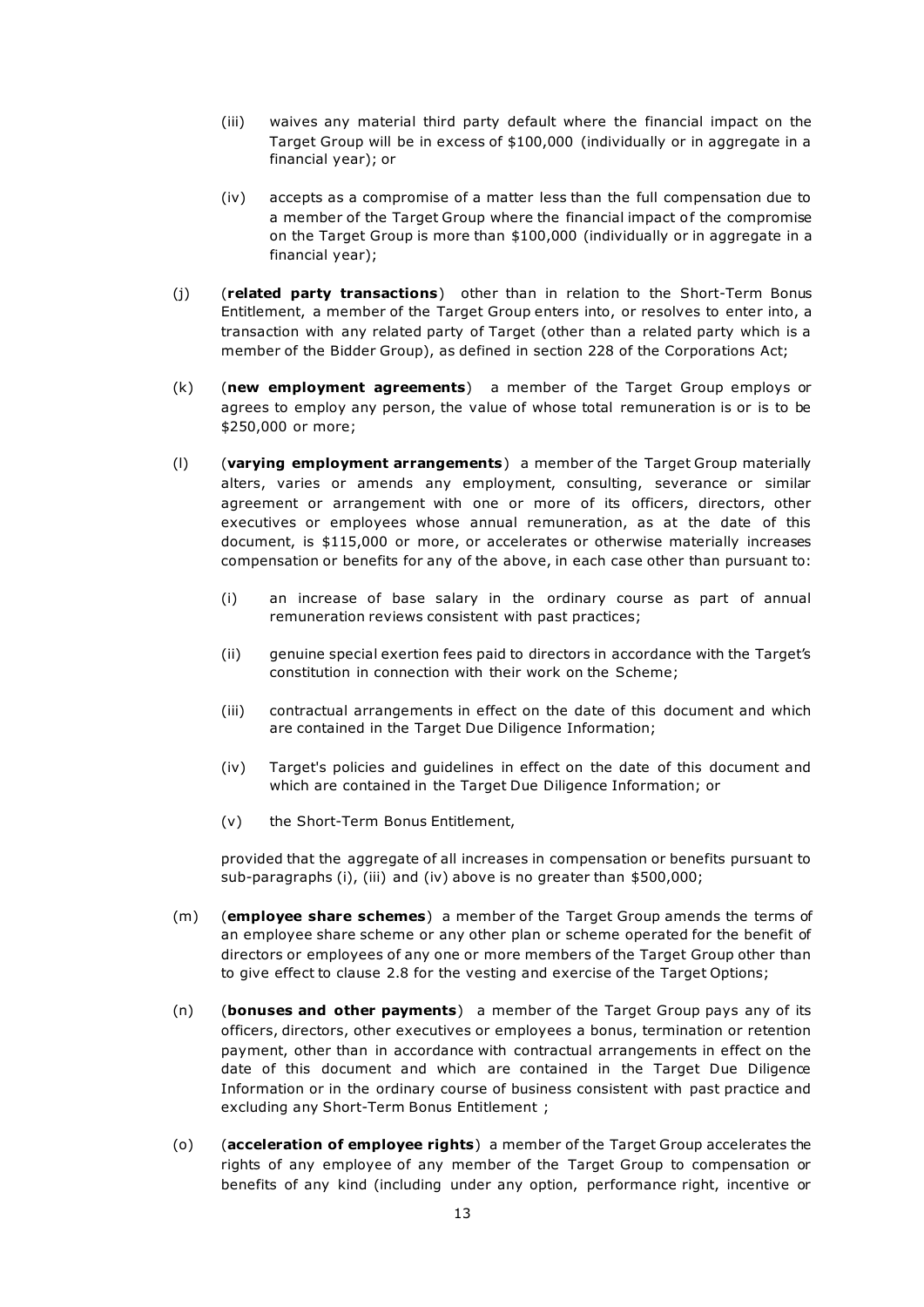share plan) other than to give effect to clause 2.8 for the vesting and exercise of the Target Options;

- (p) (enterprise bargaining agreements) a member of the Target Group enters into any enterprise bargaining agreement other than in the ordinary course of business or pursuant to contractual arrangements in effect on the date of this document and which are contained in the Target Due Diligence Information;
- (g) (settle legal proceedings) a member of the Target Group settles any legal proceeding, disputed claim, investigation, arbitration or other like proceedings where the settlement amount payable exceeds \$100,000;
- $(r)$  (fail to defend or pursue Claims etc) a member of the Target Group fails to defend against any Claims adverse to the interests of the Target Group or, in relation to any appeals against judgements or orders that are adverse to the interests of the Target Group (apart from a costs order involving an amount less than \$1,000,000), fails to consult with Bidder and take into account in good faith Bidder's views concerning whether to pursue an appeal where the Claim or appeal involves an amount that exceeds \$1,000,000;
- (s) (information technology) a member of the Target Group takes any action in respect of its information technology systems which would have a material adverse impact on those systems or involve or require costs or liabilities to be incurred by Target which exceed \$3,000,000 in aggregate, over the life of the relevant technology or system, but excluding any capitalised salaries ;
- (t) (accounting policy) a member of the Target Group changes any accounting policy applied by them to report their financial position other than any change in policy required by a change in accounting standards or law;
- (u)  $(tax)$  a member of the Target Group does anything that would result in a change to the Target Consolidated Tax Group, settles or compromises any Tax liability (other than a Tax liability incurred in the ordinary course of business) or makes, changes or revokes any Tax election or method of reporting in respect of Tax that could have a material impact on the Tax position of the Target Group; or
- (v)  $($ agreement) a member of the Target Group agrees to do any of the matters set out above,

excluding any Permitted Event.

Target Representation and Warranty means a representation and warranty set out in clause 12.1.

Target Share means each fully paid ordinary share in Target.

Target Shareholder means each person entered in the Register as a holder of Target Shares.

**Target Shareholder Approval** means a resolution in favour of the Scheme being passed by the required majorities of Target Shareholders under section 411(4)(a)(ii) of the Corporations Act.

Tax means any tax, levy, charge, impost, fee, deduction, goods and services tax, compulsory loan or withholding, stamp, transaction or registration duty or similar charge that is assessed, levied, imposed or collected by any Government Agency and includes any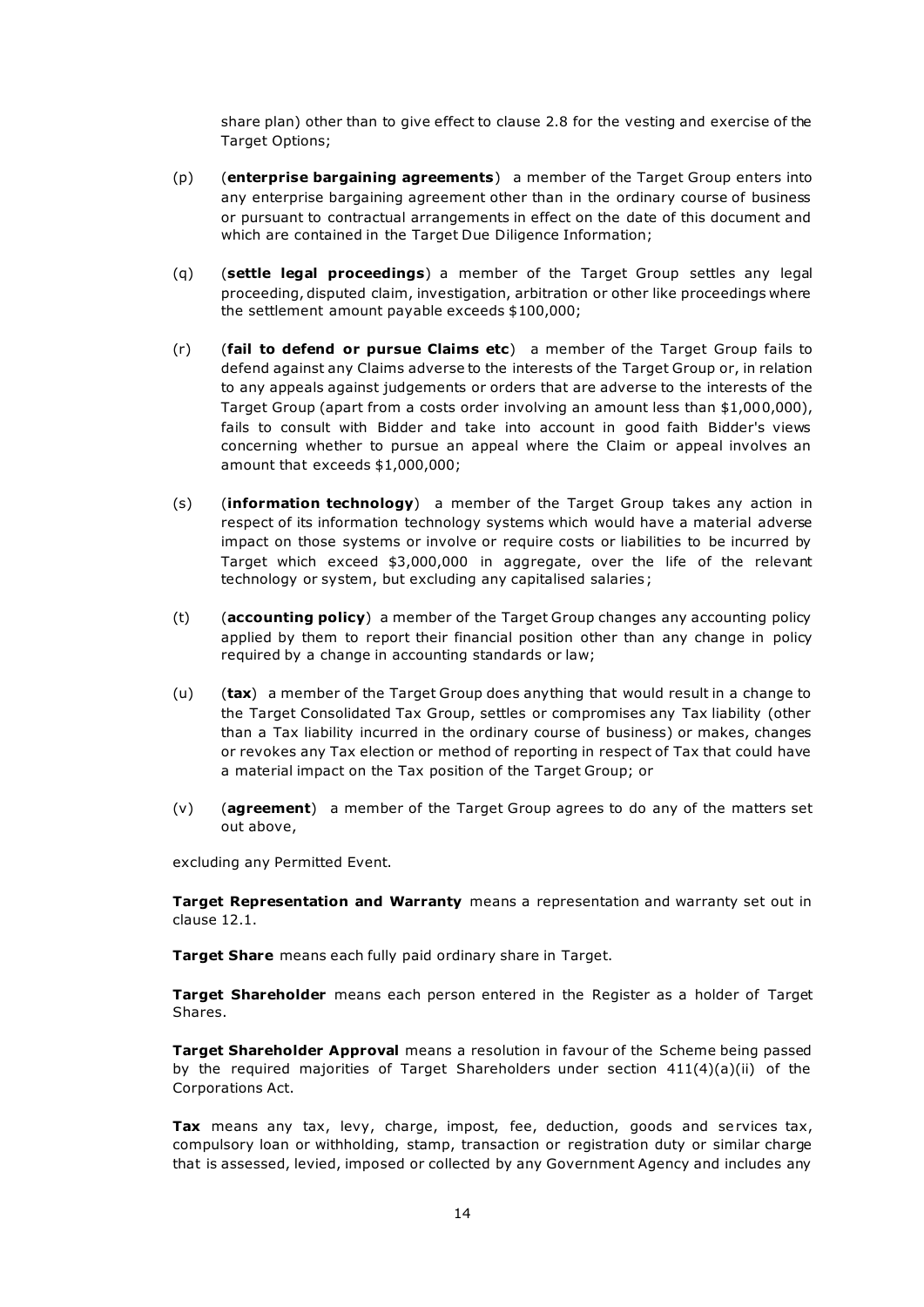interest, fine, penalty, charge, fee or any other amount imposed on, or in respect of any of the above.

Tax Act means the Income Tax Assessment Act 1936 (Cth) and the Income Tax Assessment Act 1997 (Cth), jointly, as applicable.

Terminating Party has the meaning given in clause 11.1.

Third Party means a person other than the Bidder, a member of the Bidder Group, the Target or a member of the Target Group, and that person's related bodies corporate and Associates.

**Timetable** means the timetable for the implementation of the Scheme as set out in Schedule 1, subject to any modifications as the parties may agree in writing.

Trading Day has the meaning given to that term in the ASX Listing Rules.

Transaction Document means each of:

- (a) this document;
- (b) the Scheme;
- (c) the Deed Poll;
- (d) the Confidentiality Deed; and
- (e) the Post-implementation Agreements.

Unacceptable Circumstances has the meaning given to that term in section 657A of the Corporations Act.

#### 1.2 Rules for interpreting this document

Headings and catchwords are for convenience only, and do not affect interpretation. The following rules also apply in interpreting this document, e xcept where the context makes it clear that a rule is not intended to apply.

- (a) A reference to:
	- (i) a legislative provision or legislation (including subordinate legislation) is to that provision or legislation as amended, re-enacted or replaced, and includes any subordinate legislation issued under it;
	- (ii) a document (including this document) or agreement, or a provision of a document (including this document) or agreement, is to that document, agreement or provision as amended, supplemented, replaced or novated;
	- (iii) a party to this document or to any other document or agreement includes a permitted substitute or a permitted assign of that party;
	- (iv) a person includes any type of entity or body of persons, whether or not it is incorporated or has a separate legal identity, and any executor, administrator or successor in law of the person; and
	- (v) anything (including a right, obligation or concept) includes each part of it.
- (b) A singular word includes the plural, and vice versa.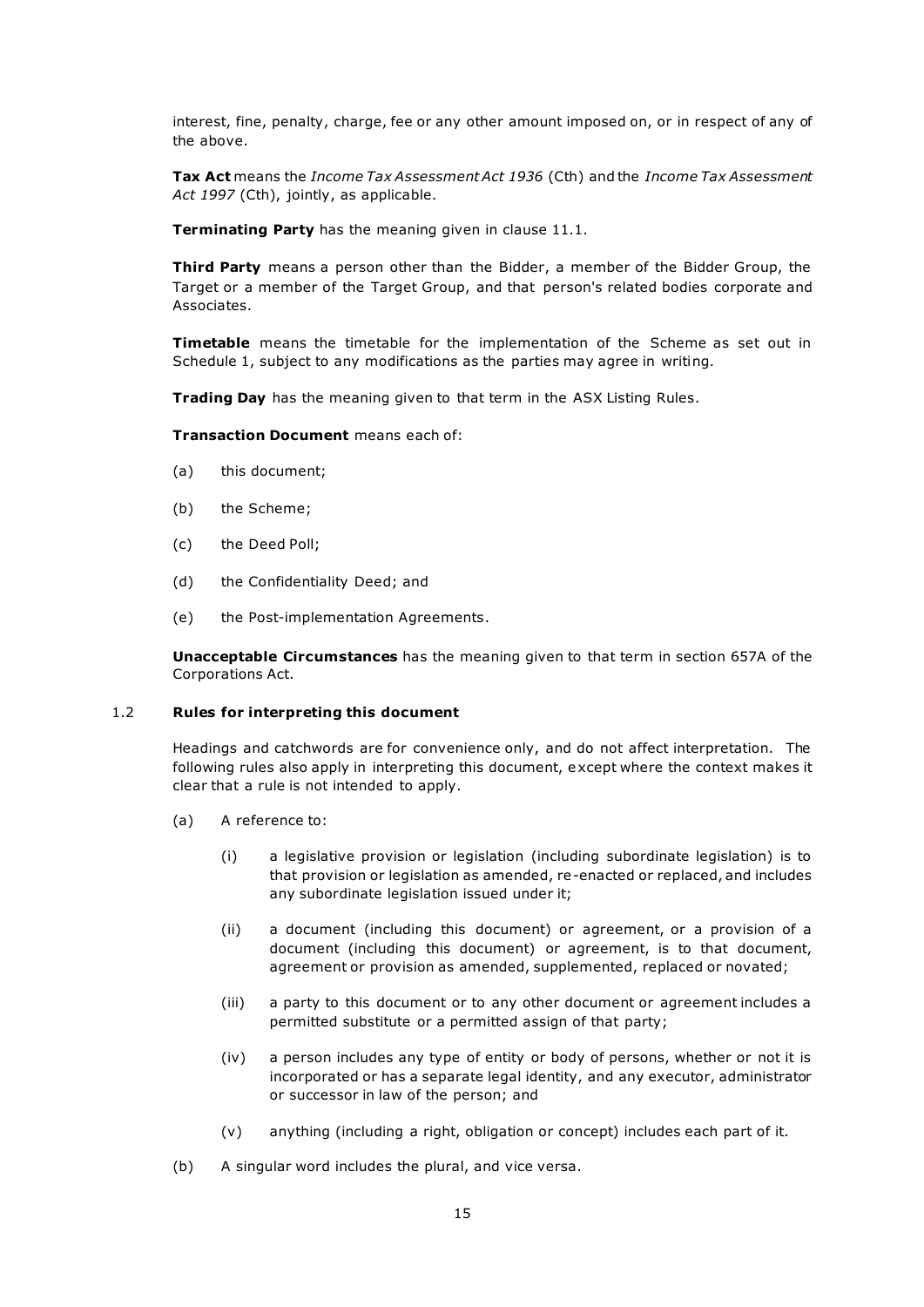- (c) A word which suggests one gender includes the other genders.
- (d) If a word or phrase is defined, any other grammatical form of that word or phrase has a corresponding meaning.
- (e) If an example is given of anything (including a right, obligation or concept), such as by saying it includes something else, the example does not limit the scope of that thing.
- (f) The words controller, entity, officer, related body corporate, security interest and subsidiary have the same meanings as given by the Corporations Act.
- (g) A reference to  $\oint$  or **dollar** is to Australian currency.
- (h) The expression **this document** includes the agreement, arrangement, understanding or transaction recorded in this document.
- (i) Terms defined in the GST Law have the same meaning in this document unless the context otherwise requires.
- (j) A reference to time in this document is a reference to time in Sydney, New South Wales.

#### 1.3 Non-Business Days

If the day on or by which a person must do something under this doc ument is not a Business Day the person must do it on or by the next Business Day.

#### 2. SCHEME STRUCTURE

#### 2.1 Agreement to propose and implement Scheme

- (a) Target agrees to propose the Scheme to Target Shareholders and implement the Scheme in accordance with Part 5.1 of the Corporations Act and subject to the terms and conditions of this document, and must use all reasonable endeavours to do so in accordance with the Timetable.
- (b) Bidder agrees to assist Target to propose and implement the Scheme in accordance with Part 5.1 of the Corporations Act and subject to the terms and conditions of this document, and must use all reasonable endeavours to do so in accordance with the Timetable.

#### 2.2 Nomination of Bidder subsidiary

Bidder may nominate any wholly-owned subsidiary of Bidder (Bidder Nominee) to acquire the Scheme Shares under the Scheme by providing a written notice which sets out the details of Bidder Nominee to Target on or before the date that is five Business Days before the First Court Date. If Bidder decides to nominate Bidder Nominee to acquire the Scheme Shares:

- (a) the parties must procure that the Scheme Shares transferr ed under the Scheme are transferred to Bidder Nominee rather than Bidder;
- (b) Bidder must procure that Bidder Nominee complies with all of the relevant obligations of Bidder under this document and the Scheme;
- (c) Bidder and Bidder Nominee will both enter into the Deed Poll; and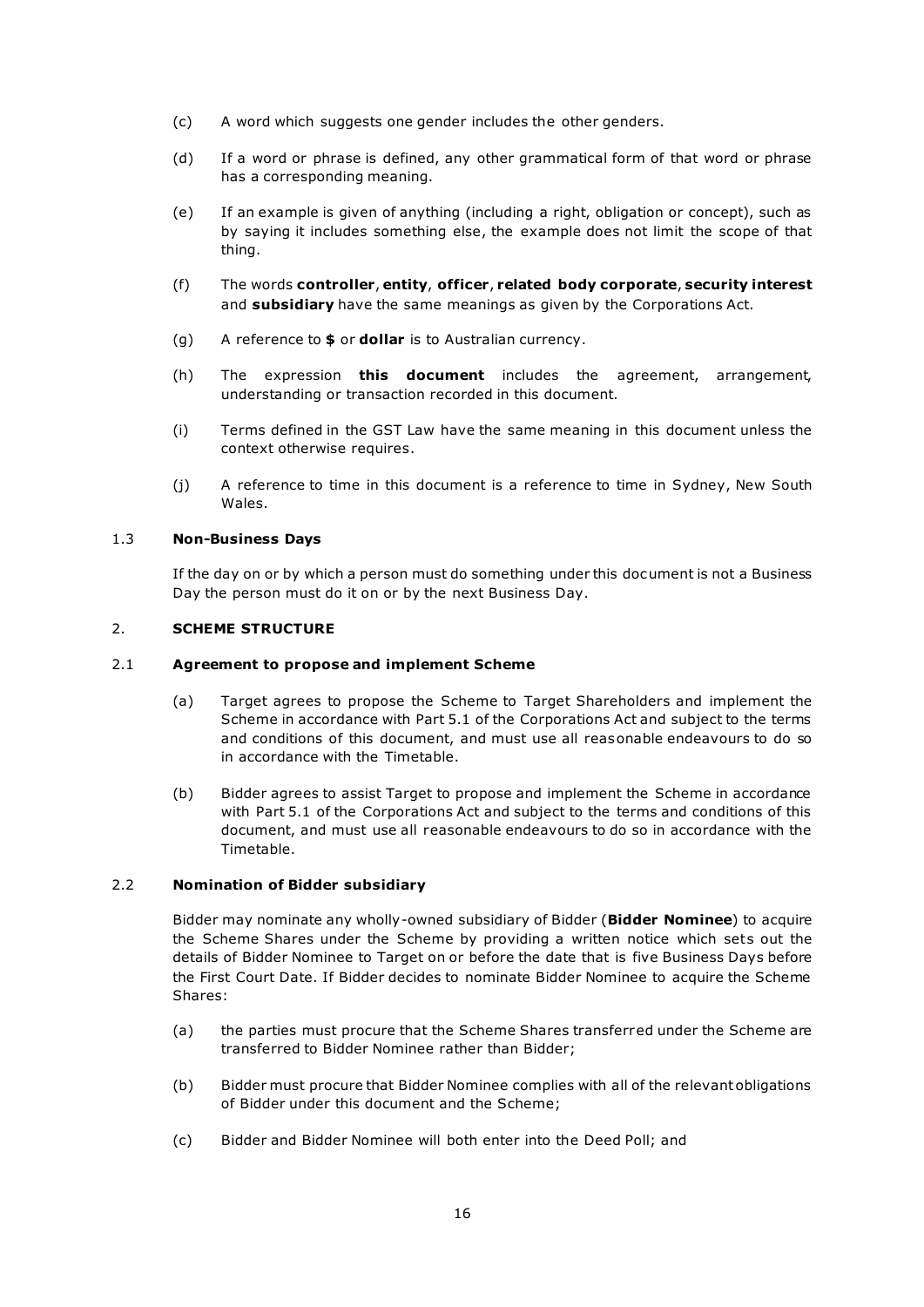(d) any such nomination will not relieve Bidder of its obligations under this document, including the obligation to provide (or procure the provision of) the Scheme Consideration in accordance with the terms of the Scheme provided that Bidder will not be in breach of this document for failing to perform an obligation of Bidder if that obligation is fully discharged by Bidder Nominee.

#### 2.3 Outline of Scheme

Subject to the terms and conditions of this document (including the Conditions) and the Scheme, on the Implementation Date:

- (a) all of the Scheme Shares held by Scheme Shareholders will be transferred to Bidder or Bidder Nominee (as applicable); and
- (b) each Scheme Shareholder will be entitled to receive the Scheme Consideration for each Scheme Share.

#### 2.4 No amendments to Scheme without consent

Target must not consent to:

- (a) any modification of;
- (b) any amendment to; or
- (c) the making or imposition by the Court of any condition in respect of,

the Scheme, without the prior written consent of Bidder (not to be unreasonably withheld or delayed).

#### 2.5 Scheme Consideration

If the Scheme becomes Effective, each Scheme Shareholder is en titled to receive the Scheme Consideration in respect of each Scheme Share held by that Scheme Shareholder, subject to and in accordance with the terms and conditions of this document and the Scheme.

#### 2.6 Payment of Scheme Consideration

Subject to the Scheme becoming Effective and clause 2.7, Bidder undertakes and warrants to Target (in its own right and separately as trustee or nominee for each Scheme Shareholder) that, in consideration of the transfer to Bidder or Bidder Nominee (as applicable) of each Scheme Share held by a Scheme Shareholder under the terms of the Scheme, Bidder or Bidder Nominee (as applicable) will on the Implementation Date, in accordance with the terms of this document, the Deed Poll and the Scheme:

- (a) accept that transfer; and
- (b) provide (or procure the provision) to each Scheme Shareholder the Scheme Consideration for each Scheme Share.

#### 2.7 Fractional entitlements and share splitting

- (a) Any fractional entitlement of a Scheme Shareholder to a fraction of a cent will be rounded down (as applicable) to the nearest cent in accordance with the Scheme.
- (b) The Scheme will contain standard provisions under which Bidder will have the discretion to deem the holdings of two or more Scheme Shareholders to be held by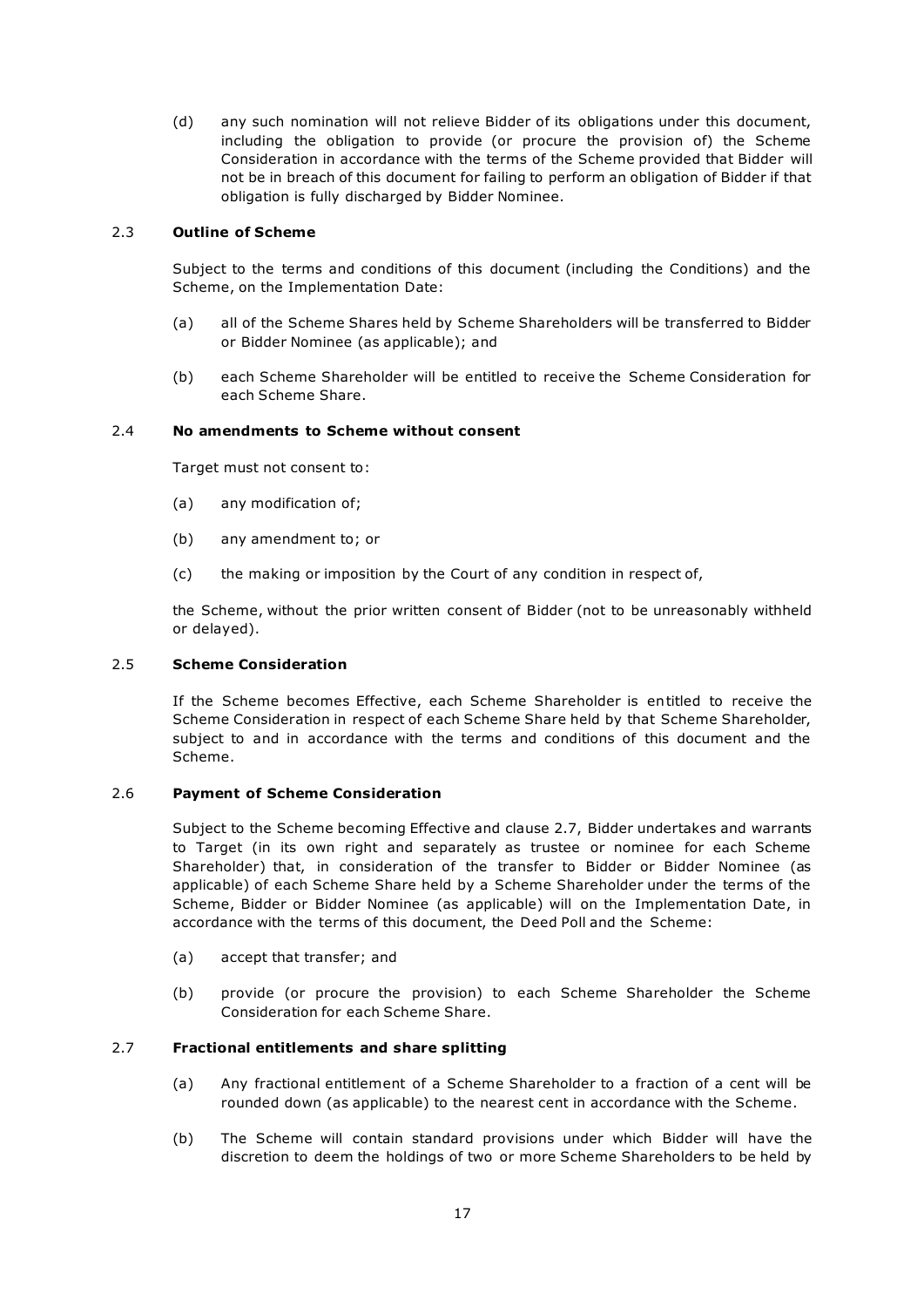one Scheme Shareholder to prevent any Share Splitting designed to obtain an unfair advantage by reference to such rounding.

#### 2.8 Employee incentives

- (a) Target must ensure that, by no later than the Effective Date, there are no outstanding Target Options.
- (b) In order to comply with its obligation under clause 2.8(a), Target must cause each outstanding Target Option to either:
	- (i) vest, and following such vesting, if:
		- (A) exercised before the date that is two Business Days before the Record Date, cause the relevant number of Target Shares to be issued to the former holder in sufficient time to allow the former holder to participate in the Scheme; or
		- (B) not exercised before the date that is two Business Days before the Record Date, be cancelled and terminated immediately following the date that is two Business Days before the Record Date; or
	- (ii) be cancelled and terminated by no later than the Record Date on the terms described in Schedule 2.

#### 3. CONDITIONS

#### 3.1 Obligations not binding until Conditions satisfied

The Scheme will not become effective and the obligations of the parties with respect to implementation of the Scheme (including the obligations of Bidder under clauses 2.5 and 4.3(l)) do not become binding unless and until each Condition is satisfied or waived under clause 3.3.

#### 3.2 Conditions

The Conditions are as follows:

|    | <b>CONDITION</b>                                                                                                                                                                                                                                                                                                                                                                                                                                                                                                                                                                                                                             | <b>PARTY</b><br><b>ENTITLED</b><br><b>TO BENEFIT</b> | <b>PARTY</b><br><b>RESPONSIBLE</b> |  |  |
|----|----------------------------------------------------------------------------------------------------------------------------------------------------------------------------------------------------------------------------------------------------------------------------------------------------------------------------------------------------------------------------------------------------------------------------------------------------------------------------------------------------------------------------------------------------------------------------------------------------------------------------------------------|------------------------------------------------------|------------------------------------|--|--|
|    | For the benefit of both parties                                                                                                                                                                                                                                                                                                                                                                                                                                                                                                                                                                                                              |                                                      |                                    |  |  |
| 1. | <b>ACCC approval</b><br>Bidder has received notice in writing from the ACCC<br>stating, or stating to the effect (either<br>unconditionally or on conditions that are acceptable<br>to Bidder in its absolute discretion), that the ACCC<br>does not propose to intervene or seek to prevent<br>the acquisition of Target Shares by Bidder, or of<br>any direct or indirect investment by any of Bidder's<br>related bodies corporate, and that notice remains in<br>full force and effect in all respects and has not been<br>withdrawn, revoked, suspended, restricted or<br>adversely amended before 8.00 am on the Second<br>Court Date. | Target and<br><b>Bidder</b>                          | Bidder and<br>Target               |  |  |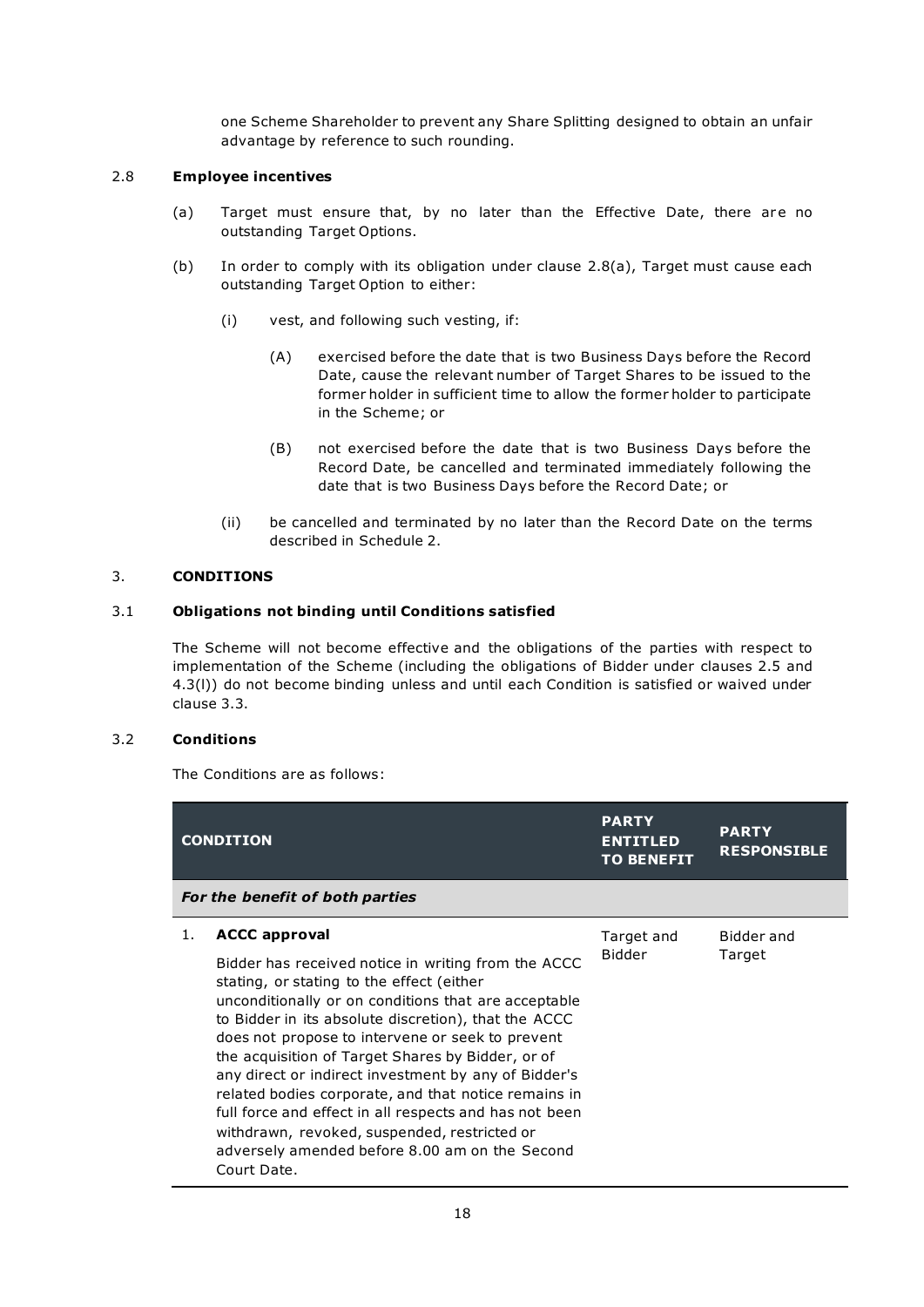| <b>CONDITION</b> |                                                                                                                                                                                                                                                                                                   | <b>PARTY</b><br><b>ENTITLED</b><br><b>TO BENEFIT</b> | <b>PARTY</b><br><b>RESPONSIBLE</b> |  |
|------------------|---------------------------------------------------------------------------------------------------------------------------------------------------------------------------------------------------------------------------------------------------------------------------------------------------|------------------------------------------------------|------------------------------------|--|
| 2.               | <b>Target Shareholder approval</b>                                                                                                                                                                                                                                                                | Target and                                           | Target                             |  |
|                  | Before 8.00 am on the Second Court Date, Target<br>Shareholder Approval is obtained at the Scheme<br>Meeting (or any adjournment or postponement of<br>it) convened in accordance with the orders made<br>under section 411(1) of the Corporations Act.                                           | Bidder, but<br>cannot be<br>waived                   |                                    |  |
| 3.               | <b>EGM Resolution</b>                                                                                                                                                                                                                                                                             | Target and                                           | Target                             |  |
|                  | Target Shareholders approve the EGM Resolution<br>by the requisite majority in accordance with the<br>Corporations Act.                                                                                                                                                                           | <b>Bidder</b>                                        |                                    |  |
| 4.               | <b>Court approval of Scheme</b>                                                                                                                                                                                                                                                                   | Target and                                           | Target                             |  |
|                  | The Court makes orders under section $411(4)(b)$ of<br>the Corporations Act approving the Scheme, either<br>unconditionally and without modification or with<br>modifications or conditions consented to by the<br>Target, and consented to by the Bidder, each in<br>accordance with clause 2.4. | Bidder, but<br>cannot be<br>waived                   |                                    |  |
| 5.               | No regulatory actions                                                                                                                                                                                                                                                                             | Target and                                           | Target and<br><b>Bidder</b>        |  |
|                  | As at 8.00 am on the Second Court Date, there is<br>not in effect:                                                                                                                                                                                                                                | <b>Bidder</b>                                        |                                    |  |
|                  | any temporary, preliminary or final<br>(a)<br>decision, order, injunction or decree issued<br>by a court of competent jurisdiction or<br>other Government Agency; or                                                                                                                              |                                                      |                                    |  |
|                  | (b)<br>any action or investigation by any<br>Government Agency,                                                                                                                                                                                                                                   |                                                      |                                    |  |
|                  | in consequence of or in connection with the Scheme<br>which restrains, prohibits or impedes the<br>implementation of the Scheme (including the<br>acquisition of any or all of the Scheme Shares by<br>the Bidder) or any part of it.                                                             |                                                      |                                    |  |
|                  | <b>For the benefit of Bidder</b>                                                                                                                                                                                                                                                                  |                                                      |                                    |  |
| 6.               | <b>No Target Material Adverse Effect</b>                                                                                                                                                                                                                                                          | <b>Bidder</b>                                        | Target                             |  |
|                  | No Target Material Adverse Effect occurs between<br>the date of this document and 8.00 am on the<br>Second Court Date.                                                                                                                                                                            |                                                      |                                    |  |
| 7.               | <b>No Target Prescribed Event</b>                                                                                                                                                                                                                                                                 | <b>Bidder</b>                                        | Target                             |  |
|                  | No Target Prescribed Event occurs between the<br>date of this document and 8.00 am on the Second<br>Court Date.                                                                                                                                                                                   |                                                      |                                    |  |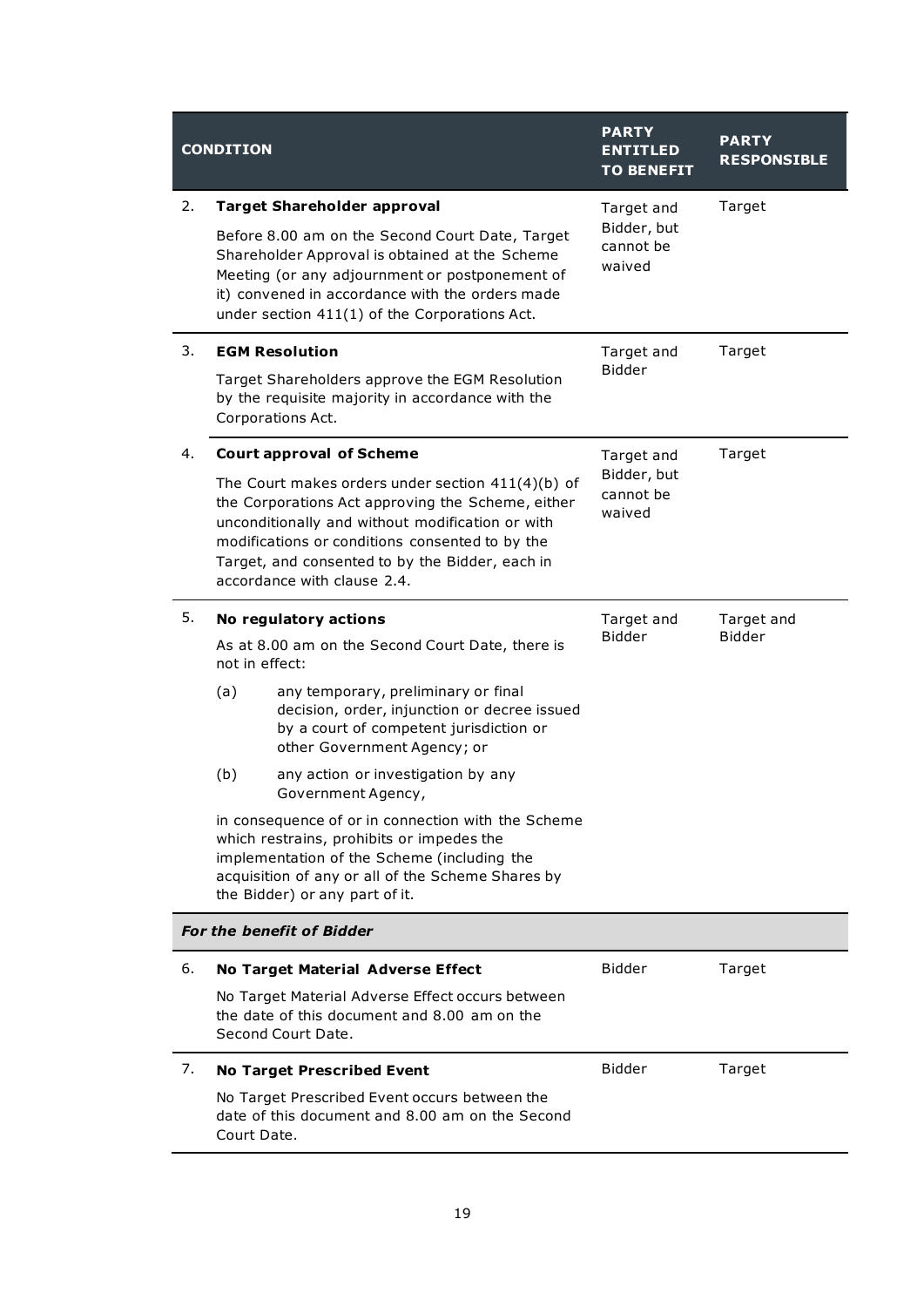| <b>CONDITION</b>                 |                                                                                                                                                                                                                                                                                                                                                                                            | <b>PARTY</b><br><b>ENTITLED</b><br><b>TO BENEFIT</b> | <b>PARTY</b><br><b>RESPONSIBLE</b> |
|----------------------------------|--------------------------------------------------------------------------------------------------------------------------------------------------------------------------------------------------------------------------------------------------------------------------------------------------------------------------------------------------------------------------------------------|------------------------------------------------------|------------------------------------|
| 8.                               | <b>Post-implementation Agreements</b>                                                                                                                                                                                                                                                                                                                                                      | <b>Bidder</b>                                        | Target and                         |
|                                  | Each Post-implementation Agreement is agreed<br>between the parties to each such document and<br>remains in Agreed Form as at 8.00am on the<br>Second Court Date.                                                                                                                                                                                                                          |                                                      | <b>Bidder</b>                      |
| 9.                               | <b>Target representations and warranties</b>                                                                                                                                                                                                                                                                                                                                               | <b>Bidder</b>                                        | Target                             |
|                                  | Each of the representations and warranties given or<br>made by Target under clause 12.1 is true and<br>correct in all material respects as at the time it is<br>given or made.                                                                                                                                                                                                             |                                                      |                                    |
| <b>For the benefit of Target</b> |                                                                                                                                                                                                                                                                                                                                                                                            |                                                      |                                    |
| 10.                              | <b>Independent Expert's Report</b>                                                                                                                                                                                                                                                                                                                                                         | Target                                               | Target                             |
|                                  | The Independent Expert issues the Independent<br>Expert's Report, which concludes that the Scheme<br>is in the best interests of Target Shareholders and<br>the Independent Expert does not withdraw or<br>qualify its conclusion in any written update to its<br>Independent Expert's Report or withdraw the<br>Independent Expert's Report prior to 8.00 am on<br>the Second Court Date. |                                                      |                                    |
| 11.                              | <b>Bidder representations and warranties</b>                                                                                                                                                                                                                                                                                                                                               | Target                                               | <b>Bidder</b>                      |
|                                  | Each of the representations and warranties given or<br>made by Bidder under clause 12.2 is true and<br>correct in all material respects as at the time it is<br>given or made.                                                                                                                                                                                                             |                                                      |                                    |

#### 3.3 Waiver of Conditions

- (a) To avoid any doubt, the Conditions that the table in clause 3.2 specifies "cannot be waived", cannot be waived.
- (b) In respect of the Condition in item 3 (EGM Resolution) of clause 3.2, if approval from Target Shareholders of the EGM Resolution is not required because the terms of the Post-Implementation Agreements, when agreed, will not give rise to an acquisition by Bidder Group of a Relevant Interest in Target Shares, then on and from the date of the relevant Post-implementation Agreement:
	- (i) that Condition will be deemed to be waived; and
	- (ii) the relevant provisions concerning the EGM and EGM Resolution in this document will not apply and have no further effect.
- (c) Subject to clause 3.3(a), if a Condition has been included for the benefit of:
	- (i) one party only, only that party may (in its sole and absolute discretion), waive the breach or non-fulfilment of the Condition; or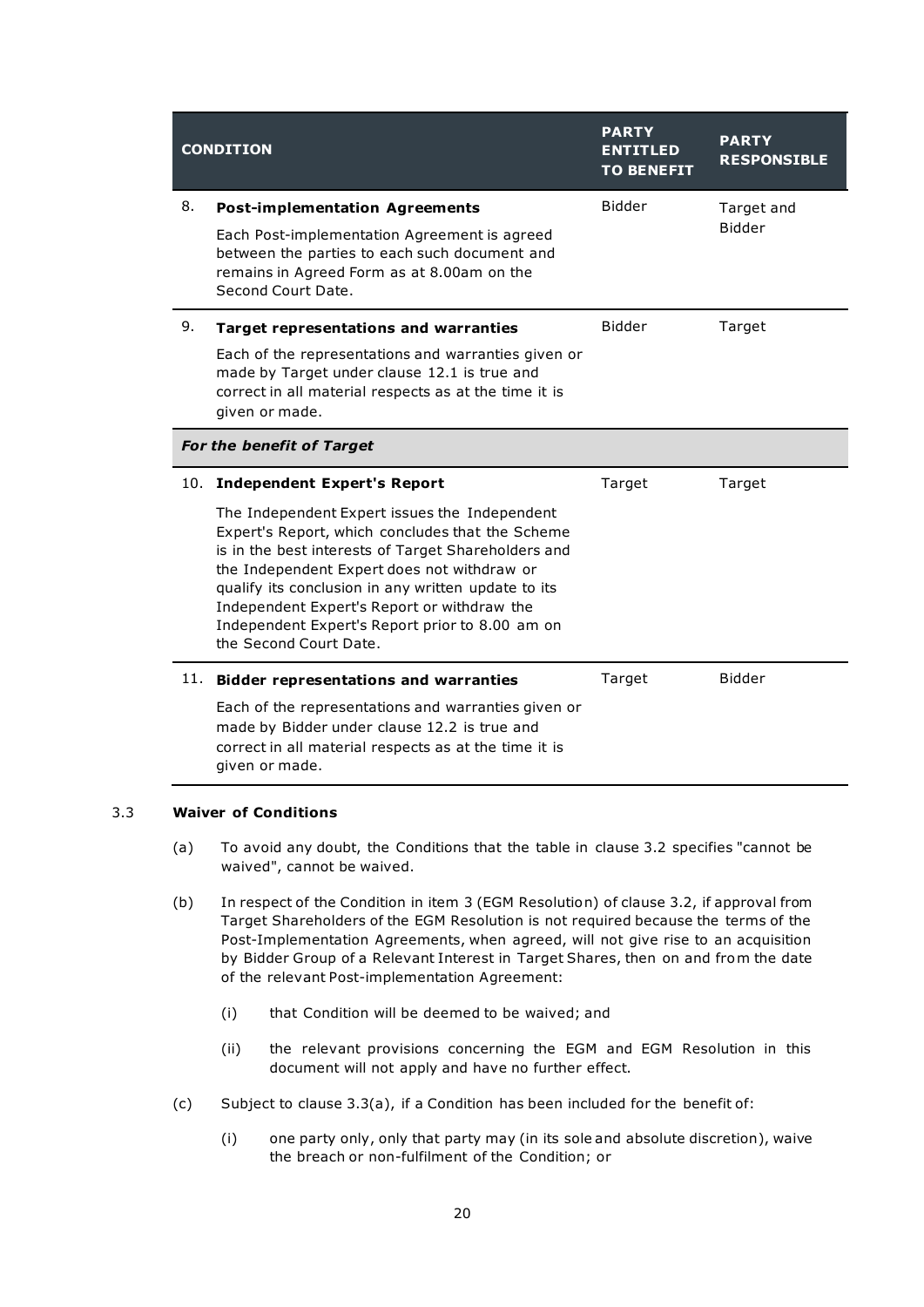- (ii) more than one party, the breach or non-fulfilment of the Condition may be waived only by the consent of all those parties (in their sole and absolute discretion).
- (d) The breach or non-fulfilment of a Condition may only be waived in writing.
- (e) If a party waives the breach or non-fulfilment of a Condition, that waiver precludes that party from suing the other party for any breach of this document arising as a result of the breach or non-fulfilment of that Condition or arising from the same event which gave rise to the breach or non-fulfilment of that Condition.
- (f) Waiver of a breach or non-fulfilment in respect of one Condition does not constitute:
	- (i) a waiver of breach or non-fulfilment of any other Condition resulting from the same event; or
	- (ii) a waiver of breach or non-fulfilment of that Condition resulting from any other event.

#### 3.4 Satisfaction of Conditions

- (a) Each party must:
	- (i) use reasonable endeavours (other than waiver) to ensure and procure that each Condition for which that party is responsible (according to the table in clause 3.2, and whether solely or jointly):
		- (A) is satisfied as soon as practicable after the date of this document; and
		- (B) continues to be satisfied at all times until the last time it is to be satisfied (as the case may require);
	- (ii) where it is reasonable and lawful for it do so, provide any information or assistance reasonably requested by the other party to satisfy a Condition for which the other party is solely responsible for satisfying; and
	- (iii) not take any action or refrain from taking any action (except as required by law) designed to prevent the Conditions being satisfied, without the prior consent of the other party.
- (b) Without limiting clause 3.4(a), each party must:
	- (i) promptly apply for all relevant Regulatory Approvals and provide the other party with a copy of all applications for Regulatory Approvals made by it;
	- (ii) take all the steps which it is responsible for, or which are otherwise reasonably necessary on its part in order to obtain the Regulatory Approvals;
	- (iii) (as far as practicable and permissible) consult with the other party in advance in relation to all communications (whether written or oral, and whether direct or through an adviser) with any Government Agency relating to any Regulatory Approval and, without limitation:
		- (A) provide the other party with drafts of any material written communications to be sent to a Government Agency (it being acknowledged that competitively sensitive information in any such drafts may be redacted) and consider such amendments as the other party requests; and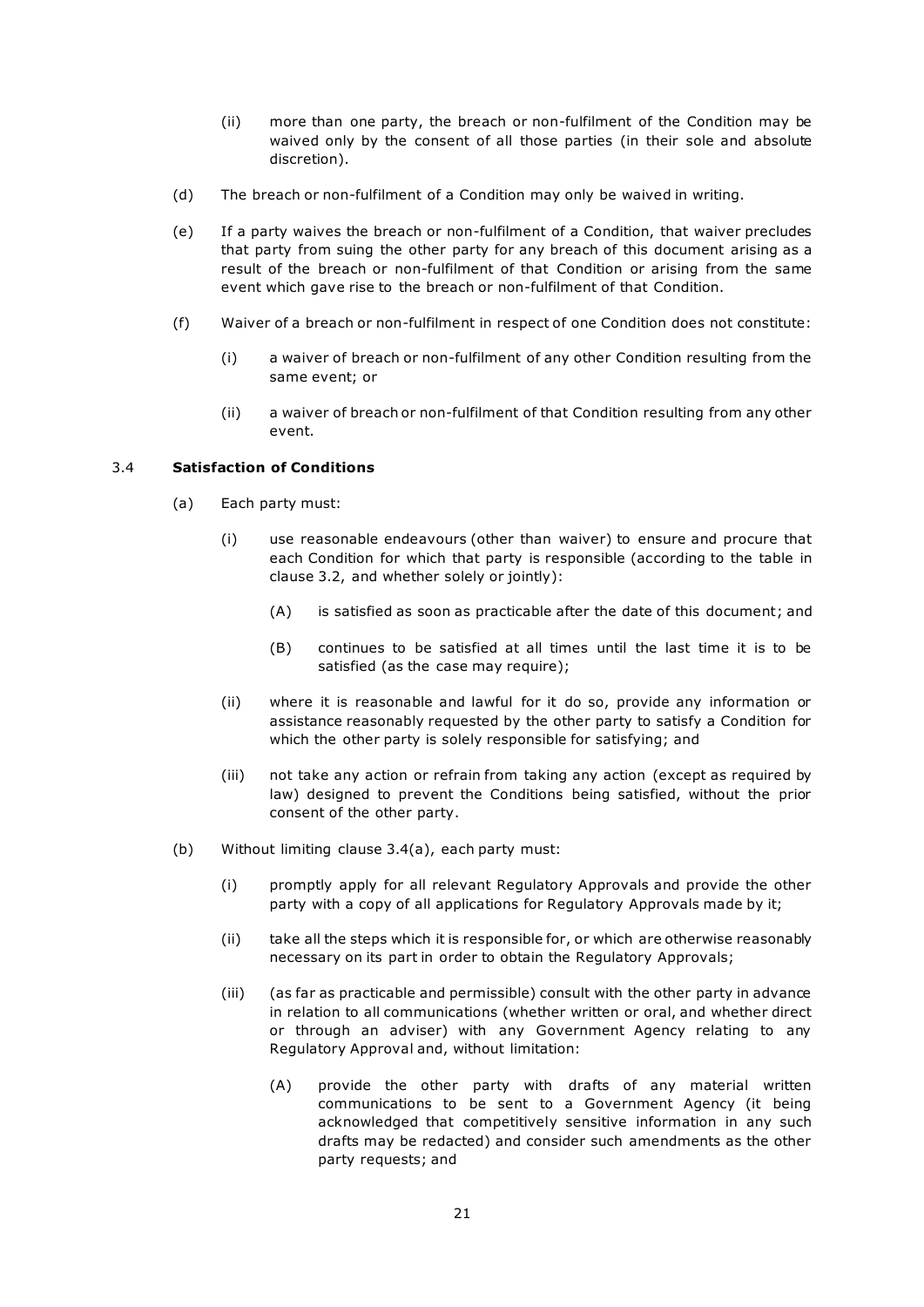- (B) provide copies of any written communications sent to or received from a Government Agency to the other party promptly upon dispatch or receipt (as the case may be) (it being acknowledged that competitively sensitive information in any such written communications may be redacted);
- (iv) respond to all requests for information in respect of the applications for Regulatory Approvals at the earliest practicable time, to the extent such information is within its possession or control;
- (v) provide the other with all information and assistance reasonably requested by such other party in connection with the applications for Regulatory Approvals;
- (vi) to the extent that it is within its control, use its best endeavours to procure that there is no occurrence that would prevent the Regulatory Approvals from being obtained by the applicable time referred to in item 1 (ACCC approval) of clause 3.2 and not take any action that will or is likely to hinder or prevent the satisfaction of the Condition in item 1 (ACCC approval) of clause 3.2 except to the extent that such action is required by law; and
- (vii) so far as it is able, allow the other party and its authorised Representatives the opportunity to be present and make submissions at any meetings with any Government Agency relating to the Regulatory Approvals.

#### 3.5 Notifications

Each party must:

- (a) keep the other party promptly and reasonably informed of the steps it has taken and of its progress towards satisfaction of the Conditions;
- (b) promptly notify the other party in writing if it becomes aware that any Condition has been satisfied, in which case the notifying party must also provide reasonable evidence to the other party that the Condition has been satisfied;
- (c) promptly notify the other party in writing of any circumstances of which it becomes aware which may result in any of the Conditions not being satisfied or becoming incapable of satisfaction in accordance with its terms; and
- (d) upon receipt of a notice given under clause 3.5(c) promptly and without delay and in any event not later than 5.00 pm the day before the Second Court Date, give notice to the other party stating whether or not the breach or non-fulfilment of any specified Condition is waived.

#### 3.6 Parties to provide certificate to Court

- (a) Before 8.00 am on the Second Court Date, each party must provide:
	- (i) to the other party and to the Court a certificate signed by a duly authorised representative (or such other evidence as the Court requests), confirming whether or not the Conditions set out in clause 3.2 included for its benefit (whether solely or jointly), other than the Condition in item 4 (Court approval of Scheme) of clause 3.2, have been satisfied or waived in accordance with this document; and
	- (ii) to the other party a certificate signed by a duly authorised representative stating whether or not: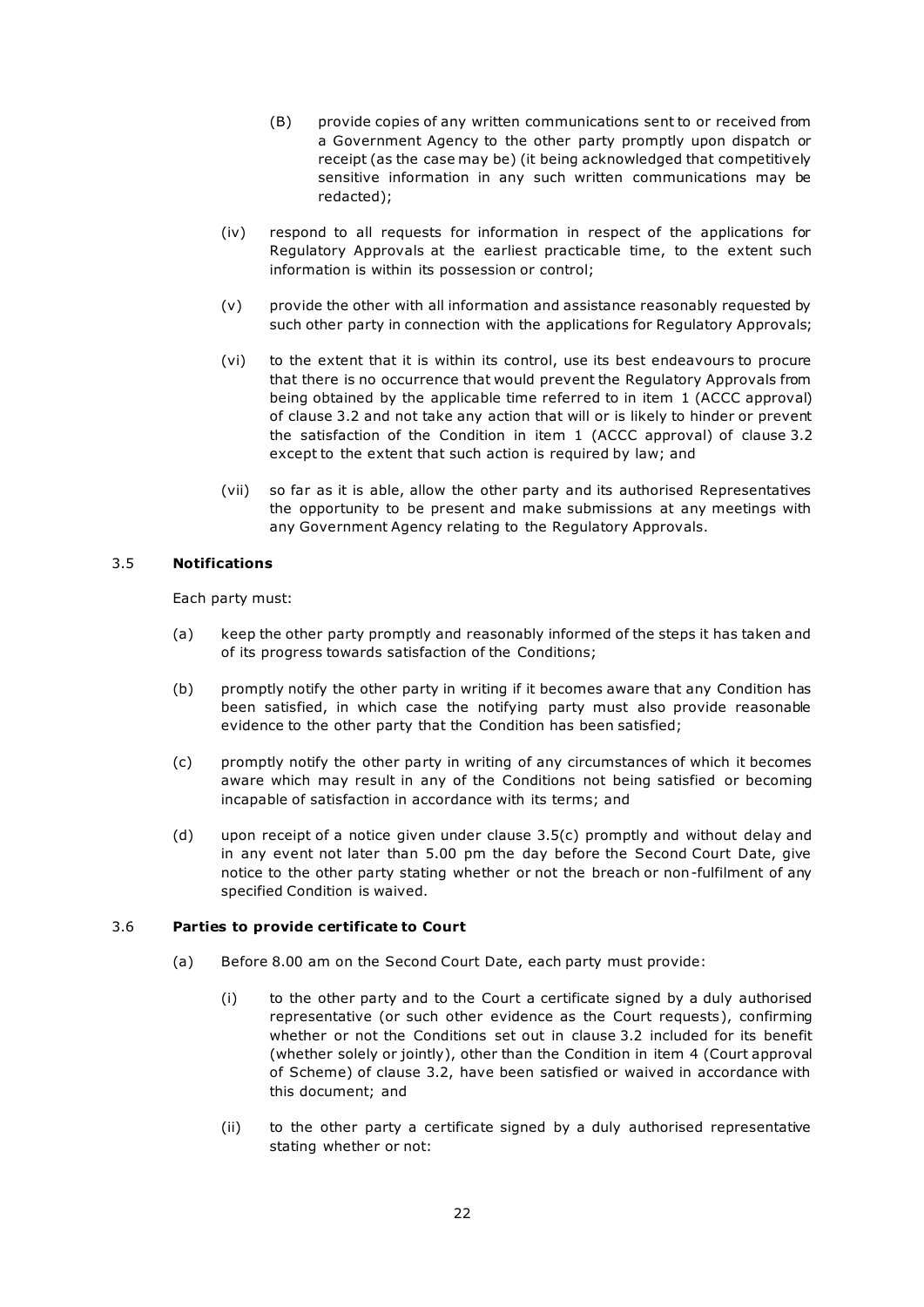- (A) it has materially breached any of its obligations under this document; and
- (B) each of the representations and warranties given by it under clause 12 is true and accurate in all material respects as at the time(s) it is given or made under clause 12.
- (b) A certificate provided under clause 3.6(a) constitutes conclusive evidence that the relevant Conditions have been fulfilled, waived or taken to be waived.

#### 3.7 If a Condition is not fulfilled or waived

- If:
- (a) (Condition not satisfied or waived) any Condition is not satisfied or (where capable of waiver) waived by the time or date specified in this document for its satisfaction; or
- (b) (Condition not capable of being satisfied) for any reason, a Condition is not capable of being satisfied, or a circumstance occurs which is reasonably likely to result in a Condition not being capable of being satisfied , and the Condition has not been waived in accordance with clause 3.3 or cannot be waived; or
- (c) (Scheme not Effective) the Scheme does not become Effective by 11.59 pm on the End Date,

then the parties must consult in good faith to determine whether to:

- (d) proceed by way of alternative means or method so as to achieve a commercial outcome that is substantially the same as the Scheme ;
- (e) extend the relevant time or date for satisfaction of a particular Condition or Conditions;
- (f) change the date of the application to be made to the Court for orders under section 411(4)(b) of the Corporations Act approving the Scheme or adjourning that application (as applicable) to another date agreed by the parties;
- (g) extend the End Date; or
- (h) do any combination of the matters listed in clauses  $3.7(d)$  to  $3.7(q)$  (inclusive).

#### 3.8 Failure to agree

If the parties are unable to reach agreement under clause 3.7 within five Business Days (or any shorter period ending at 5.00 pm on the day before the Second Court Date):

- (a) subject to clause 3.8(b), either party may terminate this document (and that termination will be in accordance with clause 11.1(b)); or
- (b) if a Condition may be waived and exists for the benefit of one party only, that party only may waive that Condition or terminate this document (and that termination will be in accordance with clause  $11.1(b)$ ),

in each case before 8.00am on the Second Court Date. A party will not be entitled to terminate this document under this clause if the relevant Condition has not been satisfied or agreement cannot be reached as a result of a breach of this document by that party or a deliberate act or omission of that party.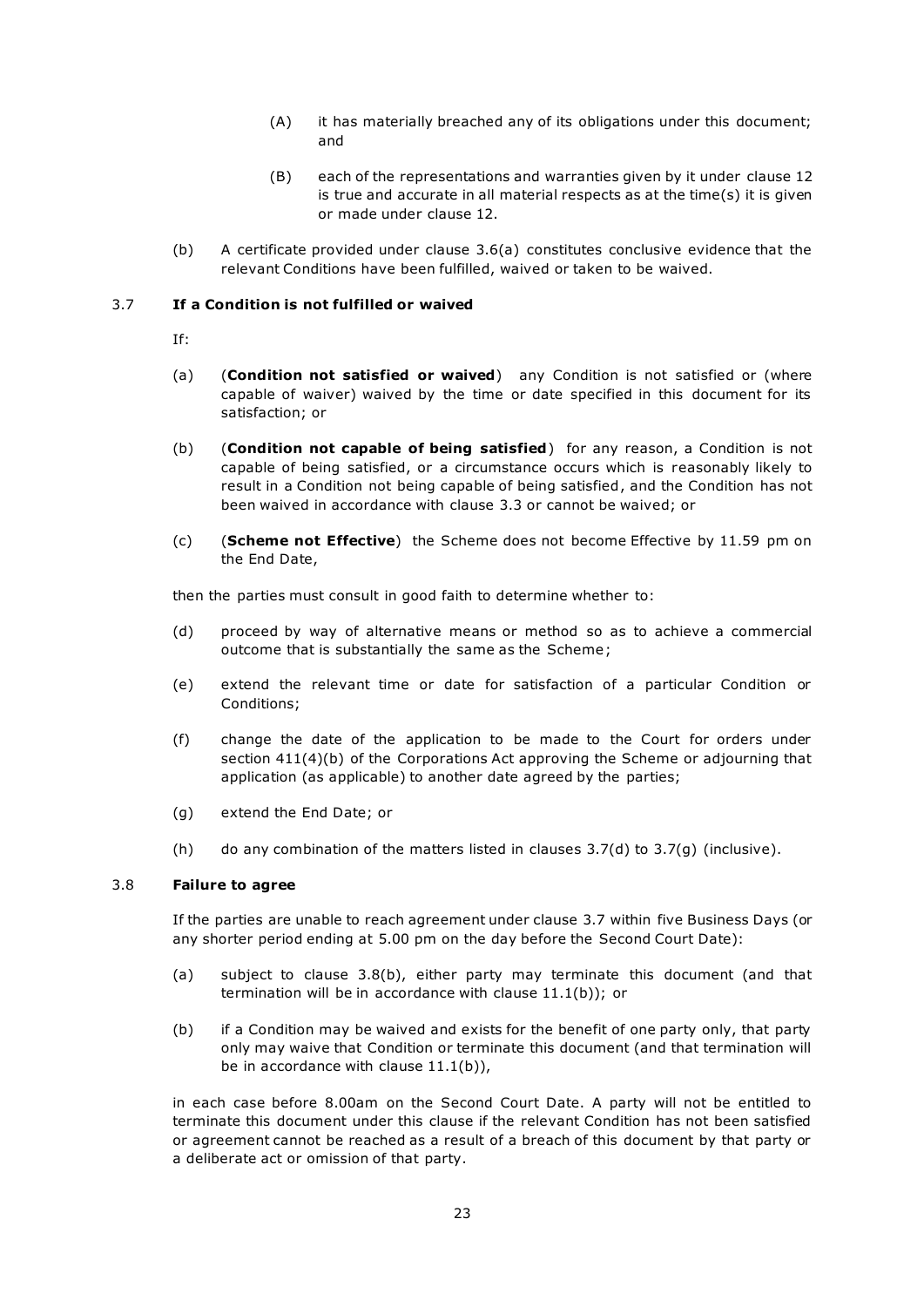#### 3.9 Court approval

If the Court's approval of the Scheme in accordance with section 411(4) of the Corporations Act would impose any terms or conditions other than those set out in the Scheme, then each such term or condition must be approved in writing by Target and Bidder (both acting reasonably) prior to the Court granting the final orders and, if not so agreed, the Condition in item 4 (Court approval of Scheme) of clause 3.2 will not be satisfied.

#### 3.10 Scheme voted down

If Target Shareholder Approval is not obtained at the Scheme Meeting by reason only of the non-satisfaction of the Headcount Test and it appears to either party (acting reasonably) that there are reasonable grounds on which an application could be made to the Court to exercise its discretion under section  $411(4)(a)(ii)(A)$  of the Corporations Act to disregard the Headcount Test (Order), that party may give notice to the other within three Business Days after the Scheme Meeting setting out those grounds and if such notice is given:

- (a) Target must promptly after such notice is given apply to Court for the Order by making such submissions to the Court and filing such evidence as counsel engaged by Target to represent it in Court proceedings related to the Scheme, in consultation with Bidder, considers is reasonably required to persuade the Court to exercise its discretion; and
- (b) the cost of the application for the Order is to be borne equally between the parties.

#### 4. IMPLEMENTATION OBLIGATIONS

#### 4.1 Timetable

- (a) Subject to clause 4.1(b), without limiting the parties' obligations under clauses 4.2 to 4.4 (inclusive), the parties must each use all reasonable endeavours to commit necessary resources (including management and the resources of external advisers) and ensure that their respective officers and advisers work in good faith and in a timely and cooperative fashion with the other parties (including by attending meetings and providing information), to produce the Scheme Booklet and implement the Scheme as soon as reasonably practicable and in accordance with the Timetable, subject to the terms and conditions of this document.
- (b) Failure by a party to meet any timeframe or deadline set out in the Timetable will not constitute a breach of clause 4.1(a) to the extent that such failure is due to circumstances and matters outside the party's control.
- (c) Each party must keep the other informed about their progress against the Timetable and notify each other if it believes that any of the dates in the Timetable are unachievable.
- (d) To the extent that any of the dates or timeframes set out in the Timetable become unachievable due to matters outside of a party's control, the parties will consult in good faith to agree any necessary extension to ensure such matters are completed within the shortest practicable timeframe.

#### 4.2 Target obligations

Target must take all necessary steps to propose and implement the Scheme as expeditiously as practicable and use all reasonable endeavours to do so in accordance with the Timetable, including taking each of the following steps: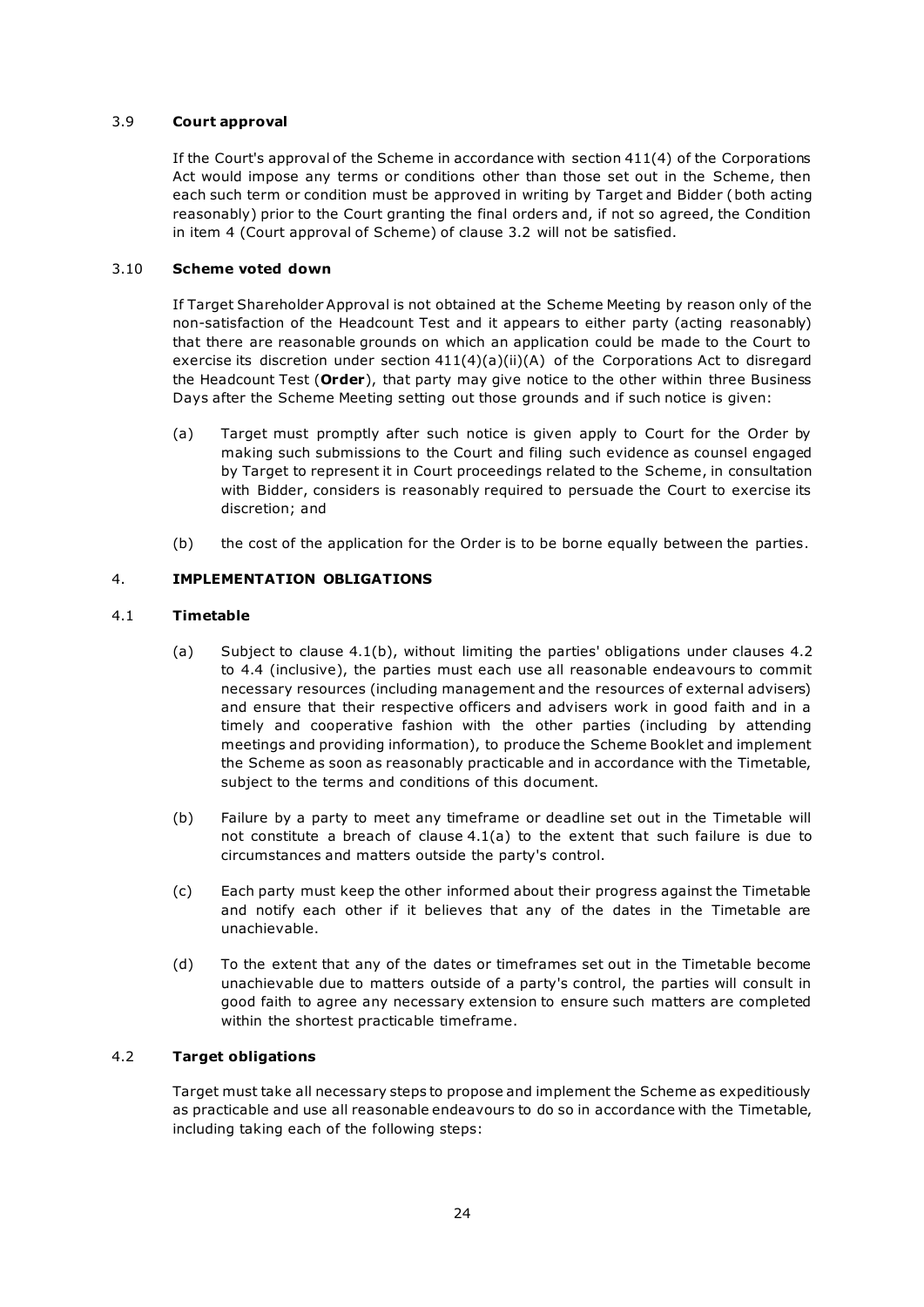- (a) (Target Board recommendation and voting intentions) make an Announcement, in a form agreed between Bidder and Target (on the basis of written statements made to the Target by each of its directors) that:
	- (i) the Target Board unanimously recommends that Target Shareholders vote in favour of the Scheme and EGM Resolution; and
	- (ii) each director of Target who holds or controls Scheme Shares intends to vote Scheme Shares that he or she directly or indirectly owns or controls in favour of the Scheme at the Scheme Meeting and the EGM Resolution at the EGM (excluding Sean Senvirtne to the extent he is excluded from voting on the EGM Resolution),

in each case:

- (iii) in the absence of a Superior Proposal; and
- (iv) subject to the Independent Expert concluding (and continuing to conclude at all times prior to the Second Court Date) that the Scheme is in the best interests of Target Shareholders;
- (b) (directors' change to recommendation or voting intentions) use reasonable endeavours to procure that Target's directors maintain the recommendation referred to in clause  $4.2(a)(i)$  and the intention referred to in clause  $4.2(a)(ii)$  until the Implementation Date, unless:
	- (i) the Target Board, acting in good faith and after receiving written advice from Target's legal advisers, determines that maintaining the recommendation referred to in clause 4.2(a)(i) would be likely to breach the directors' fiduciary or statutory obligations;
	- (ii) the Target receives, other than as a result of a breach of clause 8, a Competing Proposal which the IBC unanimously determines to be a Superior Proposal; or
	- (iii) the Independent Expert concludes (either in its initial Independent Expert's Report or in any written update, revision, amendment, addendum or supplementary reports to it) that the Scheme is not in the best interests of Target Shareholders, or the Independent Expert withdraws its Independent Expert's Report prior to 5.00 pm on the day before the Second Court Date,

and provided that, in each case, Target has complied with its obligations under clause 8;

#### (c) (Scheme Booklet):

- (i) as soon as practicable after the date of this document, prepare the Scheme Booklet in accordance with clause 4.4;
- (ii) provide Bidder with successive drafts of the Scheme Booklet;
- (iii) provide Bidder with an advanced draft of the Scheme Booklet within a reasonable time before providing it to ASIC for its review and approval for the purposes of section 411(2) of the Corporations Act;
- (iv) take into account all reasonable comments made by the Bidder for the purpose of amending those drafts;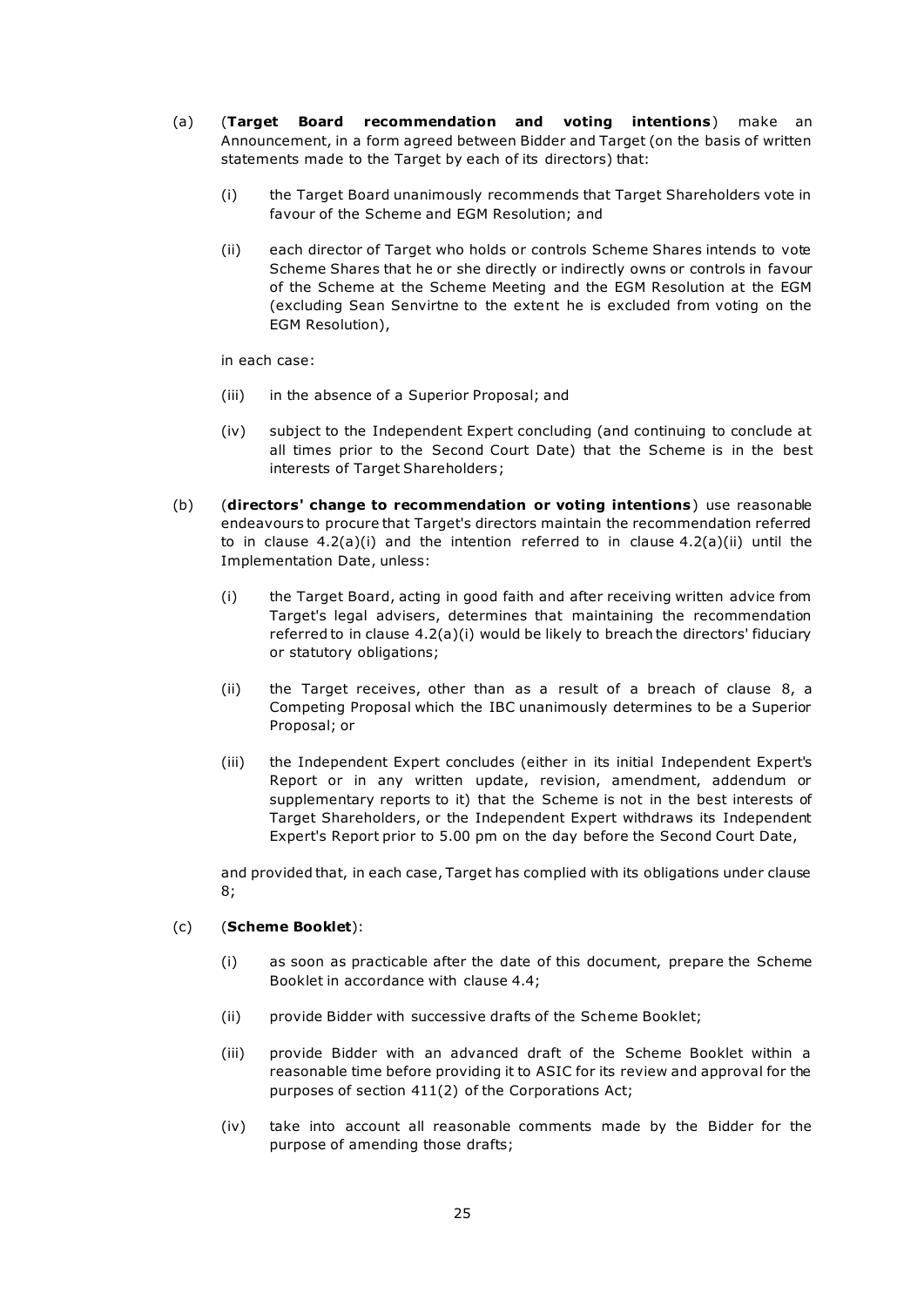- (v) as soon as practicable after receiving a draft of the Bidder Material, review and provide comments on the form and content of the Bidder Material to the Bidder and liaise with the Bidder to finalise the Bidder Material for inclusion in the Scheme Booklet; and
- (vi) seek approval from Bidder as to the form and content of the Bidder Material included in the Scheme Booklet (including the form and context in which the Bidder Material appears in the Scheme Booklet), which approval Bidder must not unreasonably withhold or delay;
- (d) (Independent Expert's Report): promptly appoint the Independent Expert and commission the preparation of the Independent Expert's Report, and provide all assistance and information reasonably requested by the Independent Expert to enable it to prepare the Independent Expert's Report;
- (e) (lodgement of Scheme Booklet with ASIC) as soon as practicable, and no later than 14 days before the First Court Date, provide an advanced draft of the Scheme Booklet to ASIC for its review and approval for the purposes of section 411(2) of the Corporations Act (except that the Target must not lodge a copy of the Scheme Booklet with ASIC that includes any Bidder Material unless the Bidder has provided its consent, such consent not to be unreasonably withheld or delayed), and provide to the Bidder a copy of the Scheme Booklet provided to ASIC as soon as practicable thereafter;
- (f) (ASIC and ASX review of Scheme Booklet) keep the Bidder reasonably informed of any matters raised by ASIC or ASX in relation to the Scheme Booklet or the Scheme, and consult with, and consider in good faith any reasonable comments made by, the Bidder in relation to such matters raised by ASIC or ASX (provided that, where such issues relate to the Bidder Material, the Target must not take any steps to address them without the Bidder's prior written consent, which must not be unreasonably withheld or delayed);
- (g) (ASIC no objection) apply to ASIC for the production of a statement under section 411(17)(b) of the Corporations Act that ASIC has no objection to the Scheme;
- (h) (approve the Scheme Booklet) as soon as reasonably practicable after ASIC has confirmed that it has no objection to the Scheme Booklet, or if ASIC raises any objection to the Scheme Booklet, after that objection has been resolved, procure that a meeting of the Target Board is convened to approve the Scheme Booklet for dispatch to Target Shareholders:
- (i) (Court documents) prepare all documents necessary for the Court proceedings (including any appeals) relating to the Scheme (including originating process, affidavits, submissions and draft minutes of Court orders), and provide Bidder with successive drafts of those documents for the purpose of enabling Bidder and its Representatives to review and comment on those drafts, and acting reasonably and in good faith take into account comments from Bidder on those drafts;
- (j) (representation at Court proceedings) procure that it is represented by counsel at all Court proceedings affecting the Scheme;
- $(k)$  (first Court hearing) apply to the Court under section 411(1) of the Corporations Act for an order directing Target to convene the Scheme Meeting, and lodge all relevant documents with the Court and take all other reasonable steps necessary to ensure that such application is heard by the Court at the First Court Date ;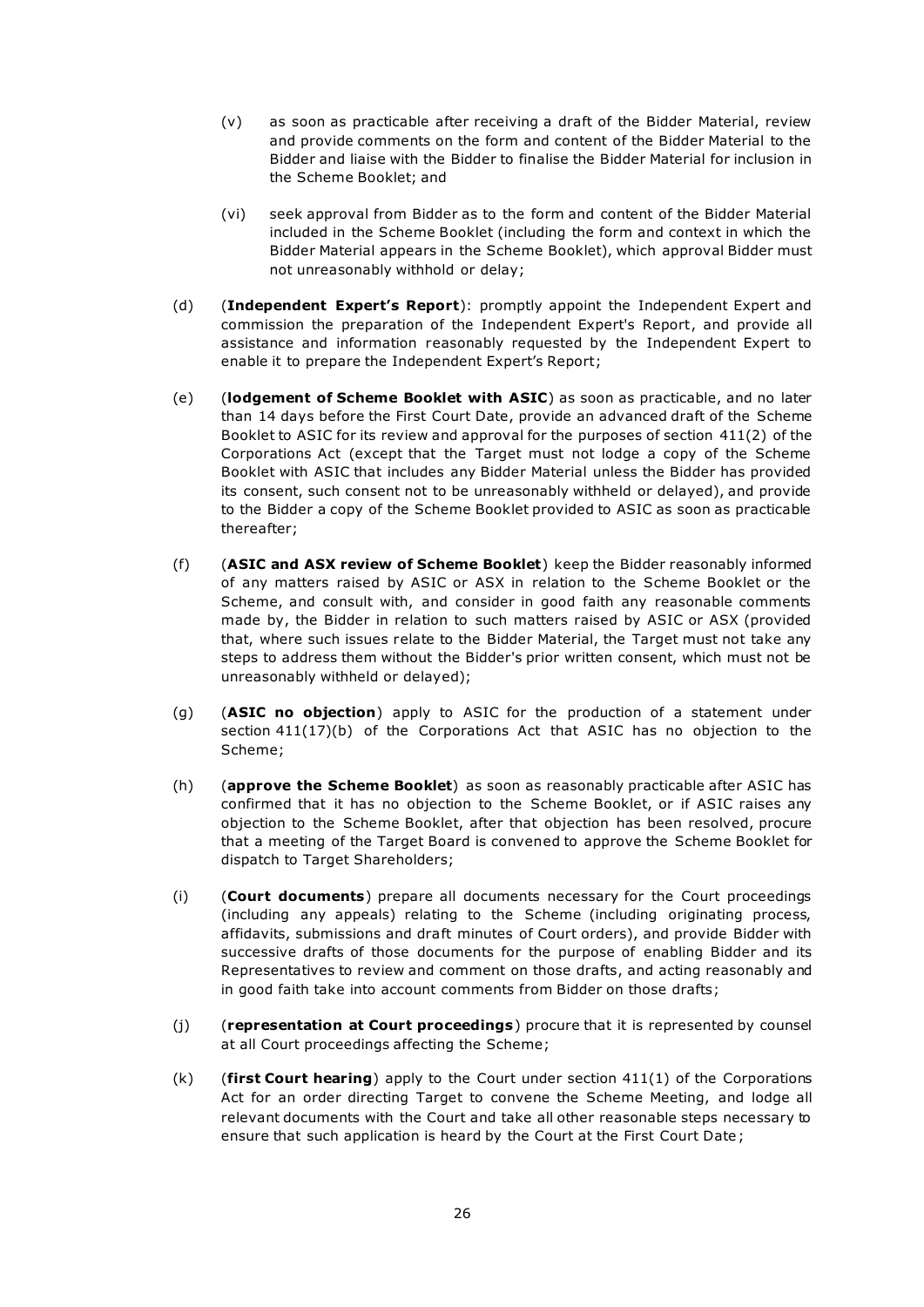- (I) (register Scheme Booklet) if the Court directs the Target to convene the Scheme Meeting, take all reasonable measures necessary to cause ASIC to register the Scheme Booklet under section 412(6) of the Corporations Act;
- (m) (dispatch Scheme Booklet) as expeditiously as practicable following an order made by the Court under section  $411(1)$  of the Corporations Act, dispatch the Scheme Booklet to Target Shareholders and all other persons entitled to receive notice of the Scheme Meeting and the EGM;
- (n) (convene Scheme Meeting) convene the Scheme Meeting in accordance with any order made by the Court under section 411(1) of the Corporations Act;
- (o) (convene EGM) if the Court directs Target to convene the Scheme Meeting, convene the EGM to be held concurrently with the Scheme Meeting and put the EGM Resolution to Target Shareholders at the EGM;
- (p) (supplementary disclosure) if, after the dispatch of the Scheme Booklet, Target becomes aware:
	- (i) that information included in the Scheme Booklet is or has become misleading or deceptive in any material respect (whether by omission or otherwise); or
	- (ii) of information that is required to be disclosed to Target Shareholders under any applicable law but was not included in the Scheme Booklet,

promptly consult with Bidder in good faith as to the form of any supplementary disclosure to Scheme Shareholders, following which:

- (iii) provide Bidder with drafts of any documents that it proposes to issue to Target Shareholders under this clause  $4.2(p)$  and (acting reasonably and in good faith) take into account, for the purpose of amending those drafts, any comments received in a timely manner from Bidder or its Representatives on those drafts; and
- (iv) make any disclosure that Target considers necessary to ensure that the Scheme Booklet is not misleading or deceptive in any material respect (including because of any material omission) and otherwise complies with all applicable laws;
- (q) (proxy information) cause its share registry to report to Target and Bidder:
	- (i) on the day that is 15 Business Days before the Scheme Meeting and the EGM; and
	- (ii) on each Business Day following the day that is 15 Business Days before the Scheme Meeting and the EGM, up to the deadline for receipt of proxy forms; and
	- (iii) immediately following such deadline,

on the status of proxy forms received by its share registry for the Scheme Meeting and the EGM, meaning the total number of proxy votes in respect of which the appointment for the Scheme Meeting and the EGM specified that:

- (iv) the proxy is to vote in favour of the Scheme and the EGM Resolution;
- (v) the proxy is to vote against the Scheme and the EGM Resolution;
- (vi) the proxy is to abstain on the Scheme and the EGM Resolution; and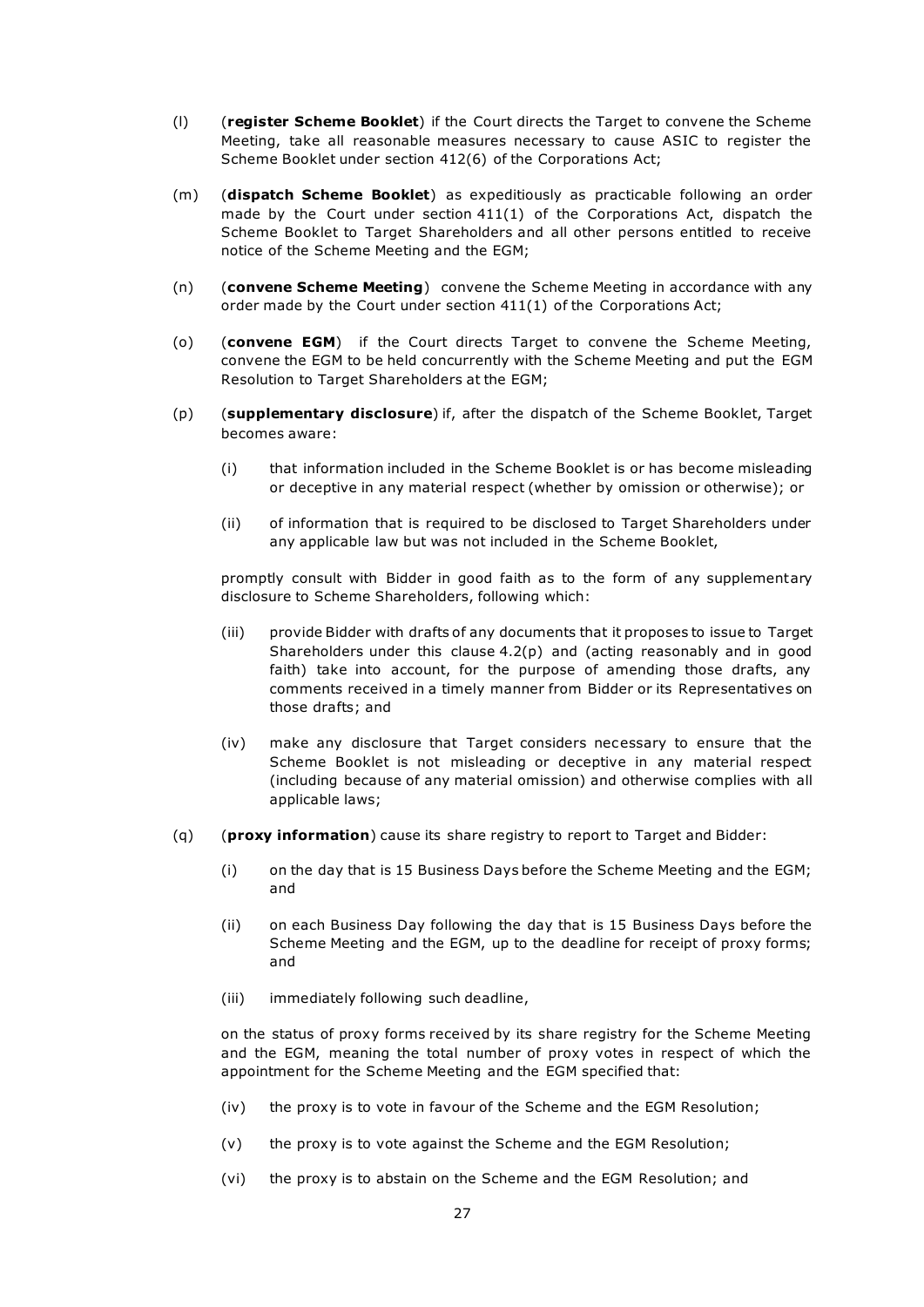- (vii) the proxy may vote at the proxy's discretion;
- (r) (second Court hearing) if Target Shareholder Approval is obtained under section  $411(4)(a)(ii)$  of the Corporations Act (or, where clause 3.10 applies, the majority required under section  $411(4)(a)(ii)(B)$  of the Corporations Act) and all the Conditions other than the Condition in item 4 (Court approval of Scheme) of clause 3.2 are satisfied or waived in accordance with clause 3, apply (and, to the extent necessary, re-apply) to the Court for orders approving the Scheme;
- (s) (certificates) at the Second Court Date, provide the Court and Bidder with certificates in accordance with clause 3.6;
- (t) (appeal process) if the Court refuses to make any orders directing Target to dispatch the Scheme Booklet and convene the Scheme Meeting or approving the Scheme, Target must:
	- (i) consult with Bidder in good faith as to whether to appeal the Court's decision; and
	- (ii) appeal the Court decision, unless Target and Bidder agree otherwise or an independent Senior Counsel (appointed by both Target and Bidder) opines that, in his or her view, an appeal would have no reasonable prospect of success, with the costs of any such appeal to be borne equally by Target and Bidder;
- (u) (listing) subject to clause  $4.2(v)(iv)$ , not do anything to cause Target Shares to cease being quoted on ASX or to become suspended from quotation prior to the Implementation Date unless Bidder has agreed in writing;
- $(v)$  (implementation of Scheme) if the Scheme is approved by the Court:
	- (i) as soon as possible after the Court makes those orders, and in any event by no later than 4.00 pm on the Business Day after those orders are made, lodge with ASIC an office copy of the orders approving the Scheme in accordance with section 411(10) of the Corporations Act;
	- (ii) close the Register as at the Record Date to determine the identity of the Scheme Shareholders and their entitlements to the Scheme Consideration, in accordance with the Scheme, and provide such information to Bidder;
	- (iii) subject to the Bidder having provided the Scheme Consideration in accordance with the Scheme and Deed Poll, execute proper instruments of transfer and effect and register the transfer of the Scheme Shares to Bidder or Bidder Nominee (as applicable) on the Implementation Date;
	- (iv) apply to ASX to suspend trading in Target Shares with effect from the close of trading on the Effective Date;
	- (v) apply to ASX to have Target removed from the official list of ASX, and quotation of Target Shares on the ASX terminated, with effect on and from the close of trading on the Trading Day immediately following the Implementation Date (unless otherwise directed by the Bidder in writing); and
	- (vi) do all other things contemplated by, or necessary or desirable to lawfully give effect to, the Scheme and the orders of the Court approving the Scheme.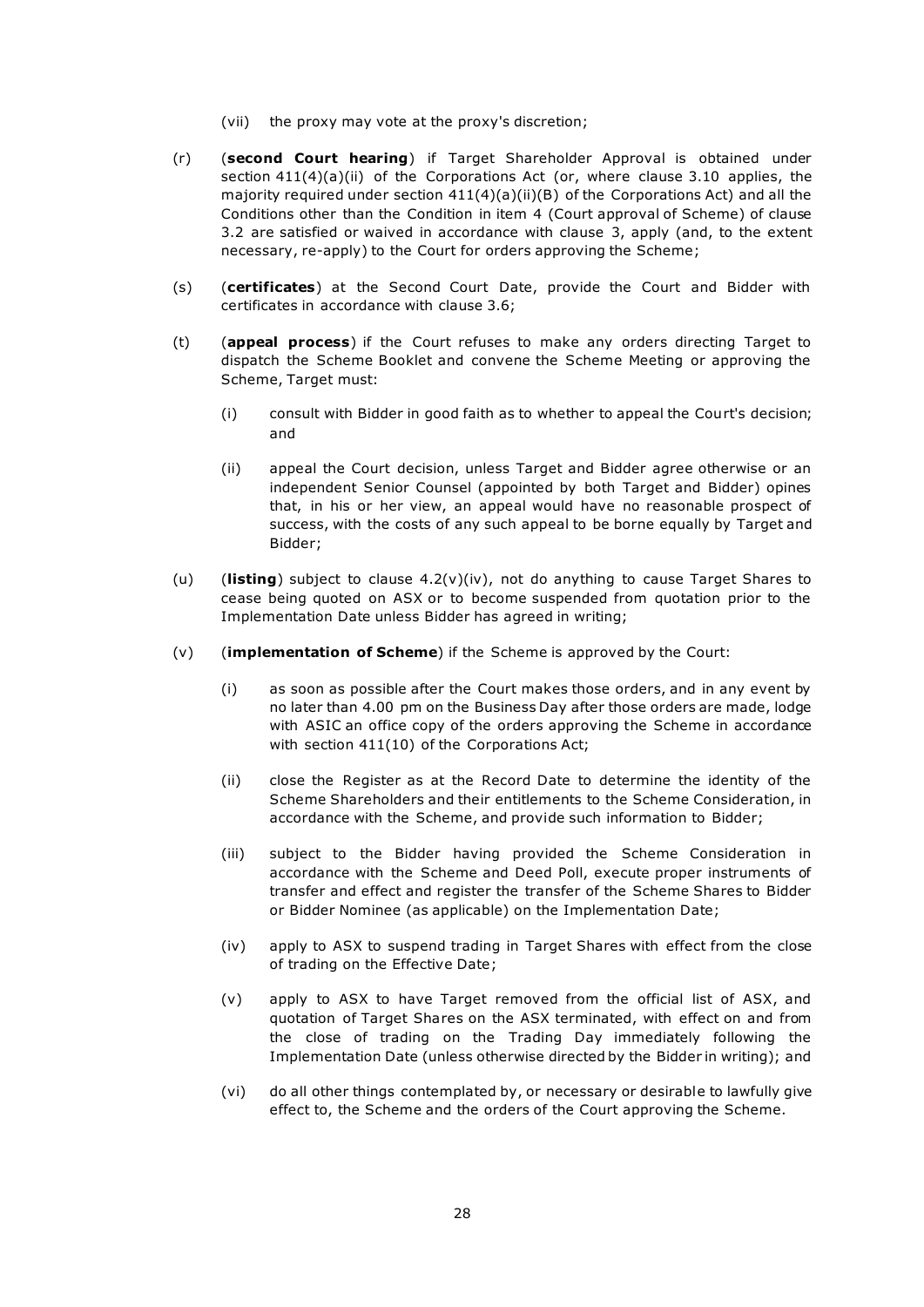#### 4.3 Bidder's obligations

Bidder must take all necessary steps to assist Target to implement the Scheme as expeditiously as practicable and use all reasonable endeavours to do so in accordance with the Timetable, including taking each of the following steps :

(a) (Bidder Material) prepare and provide to Target the Bidder Material for inclusion in the Scheme Booklet in accordance with all applicable laws, relevant ASIC regulatory guides (including regulatory guide 60), Takeovers Panel policy and guidance notes and the ASX Listing Rules, and clause 4.4;

# (b) (keep Target informed regarding Bidder Material):

- (i) promptly inform Target in writing if it becomes aware that the Bidder Material (or any part of it) is or has become misleading or deceptive in any material respect (including because of any material omission) or otherwise does not comply with all applicable laws, relevant ASIC regulatory guides (including regulatory guide 60), Takeovers Panel policy and guidance notes and the ASX Listing Rules; and
- (ii) promptly give to Target any further information reasonably required by Target before the date of the Scheme Meeting to ensure that the Scheme Booklet is not, having regard to applicable disclosure requirements, false, misleading or deceptive in any material respect (including because of any material omission) and complies with all applicable laws, relevant ASIC regulatory guides (including regulatory guide 60), Takeovers Panel policy and guidance notes and the ASX Listing Rules;
- (c) (Independent Expert's Report) provide all assistance and information reasonably requested by the Independent Expert in connection with the preparation of the Independent Expert's Report;
- (d) (review of Scheme Booklet) as soon as reasonably practicable after receiving them, review the drafts of the Scheme Booklet prepared by Target and provide comments on those drafts (acting reasonably and in good faith);
- (e) (approval of draft for ASIC) as soon as reasonably practicable after receipt from Target of an advanced draft of the Scheme Booklet suitable for review by AS IC, procure that a meeting of the Bidder Board is held to consider approving the Bidder Material contained in that draft as being in a form appropriate for provision to ASIC for review;
- (f) (liaison with ASIC) provide reasonable assistance to Target to assist Target to resolve any matter raised by ASIC regarding the Scheme Booklet or the Scheme during its review of the Scheme Booklet;
- (g) (approval of Scheme Booklet) as soon as reasonably practicable after the conclusion of the review by ASIC of the Scheme Booklet, procure that a meeting of the Bidder Board is held to consider approving the Bidder Material contained in the Scheme Booklet as being in a form appropriate for dispatch to Target Shareholders, subject to approval of the Court;
- (h) (**Court documents**) as soon as reasonably practicable after receiving them, review the draft Court documents prepared by Target and provide comments on those drafts (acting reasonably and in good faith);
- $(i)$  (representation at Court proceedings) procure that it is represented by counsel at all Court proceedings affecting the Scheme;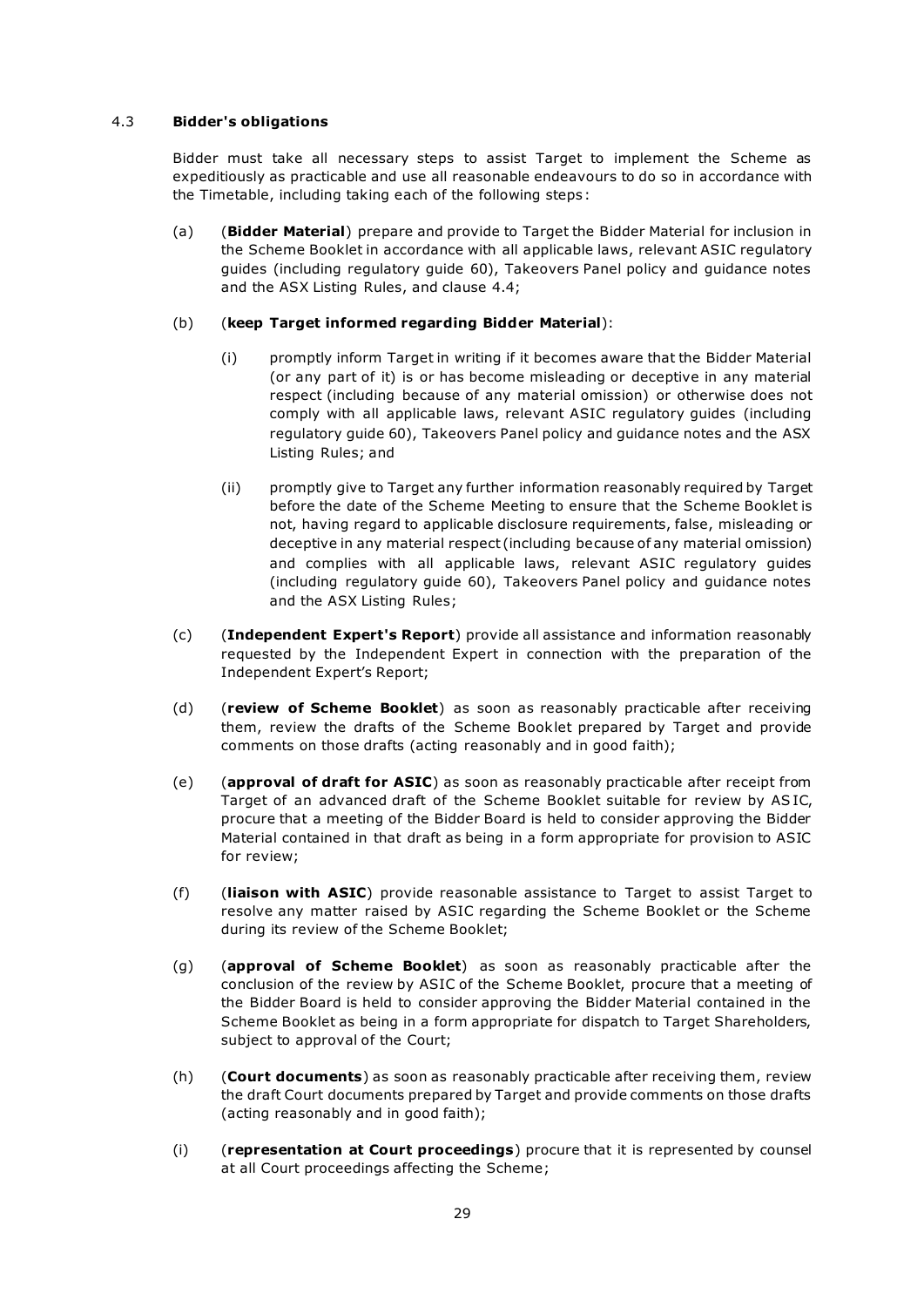- (i) (Deed Poll) by no later than the Business Day prior to the First Court Date, duly execute and deliver to Target the Deed Poll and, if Bidder decides to nominate Bidder Nominee to acquire the Scheme Shares, procure that Bidder Nominee duly executes and delivers to Target the Deed Poll;
- (k) (certificates) at the Second Court Date, provide the Court and Target with certificates in accordance with clause 3.6;
- (I) (Scheme Consideration) if the Scheme becomes Effective, provide or procure the provision of the Scheme Consideration on the Implementation Date, in accordance with the Scheme and the Deed Poll;
- (m) (share transfer) if the Scheme becomes Effective:
	- (i) accept a transfer of the Scheme Shares as contemplated by clause  $2.6(a)$ ; and
	- (ii) execute instruments of transfer in respect of the Scheme Shares;
- (n) (compliance with laws) do everything reasonably within its power to ensure that all transactions contemplated by this document are effected in accordance with all applicable laws and regulations; and
- (o) (other things) do all things within its power that are reasonably necessary or desirable to lawfully give effect to the Scheme and the orders of the Court approving the Scheme.

#### 4.4 Scheme Booklet content and responsibility statements

- (a) As soon as reasonably practicable after the date of this document and otherwise in accordance with the Timetable, Target must prepare the Scheme Booklet (excluding the Bidder Material and the Independent Expert's Report) and use all reasonable endeavours to ensure that the Scheme Booklet complies with:
	- (i) the requirements of all applicable laws, relevant ASIC regulatory guides (including regulatory guide 60), Takeovers Panel policy and guidance notes and the ASX Listing Rules; and
	- (ii) this clause 4.4,

except that the obligation to do so in respect of the Bidder Material is subject to Bidder complying with its obligations under clauses 4.3(a), 4.3(b) and this clause 4.4.

- (b) The Scheme Booklet will include or be accompanied by:
	- (i) the Scheme;
	- (ii) the Deed Poll;
	- (iii) the Target Material (which, to avoid any doubt, must include the recommendation and intention referred to in clause 4.2(a));
	- (iv) the Bidder Material;
	- (v) the notice convening the Scheme Meeting, and any other notice of meeting in respect of any resolution that is necessary, expedient or incidental to give effect to the Scheme, together with a proxy form for the Scheme Meeting;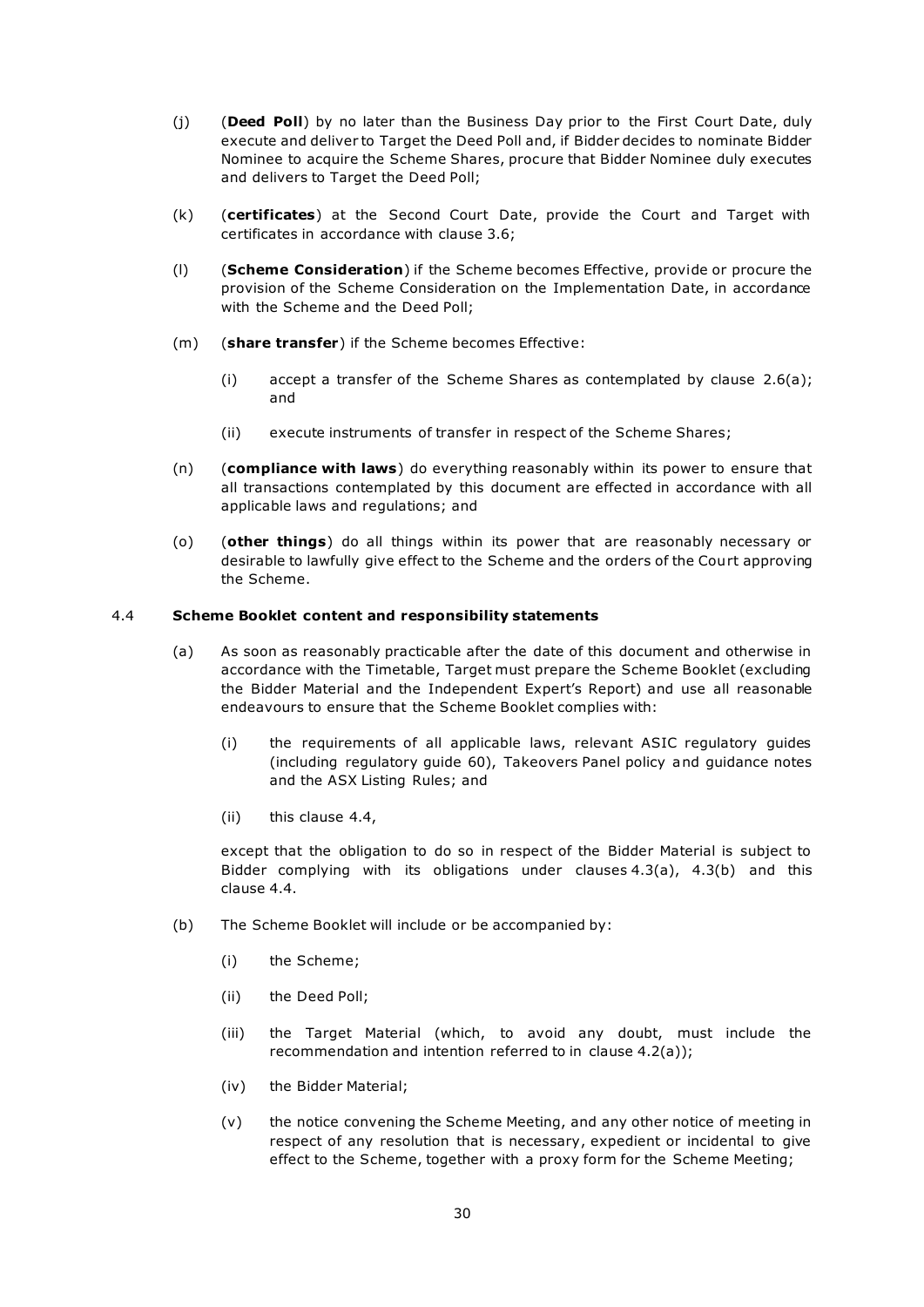- (vi) the notice convening the EGM, and any other notice of meeting in respect of any resolution that is necessary, expedient or incidental to give effect to the EGM Resolution, together with a proxy form for the EGM;
- (vii) a copy of this document (without the schedules and attachments) or a summary of the terms of this document; and
- (viii) a copy of the Independent Expert's Report.
- (c) Target must undertake appropriate verification processes in relation to the Target Material included in the Scheme Booklet.
- (d) Bidder must undertake appropriate verification processes in relation to the Bidder Material included in the Scheme Booklet.
- (e) Bidder and Target agree the Scheme Booklet must include a responsibility statement in a form to be agreed by the parties which will contain words to the effect that:
	- (i) Target has provided, and is responsible for, the Target Material, and that to the extent permitted by law, Bidder does not assume any responsibility or liability for the accuracy or completeness of that information, but Target does take responsibility and liability for that information; and
	- (ii) Bidder has provided, and is responsible for, the Bidder Material, and that to the extent permitted by law, Target does not assume any responsibility or liability for the accuracy or completeness of that information, but Bidder does take responsibility and liability for that information.
- (f) If Bidder and Target are unable to agree on the form and content of the Scheme Booklet, the Bidder and Target shall consult on the relevant form or content the subject of Bidder's disapproval and if, after a reasonable period of consultation and compliance by Target with its obligations under this clause 4, Bidder and Target, acting reasonably and in good faith, are unable to agree on the form or content of the Scheme Booklet, then:
	- (i) where the determination relates to the form or content of the Bidder Material (or any information solely derived from, or prepared solely in reliance on, the Bidder Material or otherwise relating to the Bidder's intentions regarding the Target or arrangements that will operate after implementation of the Scheme), Target will, acting reasonably and in good faith, make such amendments to that information in the Scheme Booklet as Bidder may reasonably require; and
	- (ii) in any other case, Target will, acting reasonably and in good faith, decide the final form of that information in the Scheme Booklet.
- (g) Target and Bidder each agree that the efficient preparation of the Scheme Booklet and the implementation of the Scheme are in the interests of Target Shareholders and Bidder and that they will use all reasonable endeavours and utilise all necessary resources (including management resources and the resources of external advisers) to comply with their respective obligations under this clause 4 and to implement the Scheme as soon as reasonably practicable and otherwise substantially in accordance with the Timetable.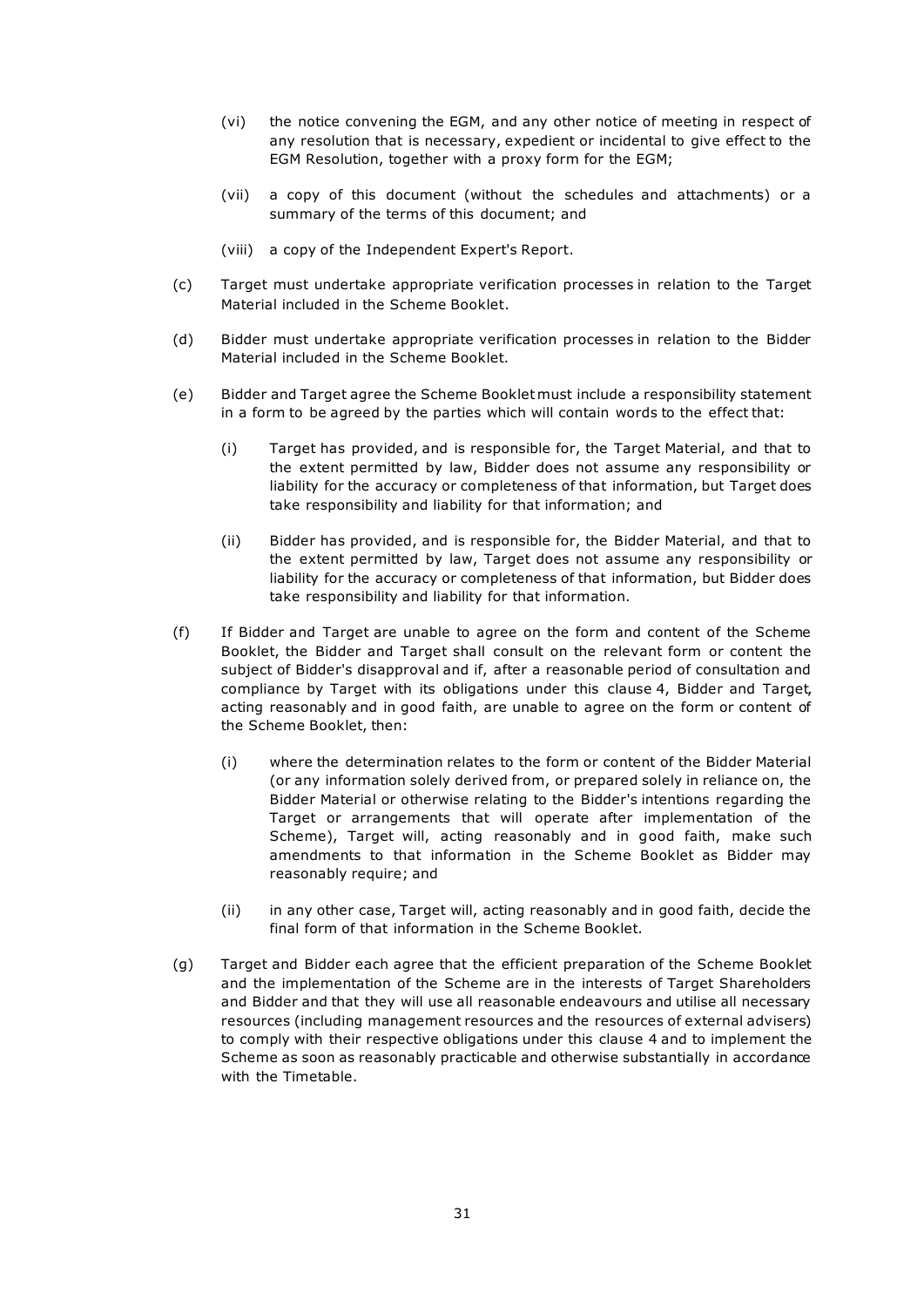#### 5. PRE-IMPLEMENTATION OBLIGATIONS

#### 5.1 Conduct of business – Target specific obligations

Subject to clause 5.2, during the period commencing on the date of this document and ending on the earlier of the Implementation Date and the date this document is terminated in accordance with its terms (Relevant Period), subject to the prohibitions contained in the CCA, the Target must (and must procure that each member of the Target Group):

- (a) conduct its business and operations in the ordinary course and in substantially the same manner (subject to any applicable law) as have been conducted in the 12 months before the date of this document;
- (b) use reasonable endeavours to:
	- (i) preserve its relationship with its existing financiers, suppliers, Government Agencies and others having business dealings with it;
	- (ii) retain the services of its key officers and employees;
	- (iii) comply in all material respects with all Material Contracts, and with laws and Authorisations applicable to it;
	- (iv) maintain and preserve the value of its business and assets consistent with past practices, including maintaining at least its current level of insurance;
	- (v) ensure that no Target Prescribed Event or Target Regulated Event occurs and there is no occurrence within any member of the Target Group's reasonable control that would have a Target Material Adverse Effect; and
- (c) promptly provide to Bidder:
	- (i) monthly management accounts in the same form and having the same level of detail as Disclosed in the Target Due Diligence Information;
	- (ii) a written summary of key or material developments that relate to the operations of the Target Group or the performance of the Target Group's business on a monthly basis; and
	- (iii) Target Board reports prepared for Target Board meetings as and when required;
- (d) promptly notify Bidder of any material Claims (including, without limitation, before a court of Government Agency) which may be threatened, brought, asserted or commenced against any member of the Target Group or their directors or officers and consult with Bidder in relation to such matter to the extent reasonably required; and
- (e) promptly notify Bidder or anything of which it becomes aware that makes any of the Target Representations and Warranties false, inaccurate, misleading or deceptive in any material respect.

#### 5.2 Conduct of business – Exceptions

Nothing in clause 5.1 restricts the ability of Target or any member of the Target Group to take or not take any action which:

(a) has been consented to in writing by Bidder (such consent not to be unreasonably withheld or delayed);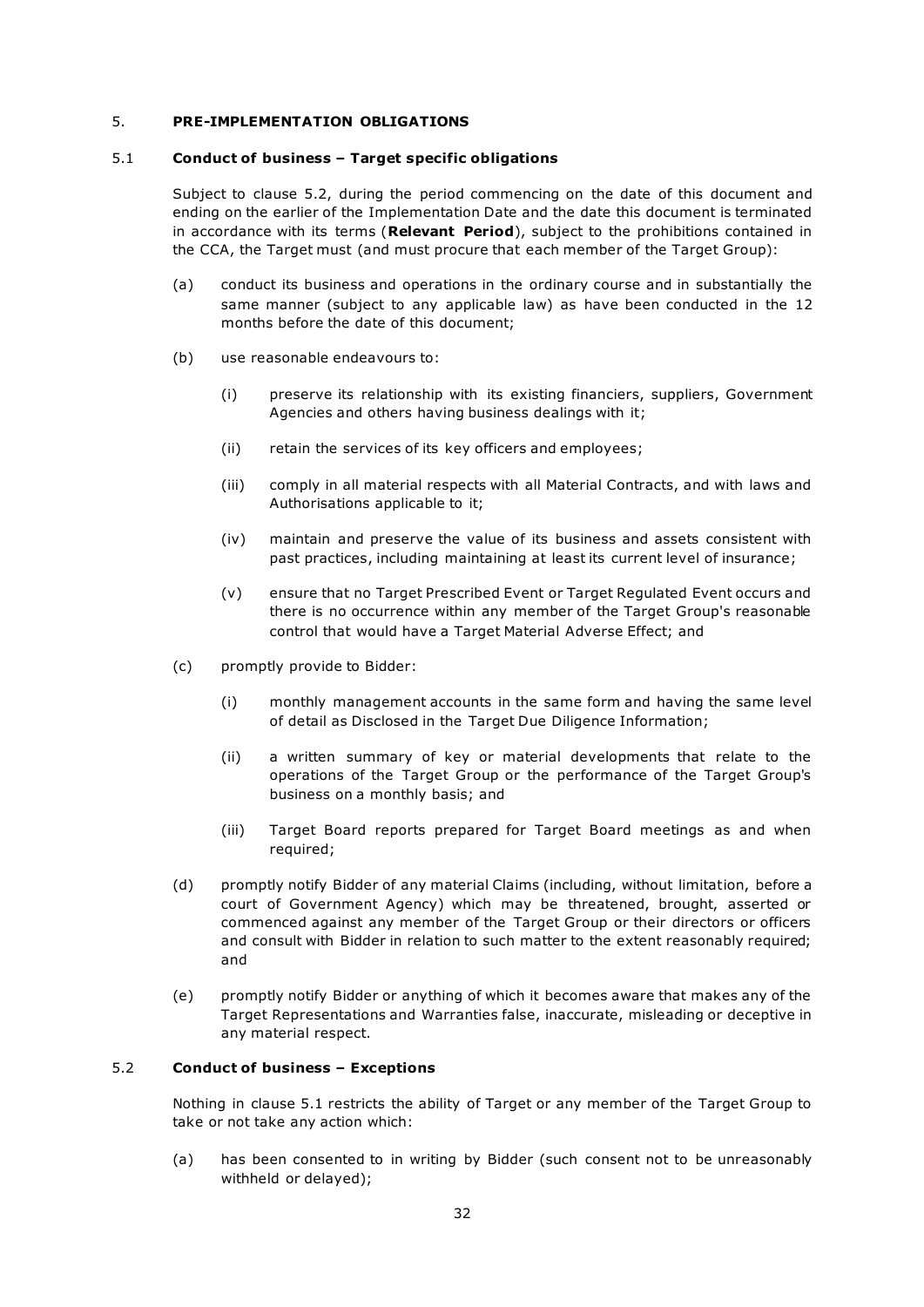- (b) is expressly required or permitted by the Transaction Documents or applicable law;
- (c) which arises as a result of court or Regulatory Authority order, injunction or undertaking or is otherwise required in order to comply with any applicable law or regulation; or
- (d) is reasonably and prudently required to respond to any epidemic, pandemic, hurricane, earthquake, flood, weather conditions, calamity or other natural disaster, act of God or other force majeure event (or any worsening of or recovery from any of the foregoing), provided that, to the extent reasonably practicable, Target has consulted with Bidder in good faith in respect of the proposal to take such action or not take such action (as applicable) and considers any reasona ble comments or requests of Bidder in relation to such proposal in good faith.

#### 5.3 Transition Team

- (a) As soon as practicable after the date of this document, Target and Bidder will form a Transition Team which will comprise senior management representatives from each of Target and Bidder, and such other persons as Target and Bidder may agree from time to time (Transition Team).
- (b) Subject to clause 5.3(c), the Transition Team will work together in good faith to consider and plan matters relevant to the implementation of the Scheme and the integration of the Target and Bidder businesses .
- (c) Target and Bidder acknowledge and agree that:
	- (i) the requirements in this clause 5.3 are subject to the prohibitions contained in the CCA and all other applicable laws;
	- (ii) the Transition Team is a consultative body only that will make recommendations to Target and Bidder, and the members of the Transition Team have no power to bind, or to give any consent, approval or waiver on behalf of, the party of which they are a representative;
	- (iii) the respective businesses of Target and Bidder are to continue to operate independently until (and subject to) the Implementation Date; and
	- (iv) nothing in this clause 5.3 or elsewhere in this document:
		- (A) requires either to act at the direction of the other;
		- (B) gives a party any rights as to the decision making of the other party; or
		- (C) is intended to constitute or create the relationship of partnership, joint venture or similar between Target and Bidder.

#### 5.4 Access to information

- (a) Subject to clause 5.4(b), during the Relevant Period, Target Group will make available to the Bidder Group, its officers and advisers, premises and documents, records and other information, as reasonably requested by the Bidder Group and afford the Bidder Group reasonable co-operation for the purposes of:
	- (i) Regulatory Approvals;
	- (ii) Bidder developing and implementing plans for transition of the business of the Target Group to Bidder following implementation of the Scheme;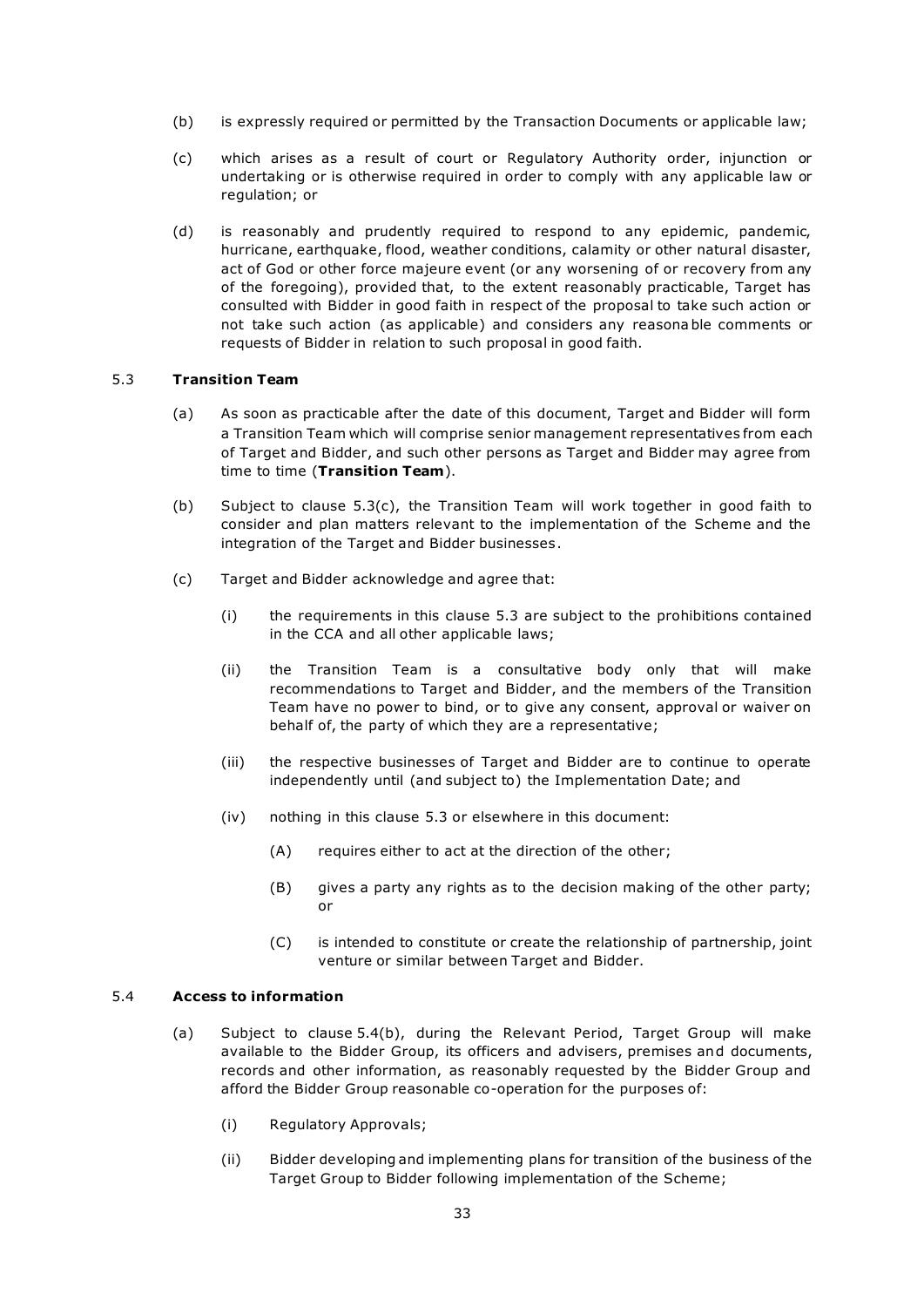- (iii) keeping Bidder informed of any material developments relating to the Target Group's business, including matters raised by any Regulatory Authority and the matters referred to in clause 5.1(c); and
- (iv) any other purpose which is agreed in writing between the parties.
- (b) Target and Bidder acknowledge and agree that:
	- (i) nothing in this clause 5.4 or elsewhere in this document:
		- (A) requires Target to act at the direction of Bidder;
		- (B) gives Bidder any rights as to the decision making of Target;
		- (C) gives Bidder any rights to undertake further due diligence; or
		- (D) requires Target to provide information concerning its directors' and management's consideration of the Scheme or, except as required under clause 9, any actual, proposed or potential Competing Proposal;
	- (ii) information or access need not be provided if:
		- (A) it would result in unreasonable disruptions to, or interference with, or burden on, the Target Group's business,
		- (B) in the reasonable opinion of the Target, it is:
			- (aa) commercially sensitive;
			- (bb) subject to an existing confidentiality obligation to a third party;
			- (cc) would require a party to make further disclosures to any other entity or to a Government Agency;
			- (dd) would result in the Target breaching any law or regulation; or
			- (ee) require a party to make any disclosure that would compromise legal privilege; and
	- (iii) information provided shall be subject to the Confidentiality Deed, the CCA and all applicable laws or requirements of any Government Agency.

# 5.5 Change of Control Provisions

- (a) As soon as practicable after the date of this document, the parties must seek to identify any change of control or similar provisions in favour of any counterparty in any Material Contracts to which a member of the Target Group is a party which would, or would reasonably be likely to, be triggered by the implementation of the Scheme (Change of Control Provision).
- (b) In respect of each Material Contract that is identified as having a Change of Control Provision in accordance with clause 5.5(a), Target must use reasonable endeavours, in respect of each such Material Contract only, to:
	- (i) initiate contact with the relevant counterparties or Government Agency;
	- (ii) procure that any notifications required to be given to such counterparties or Government Agency in relation to the transaction contemplated by the Scheme (Notifications) are given;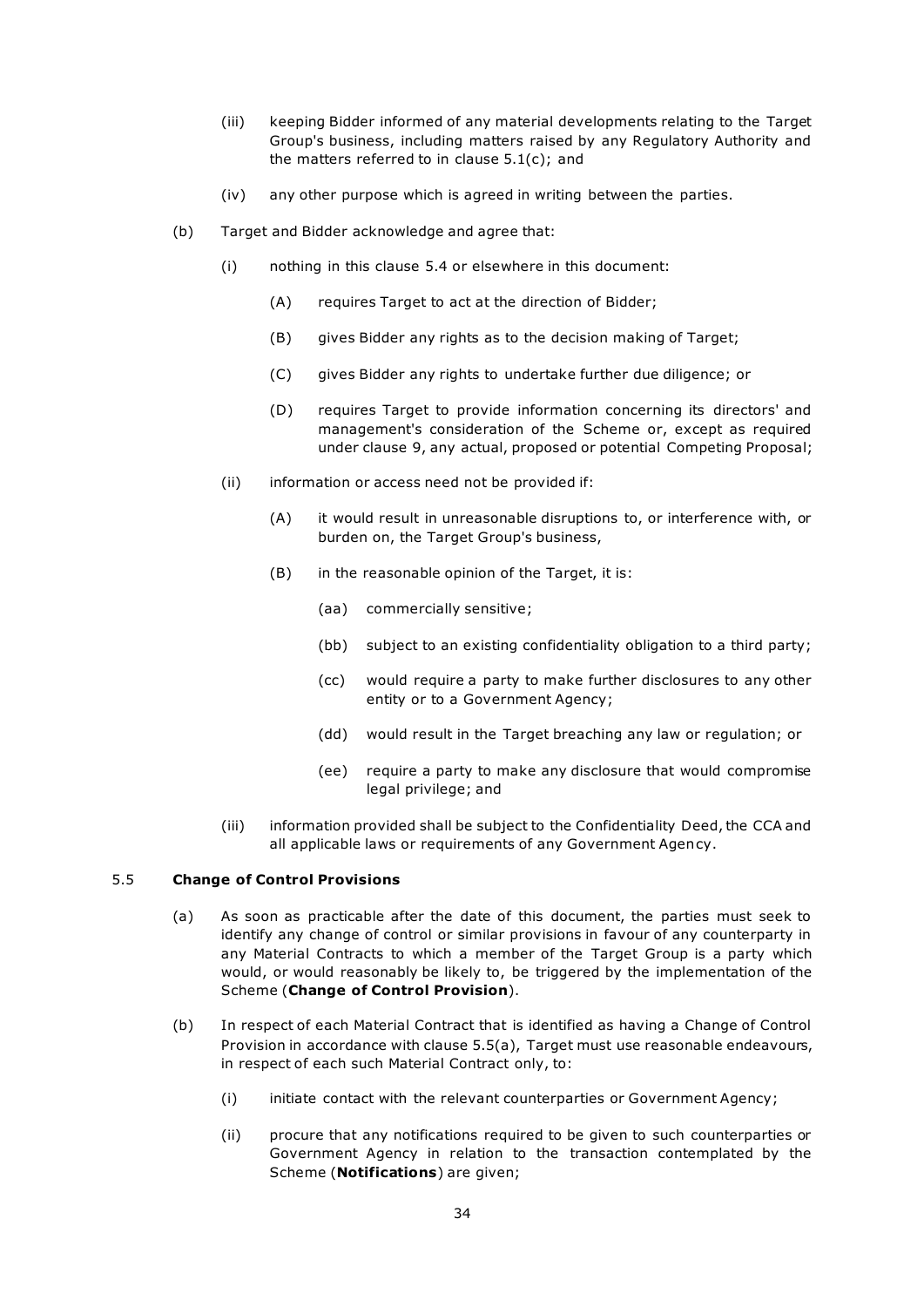- (iii) procure that such counterparties or Government Agency provide any consents required in relation to the transaction contemplated by the Scheme, in all cases subject to the Scheme becoming Effective (Consents), including by promptly providing any information reasonably required by the relevant counterparties or Government Agency (but nothing in this clause requires Target to incur material external expense); and
- (iv) consult with Bidder in good faith in relation to the matters referred to in clauses  $5.5(b)(i)$  to  $5.5(b)(iii)$  (including the form and content of any Notifications and Consents) and, to the extent practicable and desirable, invite Representatives of Bidder to be involved in material discussions in respect of any material Notifications or Consents.
- (c) The parties acknowledge that provided that Target has complied with its obligations under clause 5.5(a), failure to obtain any Consent will not prevent, delay or otherwise affect implementation of the Scheme, and in no circumstances will it gi ve rise to any liability under this document or otherwise in respect of the Scheme on the part of any member of the Target Group to any member of the Bidder Group (or any other person).

#### 6. POST-IMPLEMENTATION

#### 6.1 Board composition

Target must, as soon as practicable on the Implementation Date, take all actions necessary, in accordance with the constitution of Target, the Corporations Act and the ASX Listing Rules, to:

- (a) effect the appointment of each of the persons nominated by Bidder as new directors of the Target Board; and
- (b) procure that all directors of the Target Board, other than the Chief Executive Officer and other than the directors appointed under clause 6.1(a) or as otherwise directed by Bidder in writing:
	- (i) resign; and
	- (ii) unconditionally and irrevocably release Target from any claims they may have against Target in connection with their office as director,

subject to:

- (iii) the Scheme Consideration being issued; and
- (iv) receipt by Target of duly signed consents to act from each nominated director before the Record Date.

#### 6.2 Deeds of insurance and indemnity

- (a) Subject to the Scheme becoming Effective, Bidder undertakes in favour of Target and each other person who is a Target Indemnified Party that it will:
	- (i) for a period of seven years after the Implementation Date, ensure that the constituent documents of Target and each other member of the Target Group continue to contain such rules as are contained in those constituent documents at the date of this document that provide for each company to indemnify each of its directors and officers against any liability incurred by that person in his or her capacity as a director or officer of the company to any person other than a member of the Target Group; and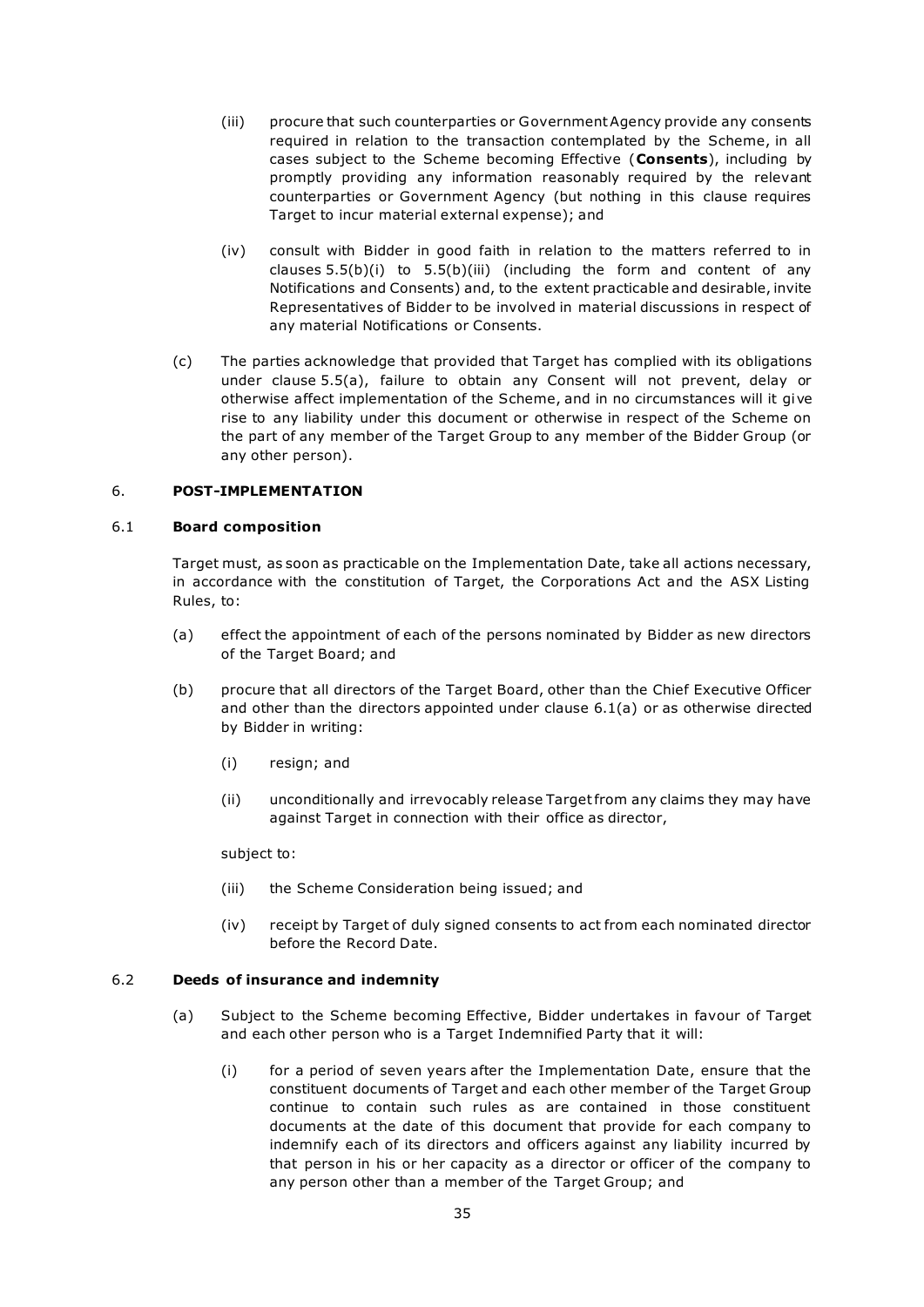- (ii) use its best endeavours to procure that Target and each other member of the Target Group complies with any deeds of indemnity, access and insurance made by them in favour of their respective directors and officers from time to time.
- (b) Subject to the Scheme becoming Effective, and subject to the approval by Bidder of the premium payable (such approval not to be unreasonably withheld), the Target may, prior to the Implementation Date, enter into arrangements for up to such seven year period, at a reasonable cost, to secure directors' and officers' runoff insurance (D&O Run-off Policy) with the same or substantially the same scope and terms as existing insurance policies in place for its directors or officers at the date of this document and any actions to facilitate that insurance or in connection with such insurance will not have a Target Material Adverse Effect, or be a Target Prescribed Event or Target Regulated Event or a breach of any provision of this document, provided that:
	- (i) Target must use all reasonable endeavours to ensure that the costs associated with the D&O Run-off Policy are reasonable having regard to current market conditions;
	- (ii) Target keeps Bidder informed of progress in relation to the D&O Run-off Policy and provides Bidder with all information reasonably requested by Bidder in connection with the placing, or progress, of the D&O Run-off Policy and take into account any reasonable comments of the Bidder made in relation to such information;
	- (iii) before entering into the D&O Run-off Policy, Target must first present to Bidder at least three quotations for the D&O Run-off Policy from reputable insurers selected in consultation with the Bidder (such policies being on the same or substantially the same scope and terms as existing insurance policies in place for Target's directors or officers at the date of this document) and take into account any reasonable comments received from Bidder on the quotations within 10 Business Days of being provided the quotations; and
	- (iv) such policy shall include a term that the policy cannot be cancelled unless the insured persons each consent in writing to the cancellation.
- (c) The undertakings contained in clause 6.2(a) are subject to restrictions in the Corporations Act and in any other applicable law, and will be read down accordingly.
- (d) The undertakings contained in clause 6.2(a) are given until the earlier of the end of the relevant period specified in that clause, or the relevant Target Group member ceases to be part of the Bidder Group.

# 6.3 Releases

- (a) Subject to clause 6.3(b), each party releases all rights against, and agrees that it will not make any claim (including any Claim), against the respective past or present directors, officers and employees of each of the other party and the other par ty's subsidiaries as at the date of this document and from time to time in relation to:
	- (i) any information provided in relation to the Scheme;
	- (ii) any failure to provide information in relation to the Scheme; or
	- (iii) the Scheme and any provision of this document, including any breach of any representations, covenants and warranties of the other party in this document,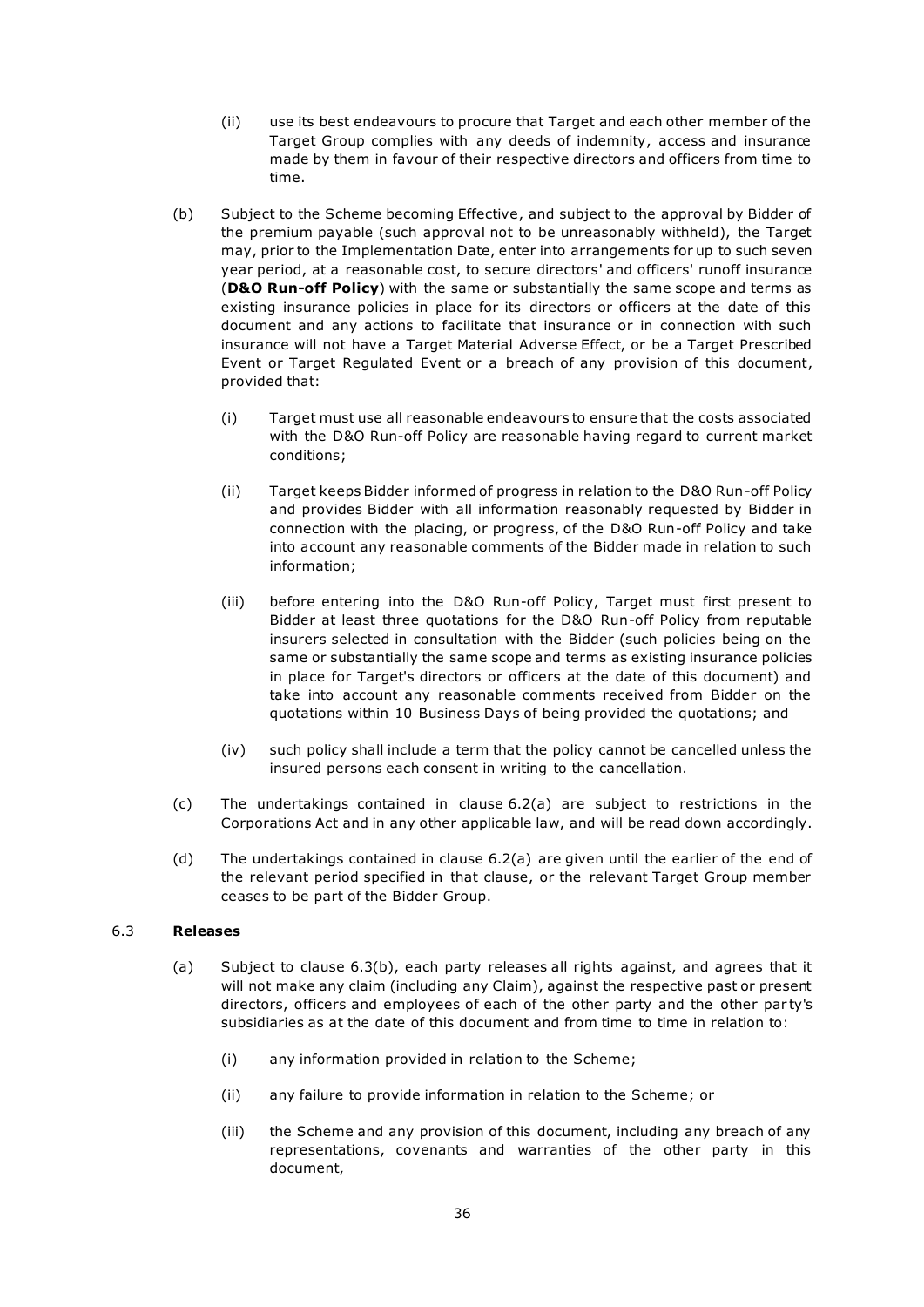whether current or future, known or unknown, arising at common law, in equity, under statute or otherwise, except to the extent that the relevant director, officer or employee has not acted in good faith or has engaged in wilful misconduct or fraud.

- (b) This clause is subject to restrictions in the Corporations Act (including section 199A of the Corporations Act) and in any other applicable law, and will be read down accordingly.
- (c) This clause operates as a deed poll in favour of and for the benefit of each director, officer and employee of each party and may be relied on and enforced by each such director, officer and employee in accordance with its terms even though the director, officer or employee is not named as a party to this document.

# 7. CONFIDENTIALITY AND ANNOUNCEMENT

#### 7.1 Information provided subject to confidentiality obligation

All information provided under or in connection with this document is subject to the terms of the Confidentiality Deed which continues to have full force and effect subject to this document.

# 7.2 Announcement of execution

Immediately following execution of this document (or as otherwise agreed by Target and Bidder), each of Target and Bidder must make separate Announcements in Agreed Form on the applicable party's ASX announcement platform in respect of the execution of this document and any other documents relating to the Scheme, and the Announcement will attach a copy of this document (save for the redaction of any commercially sensitive material in this document, as agreed by the parties) .

# 7.3 No Announcement

Neither the Target nor the Bidder may make an Announcement relating to the Scheme or otherwise relating to the subject matter of this document or the Scheme unless the Announcement or publication:

- (a) is required by this document;
- (b) has the prior approval of the other party; or
- (c) is required to be made by any applicable law or the ASX Listing Rules.

#### 7.4 Consultation on Announcements

- (a) If Target or Bidder is permitted to make an Announcement under clause 7.3, it may do so only after:
	- (i) giving the other party such written notice as is reasonably practicable in the circumstances of its intention to make the Announcement;
	- (ii) consulting with the other party as to the form and content of that Announcement (and after having taken all reasonable steps to restrict disclosure of information to which confidentiality obligations apply, to the greatest extent possible); and
	- (iii) providing the other party with a draft of the Announcement and an opportunity to comment on the contents of the draft Announcement and taking into account any reasonable comments made by the other party .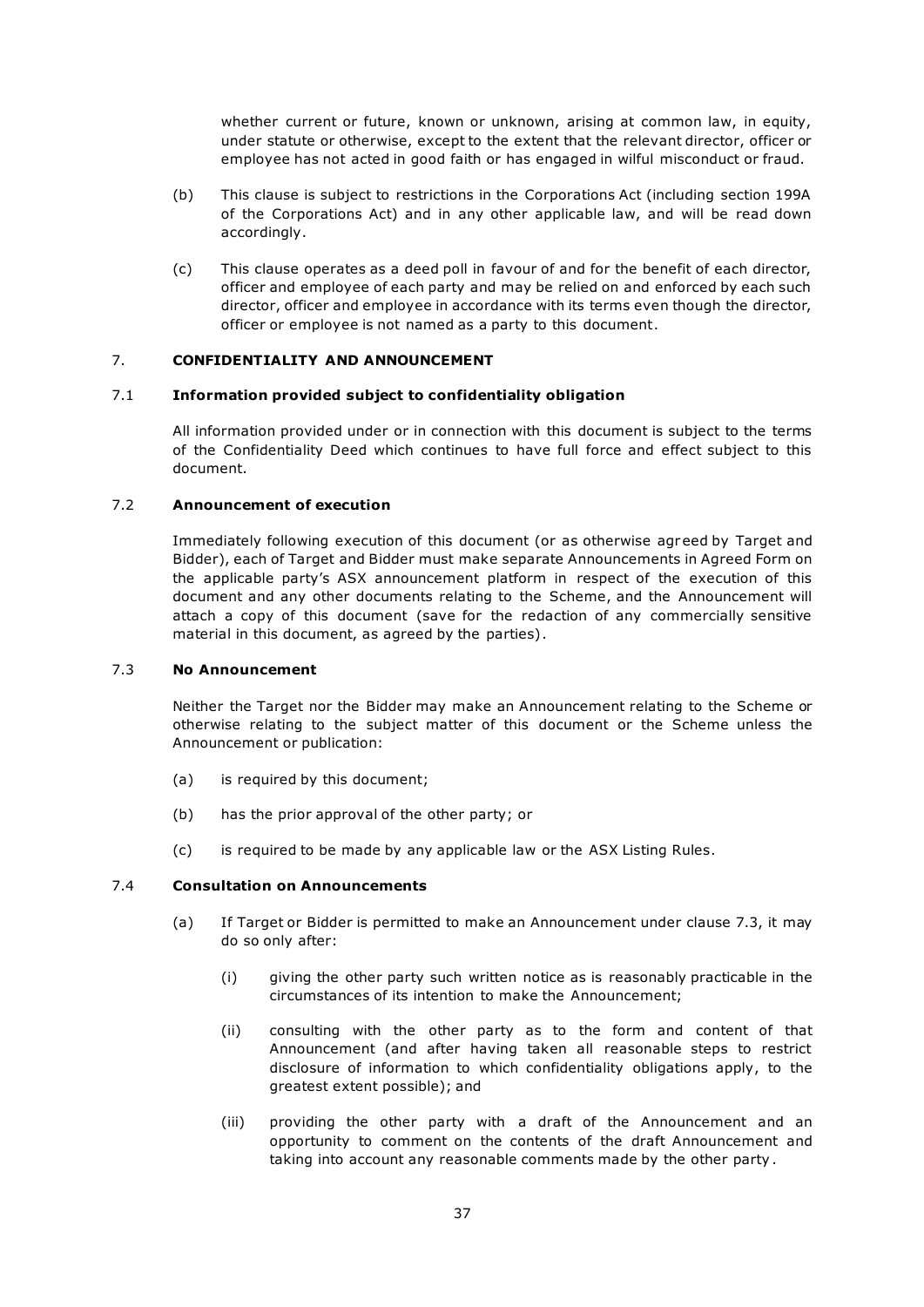(b) For the avoidance of doubt, nothing in this clause 7.4 requires the giving of prior notice or the taking of any action if doing so would lead to a party breaching an applicable law or the ASX Listing Rules.

#### 7.5 Excluded Announcements

Clauses 7.3 and 7.4 do not apply to any Announcement relating to:

- (a) a Competing Proposal; or
- (b) the termination of this document in accordance with its terms.

# 8. EXCLUSIVITY

#### 8.1 Existing discussions

Target:

- (a) on and from the date of this document:
	- (i) must terminate any existing discussions or negotiations in relation to, or which may reasonably be expected to lead to, a Competing Proposal; and
	- (ii) subject to clause 8.2(c), must not waive the provisions of any confidentiality or standstill agreement, deed of undertaking (or similar document) entered into with a person other than Bidder in the 24 months prior to the date of this document in relation to any Competing Proposal; and
- (b) represents and warrants to Bidder that as at the date of this document:
	- (i) it is not a party to any agreement or arrangement with any Third Party entered into for the purposes of facilitating a Competing Proposal or Potential Competing Proposal;
	- (ii) it is not, directly or indirectly, participating in any discussions or negotiations with a Third Party that concern, or that could be reasonably expected to lead to, a Competing Proposal or Potential Competing Proposal;
	- (iii) any due diligence access granted to any Third Party for the purposes of such Third Party making, formulating, developing or finalising, or assisting in the making, formulation, development or finalisation of, a Competing Proposal or Potential Competing Proposal, has been terminated; and
	- (iv) any Third Party to whom non-public information in relation to the Target Group has been provided or made available for the purposes of such Third Party making, formulating, developing or finalising, or assisting in the making, formulation, development or finalisation of, a Competing Proposal or Potential Competing Proposal, has been requested to immediately return or destroy that non-public information in accordance with the provisions of any confidentiality agreement with such Third Party.

#### 8.2 No-shop, no-talk and no-due diligence

During the Exclusivity Period, Target must not (and must ensure that none of its related bodies corporate or Representatives, nor any other person on its behalf) directly or indirectly:

(a) (no-shop) solicit, encourage, initiate or invite any offer, enquiries, expressions of interest, discussions or proposals from any Third Party in relation to, or that may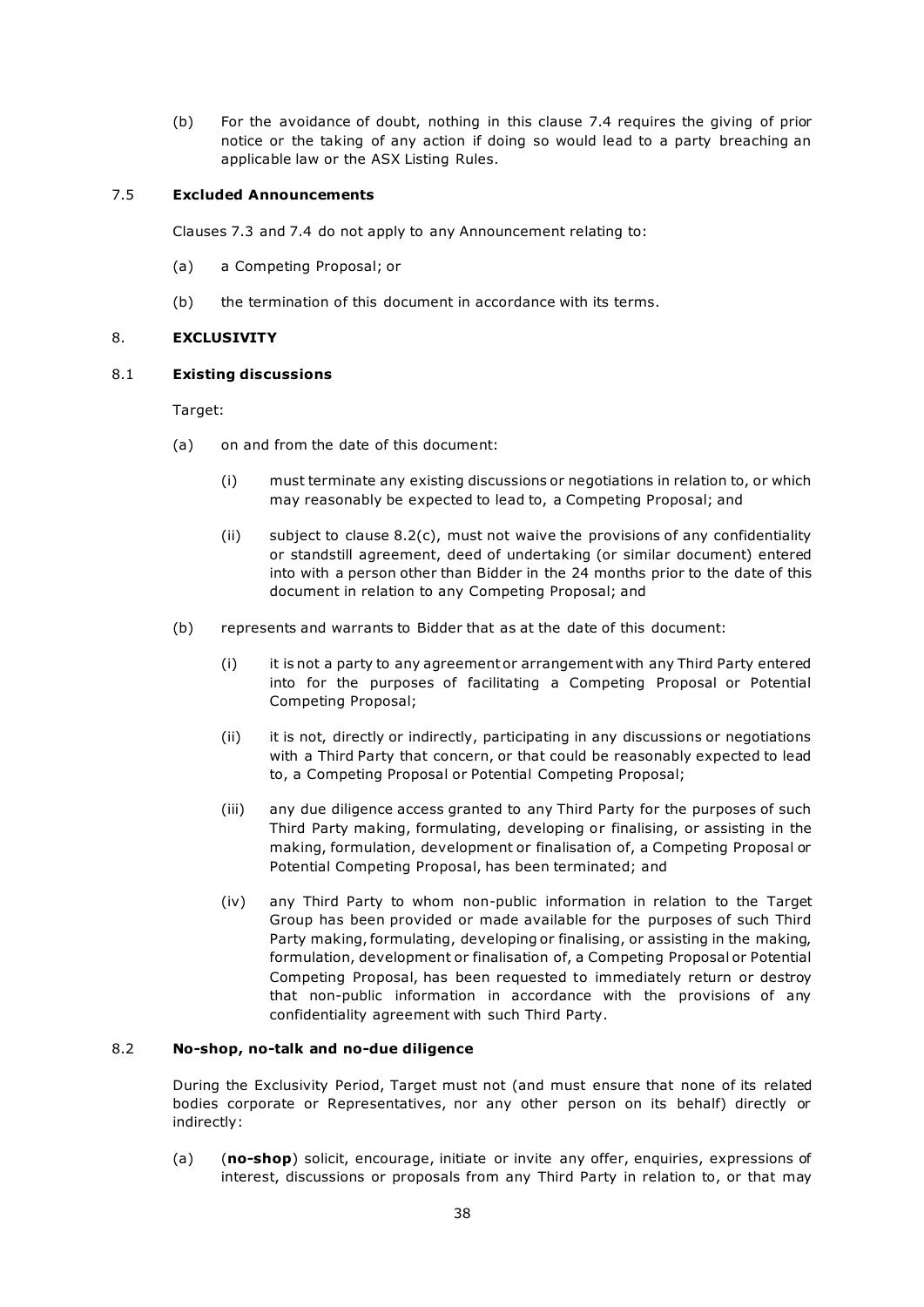reasonably be expected to encourage or lead to, a Competing Proposal or Potential Competing Proposal, or announce or communicate to any person any intention to do any of these things;

- (b) (no-talk) subject to clause 8.3, negotiate or enter into, participate in or continue any discussions or negotiations with a Third Party in relation to, or that may reasonably be expected to encourage or lead to, a Competing Proposal or Potential Competing Proposal, or otherwise facilitate a Competing Proposal or Potential Competing Proposal, or announce or communicate to any person any intention to do any of these things; or
- (c)  $(nc)$  (no-due diligence) without limiting clause 8.2(b), and subject to clause 8.3, make available to any Third Party, or cause or permit any Third Party to receive, any nonpublic information relating to Target or any of its related bodies corporate that may reasonably be expected to assist such Third Party in formulating, developing or finalising a Competing Proposal or Potential Competing Proposal.

#### 8.3 Fiduciary exception

The restrictions in clauses 8.2(b) and 8.2(c) do not:

- (a) apply in respect of a Competing Proposal or Potential Competing Proposal where:
	- (i) there has not been any breach of clause 8.2(a) in respect of that Competing Proposal or Potential Competing Proposal; and
	- (ii) the Target Board, acting in good faith and after receiving written advice from Target's financial and legal advisers, determines that such Competing Proposal or Potential Competing Proposal is, or may reasonably be expected to constitute, a Superior Proposal if it were proposed and that failing to respond to such Competing Proposal or Potential Competing Proposal would be reasonably likely to constitute a breach of the fiduciary duties or statutory obligations of the Target Board; and
	- (iii) in respect of the restriction in clause  $8.2(c)$  only:
		- (A) the Third Party has first entered into a written confidentiality agreement in favour of Target restricting the use and disclosure by the Third Party and its Representatives of the information made available to the Third Party; and
		- (B) to the extent that any information made available to the Third Party has not previously been provided to Bidder, Target provides that information to Bidder at the same time it is provided to the Third Party; and
- (b) prevent Target disclosing non-public information to its auditors or advisers, or a Government Agency or regulatory body in the ordinary course of its business or as required under Target's existing contractual obligations provided it is not done in a manner which is intended to circumvent the intent of clause 8.

# 8.4 Standstill

The Bidder and Target acknowledge and agree that the standstill provisions in the Confidentiality Deed shall continue to apply in full force and effect and will not be affected by this document.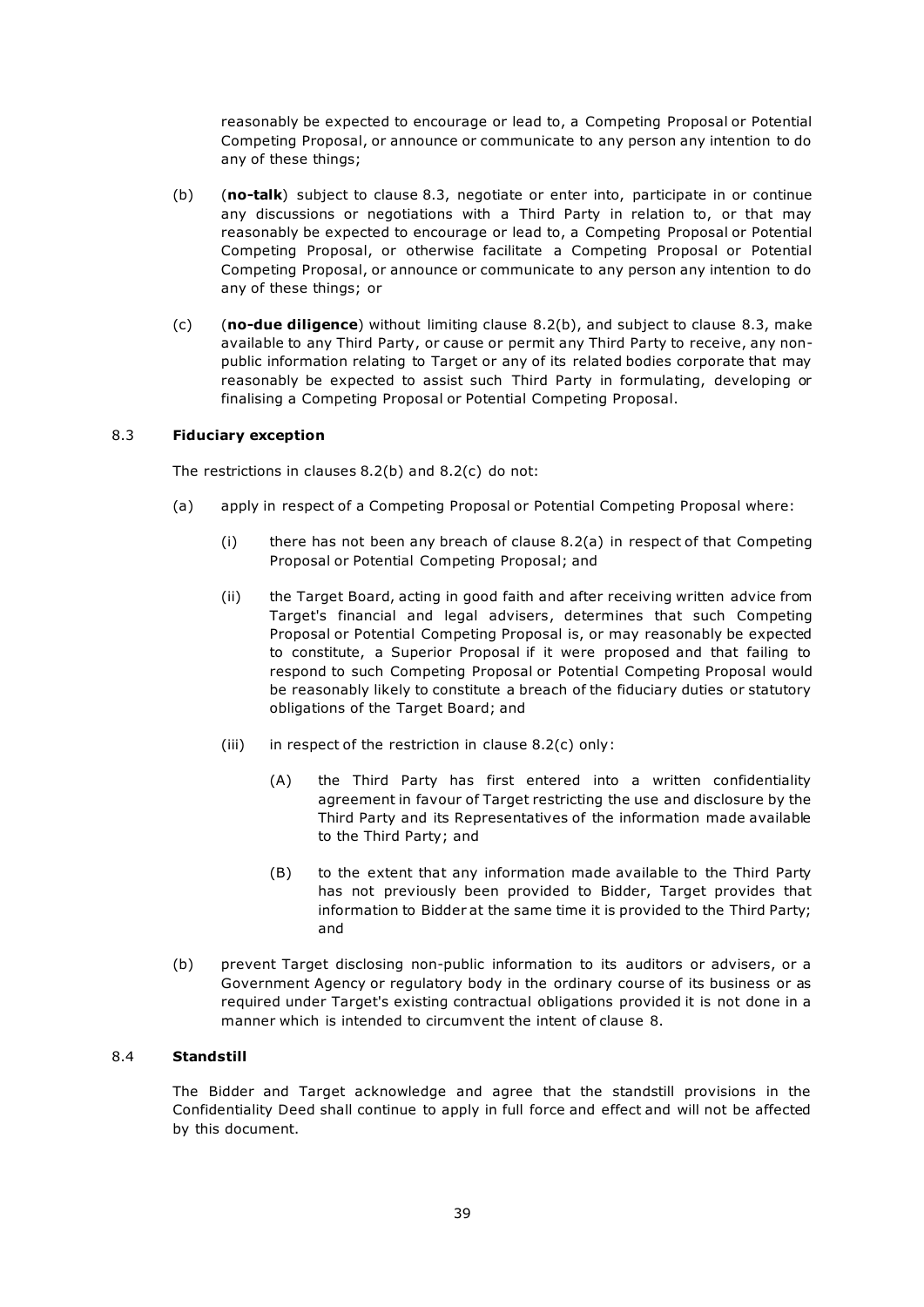# 9. NOTIFICATION AND MATCHING RIGHTS

#### 9.1 Initial notification

If, during the Exclusivity Period:

- (a) Target or any of its related bodies corporate or Representatives receives a Competing Proposal or is approached by a person in relation to a Competing Proposal or Potential Competing Proposal; or
- (b) Target proposes to take or takes any action in reliance on the exception in clause 8.3 (other than clause 8.3(b)),

Target must as soon as reasonably practicable (and in any event within 48 hours after the occurrence of the events specified in clause 9.1(a)) give Bidder an Approach Notice and the Identifying Details of the person(s) who has made the Competing Proposal or Potential Competing Proposal.

#### 9.2 Matching right

- (a) If, during the Exclusivity Period, the Target Board determines that a Competing Proposal is a Superior Proposal, Target must as soon practicable (and in any event within 48 hours of making that determination) give Bidder the Matching Right Notice and the Identifying Details of the person(s) who has made the Competing Proposal.
- (b) During the Exclusivity Period, Target:
	- (i) must not enter into, or agree to enter into, any binding documentation to give effect or implement the Competing Proposal or Potential Competing Proposal;
	- (ii) must use its best endeavours to ensure that no director of Target withdraws , adversely changes, adversely modifies or adversely qualifies their recommendation of the Scheme;
	- (iii) must use its best endeavours to ensure that no director of Target makes any public statement recommending the Competing Proposal or Potential Competing Proposal to its shareholders,

#### unless:

- (iv) the Target Board, acting in good faith and after receiving written advice from Target's financial and legal advisers, determines that such Competing Proposal or Potential Competing Proposal is, or may reasonably be expected to constitute, a Superior Proposal if it were proposed and that failing to respond to such Competing Proposal or Potential Competing Proposal would be reasonably likely to constitute a breach of the fiduciary duties or statutory obligations of the Target Board;
- (v) Target has provided Bidder with a Matching Right Notice and the Identifying Details of the person(s) who has made the Competing Proposal or Potential Competing Proposal;
- (vi) Target has given Bidder at least five clear Business Days after the date that Target gives Bidder the Matching Right Notice (Matching Period) to announce or otherwise propose or provide to Target an alternative proposal with a view to providing an equivalent or a superior outcome for the Target Shareholders than those offered under the relevant Competing Proposal (Counter Proposal); and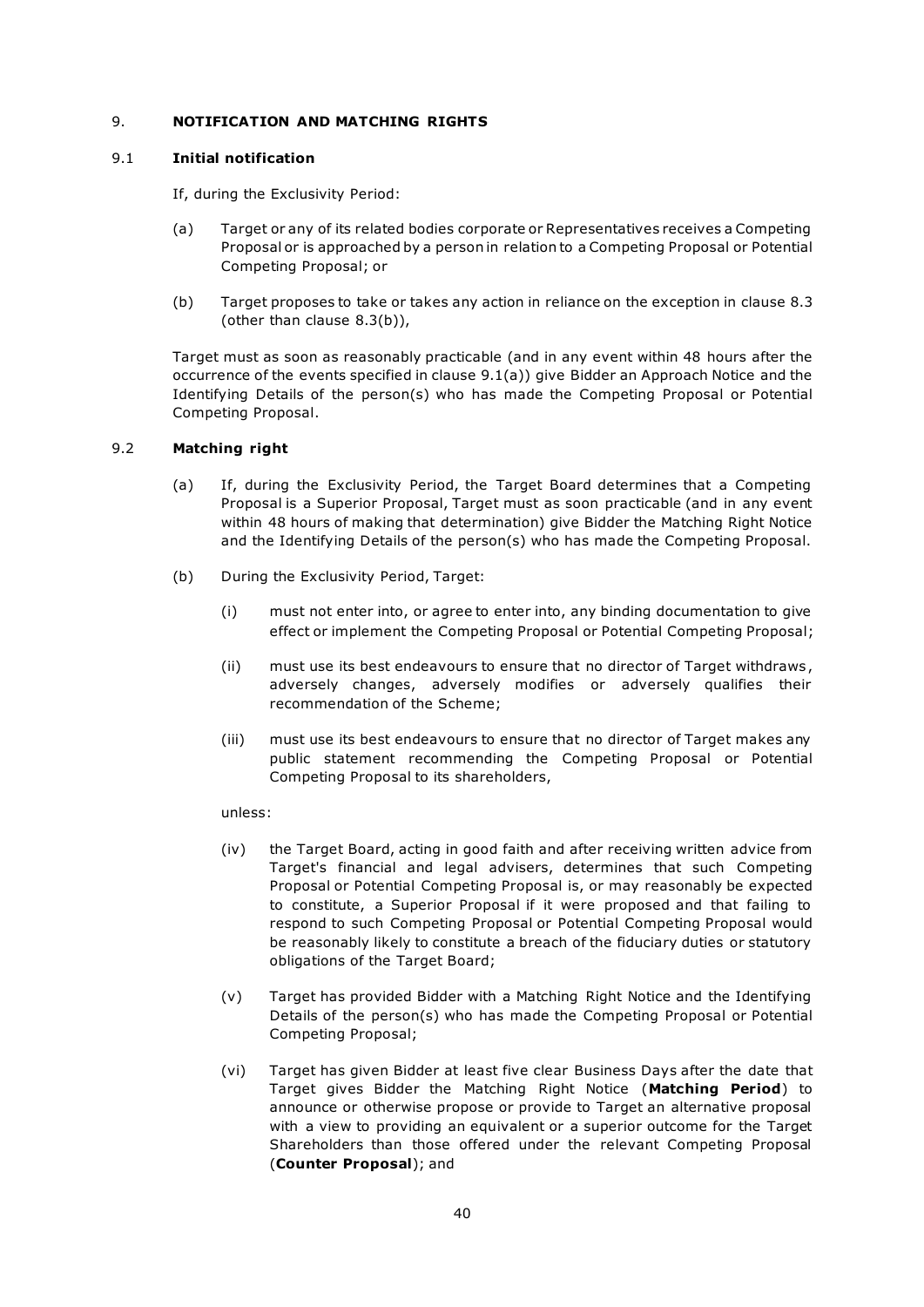- (vii) Bidder has not announced or otherwise proposed or provided to Target such Counter Proposal by the expiry of the Matching Period.
- (c) If, during the Matching Period, Bidder makes a Counter Proposal:
	- (i) Target must use its best endeavours to procure that the Target Board promptly considers the Counter Proposal in good faith before entering into, or agreeing to enter into, any binding documentation to give effect to or implement the Competing Proposal or Potential Competing Proposal; and
	- (ii) if the Target Board acting in good faith determines that the terms and conditions of the Counter Proposal taken as a whole would provide an equivalent or superior outcome to shareholders of Target than those in the relevant Competing Proposal or Potential Competing Proposal, then:
		- (A) Target must promptly, and in any event within 48 hours, notify Bidder of the determination in writing;
		- (B) the parties must use their reasonable endeavours to agree any amendments to this document and enter into such documentation as is necessary to give effect to and implement the Counter Proposal as soon as reasonably practicable; and
		- (C) Target must use its best endeavours to procure that each director of Target makes a public statement recommending the Counter Proposal to its shareholders.
- (d) If the Target Board acting in good faith determines that the terms and conditions of the Counter Proposal taken as a whole would not provide an equivalent or superior outcome to shareholders of Target than those in the relevant Competing Proposal or Potential Competing Proposal, then Target must promptly, and in any event within 48 hours, notify Bidder of the determination in writing, stating reasons for that determination.
- (e) Each new Competing Proposal or any material change to the terms of a Competing Proposal or Potential Competing Proposal including any incomplete or non-binding proposal or expression of interest becoming complete, capable of acceptance or binding on the third party bidder, will be taken to constitute a new Competing Proposal or Potential Competing Proposal (as applicable) in respect of which Target must separately comply with its obligations under clauses 9.2(a) to 9.2(c) (inclusive).

#### 9.3 Time of essence

Time is of the essence in this clause 9.

# 10. BREAK FEE

#### 10.1 Background

- (a) Each of Target and Bidder confirms its belief that the Scheme will provide significant benefits to Target, Bidder and their respective shareholders.
- (b) Target and Bidder acknowledge that Bidder has requested that provision be made in this document for the payment set out in clause 10.2 in the absence of which Bidder would not have entered into this document or otherwise agreed to assist Target with implementing the Scheme.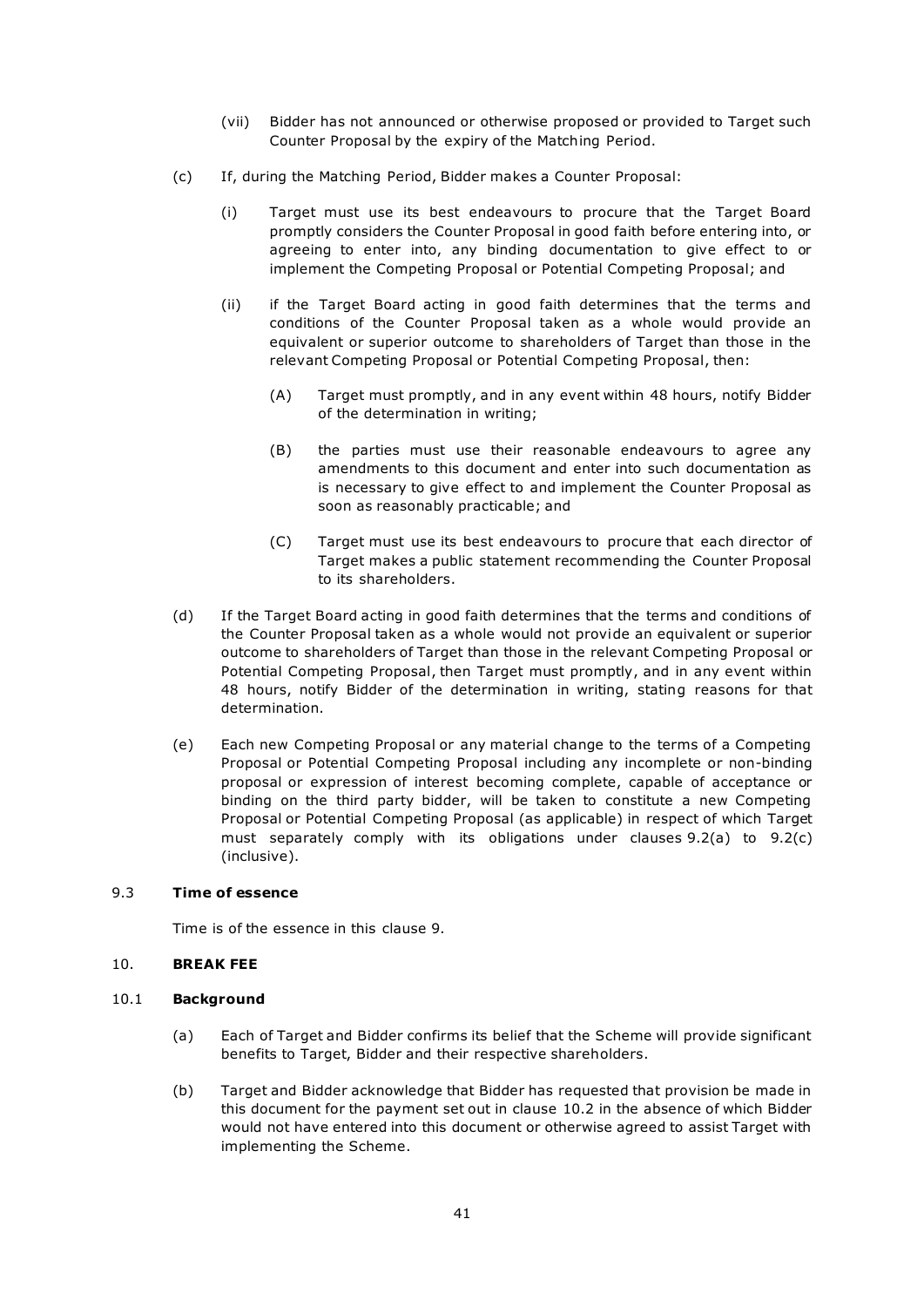- (c) Target confirms its belief that it is appropriate to agree to the payment which it agrees to make under clause 10.2 in order to secure Bidder's participation in the Scheme.
- (d) Target and Bidder acknowledge that, if they enter into this document and the Scheme is not implemented, Bidder will incur significant costs and expenses in connection with performing its obligations under this document and the Scheme, which will include significant opportunity costs.
- (e) Target acknowledges that it has received external legal and financial advice in relation to this clause 10 and that the amount it has agreed to pay under this clause 10 is an amount which is appropriate to compensate Bidder for its reasonable external and internal costs and opportunity costs in connection with the Scheme (and is a genuine and reasonable pre-estimate thereof), including for:
	- (i) reasonable advisory costs relating to the Scheme;
	- (ii) costs of management and directors' time;
	- (iii) reasonable out-of-pocket expenses relating to the Scheme; and
	- (iv) reasonable opportunity costs incurred by Bidder in pursuing the Scheme or in not pursuing other alternative acquisitions or strategic initiatives which Bidder could have developed to further its business and objectives.

# 10.2 Payment by Target to Bidder

Target undertakes to pay Bidder the Target Break Fee without withholding (unless required by law, in which case the amount of the payment due by Target is increased to an amount which (after making any such withholding) is equivalent to an amount that would have been due to Bidder if not withholding had been required by law) or set off if:

- (a) (change of recommendation or voting intention statement) prior to the End Date, any Target director:
	- (i) does not recommend the Scheme or the EGM Resolution or withdraws or adversely modifies (including by attaching any qualifications to) an earlier recommendation, or approves, recommends or makes an announcement in support of a Competing Proposal, or announces an intention to do any of these acts; or
	- (ii) does not state that he or she intends to vote any Scheme Shares that he or she directly or indirectly owns or controls in favour of the Scheme at the Scheme Meeting and the EGM Resolution at the EGM (excluding Sean Senvirtne to the extent he is excluded from voting on the EGM Resolution) or withdraws or adversely modifies (including by attaching any qualifications to) an earlier statement that they intend to vote in favour of the Scheme at the Scheme Meeting and the EGM Resolution at the EGM,

except where:

- (iii) Target has terminated this document under clause 11.1(c); or
- (iv) the Independent Expert:
	- (A) concludes (either in its initial Independent Expert's Report or in any written update, revision, amendment, addendum or supplementary reports to it) that the Scheme is not in the best interests of Target Shareholders; or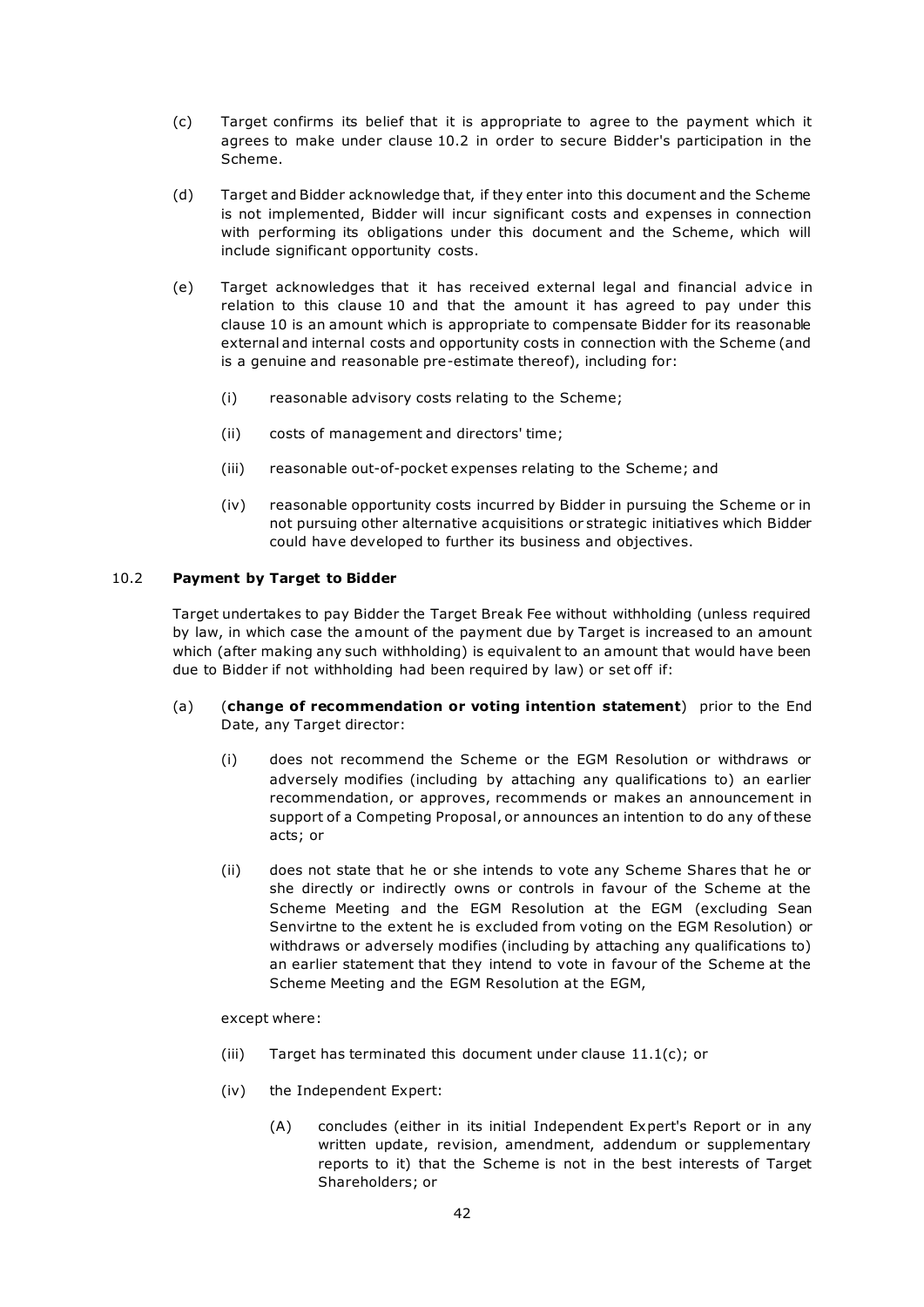(B) withdraws its Independent Expert's Report prior to 5.00 pm on the day before the Second Court Date,

in either case, other than where the conclusion or withdrawal is due (whether in whole or part) to the existence, announcement or publication of a Competing Proposal or is otherwise based on reasons that include reference to a Competing Proposal.

#### (b) (Competing Proposal) either:

- (i) during the Exclusivity Period, Target accepts or enters into, any agreement, arrangement or understanding to give effect to or implement a Competing Proposal; or
- (ii) prior to the End Date, a Competing Proposal is announced, made or becomes open for acceptance and within nine months after the End Date (regardless of whether this document is terminated before or after the End Date) under that Competing Proposal the relevant bidder (or any of its Associates):
	- (A) acquires voting power of (or an economic interest in) 50% or more of all Target Shares and that Competing Proposal is (or becomes) free from any defeating conditions; or
	- (B) completes the Competing Proposal; or
- (c) (termination by Bidder) this document is terminated by Bidder in accordance with:
	- $(i)$  clause  $11.1(c)$ ; or
	- (ii) clause  $11.2(a)$ , other than in circumstances where  $10.2(a)$  (iv) applies.

# 10.3 Demand by Bidder for payment of Target Break Fee

- (a) A demand by Bidder for payment of the Target Break Fee under clause 10.2 must:
	- (i) be in writing;
	- (ii) be made after the occurrence of the event in that clause giving rise to the right to the payment of the Target Break Fee;
	- (iii) state the circumstances which give rise to the demand; and
	- (iv) nominate an account in the name of Bidder into which Target is to pay the Target Break Fee.
- (b) Target must pay the Target Break Fee into the account nominated by Bidder within 20 Business Days after receiving a demand for payment under clause 10.3(a).

#### 10.4 No payment if Scheme becomes Effective

- (a) No amount is payable by Target under this clause 10 if the Scheme becomes Effective, notwithstanding the occurrence of an event in clause 10.2, and any amount paid under this clause 10 in circumstances where the Scheme becomes Effective is immediately repayable by the payee.
- (b) Notwithstanding anything else in this document an amount payable by Target under this clause 10 is payable only once.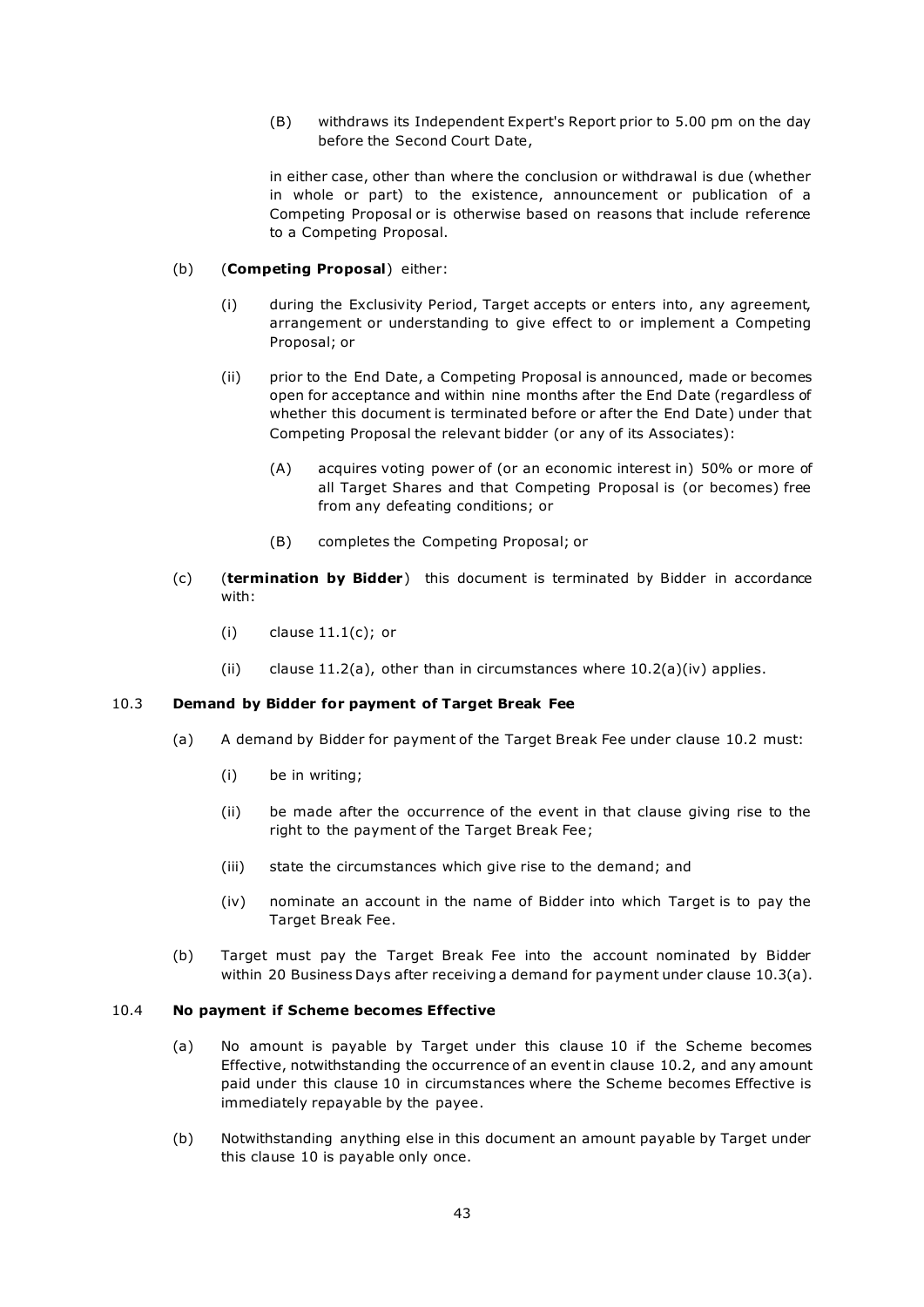#### 10.5 Other Claims

- (a) Subject to clause 10.5(c), the maximum aggregate amount that Target is required to pay in relation to this document (including any breach of this document) is the Target Break Fee and in no event will the aggregate liability of Target in connection with this document exceed the Target Break Fee.
- (b) Notwithstanding any clause in this document other than clause 10.5(c), if an amount is paid by Target under clause 10.2, that amount is received by Bidder in complete settlement of any and all Claims that Bidder may have against Target in respect of the Scheme or in connection with this document.
- (c) This clause 10 does not limit any rights or obligations under the Deed Poll.

# 10.6 Compliance with law

- (a) If the Takeovers Panel or a court of competent jurisdiction determines that an amount paid or payable under clause 10.2 is an Impugned Amount and:
	- (i) the period for lodging an application for review or a notice of appeal of that decision has expired without such application or notice having been lodged; or
	- (ii) an application for review or a notice of appeal has been lodged with the Takeovers Panel or a court within the prescribed period and the relevant review panel or court also determines that the amount is an Impugned Amount,

then:

- (iii) the undertaking under clause 10.2 does not apply to the extent of the Impugned Amount; and
- (iv) if Bidder has been paid an Impugned Amount under this document, it must refund that Impugned Amount to Target within 20 Business Days of the expiry of the period referred to in 10.6(a)(i) or the determination referred to in 10.6(a)(ii) (as applicable).
- (b) The parties must not make or cause to be made, any application to the Takeovers Panel or a court of competent jurisdiction for or in relation to a declaration or other order that an amount paid or payable under clause 10.2 is an Impugned Amount.

#### 11. TERMINATION

#### 11.1 Termination by either party

Bidder or Target (the Terminating Party) may terminate this document by notice in writing to the other party:

- (a) if the Scheme has not become Effective on or before the End Date;
- (b) in accordance with clause 3.8;
- (c) if at any time before 8.00 am on the Second Court Date, the other party (the Defaulting Party) commits a breach of this document and:
	- (i) the breach is material taken in the context of the Scheme as a whole;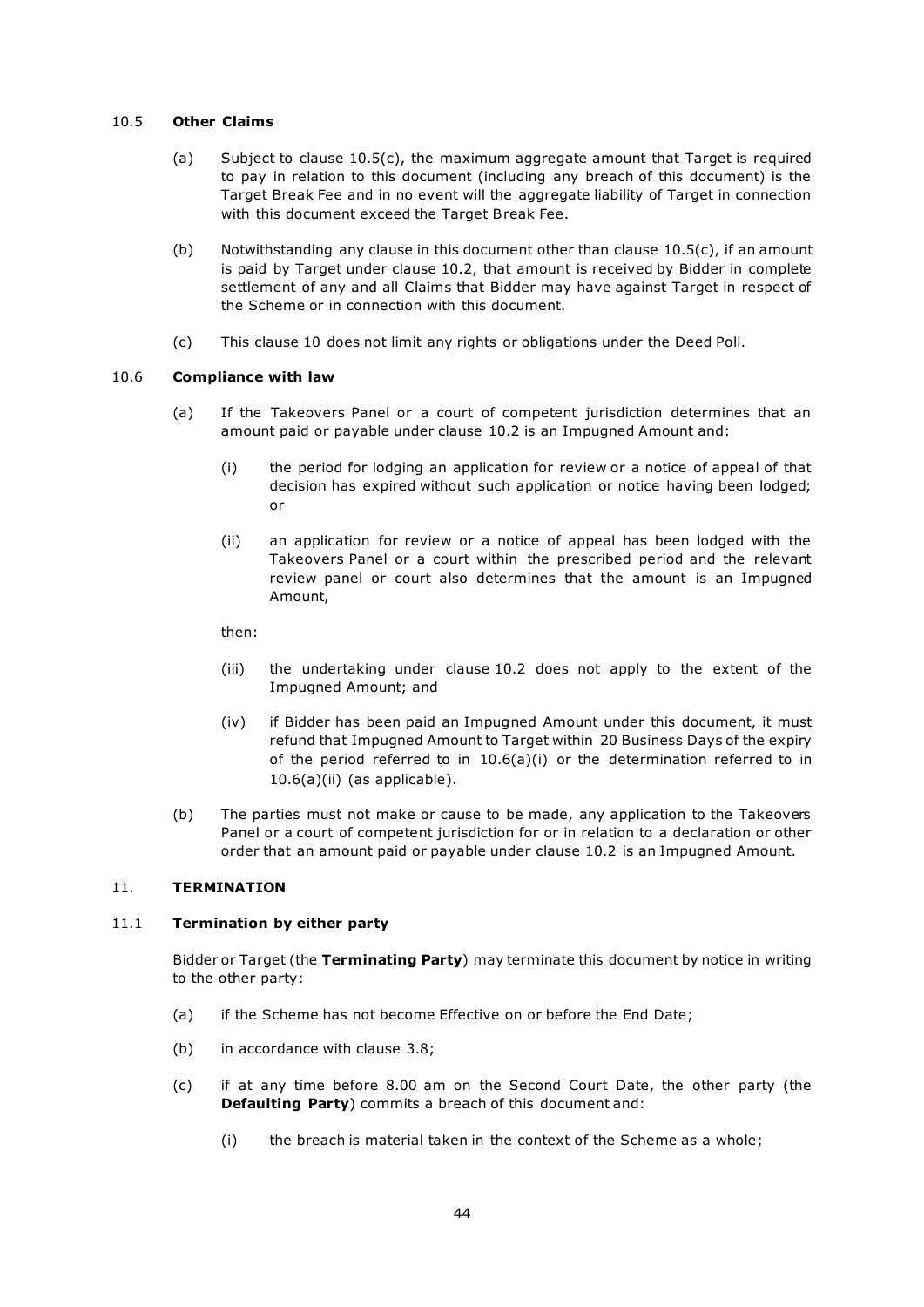- (ii) the Terminating Party has given the Defaulting Party written notice setting out the relevant circumstances giving rise to the breach, and stating an intention to terminate this document unless the breach is remedied; and
- (iii) the relevant circumstances giving rise to the breach are not remedied to the Terminating Party's reasonable satisfaction by the earlier of:
	- (A) 10 Business Days after the date of the notice given by the Terminating Party under clause 11.1(c)(ii); or
	- (B) 5.00 pm on the Business Day before the Second Court Date; or
- (d) if agreed to in writing by Target and Bidder.

#### 11.2 Termination by Bidder

Bidder may terminate this document by giving notice in writing to Target at any time before 8.00 am on the Second Court Date if:

- (a) any Target director:
	- (i) does not recommend the Scheme or the EGM Resolution or withdraws or adversely modifies (including by attaching any qualifications to) an ea rlier recommendation, or approves, recommends or makes an announcement in support of a Competing Proposal, or announces an intention to do any of these acts; or
	- (ii) does not state that he or she intends to vote any Scheme Shares that he or she directly or indirectly owns or controls in favour of the Scheme at the Scheme Meeting and the EGM Resolution at the EGM (excluding Sean Senvirtne to the extent he is excluded from voting on the EGM Resolution) or withdraws or adversely modifies (including by attaching any qualifications to) an earlier statement that they intend to vote in favour of the Scheme at the Scheme Meeting and the EGM Resolution at the EGM; or
- (b) Target or a member of the Target Group enters into a definitive agreement in relation to the implementation of a Competing Proposal.

# 11.3 Termination by Target

Target may terminate this document by giving notice in writing to Bidder at any time before 8.00 am on the Second Court Date if:

- (a) the IBC unanimously and publicly withdraws its support for the Scheme, including if the IBC unanimously:
	- (i) changes, withdraws, adversely modifies, adversely qualifies, or takes an action inconsistent with its statement in support of the Scheme or recommendation to vote in favour of the Scheme;
	- (ii) makes any public statement to the effect that the Scheme is not, or is no longer, supported or recommended or supported by it; or
	- (iii) makes any public statement to the effect that it recommends a Competing Proposal,

in each case other than as a breach of this document; or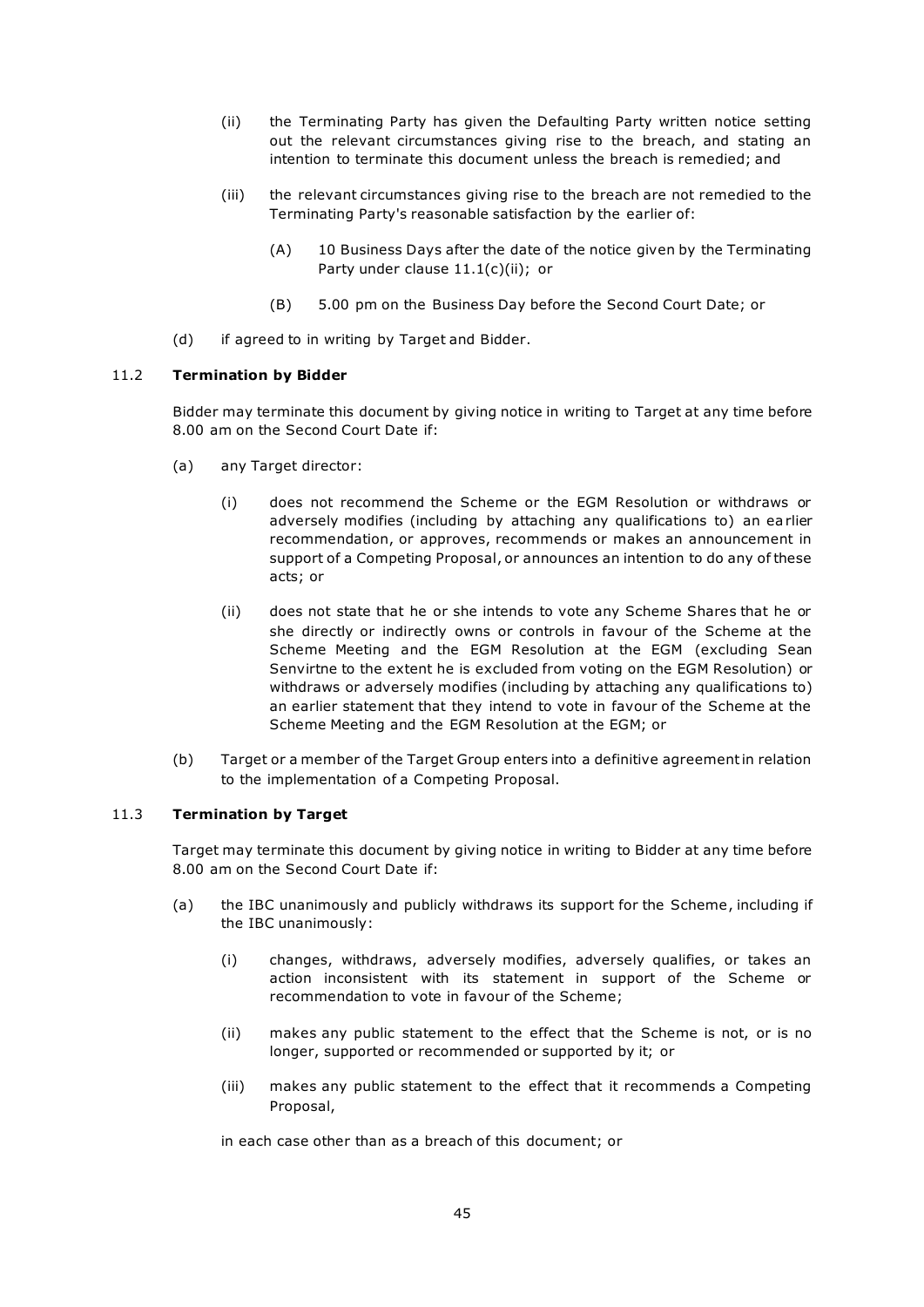(b) the Target Board publicly recommends a Superior Proposal, having followed the processes set out in clause 9.

# 11.4 Effect of termination

If a party terminates this document in accordance with this clause 11, this document will cease to have force and effect without any liability or obligation on the part of any party, except that:

- (a) this clause 11, and clauses 6.3 (Releases), 7 (Confidentiality and Announcement), 10 (Break Fee), 12 (Representations and warranties), 13 (Indemnities), 15 (Notices) and 16 (General) will survive termination and remain in force; and
- (b) each party will retain any rights it has or may have against the other party in respect of any past breach of this document, including in respect of the breach giving rise to termination.

#### 11.5 Notice of termination

Where a party has a right to terminate this document, that right for all purposes will be validly exercised if the party delivers a notice in writing to the other party stating that it terminates this document and the provision under which it terminates this document.

#### 11.6 Remedies

- (a) The parties acknowledge and agree that damages may not be a sufficient remedy for breach of this document. Specific performance, injunctive relief or any other remedies which would otherwise be available in equity or law are available as a remedy for a breach or threatened breach of this document by any party, notwithstanding the ability of any party to terminate this document or seek damages for such a breach or threatened breach.
- (b) To avoid doubt, clause 11.6(a) is subject to clause 10.5.

#### 12. REPRESENTATIONS AND WARRANTIES

#### 12.1 Target Representations and Warranties

Target represents and warrants to Bidder that:

- (a) (status) it is a validly existing corporation registered under the laws of the place of its incorporation;
- (b)  $(power)$  it has full legal capacity and power to:
	- (i) own its property and to carry on its business; and
	- (ii) enter into this document and carry out the transactions that this document contemplates in accordance with its terms;
- (c) (corporate authority) it has taken all corporate action that is necessary or desirable to authorise it entering into this document and carrying out the transactions that this document contemplates in accordance with its terms;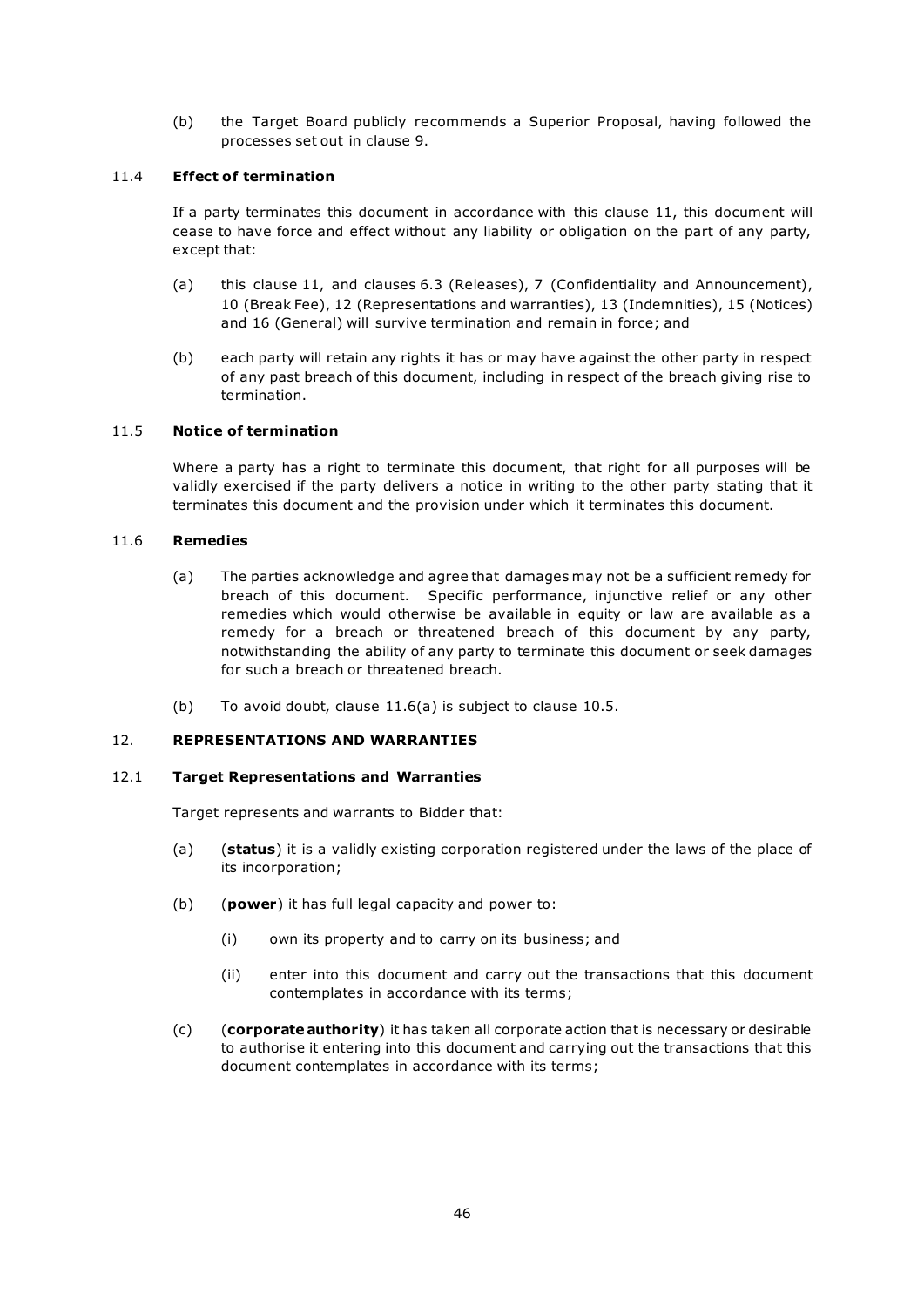- (d) **(Authorisations)** subject to obtaining any Authorisations to implement the Scheme as provided in this document, it holds each Authorisation that is necessary or desirable to:
	- (i) enable it to properly execute this document and to carry out the transactions that this document contemplates in accordance with its terms;
	- (ii) ensure that this document is legal, valid, binding and admissible in evidence; and
	- (iii) enable it to properly carry on its business,

and it is complying with any conditions to which any such Authorisation is subject;

- (e) (document effective) this document constitutes its legal, valid and binding obligations, enforceable against it in accordance with its terms;
- (f) (no contravention) neither its execution of this document nor the carrying out by it of the transactions that this document contemplates in accordance with its terms, does or will contravene:
	- (i) any law to which it or any of its property is subject or any order of any Government Agency that is binding on it or any of its property;
	- (ii) any Authorisation held by it;
	- (iii) any undertaking or instrument binding on it or any of its property; or
	- (iv) its constituent documents;
- (g) (no Insolvency Event) neither it nor any of its subsidiaries is affected by an Insolvency Event;
- (h) (not representative capacity) it is not entering into this document as trustee of any trust or settlement or otherwise in a representative capacity;
- (i) (information provided to the Independent Expert) all information provided by it to the Independent Expert will be provided in good faith and on the understanding that the Independent Expert will rely on that information for the purpose of preparing the Independent Expert's Report for inclusion in the Scheme Booklet;
- (j) (Target Due Diligence Information not false or misleading) Target has not knowingly or recklessly:
	- (i) omitted to disclose information to Bidder, the disclosure of which might reasonably be expected to have resulted in Bidder not entering into this document, or entering into it on materially different terms;
	- (ii) omitted anything from the Target Due Diligence Information that would make any part of that information false or misleading in any material respect; or
	- (iii) included anything false or misleading in any material respect in the Target Due Diligence Information;
- (k) (Target Due Diligence Information) it has collated and made available to Bidder and its Representatives the Target Due Diligence Information in good faith for the purposes of Bidder and its Representatives undertaking due diligence in Target Group and: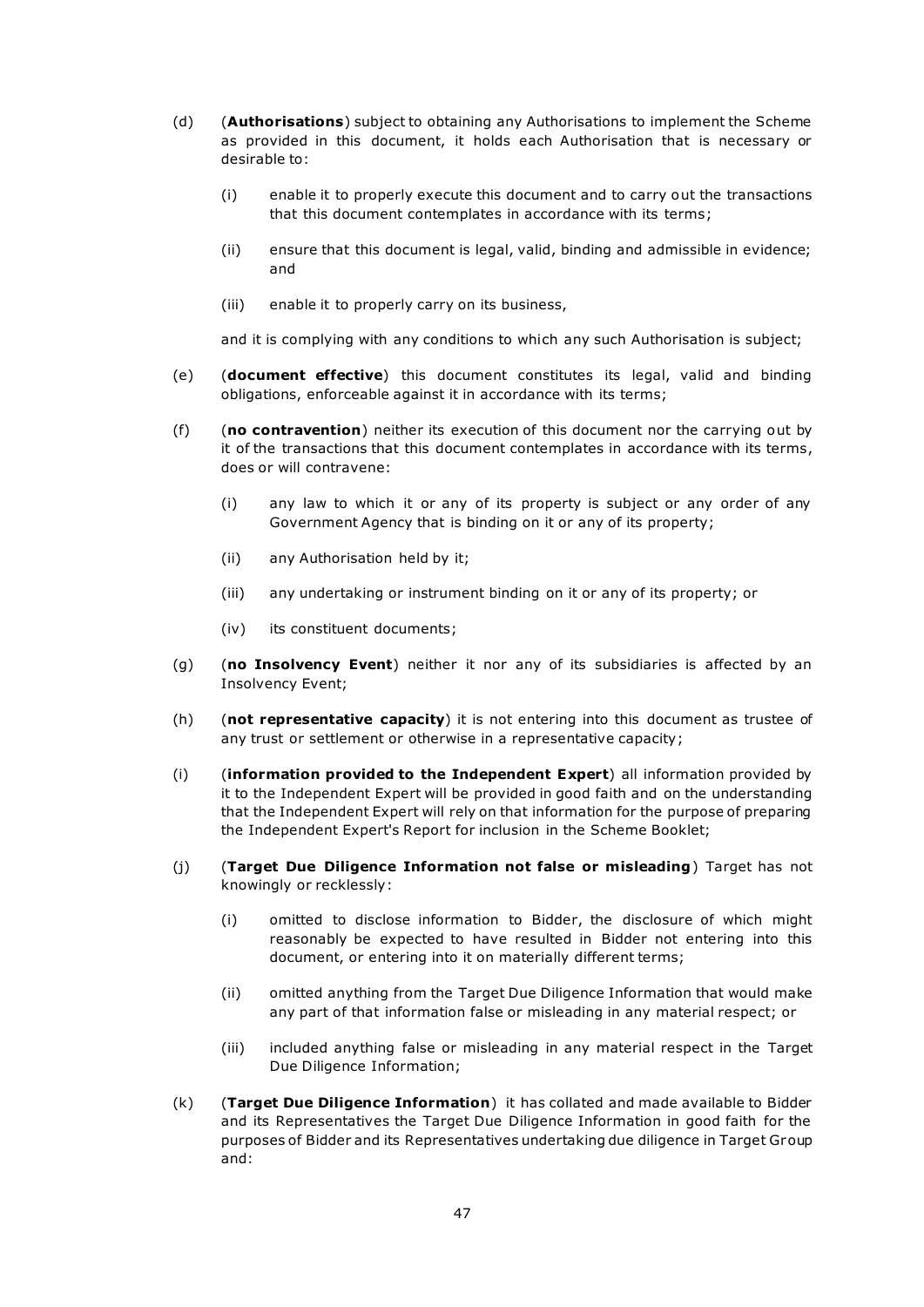- (i) the Target Due Diligence Information has been collated with all reasonable care and skill; and
- (ii) Target has not withheld from the Target Due Diligence Information any information in its possession of which Target is aware which, if disclosed, would reasonably be expected to be material to a reasonable and sophisticated buyer's evaluation of the Target Group.
- (I) (Scheme Booklet not false or misleading) as at the date of the Scheme Booklet and on the Second Court Date, the Scheme Booklet (other than the Bidder Material and the Independent Expert's Report):
	- (i) does not contain any material statement which is false or misleading in any material respect (including because of any material omission) having regard to applicable disclosure requirements; and
	- (ii) complies in all material respects with all applicable laws, relevant ASIC regulatory guides (including regulatory guide 60), Takeovers Panel policy and guidance notes and the ASX Listing Rules;
- (m) (continuous disclosure) Target is not in breach in any material respect of its continuous disclosure obligation under ASX Listing Rule 3.1 and, except for information contained in the Announcement to be made in accordance with clause 7.2, Target is not withholding disclosure of any information in reliance on ASX Listing Rule 3.1A;
- (n) (compliance) Target and its wholly owned subsidiaries have complied in all material respects with all Australian and foreign laws and regulations applicable to them and orders of Australian and foreign Government Agencies having jurisdiction over them and have all material licenses, Authorisations and permits necessary for them to conduct the business of the Target Group as presently being conducted;
- (o) (no default) other than as Disclosed in the Target Due Diligence Information:
	- (i) neither Target nor any of its wholly owned subsidiaries is in default in any material respect under any document or agreement binding on it or its assets; and
	- (ii) so far as the Target Board, Joshua Mangan, Lachlan Freeman, Dean Ramler, Ryan Gracie or Kate Dockery is aware, nothing has occurred which is, or would with the giving of notice or lapse of time or both constitute, an event of default, prepayment event or similar event under any such document or agreement;
- (p) (no litigation) other than as Disclosed in the Target Due Diligence Information, no litigation, arbitration, mediation, conciliation or administrative proceedings are taking place, pending or so far as the Target is aware, threatened which, if adversely decided, could reasonably be expected to have a Target Material Adverse Effect;
- (q) (Target capital structure) Part A of Schedule 2 accurately records the total number and details of Target Shares, and Target Options issued by Target at the date of this document and, other than as Disclosed to Bidder, Target is not under any actual or contingent obligation to issue, convert or cancel any securities other than as listed in Schedule 2 and no person has any right to require, or call for, the issue or grant of, any Target Shares, Target Options, warrants, performance rights or other instruments which are still outstanding and may convert (or give the holder the right to be issued) into Target Shares;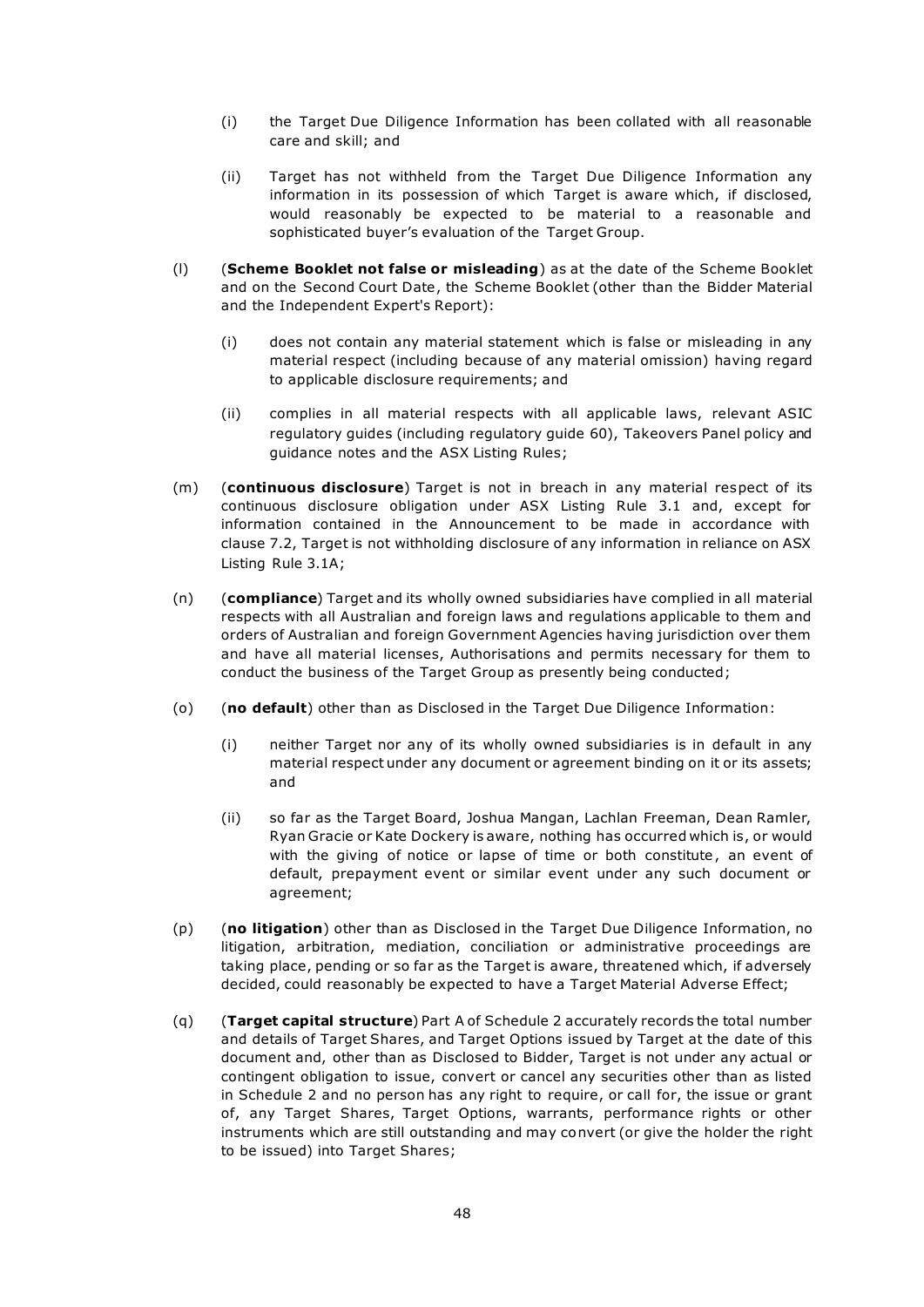- $(r)$  (no Encumbrances) there are no material Encumbrances over all or any of the assets or revenues of the Target Group;
- (s) (CGT withholding declaration) none of the Scheme Shares are, and on the Implementation Date none of the Scheme Shares will be, an indirect Australian real property interest within the meaning of section 995-1 of the Tax Act; and
- (t) (no other approvals necessary) no consents, approvals or other acts by a Government Agency are necessary to effect implementation of the Scheme, other than the Regulatory Approvals.

#### 12.2 Bidder Representations and Warranties

Bidder represents and warrants to Target that:

- (a) (status) it is a validly existing corporation registered under the laws of the place of its incorporation;
- (b) (power) it has full legal capacity and power to enter into this document and carry out the transactions that this document contemplates in accordance with its terms;
- (c) (corporate authority) it has taken all corporate action that is necessary or desirable to authorise it entering into this document and carrying out the transactions that this document contemplates in accordance with its terms;
- (d) (Authorisations) subject to obtaining any Authorisations to implement the Scheme as provided in this document, it holds each Authorisation that is necessary or desirable to:
	- (i) enable it to properly execute this document and to carry out the transactions that this document contemplates in accordance with its terms; and
	- (ii) ensure that this document is legal, valid, binding and admissible in evidence,

and it is complying with any conditions to which any such Authorisation is subject;

- (e) (document effective) this document constitutes its legal, valid and binding obligations, enforceable against it in accordance with its terms;
- (f) (no Insolvency Event) no member of the Bidder Group is affected by an Insolvency Event;
- (g) (not representative capacity) it is not entering into this document as trustee of any trust or settlement or otherwise in a representative capacity; and
- (h) (information provided to the Independent Expert) all information provided by it to the Independent Expert will be provided in good faith and on the understanding that the Independent Expert will rely on that information for the purpose of preparing the Independent Expert's Report for inclusion in the Scheme Booklet.
- (i) (Bidder Material not false or misleading) as at the date of the Scheme Booklet, and on the Second Court Date, the Bidder Material:
	- (i) does not contain any material statement which is false or misleading (including because of any material omission) having regard to applicable disclosure requirements; and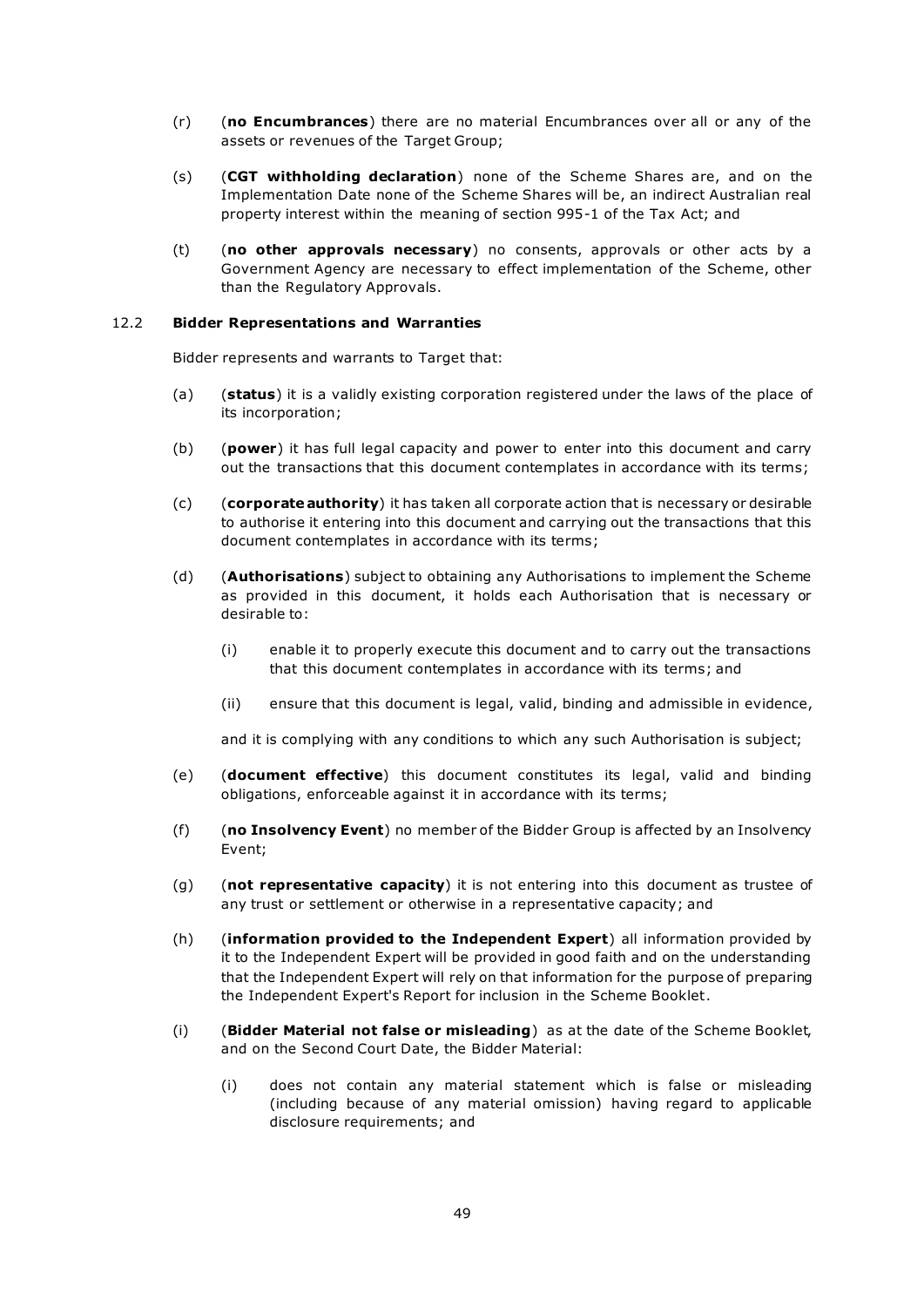- (ii) complies in all material respects with all applicable laws, relevant ASIC regulatory guides (including regulatory guide 60), Takeovers Panel policy and guidance notes and the ASX Listing Rules;
- (j) (unconditional cash reserves) by 8.00am on the Second Court Date and the Implementation Date, the Bidder Group will have available to it on an unconditional basis (other than, on the Second Court Date, conditions relating to the approval of the Court and other conditions within the sole control of the Bidder Group) sufficient cash reserves (whether from internal cash reserves or external funding arrangements, including equity and debt financing or a combination of both) to satisfy Bidder's obligations to pay the Scheme Consideration in accordance with its obligations under this document, the Scheme and the Deed Poll; and

#### 12.3 Qualifications on representations and warranties

- (a) Each of the representations and warranties made or given by Target in clause 12.1 and the indemnity given in clause 13.1 are subject to matters that:
	- (i) have been Disclosed by Target; or
	- (ii) are required or expressly permitted by this document or the Scheme.
- (b) Each of the representations and warranties made or given by Bidder in clause 12.2 and the indemnity given in clause 13.2 are subject to matters that:
	- (i) have been disclosed by Bidder in any announcement made by Bidder on ASX or in any document lodged with ASIC prior to the date that is one Business Day before the date of this document; or
	- (ii) are required or expressly permitted by this document or the Scheme.

#### 12.4 No representations made on economic or future matters

Each party acknowledges and agrees that:

- (a) each other party makes no representation or warranty other than as set out in this clause 12; and
- (b) at no time has each other party made or given any representation or warranty in relation to the achievability of:
	- (i) any economic, fiscal or other interpretations or evaluations by it; or
	- (ii) future matters, including future or forecast costs, prices, revenues or profits.

#### 12.5 Reliance on Representations and Warranties

- (a) Each party acknowledges that each other party has executed this document and agreed to take part in the transactions that this document contemplates in reliance on the representations and warranties that are made in clauses 12.1 and 12.2.
- (b) Each party acknowledges and confirms that no party (nor any person acting on its behalf) has made any representation or other inducement to it to enter into this document, other than the representations and warranties made by the parties in accordance with clauses 12.1 and 12.2, and (to the maximum extent permitted by law) all other representations, warranties and conditions implied by statute or otherwise in relation to any matter relating to this document, the circumstances surrounding the parties' entry into it and the transactions contempla ted by it are expressly excluded.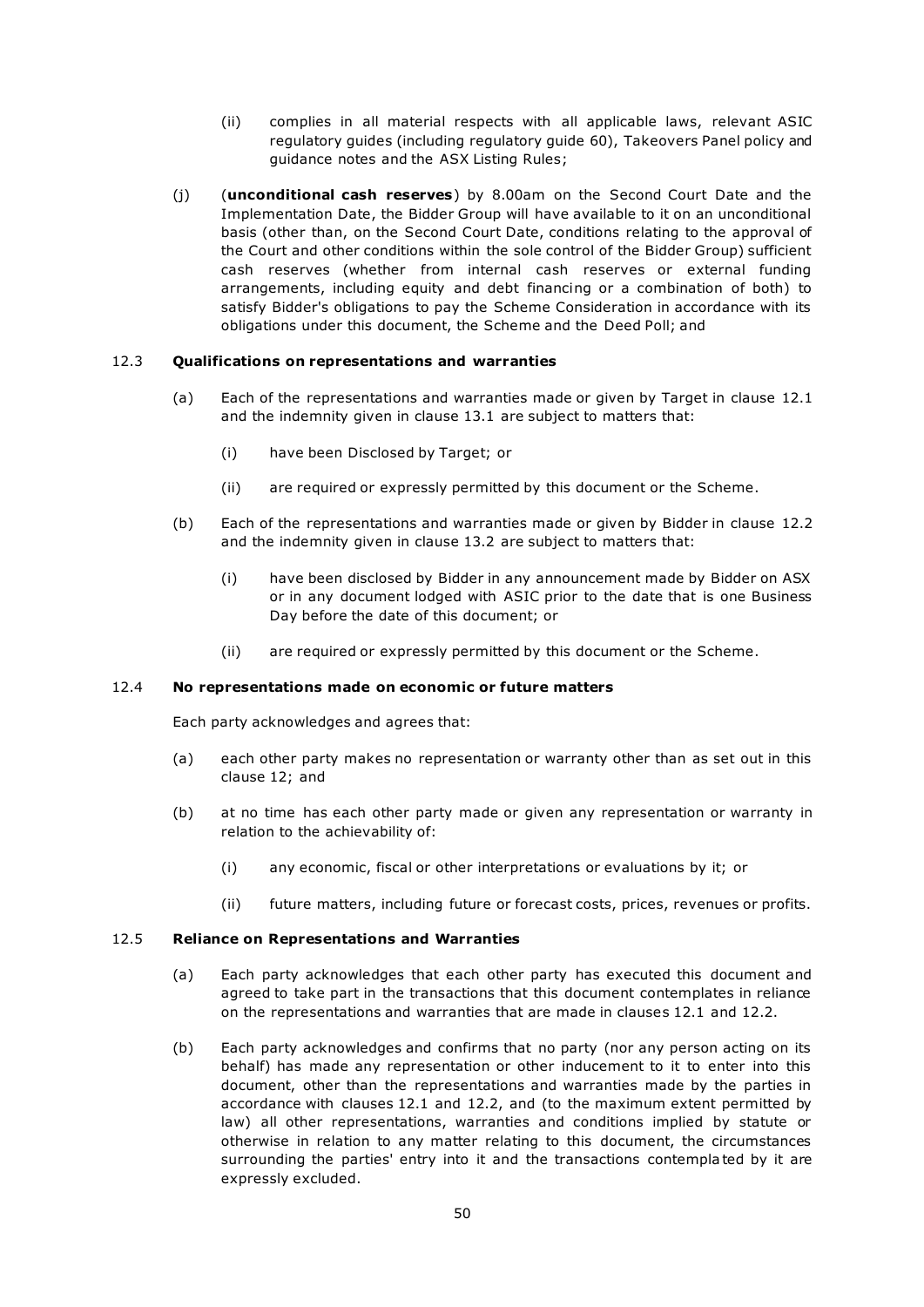#### 12.6 When Representations and Warranties are given

Each representation and warranty given or made under clauses 12.1 and 12.2 is given:

- (a) as at the date of this document;
- (b) as at 5.00pm on the Business Day immediately prior to the Second Court Date;
- (c) in the case of representations and warranties in clauses 12.1(j), on the DD Cut-off Date; and
- (d) at any other date at which the representation or warranty is expressed to be given under this document.

#### 12.7 Information on representations and warranties

From the date of this document and up to and including the Implementation Date, each party must promptly give to the other party details of any matter or occurrence which might reasonably make any representation and warranty given by the first mentioned party under this document inaccurate in any material respect.

#### 12.8 Survival or representations and warranties

Each representation and warranty given or made under clauses 12.1 and 12.2:

- (a) is severable;
- (b) survives the termination of this document;
- (c) is given with the intent that liability thereunder will not be confined to breaches which are discovered prior to the date of termination of this document;
- (d) is to be construed independently of all other representations and warr anties given or made under clauses 12.1 and 12.2 (as applicable); and
- (e) is not limited by any other representation or warranty given or made under clauses 12.1 and 12.2 (as applicable).

# 13. INDEMNITIES

#### 13.1 Indemnities by Target

Subject to clause 10.5, Target indemnifies each Bidder Indemnified Party against, and must pay on demand, any Loss, Claim or damages (including any right to common law damages) arising from or incurred in connection with a breach of a Target Representation and Warranty to the fullest extent permitted by law.

#### 13.2 Indemnities by Bidder

Bidder indemnifies each Target Indemnified Party against, and must pay on demand, any Loss, Claim or damages (including any right to common law damages) arising from or incurred in connection with a breach of a Bidder Representation and Warranty to the fullest extent permitted by law.

#### 13.3 Survival of indemnities

Each indemnity given in clause 13.1 and 13.2:

(a) is severable;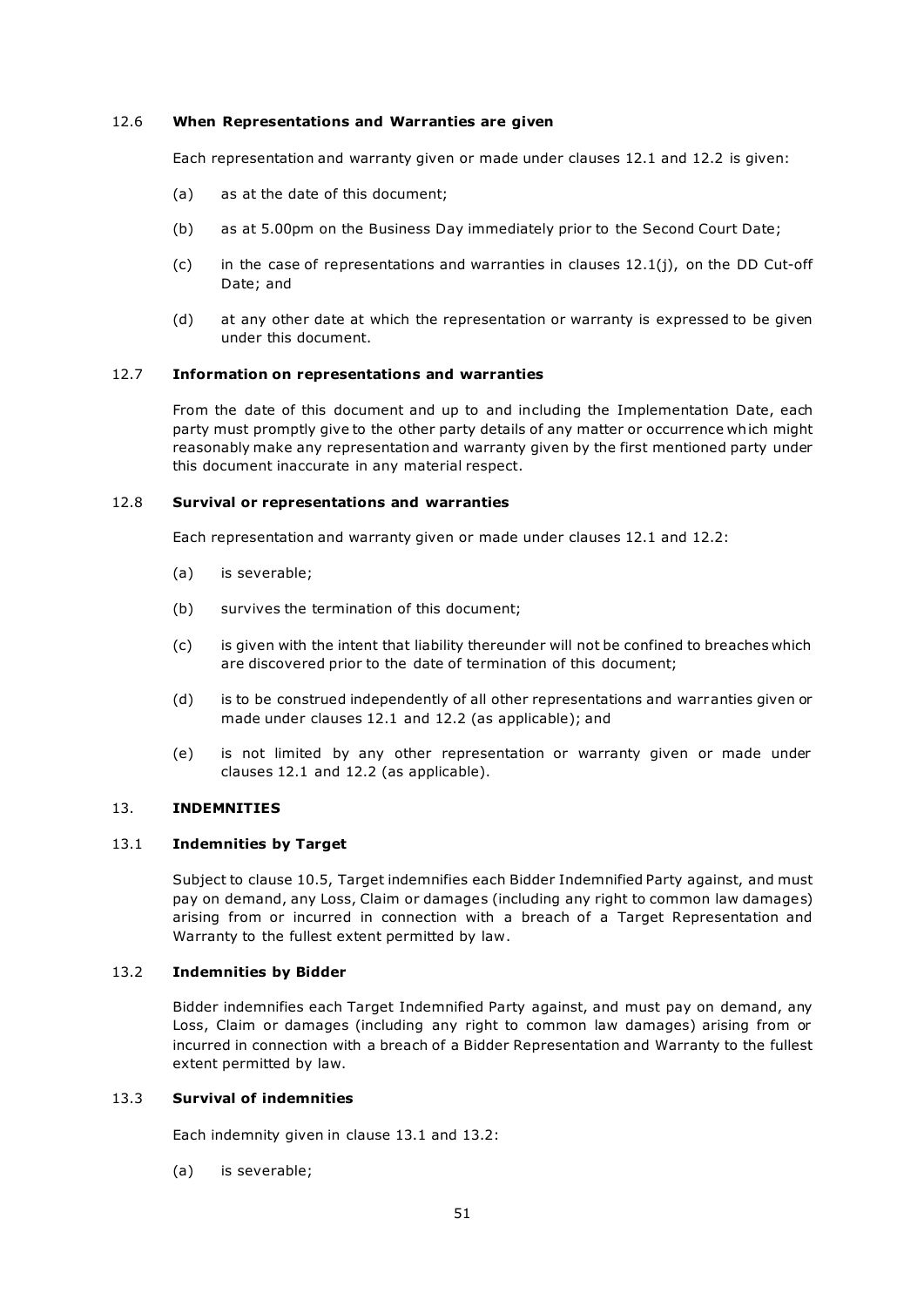- (b) survives the termination of this document;
- (c) is a continuing obligation; and
- (d) constitutes a separate and independent obligation of the party giving the indemnity from any other obligations of that party under this document.

#### 14. GST

#### 14.1 GST pass on

If GST is or will be payable on a supply made under or in connection with this document, to the extent that the consideration otherwise provided for that supply under this document is not stated to include an amount for GST on the supply :

- (a) the consideration otherwise provided for that supply under this document is increased by the amount of that GST; and
- (b) the recipient must make payment of the increase as and when the consideration otherwise provided for, or relevant part of it, must be paid or provided or, if the consideration has already been paid or provided, within seven days of receiving a written demand from the supplier.

# 14.2 Tax Invoice

The right of the supplier to recover any amount in respect of GST under this document on a supply is subject to the issuing of the relevant tax invoice or adjustment note to the recipient.

#### 14.3 Consideration exclusive of GST

Any consideration otherwise provided for a supply or payment obligation in connection with this document is exclusive of GST unless stated otherwise.

#### 14.4 Adjustments

If there is an adjustment event in relation to a supply which results in the amount of GST on a supply being different from the amount in respect of GST already recovered by the supplier, as appropriate, the supplier within 14 days of becoming aware of the adjustment event:

- (a) may recover from the recipient the amount by which the amount of GST on the supply exceeds the amount already recovered by giving seven days written notice; or
- (b) must refund to the recipient the amount by which the amount already recovered exceeds the amount of GST on the supply; and
- (c) must issue an adjustment note or tax invoice reflecting the adjustment event in relation to the supply to the recipient within 28 days of the adjustment event.

# 14.5 Reimbursements

Costs actually or estimated to be incurred or revenue actually or estimated to be earned or lost by a party that is required to be reimbursed or indemnified by another party, or used as the basis for calculation of consideration for a supply, under this document must exclude the amount of GST referrable to the cost to the extent to which an entitlement arises or would arise to claim an input tax credit and in relation to revenue must exclude any amount in respect of GST referrable to the revenue.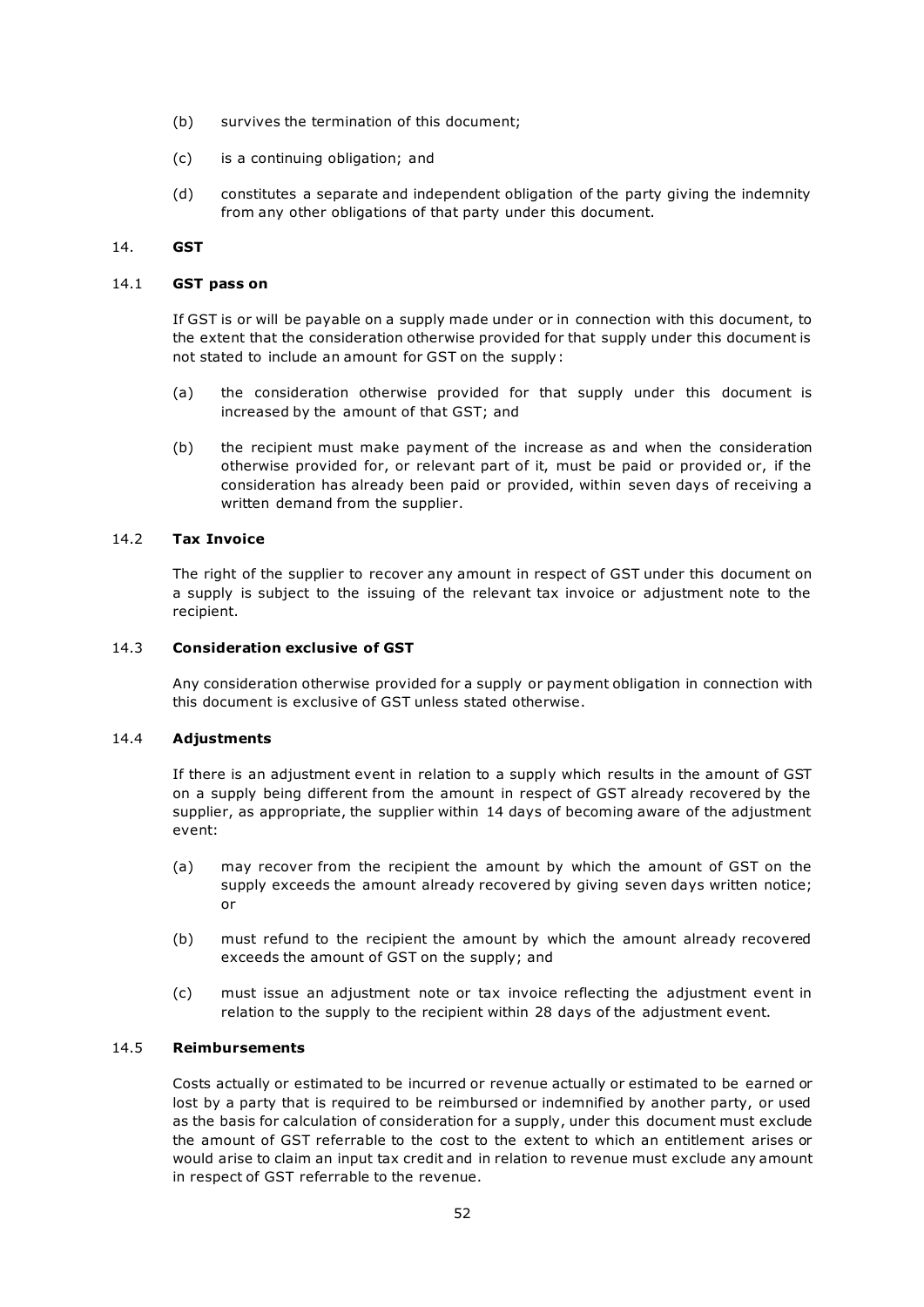#### 15. NOTICES

#### 15.1 How to give a notice

A notice, consent or other communication under this document is only effective if it is:

- (a) in writing, signed by or on behalf of the person giving it;
- (b) addressed to the person to whom it is to be given; and
- (c) either:
	- (i) delivered or sent by pre-paid mail to that person's address; or
	- (ii) sent in electronic form (such as email).

#### 15.2 When a notice is given

A notice, consent or other communication that complies with this clause is regarded as given and received:

- (a) if it is delivered by hand:
	- (i) by 5.00 pm (local time in the place of receipt) on a Business Day on that day; or
	- (ii) after 5.00 pm (local time in the place of receipt) on a Business Day, or on a day that is not a Business Day – on the next Business Day; and
- (b) if it is sent by mail:
	- (i) within Australia three Business Days after posting; or
	- (ii) to or from a place outside Australia seven Business Days after posting.
- (c) if it is sent in electronic form:
	- (i) if it is transmitted by 5.00 pm on a Business Day when sent; or
	- (ii) if it is transmitted after 5.00 pm on a Business Day or on a day that is not a Business Day – on the next Business Day,

provided that no notice of failure of transmission or other error message is received by the sender.

#### 15.3 Address for notices

A person's address and email address are those set out below, or as the person notifies the sender:

#### **Target**

| Address:   | Level 1, 446 Collins Street, Melbourne VIC 3000 |
|------------|-------------------------------------------------|
| Email:     | sean@mydeal.com.au                              |
| Attention: | Sean Senvirtne                                  |

Copy to (which shall not constitute notice):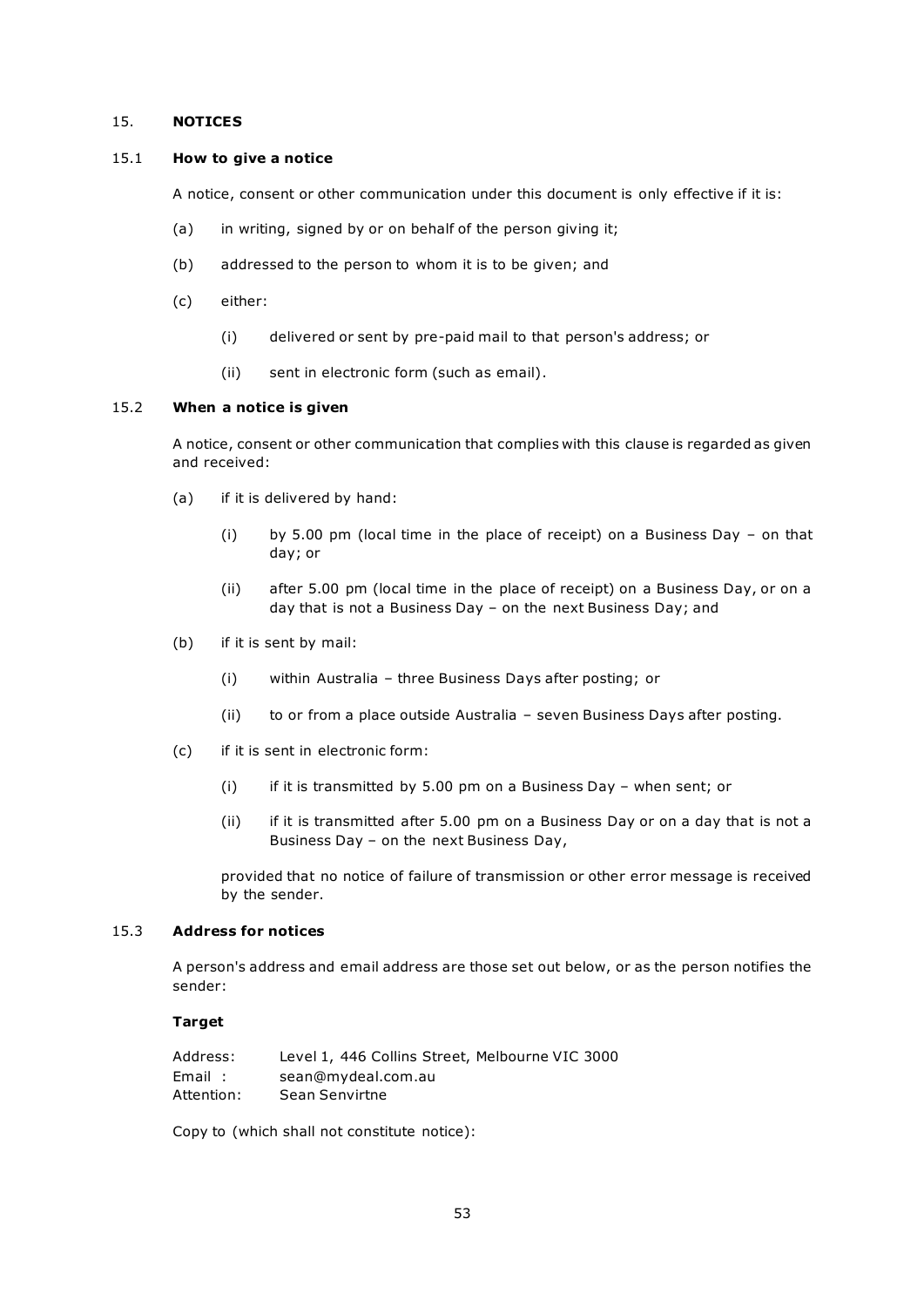| Email:     | Catherine.Merity@maddock.com.au |
|------------|---------------------------------|
|            | Rosamond.Sayer@maddocks.com.au  |
| Attention: | Catherine Merity                |
|            | <b>Rosamond Sayer</b>           |

#### Bidder

| Address:   | 1 Woolworths Way, Bella Vista NSW 2153        |
|------------|-----------------------------------------------|
| Email:     | cimills@woolworths.com.au                     |
| Attention: | Chris Mills, Head of Mergers and Acquisitions |

Copy to (which shall not constitute notice):

| Email:     | legalnotices@woolworths.com.au                                    |
|------------|-------------------------------------------------------------------|
| Attention: | Jade Droguett, Group Counsel - Ecosystem & Strategic Partnerships |

and

#### Ashurst Australia

| Address:   | 5 Martin Place, Sydney, NSW 2000 Australia |
|------------|--------------------------------------------|
| Email:     | Phil.Breden@ashurst.com                    |
|            | Andrew.Kim@ashurst.com                     |
| Attention: | Phil Breden                                |
|            | Andrew Kim                                 |

# 16. GENERAL

#### 16.1 Amendment

This document can only be amended or replaced by another document executed by the parties.

#### 16.2 Assignment

A party may only assign, encumber, declare a trust over or otherwise deal with its rights under this document with the prior written consent of the other party.

#### 16.3 Governing law

- (a) This document and any dispute arising out of or in connection with the subject matter of this document is governed by the laws of the State of New South Wales, Australia.
- (b) Each party submits to the non-exclusive jurisdiction of the courts of that State, and courts of appeal from them, in respect of any proceedings arising out of or in connection with the subject matter of this document. Each party irrevocably waives any right it has to object to any legal process being brought in those courts including any claim that the process has been brought in an inconvenient forum or that those courts do not have jurisdiction.

#### 16.4 Liability for expenses

- (a) Bidder must pay for all stamp duty payable on this document or any instrument or transaction contemplated in or necessary to give effect to this document.
- (b) Subject to clause 16.4(a), each party must pay its own expenses incurred in negotiating, preparing, executing and registering this document.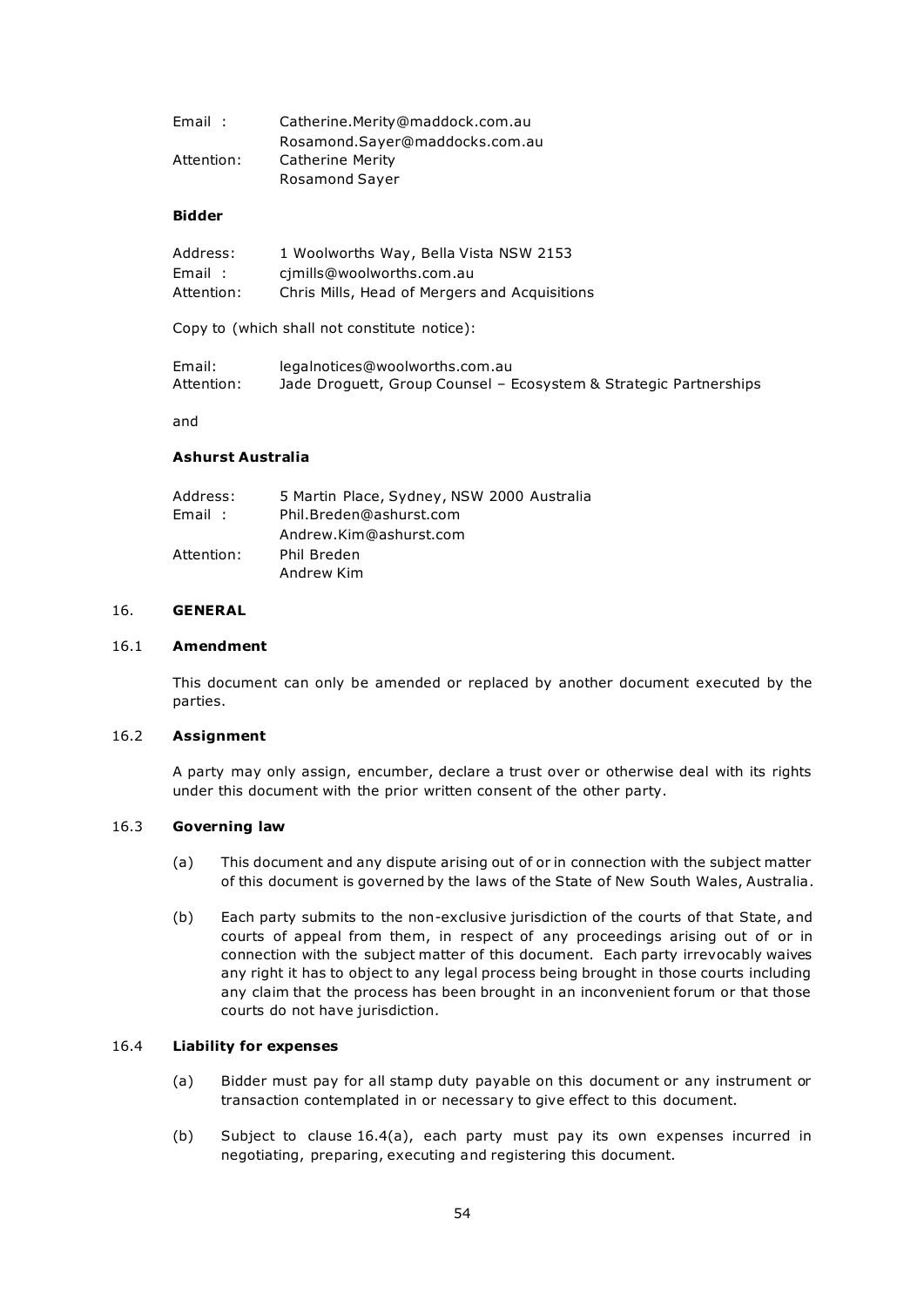#### 16.5 Giving effect to this document

Each party must promptly do and perform all further acts and execute and deliver all further documents (in form and content reasonably satisfactory to that party) required by law or reasonably requested by any other party to give effect to this document.

#### 16.6 Variation of rights

The exercise of a right partially or on one occasion does not prevent any further exercise of that right in accordance with the terms of this document. Neither a forbearance to exercise a right nor a delay in the exercise of a right operates as an election between rights or a variation of the terms of this document.

#### 16.7 No partnership or agency

Nothing in this document is to be treated as creating a partnership and, e xcept as specifically provided in this document, no party may act as agent of or in any way bind another party to any obligation.

# 16.8 Operation of this document

- (a) This document, the Scheme, the Deed Poll and the Confidentiality Deed contain the entire agreement between the parties about its subject matter .
- (b) Any previous understanding, agreement, representation or warranty relating to that subject matter is replaced by this document, the Scheme, the Deed Poll and the Confidentiality Deed and has no further effect.
- (c) Any right that a person may have under this document is in addition to, and does not replace or limit, any other right that the person may have.
- (d) Any provision of this document which is unenforceable or partly unenforceable is, where possible, to be severed to the extent necessary to make this document enforceable, unless this would materially change the intended effect of this document.

#### 16.9 Operation of indemnities

- (a) Each indemnity in this document survives the expiry or termination of this document.
- (b) A party may recover a payment under an indemnity in this document before it makes the payment in respect of which the indemnity is given.

#### 16.10 Third party benefit

If a provision of this document is expressed to be for the benefit of (for example, by conferring an indemnity or an exclusion of liability upon) a person such as an officer, employee, agent or adviser of Target or Bidder that is not a party to this document (third party, for the purposes of this clause 16.10), the third party:

- (a) (benefit, enforcement) is entitled to the benefit of the provision and may enforce it but only in accordance with this clause;
- (b) (variation, cancellation) accepts that Target and Bidder may vary or cancel the provision as they see fit without the consent of and without having regard to the interests of or being responsible for any detriment to the third party;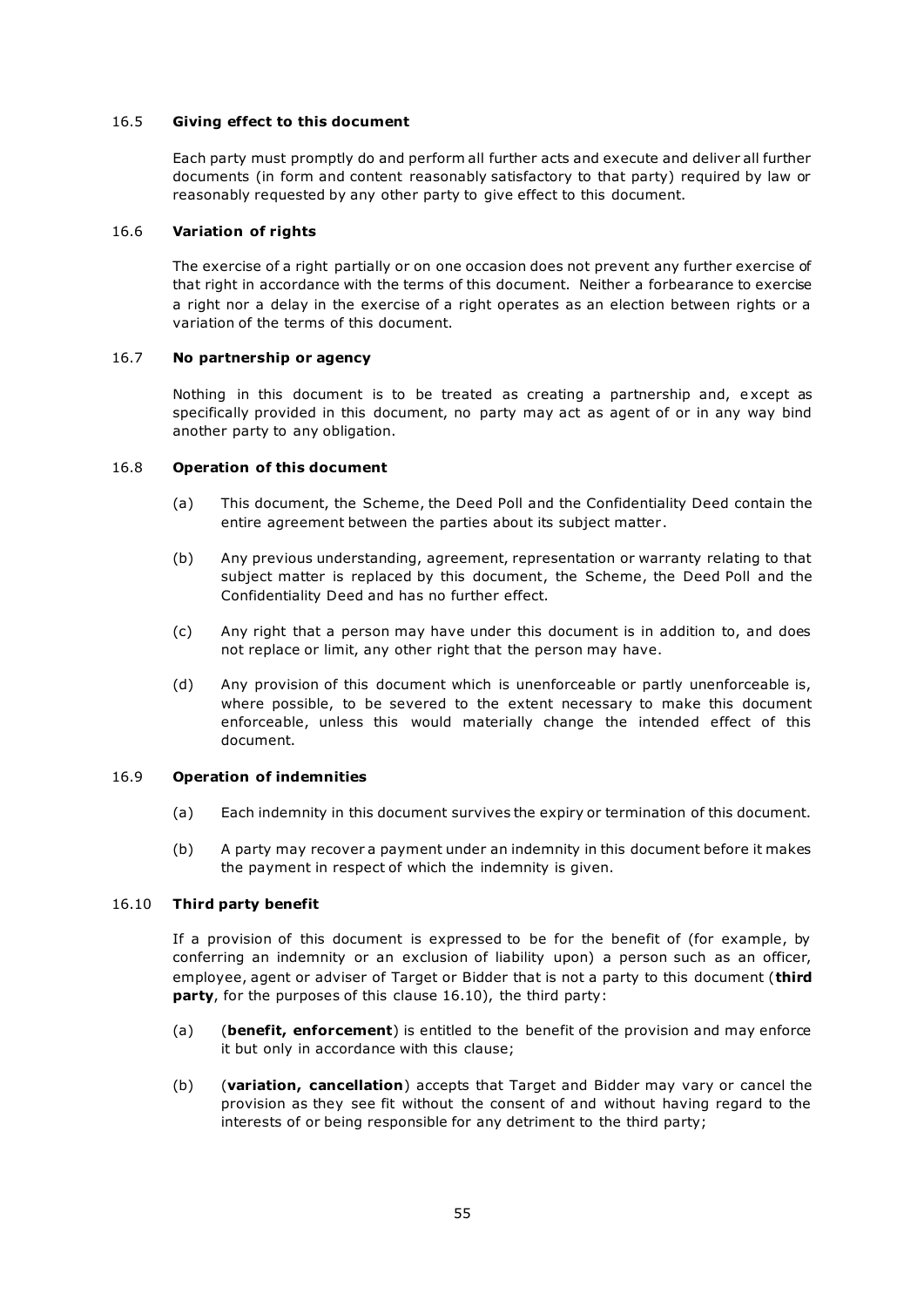- (c) (indemnity acceptance) may accept the benefit of an indemnity only when the third party has suffered a Loss or received a Claim to which the indemnity would apply;
- (d) (time limit) must accept the benefit of an indemnity and issue and serve any legal proceedings to enforce it within two years after suffering the Loss or receiving the Claim;
- (e) (exclusion acceptance) may accept the benefit of an exclusion from or limitation of liability only when the third party has received a Claim or a threat of a Claim to which the exclusion would apply; and
- (f) (time limit) must accept the benefit of an exclusion from or limitation of liability and issue and serve any legal proceedings to enforce it within two years after receiving the Claim or threat of a Claim.

#### 16.11 Consents

Where this document contemplates that a party may agree or consent to something (however it is described), unless this document expressly contemplates otherwise , the party may:

- (a) agree or consent, or not agree or consent, in its sole and absolute discretion; and
- (b) agree or consent subject to conditions.

#### 16.12 No merger

No provisions of this document merge on implementation of the Scheme.

#### 16.13 Inconsistency with other documents

If this document is inconsistent with any other document or agreement between the parties, this document prevails to the extent of the inconsistency.

#### 16.14 Counterparts

This document may be executed in counterparts.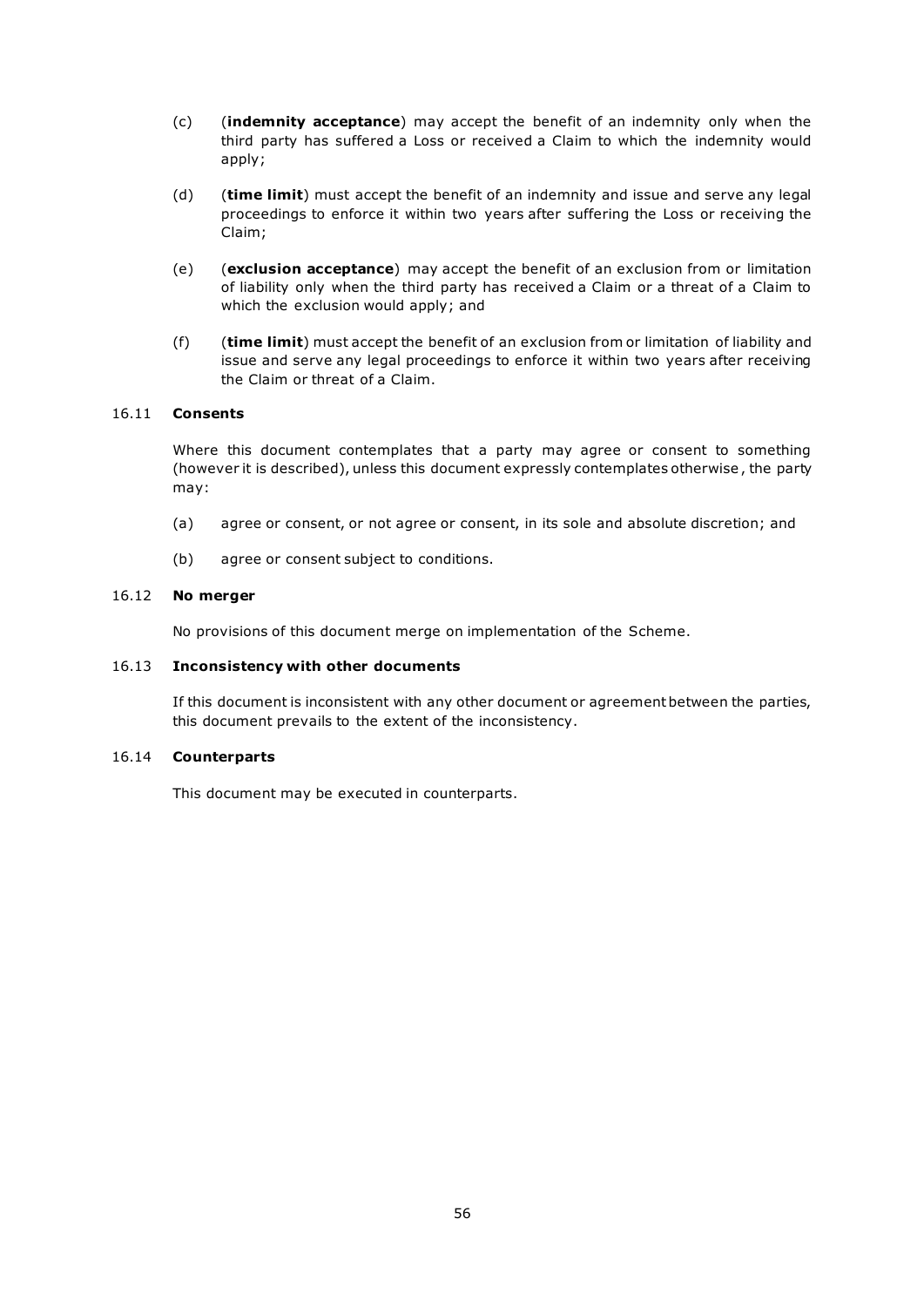# SCHEDULE 1

# Indicative Timetable

| <b>Step</b> | <b>Date</b>   | <b>Action</b>                                                                                                                                                                                                               |  |
|-------------|---------------|-----------------------------------------------------------------------------------------------------------------------------------------------------------------------------------------------------------------------------|--|
| 1.          | Q2 CY 2022    | Sign this document and announce transaction                                                                                                                                                                                 |  |
| 2.          | Q2 CY 2022    | Lodge draft Scheme Booklet with ASIC for review and<br>comment                                                                                                                                                              |  |
| 3.          | Q3 CY 2022    | <b>First Court Date</b>                                                                                                                                                                                                     |  |
| 4.          | Q3 CY 2022    | Scheme Booklet registered by ASIC and lodged with ASX                                                                                                                                                                       |  |
| 5.          | Q3 CY 2022    | Dispatch Scheme Booklet                                                                                                                                                                                                     |  |
| 6.          | Q3 CY 2022    | Hold Scheme Meeting and EGM and announce results<br>to ASX                                                                                                                                                                  |  |
| 7.          | Q3/Q4 CY 2022 | <b>Second Court Date</b> and announce to ASX                                                                                                                                                                                |  |
| 8.          | Q3/Q4 CY 2022 | <b>Effective Date</b>                                                                                                                                                                                                       |  |
|             |               | Lodge Scheme Order with ASIC and announce to ASX                                                                                                                                                                            |  |
|             |               | Target securities cease trading at close of trading on ASX                                                                                                                                                                  |  |
| 9.          | Q3/Q4 CY 2022 | <b>Record Date</b> for entitlements to Scheme Consideration                                                                                                                                                                 |  |
| 10.         | Q3/Q4 CY 2022 | <b>Implementation Date</b>                                                                                                                                                                                                  |  |
|             |               | Scheme Consideration paid by Target to Scheme<br>Shareholders                                                                                                                                                               |  |
|             |               | Scheme Shares transferred to Bidder                                                                                                                                                                                         |  |
| 11.         | Q3/Q4 CY 2022 | <b>Trading Day immediately following the</b><br><b>Implementation Date</b>                                                                                                                                                  |  |
|             |               | Target removed from the official list of ASX, and<br>quotation of Target Shares on the ASX terminated, with<br>effect on and from the close of trading on the Trading<br>Day immediately following the Implementation Date. |  |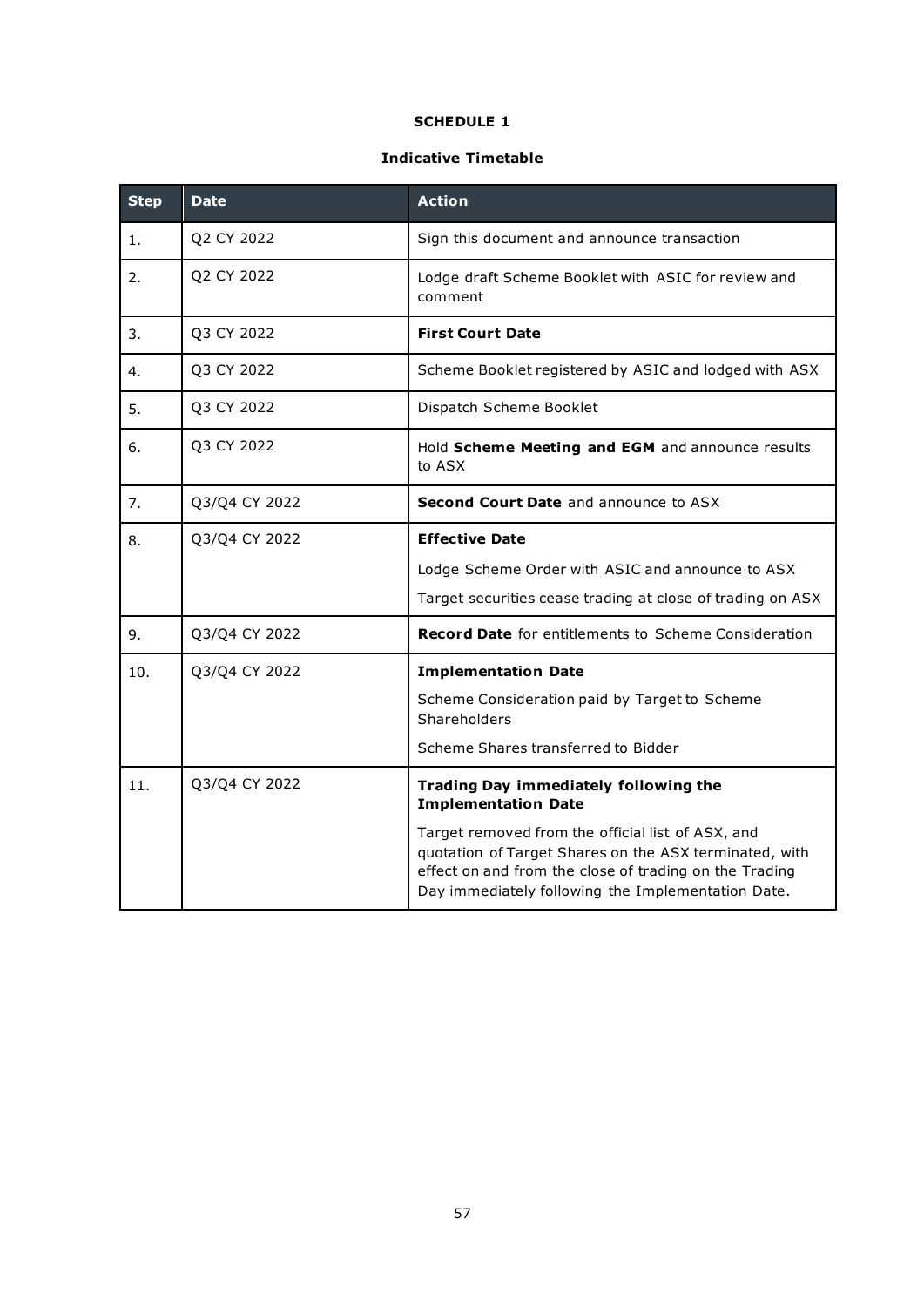# SCHEDULE 2

# Capital

# Part A - Target's Capital

# 1. TARGET SHARES

Target has 258,827,306 fully paid ordinary shares on issue.

# 2. TARGET OPTIONS $<sup>(1)</sup>$ </sup>

Target has on issue the following options to subscribe for fully paid shares:

| <b>Option</b><br><b>Class</b> | <b>Date Granted</b> | <b>Expiry Date</b> | <b>Exercise</b><br><b>Price</b> | <b>Balance</b> |
|-------------------------------|---------------------|--------------------|---------------------------------|----------------|
| 1.                            | 29/6/2021           | 20/10/2027         | \$0.20                          | 1,100,000      |
|                               |                     | 29/6/2028          |                                 | 2,470,000      |
|                               |                     | 29/6/2031          |                                 | 175,000        |
| 2.                            | 29/6/2021           | 29/6/2026          | \$1.00                          | 5,895,000      |
|                               |                     | 20/10/2027         |                                 | 350,000        |
|                               |                     | 29/6/2031          |                                 | 1,290,000      |
| 3.                            | 29/6/2021           | 20/10/2028         | \$1.50                          | 400,000        |
|                               |                     | 20/10/2029         |                                 | 50,000         |
| 4.                            | 23/12/2021          | 31/7/2029          | \$0.64                          | 1,195,696      |
|                               |                     |                    | <b>Total</b>                    | 12,925,696     |

# 3. TERMS OF CANCELLATION OF TARGET OPTIONS

Target Options are to be cancelled on the Effective Date and on cancellation the Target will pay each Target Option holder an amount equal to the Scheme Consideration less the exercise price for each Target Option then held that has an exercise price lower than the Scheme Consideration. Otherwise, the Target Options will be cancelled for nil consideration on the Effective Date.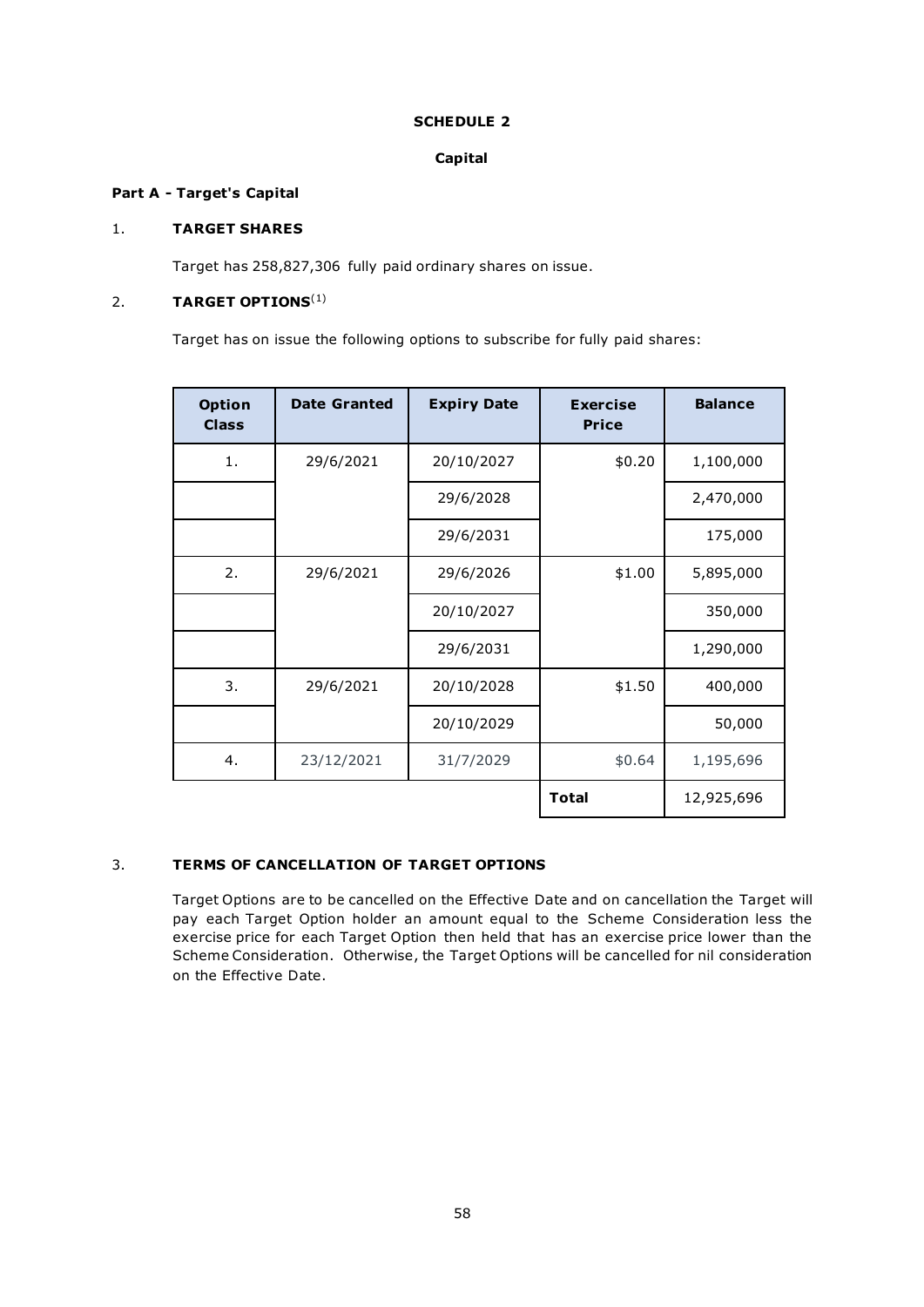# SCHEDULE 3

# Scheme of Arrangement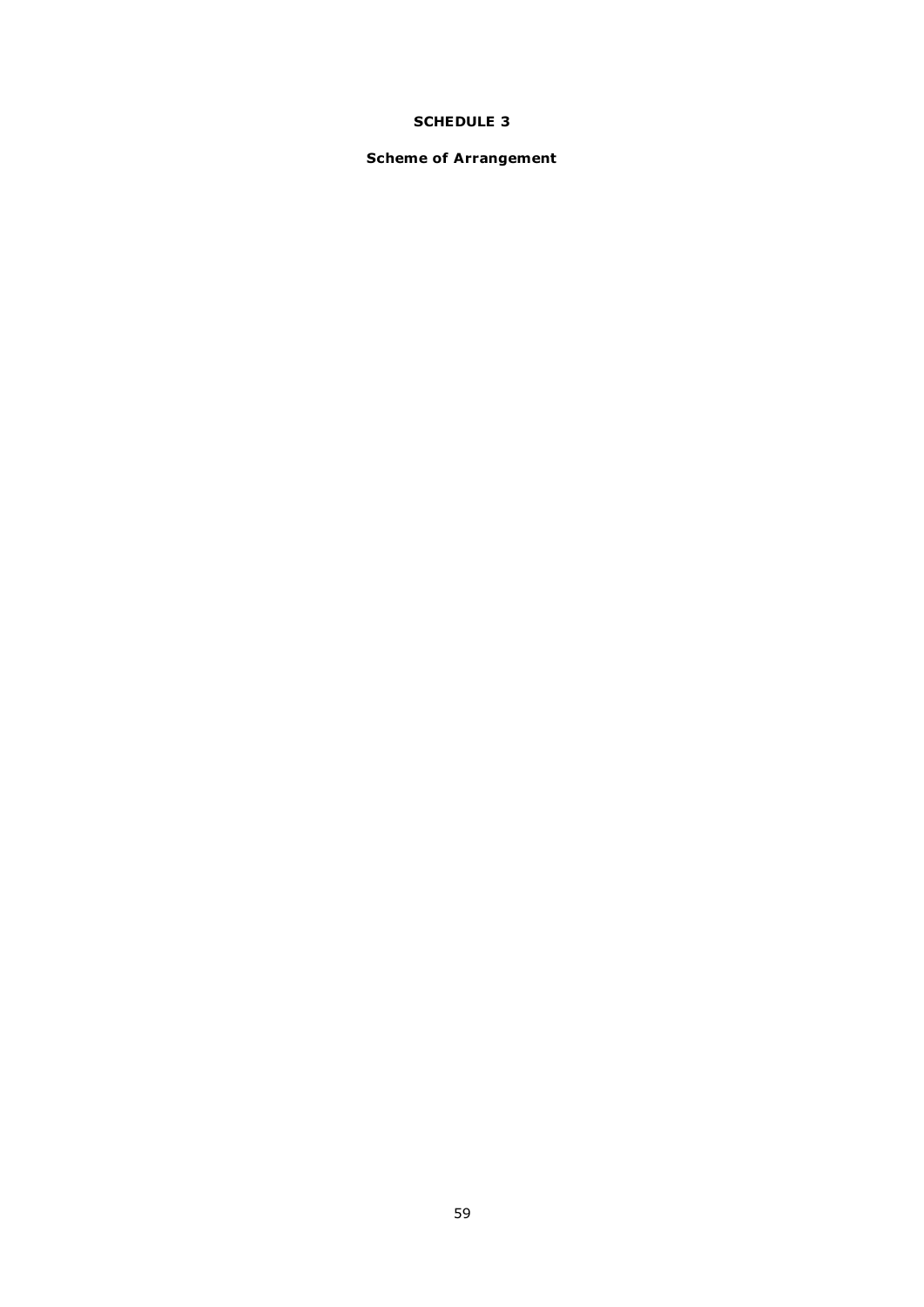# asturst

# Scheme of arrangement

MyDeal.com.au Limited ACN 640 108 130

and

Scheme Shareholders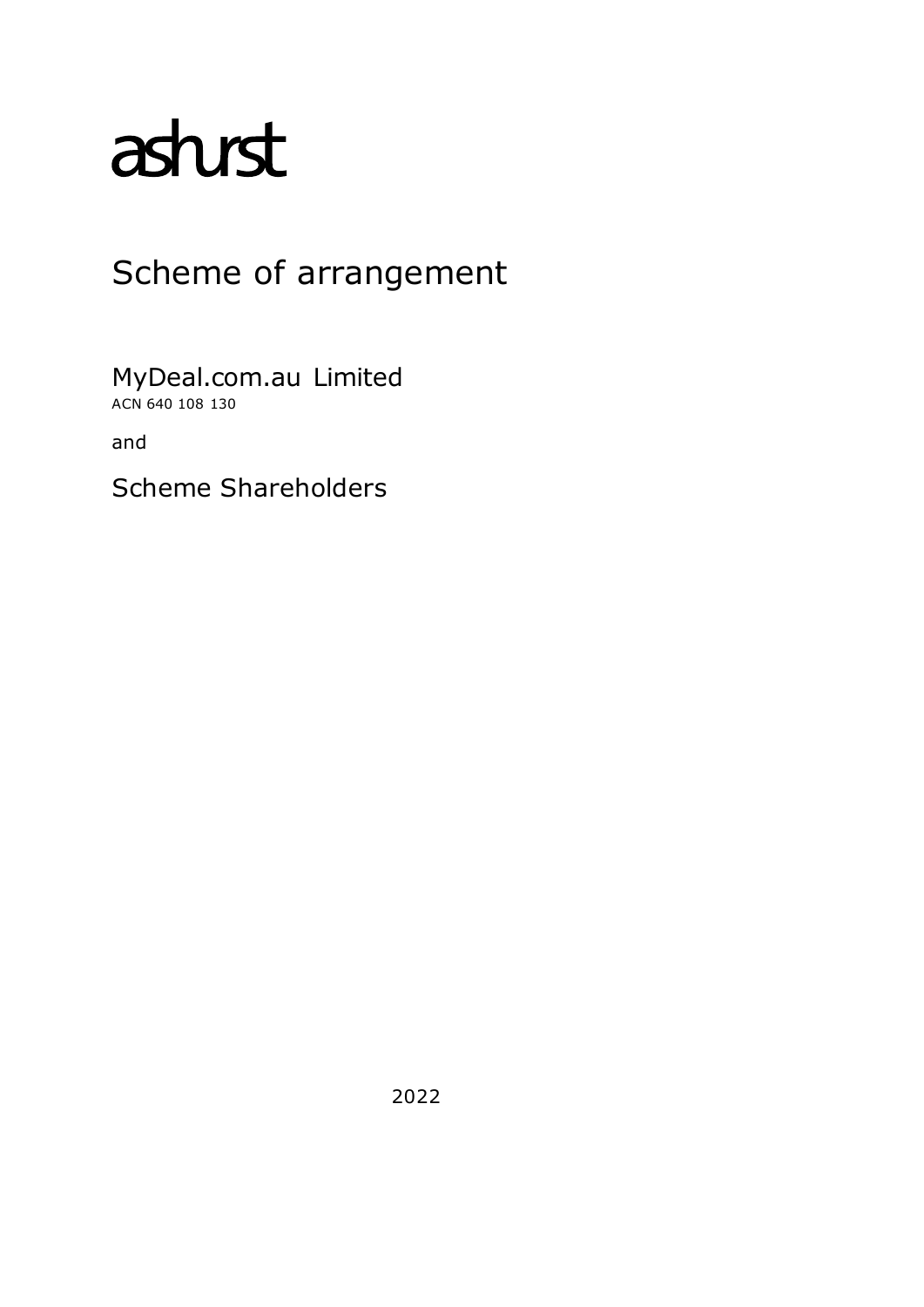# **CONTENTS**

| <b>CLAUSE</b> |                                              |  | <b>PAGE</b> |
|---------------|----------------------------------------------|--|-------------|
| 1.            |                                              |  |             |
|               | 1.1<br>1.2<br>1.3<br>1.4<br>1.5              |  |             |
| 2.            |                                              |  |             |
| 3.            |                                              |  |             |
|               | 3.1<br>3.2<br>3.3                            |  |             |
| 4.            |                                              |  |             |
| 5.            |                                              |  |             |
| 6.            |                                              |  |             |
|               | 6.1<br>6.2<br>6.3<br>6.4<br>6.5              |  |             |
| 7.            |                                              |  |             |
|               | 7.1<br>7.2                                   |  |             |
| 8.            |                                              |  |             |
| 9.            |                                              |  |             |
|               | 9.1<br>9.2<br>9.3<br>9.4<br>9.5<br>9.6       |  |             |
| 10.           |                                              |  |             |
|               | 10.1<br>10.2<br>10.3<br>10.4<br>10.5<br>10.6 |  |             |
|               |                                              |  |             |

# **Schedule**

|--|--|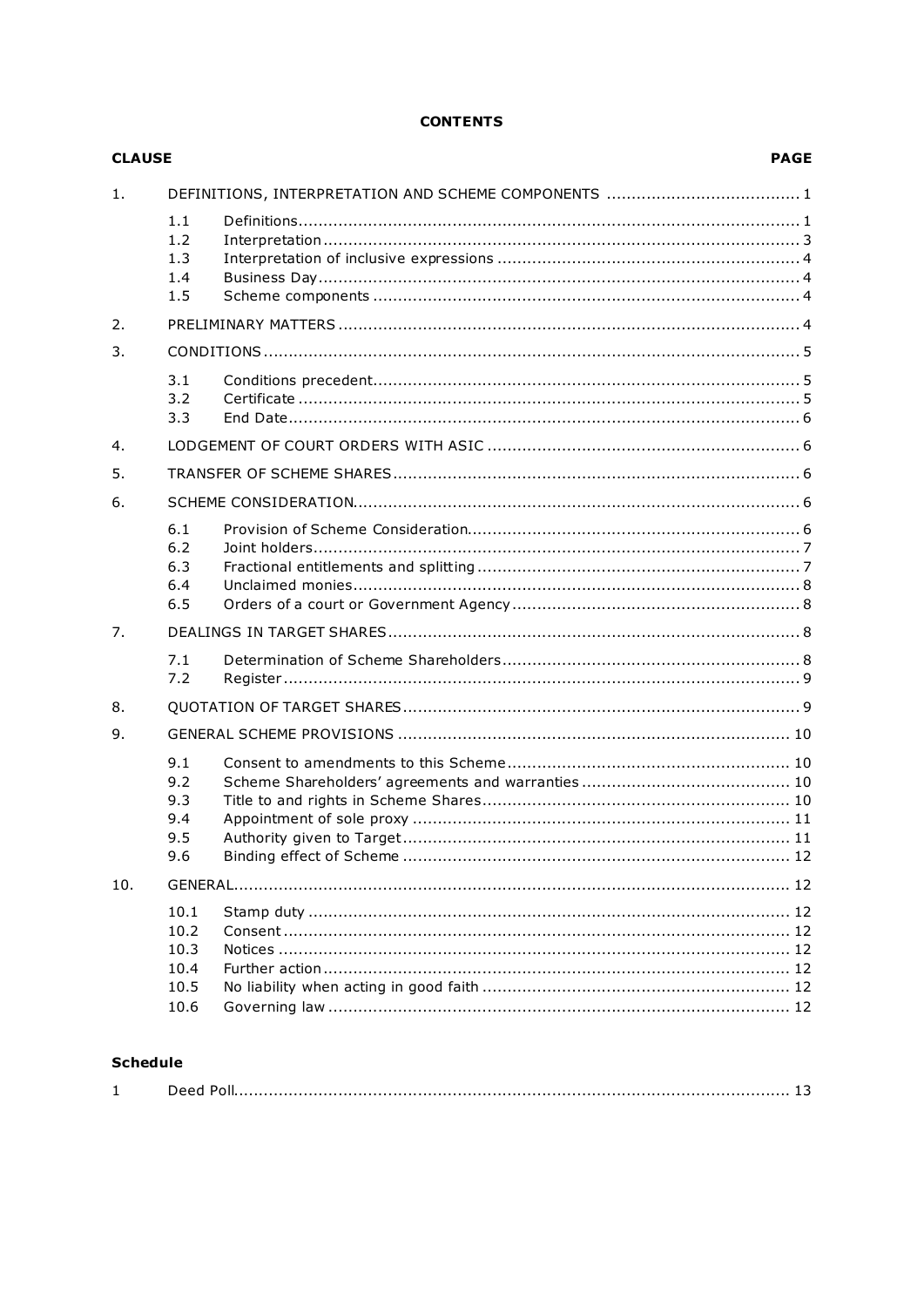#### THIS SCHEME OF ARRANGEMENT is made on 2022 2022

#### BETWEEN:

- (1) MyDeal.com.au Limited ACN 640 108 130 of Level 1, 446 Collins Street, Melbourne VIC 3000 (Target); and
- (2) **Scheme Shareholders**, each person who is registered as the holder of Target Shares recorded in the Target Register as at the Scheme Record Date (Scheme Shareholders).

#### THE PARTIES AGREE AS FOLLOWS:

#### 1. DEFINITIONS, INTERPRETATION AND SCHEME COMPONENTS

#### 1.1 Definitions

The meanings of the terms used in this Scheme are set out below.

ADI means authorised deposit-taking institution (as defined in the Banking Act 1959 (Cth)).

ASIC means the Australian Securities and Investments Commission.

ASX means ASX Limited ABN 98 008 624 691 and, where the context requires, the financial market that it operates.

Bidder means Woolworths Group Limited ACN 000 014 675 of 1 Woolworths Way, Bella Vista NSW 2153.

Bidder Group means Bidder and its subsidiaries.

**[Bidder Nominee** means a wholly-owned subsidiary of the Bidder as nominated in writing by the Bidder.]

**Business Day** means a business day as defined in the Listing Rules and which is not a Saturday, Sunday or a public holiday or bank holiday in Sydney, Australia.

CHESS means the Clearing House Electronic Subregister System operated by ASX Settlement Pty Ltd and ASX Clear Pty Limited.

Corporations Act means the Corporations Act 2001 (Cth).

Court means the Supreme Court of New South Wales or such other court of competent jurisdiction under the Corporations Act agreed to in writing by Target and Bidder.

**Deed Poll** means the deed poll under which Bidder **Fand Bidder Nominee each Lovenants** in favour of the Scheme Shareholders to perform the obligations attributed to Bidder [and Bidder Nominee] under this Scheme.

**Effective** means when used in relation to this Scheme, the coming into effect, under subsection 411(10) of the Corporations Act, of the Court Order made under paragraph 411(4)(b) of the Corporations Act in relation to this Scheme.

**Effective Date** means the date on which this Scheme becomes Effective.

**End Date** has the meaning given to it in the Scheme Implementation Agreement, including any variation as permitted under that document.

#### Excluded Shares mean:

(a) 48,997,216 Target Shares held by one or more entities controlled by Sean Senvirtne;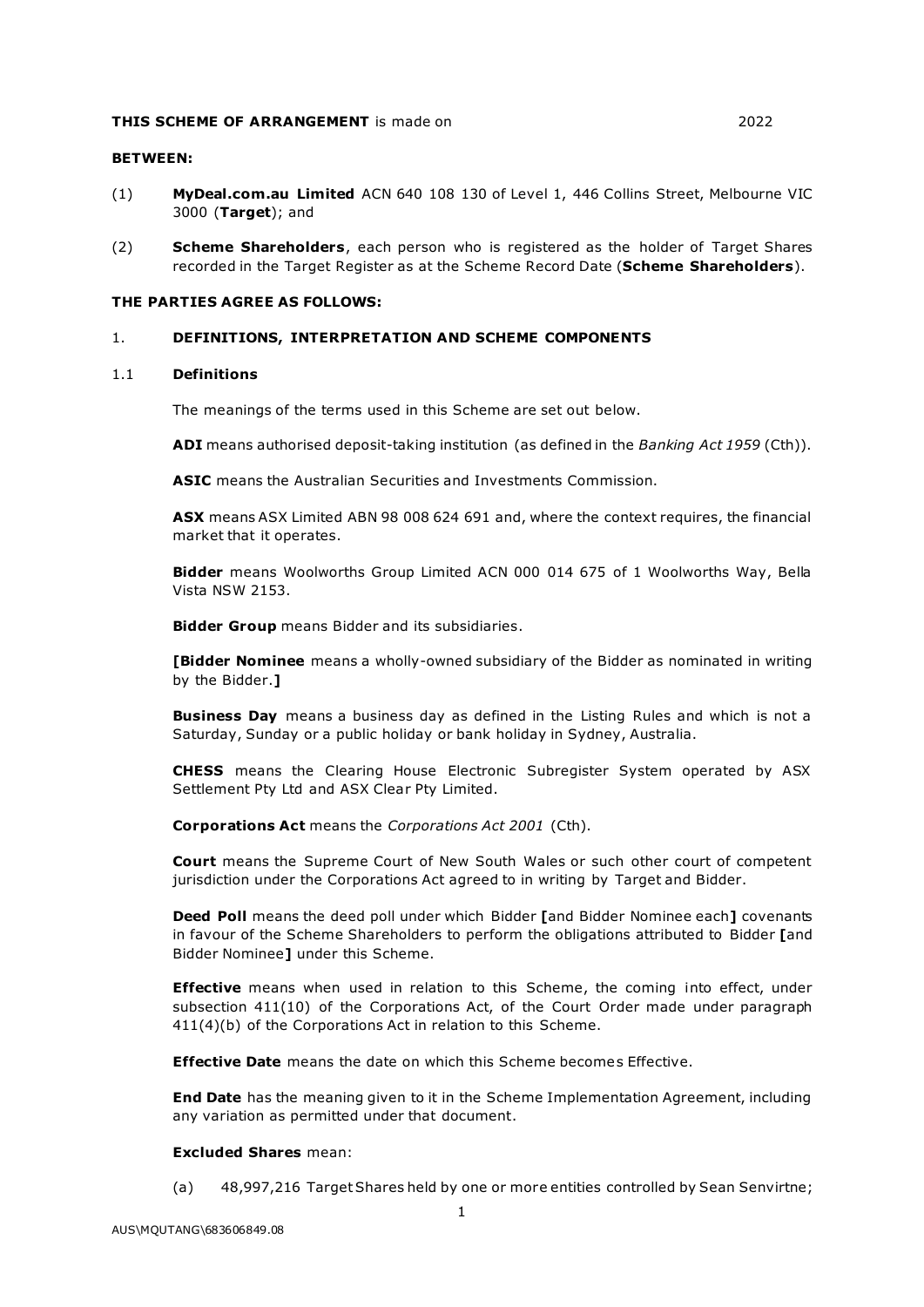- (b) 1,316,942 Target Shares held by one or more entities controlled by Kate Dockery;
- (c) 1,043,377 Target Shares held by one or more entities controlled by Dean Ramler; or
- (d) any Target Shares held by a member of the Bidder Group or any person who holds any Target Shares on behalf of, or for the benefit of, any member of the Bidder Group and does not hold Target Shares on behalf of, or for the benefit of, any other person,

which will not be transferred to Bidder [(or if applicable Bidder Nominee)] under the Scheme.

Government Agency means any foreign or Australian government or governmental, semigovernmental, administrative, fiscal or judicial body, department, commission, authority, tribunal, agency or entity (including any stock or other securities exchange), or any minister of the Crown in right of the Commonwealth of Australia or any state, or any other federal, state, provincial, local or other government, whether foreign or Australian.

Implementation Date means the fifth Business Day after the Scheme Record Date, or such other date after the Scheme Record Date as agreed in writing by Target and Bidder.

Listing Rules means the official listing rules of ASX.

Operating Rules means the official operating rules of ASX.

Registered Address means in relation to a Target Shareholder, the address shown in the Target Register as at the Scheme Record Date .

Scheme means this scheme of arrangement under Part 5.1 of the Corporations Act between Target and the Scheme Shareholders subject to any alterations or conditions made or required by the Court under subsection 411(6) of the Corporations Act and agreed to in writing by Target and Bidder.

**Scheme Consideration** means A\$1.05 cash for each Scheme Share.

**Scheme Implementation Agreement** means the scheme implementation agreement dated [insert] 2022 between Target and Bidder relating to the implementation of this Scheme.

**Scheme Meeting** means the meeting of the Target Shareholders ordered by the Court to be convened under subsection 411(1) of the Corporations Act to consider and vote on this Scheme and includes any meeting convened following any adjournment or postponement of that meeting.

**Scheme Record Date** means 7.00 pm on the second Business Day after the Effective Date or such other time and date after the Effective Date as may be agreed to in writing by Target and Bidder.

Scheme Share means a Target Share on issue as at the Scheme Record Date, other than an Excluded Share.

**Scheme Shareholder** means a person who holds one or more Scheme Shares as at the Scheme Record Date.

Scheme Transfer means a duly completed and executed proper instrument of transfer in respect of the Scheme Shares for the purposes of section 1071B of the Corporations Act, in favour of Bidder as transferee, which may be a master transfer of all or part of the Scheme Shares.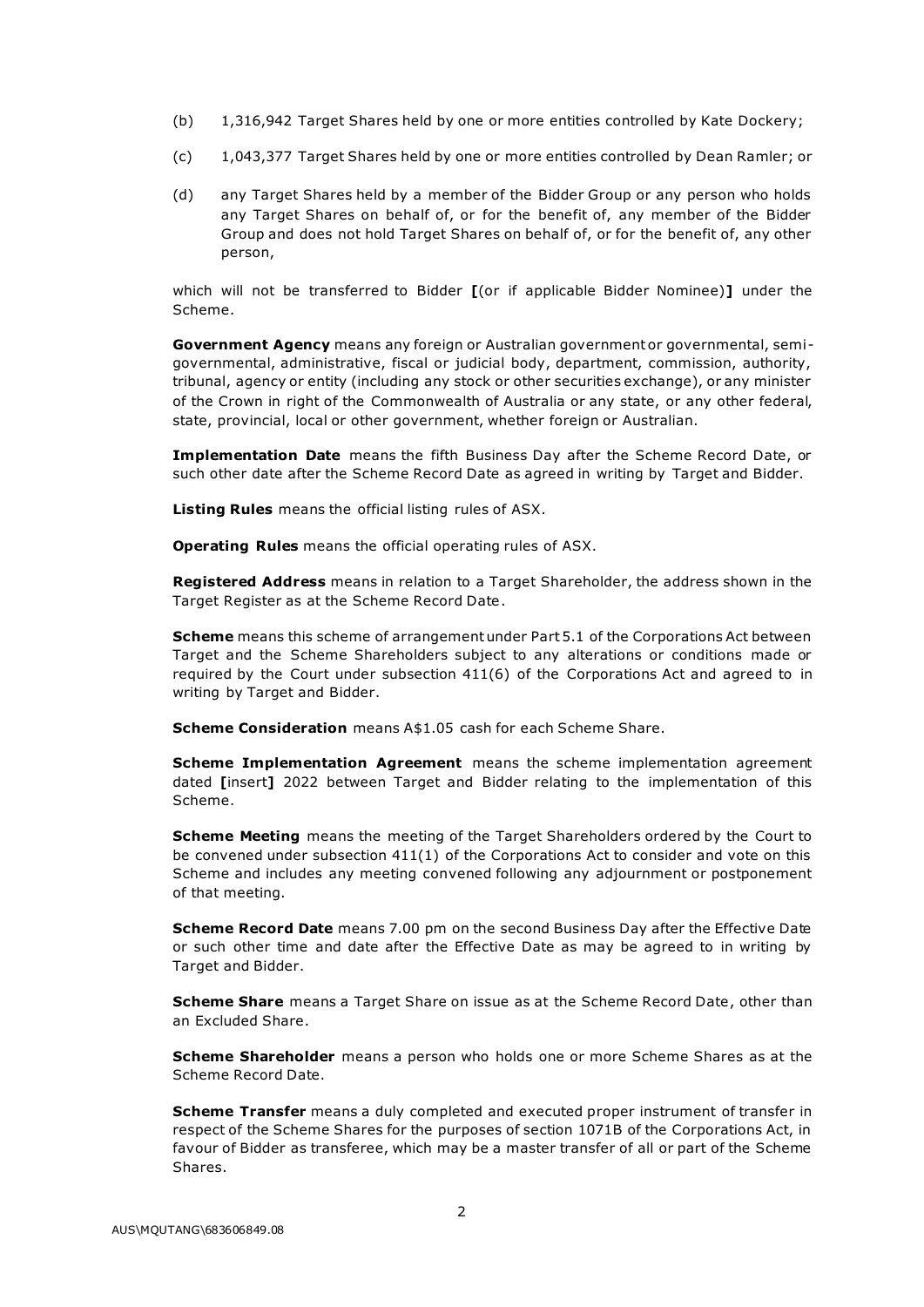**Second Court Date** means the first day on which an application made to the Court for an order under paragraph 411(4)(b) of the Corporations Act approving this Scheme is heard or, if the application is adjourned or subject to appeal for any reason, the day on which the adjourned application or appeal is heard.

Target means MyDeal.com.au Limited ACN 640 108 130.

**Target Register** means the register of members of the Target maintained in accordance with the Corporations Act.

Target Registry means Boardroom Pty Limited ACN 003 209 836.

**Target Share** means a fully paid ordinary share in the capital of the Target.

Target Shareholder means each person who is registered as the holder of a Target Share in the Target Register.

#### 1.2 Interpretation

In this Scheme:

- (a) headings and bold type are for convenience only and do not affect the interpretation of this Scheme;
- (b) the singular includes the plural and the plural includes the singular;
- (c) words of any gender include all genders;
- (d) other parts of speech and grammatical forms of a word or phrase defined in this Scheme have a corresponding meaning;
- (e) a reference to a person includes any company, partnership, joint venture, association, corporation or other body corporate and any Government Agency as well as an individual;
- (f) a reference to a clause, party, schedule, attachment or exhibit is a reference to a clause of, and a party, schedule, attachment or exhibit to, this Scheme;
- (g) a reference to any legislation includes all delegated legislation made under it and amendments, consolidations, replacements or reena ctments of any of them (whether passed by the same or another Government Agency with legal power to do so);
- (h) a reference to a document (including this Scheme) includes all amendments or supplements to, or replacements or novations of, that document;
- (i) a reference to  $\oint$ , A $\oint$  or dollar is to Australian currency;
- (j) a reference to any time is, unless otherwise indicated, a reference to that time in Sydney;
- (k) a term defined in or for the purposes of the Corporations Act, and which is not defined in clause 1, has the same meaning when used in this Scheme;
- (l) a reference to a party to a document includes that party's successor s and permitted assignees;
- (m) no provision of this Scheme will be construed adversely to a party because that party was responsible for the preparation of this Scheme or that provision;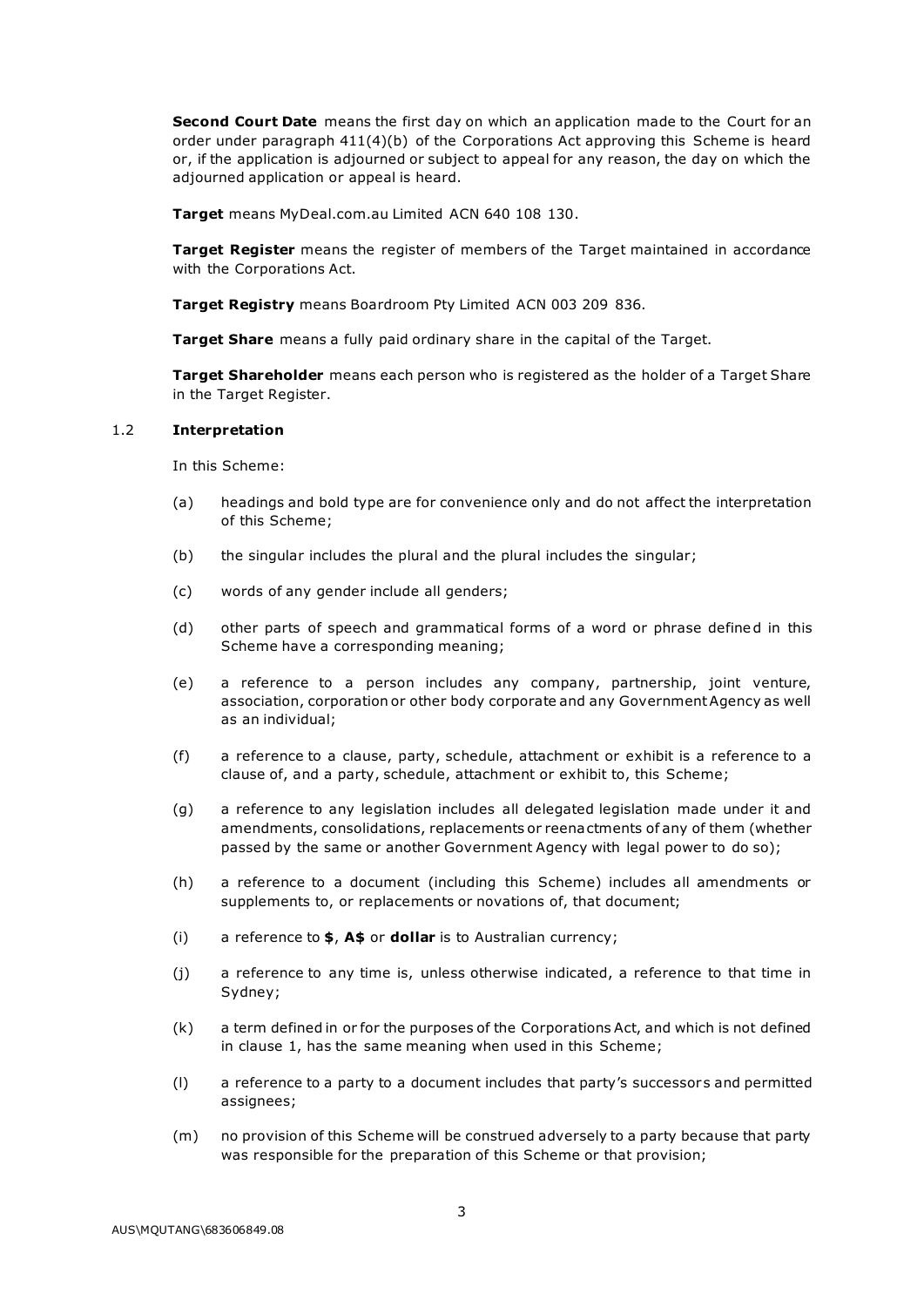- (n) any agreement, representation, warranty or indemnity in favour of two or more parties (including where two or more persons are included in the same defined term) is for the benefit of them jointly and severally;
- (o) a reference to a body, other than a party to this Scheme (including an institute, association or authority), whether statutory or not:
	- (i) which ceases to exist; or
	- (ii) whose powers or functions are transferred to another body,

is a reference to the body which replaces it or which substantially succeeds to its powers or functions;

- (p) if a period of time is specified and dates from a given day or the day of an act or event, it is to be calculated exclusive of that day;
- (q) a reference to a day is to be interpreted as the period of time commencing at midnight and ending 24 hours later;
- (r) if an act prescribed under this Scheme to be done by a party on or by a given day is done after 5.00 pm on that day, it is taken to be done on the next day; and
- (s) a reference to the Listing Rules and the Operating Rules includes any variation, consolidation or replacement of these rules and is to be taken to be subject to any waiver or exemption granted to the compliance of those rules by a party.

#### 1.3 Interpretation of inclusive expressions

Specifying anything in this Scheme after the words include or for example or similar expressions does not limit what else is included.

#### 1.4 Business Day

Where the day on or by which any thing is to be done is not a Business Day, that thing must be done on or by the next Business Day.

#### 1.5 Scheme components

This Scheme includes any schedule to it.

#### 2. PRELIMINARY MATTERS

- (a) Target is a public company limited by shares registered in Victoria, Australia, and has been admitted to the official list of the ASX. Target Shares are quoted for trading on the ASX.
- (b) As at the date of the Scheme Implementation Agreement, there were on issue:
	- (i) 258,827,306 Target Shares, which are quoted for trading on the ASX; and
	- (ii) 12,925,696 options to subscribe for Target Shares, which are not quoted for trading on any stock exchange .
- (c) Bidder is a public company limited by shares registered in New South Wales, Australia, and has been admitted to the official list of the ASX. Bidder shares are quoted for trading on the ASX.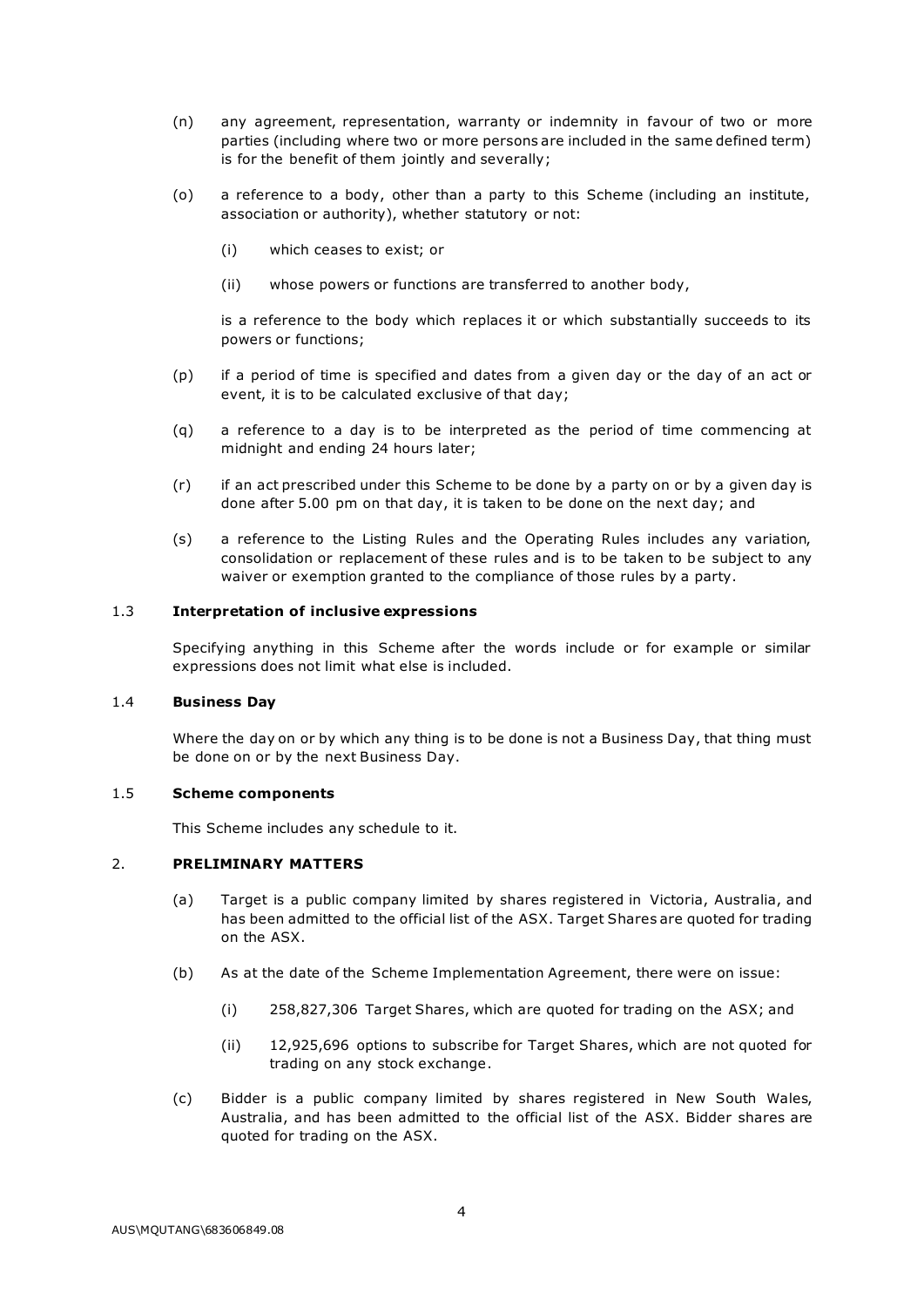- (d) [Bidder Nominee is a wholly-owned subsidiary of Bidder and is a company limited by shares incorporated in Australia.]
- (e) If this Scheme becomes Effective:
	- (i) Bidder must provide or procure the provision of the Scheme Consideration to the Scheme Shareholders in accordance with their respective obligations under the terms of this Scheme and the Deed Poll;
	- (ii) all the Scheme Shares, and all the rights and entitlements attaching to them as at the Implementation Date, must be transferred to [Bidder]; and
	- (iii) Target will enter the name of Bidder in the Target Register in respect of the Scheme Shares.
- (f) Target and Bidder have agreed, by executing the Scheme Implementation Agreement, to implement this Scheme.
- (g) This Scheme attributes certain actions to Bidder but does not itself impose an obligation on Bidder to perform those actions. [Bidder] has agreed, by executing the Deed Poll, to perform the actions attributed to it under this Scheme, including the provision or procuring the provision of the Scheme Consideration to the Scheme Shareholders.

#### 3. CONDITIONS

#### 3.1 Conditions precedent

This Scheme is conditional on and will have no force or effect until, the satisfaction of each of the following conditions precedent:

- (a) all the conditions in clause 3.2 of the Scheme Implementation Agreement (other than the condition in the Scheme Implementation Agreement relating to Court approval of this Scheme) having been satisfied or waived in accordance with the terms of the Scheme Implementation Agreement by 8.00 am on the Second Court Date;
- (b) neither the Scheme Implementation Agreement nor the Deed Poll having been terminated in accordance with their terms before 8.00 am on the Second Court Date;
- $(c)$  approval of this Scheme by the Court under paragraph  $411(4)(b)$  of the Corporations Act, including with any alterations made or required by the Court under subsection 411(6) of the Corporations Act and agreed to by Target and Bidder;
- (d) such other conditions made or required by the Court under subsection 411(6) of the Corporations Act in relation to this Scheme and agreed to by Target and Bidder having been satisfied or waived; and
- (e) the orders of the Court made under paragraph  $411(4)(b)$  (and, if applicable, subsection 411(6)) of the Corporations Act approving this Scheme coming into effect, pursuant to subsection 411(10) of the Corporations Act on or before the End Date (or any later date Target and Bidder agree in writing).

# 3.2 Certificate

(a) Target and Bidder will each provide to the Court on the Second Court Date a certificate, or such other evidence as the Court requests, confirming (in respect of matters within their knowledge) whether or not all of the conditions precedent in clauses 3.1(a) and 3.1(b) have been satisfied or waived as at 8.00 am on the Second Court Date.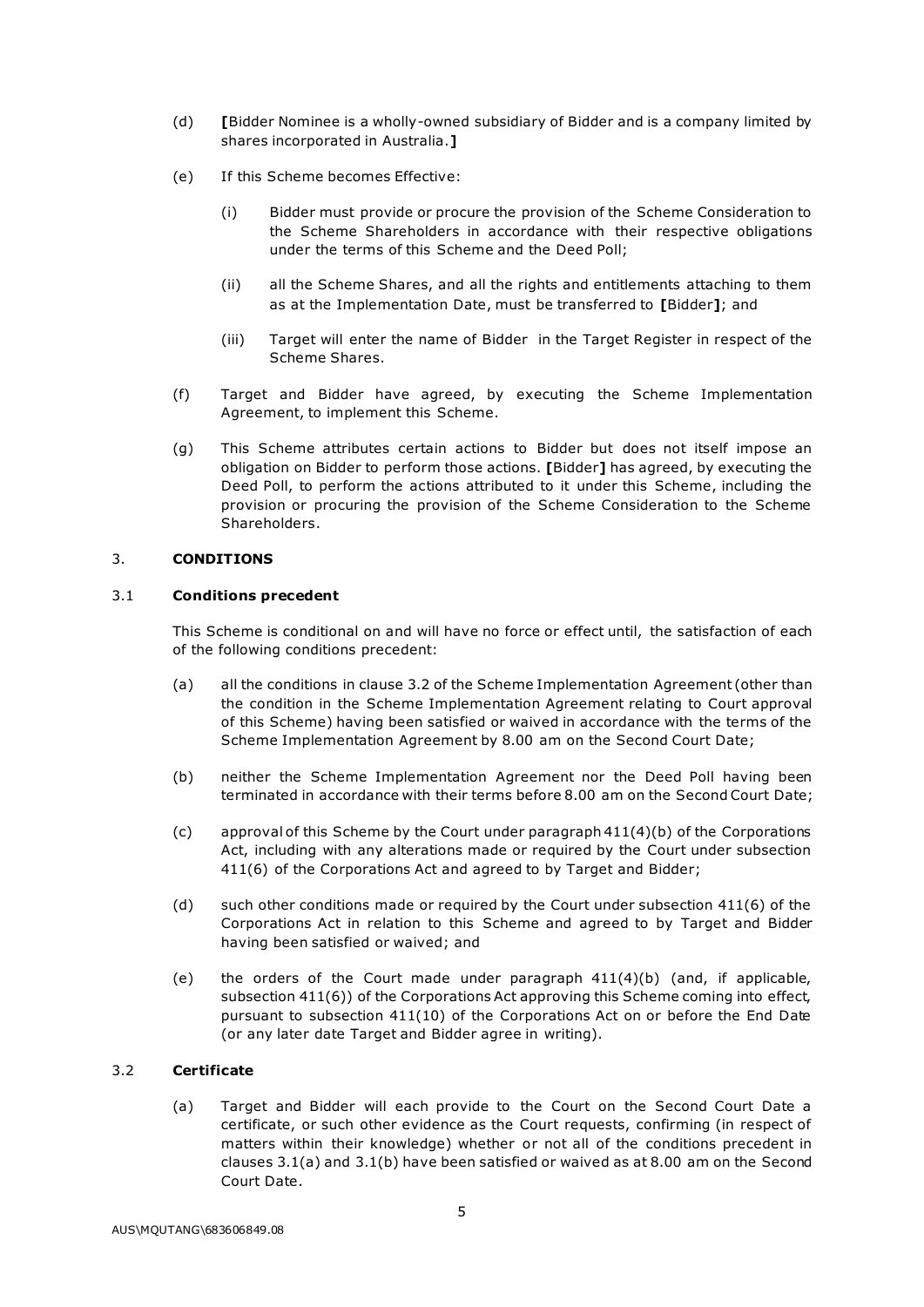(b) The certificate referred to in clause 3.2(a) constitutes conclusive evidence that such conditions precedent were satisfied, waived or taken to be waived as at 8.00 am on the Second Court Date.

# 3.3 End Date

This Scheme will lapse and be of no further force or effect if:

- (a) the Effective Date does not occur on or before the End Date; or
- (b) the Scheme Implementation Agreement or the Deed Poll is terminated in accordance with its terms,

unless Target and Bidder otherwise agree in writing.

# 4. LODGEMENT OF COURT ORDERS WITH ASIC

Target must lodge with ASIC, in accordance with subsection 411(10) of the Corporations Act an office copy of the Court order approving this Scheme (the **Court Orders**), as soon as possible after the Court approves this Scheme and in any event by 5.00 pm on the first Business Day after the day on which the Court approves this Scheme (or such later time or date as agreed in writing by Bidder).

# 5. TRANSFER OF SCHEME SHARES

On the Implementation Date:

- (a) subject to the provision of the Scheme Consideration in the manner contemplated by clause 6.1 and Bidder having provided Target with written confirmation of the provision of the Scheme Consideration, the Scheme Shares, together with all rights and entitlements attaching to the Scheme Shares as at the Implementa tion Date, must be transferred to [Bidder], without the need for any further act by any Scheme Shareholder (other than acts performed by Target as attorney and agent for Scheme Shareholders under clause 9.5), by:
	- (i) Target delivering to [Bidder] a duly completed Scheme Transfer, executed on behalf of the Scheme Shareholders by Target; and
	- (ii) [Bidder] duly executing the Scheme Transfer, attending to the stamping of the Scheme Transfer (if required) and delivering it to Target for registration; and
- (b) immediately following receipt of the Scheme Transfer in accordance with clause 5(a)(ii), but subject to the stamping of the Scheme Transfer (if required), Target must enter the name of [Bidder] in the Target Register as the registered holder of all the Scheme Shares.

# 6. SCHEME CONSIDERATION

# 6.1 Provision of Scheme Consideration

(a) Bidder must, by no later than the Business Day before the Implementation Date, deposit, or procure the deposit, in cleared funds an amount equal to the aggregate Scheme Consideration payable to all Scheme Shareholders into an Australian dollar denominated trust account with an ADI operated by Target as trustee for the Scheme Shareholders and notified to [Bidder] at least five Business Days prior to the Implementation Date. Any interest on the amounts deposited (less bank fees and other charges) will be credited to [Bidder]'s account).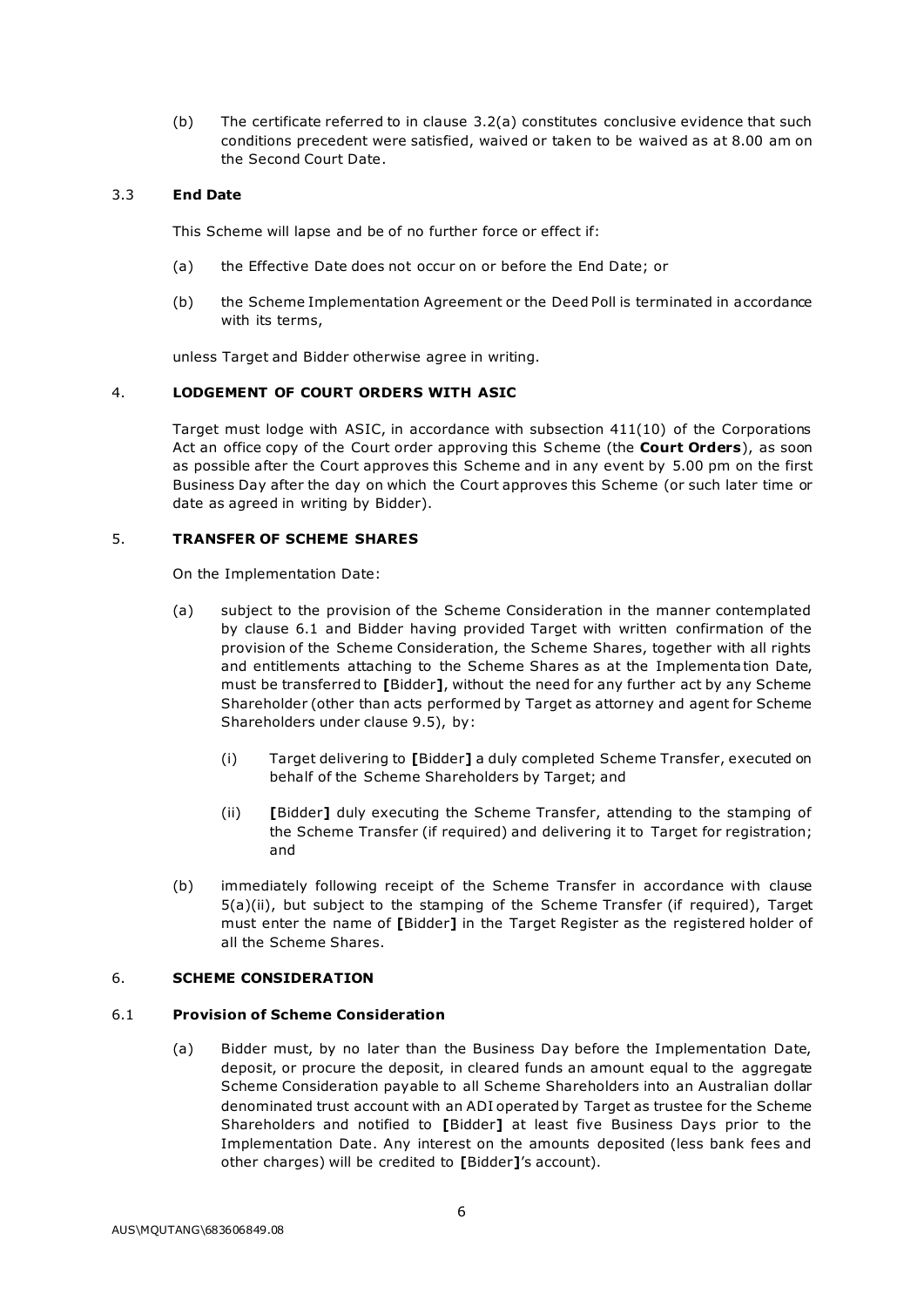- (b) On the Implementation Date, subject to funds having been deposited in accordance with clause 6.1(a), Target must pay the Scheme Consideration from the trust account referred to in clause 6.1(a) to each Scheme Shareholder in respect of all that Scheme Shareholder's Scheme Shares in accordance with clause 6.1.
- (c) The obligations of Target under clause 6.1(b) will be satisfied by Target (in its absolute discretion, and despite any election referred to in clause  $6.1(c)(i)$  or authority referred to in clause  $6.1(c)(ii)$  made or given by the Scheme Shareholder):
	- (i) if a Scheme Shareholder has, before the Scheme Record Date, made a valid election in accordance with the requirements of the Target Registry to receive dividend payments from Target by electronic funds transfer to a bank account nominated by the Scheme Shareholder, paying, or procuring the payment of, the relevant amount in Australian currency by electronic means in accordance with that election;
	- (ii) paying, or procuring the payment of, the relevant amount in Australian currency by electronic means to a bank account nominated by the Scheme Shareholder by an appropriate authority from the Scheme Shareholder to Target; or
	- (iii) dispatching, or procuring the dispatch of, a cheque for the relevant amount in Australian currency to the Scheme Shareholder by prepaid post to their Registered Address, such cheque being drawn in the name of the Scheme Shareholder (or in the case of joint holders, in accordance with the procedures set out in clause 6.2).
- (d) To the extent that, following satisfaction of Target's obligations under clause 6.1(b), there is a surplus in the amount held by Target as trustee for the Scheme Shareholder in the trust account referred to in that clause, that surplus must be paid by Target to Bidder.

# 6.2 Joint holders

In the case of Scheme Shares held in joint names:

- (a) any cheque required to be sent under this Scheme will be made payable to the joint holders and sent to either, at the sole discretion of Target, the holder whose name appears first in the Target Register as at the Scheme Record Date or to the joint holders; and
- (b) any other document required to be sent under this Scheme, will be forwarded to either, at the sole discretion of Target, the holder whose name appears first in the Target Register as at the Scheme Record Date or to the joint holders.

# 6.3 Fractional entitlements and splitting

- (a) Where the calculation of the amount of Scheme Consideration to be paid, to a particular Scheme Shareholder would result in the Scheme Shareholder becoming entitled to a fraction of a cent, then the fractional entitlement will be rounded down to the nearest cent.
- (b) If Bidder is of the opinion, formed reasonably, that several Scheme Shareholders, each of which holds a holding of Target Shares which results in a fractional entitlement to the Scheme Consideration have, before the Scheme Record Date, been party to a shareholding splitting or division in an attempt to obtain an unfair advantage by reference to the rounding provided for in the calculation of each Scheme Shareholder's entitlement to the Scheme Consideration, Bidder may direct Target to give notice to those Scheme Shareholders: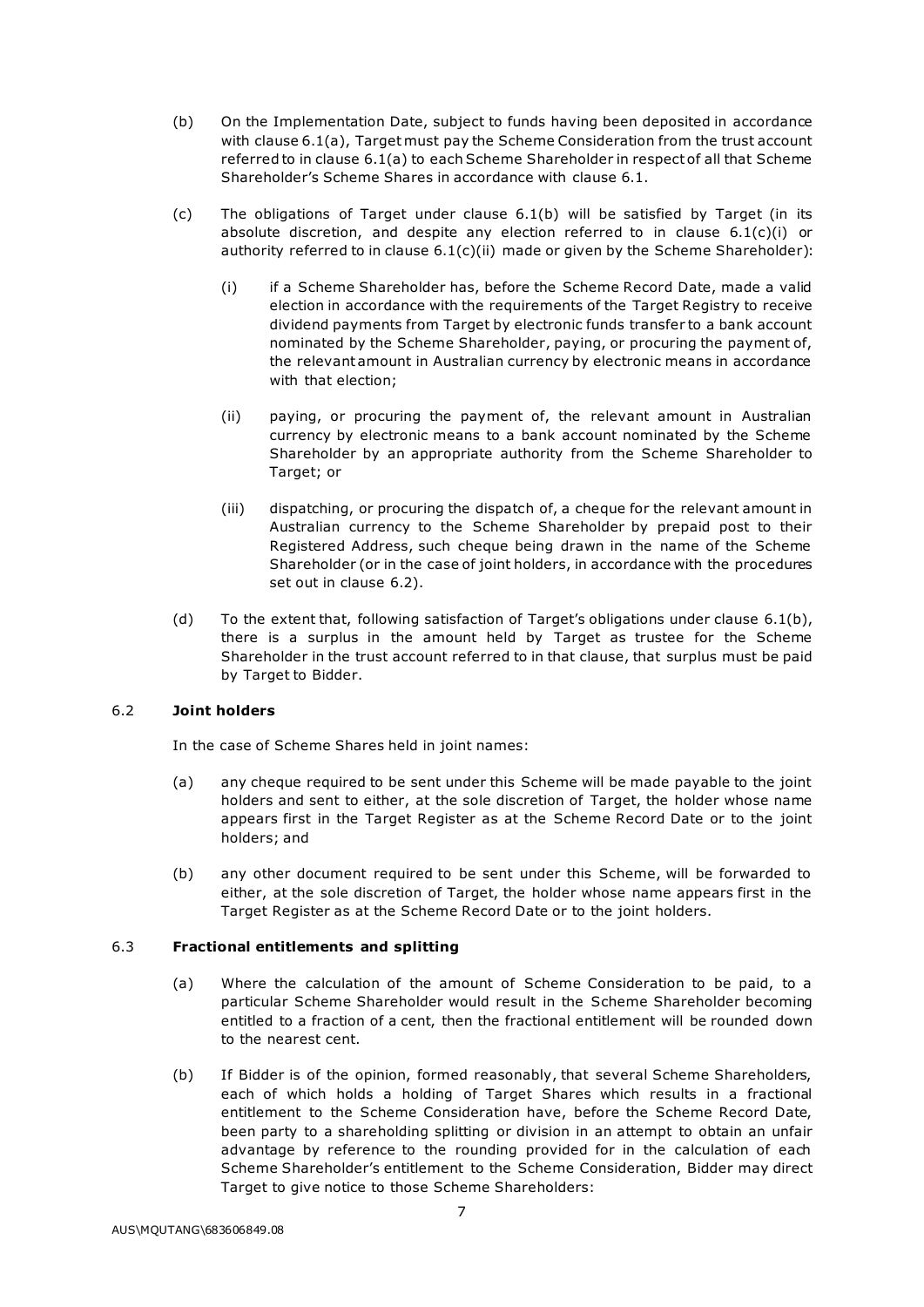- (i) setting out the names and Registered Addresses of all of them;
- (ii) stating that opinion; and
- (iii) attributing to one of them specifically identified in the notice the Target Shares held by all of them,

and, after the notice has been so given, the Scheme Shareholder specifically identified in the notice shall, for the purposes of this Scheme, be taken to hold all those Target Shares and each of the other Scheme Shareholders whose names are set out in the notice shall, for the purposes of this Scheme, be taken to hold no Target Shares.

# 6.4 Unclaimed monies

- (a) Target may cancel a cheque issued under this clause 6 if the cheque:
	- (i) is returned to Target; or
	- (ii) has not been presented for payment within six months after the Implementation Date.
- (b) During the period of 12 months commencing on the Implementation Date, on request in writing from a Scheme Shareholder to Target (or the Target Registry) (which request may not be made until the date which is 20 Business Days after the Implementation Date), Target must reissue a cheque that was previously cancelled under this clause 6.4.
- (c) The Unclaimed Money Act 1995 (NSW) will apply in relation to any Scheme Consideration which becomes unclaimed money (as defined in sections 7 and 8 of the Unclaimed Money Act 1995 (NSW)).

# 6.5 Orders of a court or Government Agency

If written notice is given to Target (or the Target Registry) of an order or direction made by a court of competent jurisdiction or by another Government Agency that:

- (a) requires payment of a sum to a third party in respect of Scheme Shares held by a particular Scheme Shareholder, which would otherwise be payable to that Scheme Shareholder by Target in accordance with this clause 6, then Target shall be entitled to procure that payment is made in accordance with that order or direction; or
- (b) prevents Target from dispatching payment to any particular Scheme Shareholder in accordance with this clause 6, or such payment is otherwise prohibited by applicable law, Target shall be entitled to retain an amount, in Australian dollars, equal to the number of Scheme Shares held by that Scheme Shareholder multiplied by the Scheme Consideration until such time as payment in accordance with this clause 6 is permitted by that (or another) order or direction or otherwise by law ,

and the payment or retention by Target in accordance with this clause 6.5 will constitute full discharge of Bidder's obligations under clause 6.1 with respect to such payment or retention until, in the case of clause 6.5(b), it is no longer required to be retained.

# 7. DEALINGS IN TARGET SHARES

#### 7.1 Determination of Scheme Shareholders

To establish the identity of the Scheme Shareholders, dealings in Target Shares or other alterations to the Target Register will only be recognised if: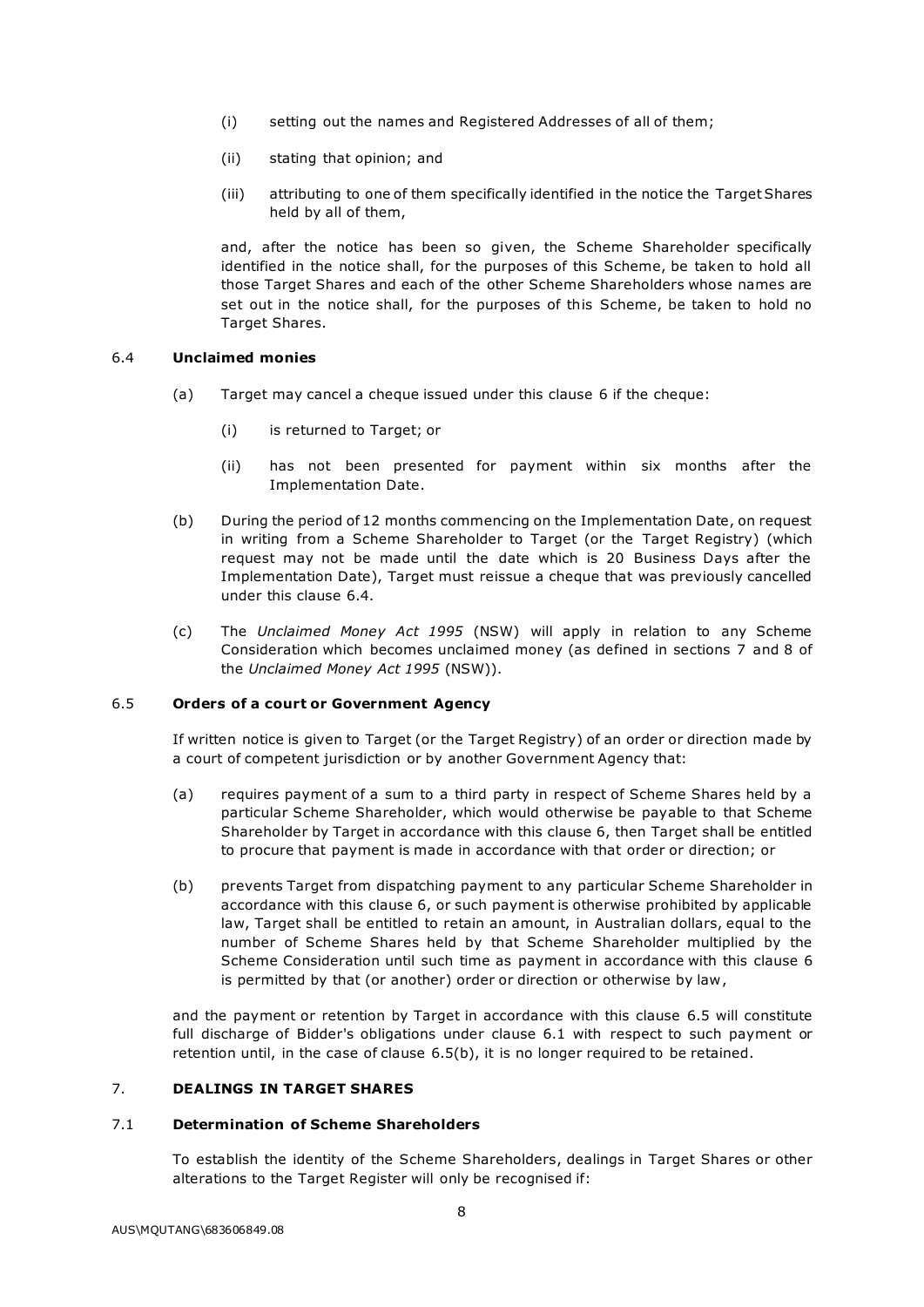- (a) in the case of dealings of the type to be effected using CHESS, the transferee is registered in the Target Register as the holder of the relevant Target Shares on or before the Scheme Record Date; and
- (b) in all other cases, registrable transfer or transmission applications in respect of those dealings, or valid requests in respect of other alterations, are received on or before the Scheme Record Date at the place where the Target Register is kept,

and Target must not accept for registration, nor recognise for any purpose (except a transfer to Bidder pursuant to this Scheme and any subsequent transfer by Bidder or their respective successors in title), any transfer or transmission application or other request received after such times, or received prior to such times but not in registrable or actionable form, as appropriate.

# 7.2 Register

- (a) Target must register, or cause to be registered registrable transmission applications or transfers of Target Shares that are received in accordance with clause 7.1(b) before the Scheme Record Date provided that, for the avoidance of doubt, nothing in this clause 7.2(a) requires Target to register a transfer that would result in a Scheme Shareholder holding a parcel of Scheme Shares that is less than a marketable parcel (as defined in the Operating Rules).
- (b) If this Scheme becomes Effective, a Scheme Shareholder (and any person claiming through that holder) must not dispose of, or purport or agree to dispose of, any Scheme Shares or any interest in them on or after the Scheme Record Date otherwise than pursuant to this Scheme, and any attempt to do so will have no effect and Target shall be entitled to disregard any such disposal.
- (c) For the purpose of determining entitlements to the Scheme Consideration, Target must maintain, or cause to be maintained, the Target Register in accordance with the provisions of this clause 7.2 until the Scheme Consideration has been paid to the Scheme Shareholders and Bidder has been entered in the Target Register as holder of all the Scheme Shares. The Target Register in this form will solely determine entitlements to the Scheme Consideration.
- (d) All statements of holding for the Target Shares (other than statements of holding in favour of Bidder or in respect of any Excluded Shares) will cease to have effect after the Scheme Record Date as documents of title in respect of those securities and, as from that date, each entry current at that date on the Target Register (other than entries on the Target Register in respect of Bidder or in respect of any Excluded Shares) will cease to have effect except as evidence of entitlement to the Scheme Consideration in respect of the Scheme Shares relating to that entry.
- (e) As soon as possible on or after the Scheme Record Date, and in any event by 5.00 p.m. on the second Business Day after the Scheme Record Date, Target will ensure that details of the names, Registered Addresses and holdings of Target Shares for each Scheme Shareholder as shown in the Target Register at the Scheme Record Date are available to Bidder in the form that Bidder reasonably requires.

# 8. **OUOTATION OF TARGET SHARES**

- (a) Target must apply to ASX to suspend trading of the Target Shares on the ASX with effect from the close of trading on the Effective Date.
- (b) On a date after the Implementation Date to be determined by Bidder, Target must apply:
	- (i) for termination of the official quotation of the Target Shares on the ASX; and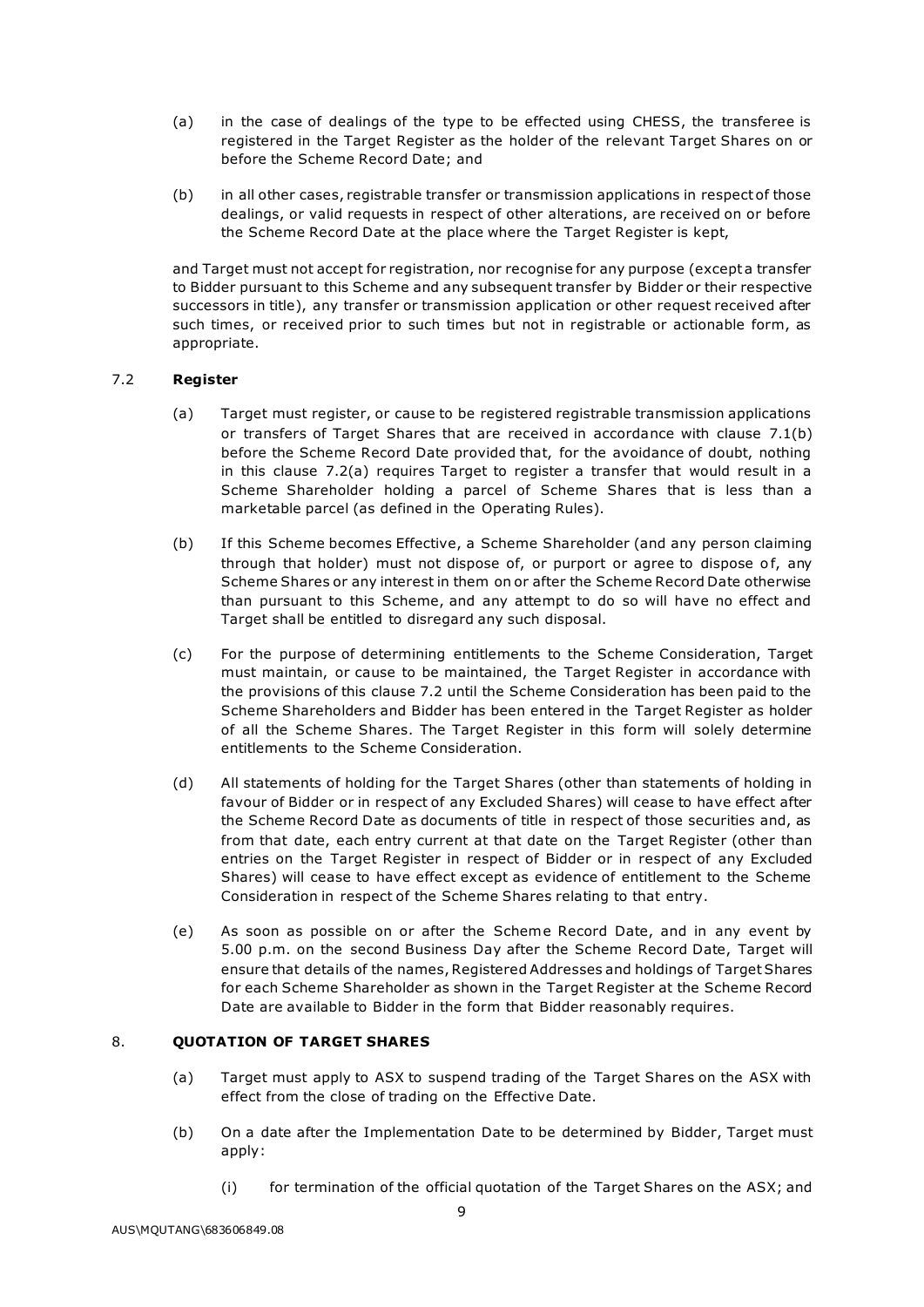(ii) to have itself removed from the official list of the ASX.

#### 9. GENERAL SCHEME PROVISIONS

#### 9.1 Consent to amendments to this Scheme

If the Court proposes to approve this Scheme subject to any alterations or conditions:

- (a) Target may by its counsel consent on behalf of all persons concerned to those alterations or conditions to which Bidder has consented; and
- (b) each Scheme Shareholder agrees to any such alterations or conditions which Target has consented to.

#### 9.2 Scheme Shareholders' agreements and warranties

- (a) Each Scheme Shareholder irrevocably:
	- (i) agrees to the transfer of their Scheme Shares together with all rights and entitlements attaching to those Scheme Shares to Bidder in accordance with this Scheme;
	- (ii) agrees to the variation, cancellation or modification of the rights attached to their Scheme Shares constituted by or resulting from this Scheme;
	- (iii) acknowledges and agrees that this Scheme binds Target and all Scheme Shareholders (including those who do not attend the Scheme Meeting and those who do not vote, or vote against this Scheme, at the Scheme Meeting).
- (b) Each Scheme Shareholder is taken to have warranted to Target, Bidder on the Implementation Date, and appointed and authorised Target as its attorney and agent to warrant to Bidder on the Implementation Date, that:
	- (i) all of their Scheme Shares (including any rights and entitlements attaching to those shares) which are transferred under this Scheme will, at the date of transfer, be fully paid and free from all mortgages, charges, liens, encumbrances, pledges, security interests (including any security interests within the meaning of section 12 of the Personal Property Securities Act 2009 (Cth)) and interests of third parties of any kind, whether legal or otherwise, and restrictions on transfer of any kind; and
	- (ii) they have full power and capacity to transfer their Scheme Shares to Bidder together with any rights and entitlements attaching to those shares ; and
	- (iii) they have no existing right to be issued any Target Shares, options exercisable into Target Shares, performance rights, convertible notes or any other Target securities.
- (c) Target undertakes in favour of each Scheme Shareholder that it will provide the warranties in clause 9.2(b) to Bidder as agent and attorney of each Scheme Shareholder.

# 9.3 Title to and rights in Scheme Shares

(a) To the extent permitted by law, the Scheme Shares (including all rights and entitlements attaching to the Scheme Shares) transferred under this Scheme to Bidder will, at the time of transfer of them to Bidder vest in Bidder free from all mortgages, charges, liens, encumbrances, pledges, security interests (including any security interests within the meaning of section 12 of the Personal Property Securities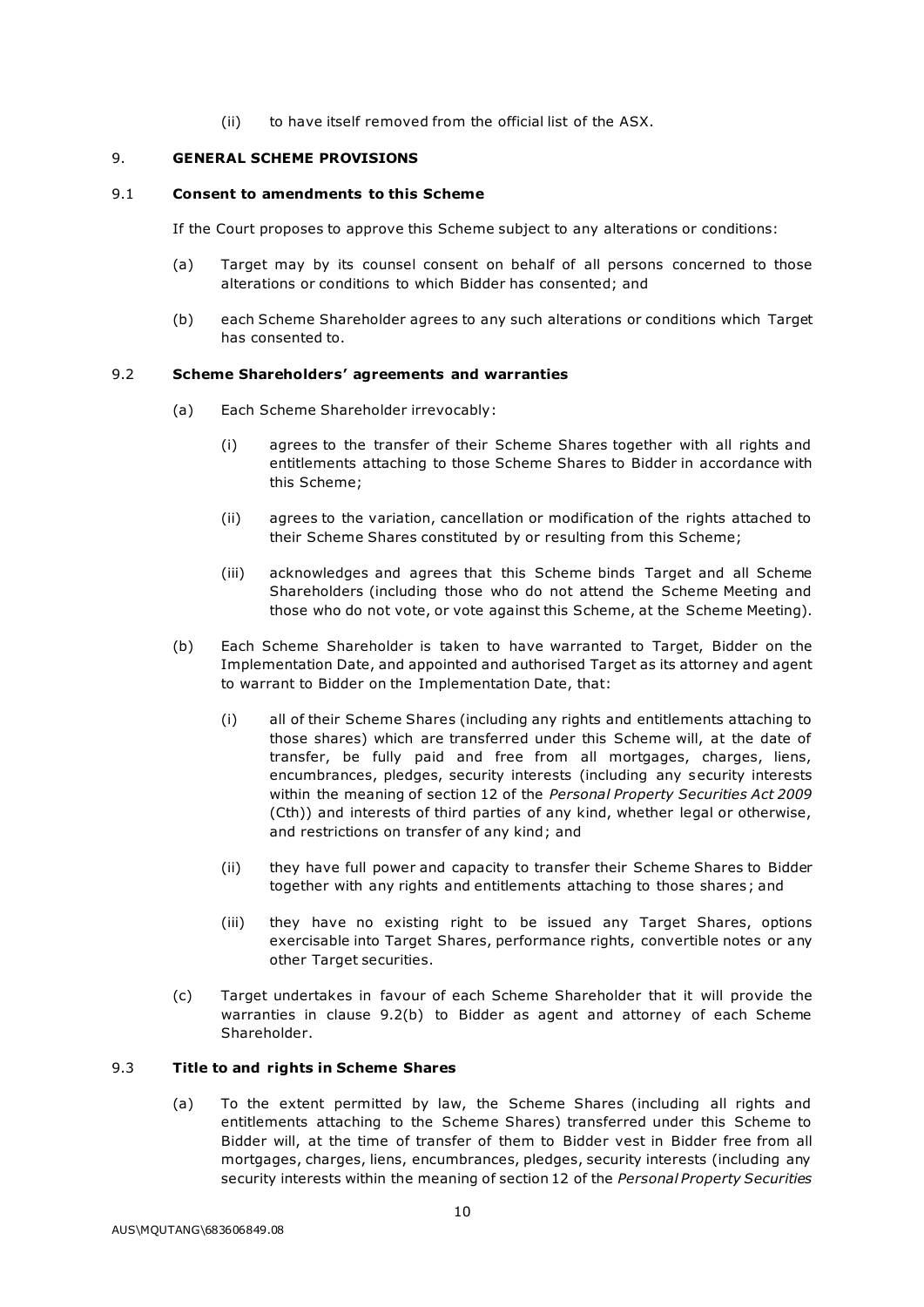Act 2009 (Cth)) and interests of third parties of any kind, whether legal or otherwise and free from any restrictions on transfer of any kind.

(b) Immediately upon the provision of the Scheme Consider ation to each Scheme Shareholder in the manner contemplated by clause 6.1, Bidder will be beneficially entitled to the Scheme Shares to be transferred to it under this Scheme pending registration by Target of Bidder in the Target Register as the holder of the Scheme Shares.

# 9.4 Appointment of sole proxy

Immediately upon the provision of the Scheme Consideration to each Scheme Shareholder in the manner contemplated by clause 6.1, and until Target registers Bidder as the holder of all Scheme Shares in the Target Register, each Scheme Shareholder:

- (a) is deemed to have appointed Bidder as attorney and agent (and directed Bidder in each such capacity) to appoint any director, officer, secretary or agent nominated by Bidder as its sole proxy and, where applicable or appropriate, corporate representative to attend securityholders' meetings , exercise the votes attaching to the Scheme Shares registered in their name and sign any securityholders' resolution or document;
- (b) must not attend or vote at any of those meetings or sign any resolutions, whether in person, by proxy or by corporate representative (other than pursuant to clause 9.4(a));
- (c) must take all other actions in the capacity of a registered holder of Scheme Shares as Bidder reasonably directs; and
- (d) acknowledges and agrees that in exercising the powers referred to in clause  $9.4(a)$ , Bidder and any director, officer, secretary or agent nominated by Bidder under clause 9.4(a) may act in the best interests of Bidder as the intended registered holder of the Scheme Shares.

# 9.5 Authority given to Target

Each Scheme Shareholder, without the need for any further act:

- (a) on the Effective Date, irrevocably appoints Target and each of its directors, officers and secretaries (jointly and each of them severally) as its attorney and agent for the purpose of enforcing the Deed Poll against Bidder [and Bidder Nominee], and Target undertakes in favour of each Scheme Shareholder that it will enforce the Deed Poll against Bidder [and Bidder Nominee] on behalf of and as agent and attorney for each Scheme Shareholder; and
- (b) on the Implementation Date, irrevocably appoints Target and each of its directors, officers and secretaries (jointly and each of them severally) as its attorney and agent for the purpose of executing any document or doing or taking any other act necessary, desirable or expedient to give effect to this Scheme and the transactions contemplated by it, including (without limitation) executing the Scheme Transfer and delivering share certificates for Scheme Shares,

and Target accepts each such appointment. Target as attorney and agent of each Scheme Shareholder, may sub-delegate its functions, authorities or powers under this clause 9.5 to all or any of its directors, officers, secretaries or employees (jointly, severally or jointly and severally).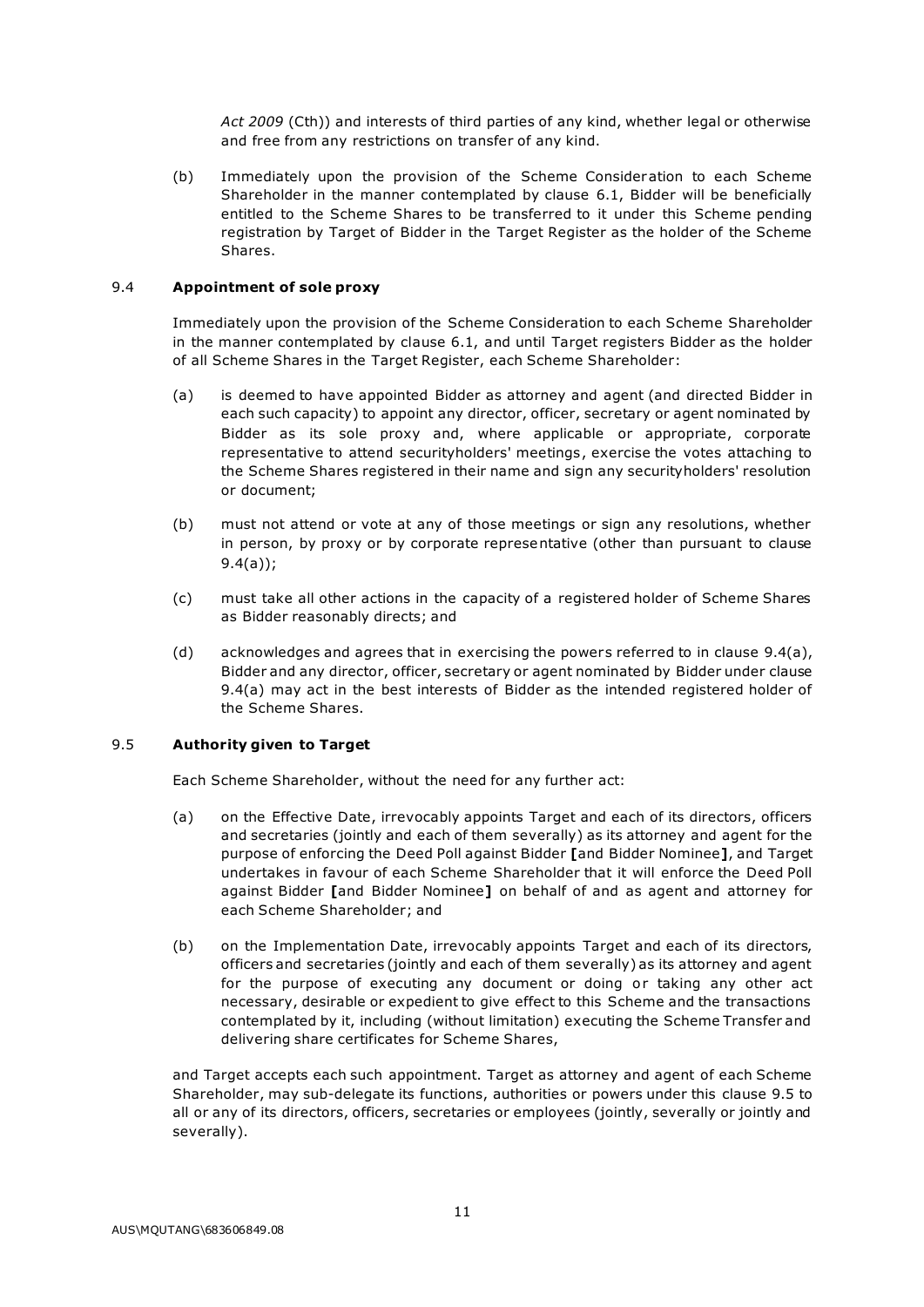# 9.6 Binding effect of Scheme

This Scheme binds Target and all of the Scheme Shareholders (including those who did not attend the Scheme Meeting to vote on this Scheme, did not vote at the Scheme Meeting, or voted against this Scheme at the Scheme Meeting) and, to the extent of any inconsistency, overrides the constitution of Target.

# 10. GENERAL

#### 10.1 Stamp duty

Bidder will:

- (a) pay all stamp duty and any related fines and penalties in respect of this Scheme and the Deed Poll, the performance of the Deed Poll and each transaction effected by or made under or in connection with the Scheme and the Deed Poll; and
- (b) indemnify each Scheme Shareholder against any liability arising from failure to comply with clause 10.1(a).

# 10.2 Consent

Each of the Scheme Shareholders consents to Target doing all things necessary or incidental to, or to give effect to, the implementation of this Scheme, whether on behalf of the Scheme Shareholders, Target or otherwise.

#### 10.3 Notices

- (a) If a notice, transfer, transmission application, direction or other communication referred to in this Scheme is sent by post to Target, it will not be taken to be received in the ordinary course of post or on a date and time other than the date and time (if any) on which it is actually received at Target's registered office or at the office of the Target Registry.
- (b) The accidental omission to give notice of the Scheme Meeting or the non-receipt of such notice by an Scheme Shareholder will not, unless so ordered by the Court, invalidate the Scheme Meeting or the proceedings of the Scheme Meeting.

# 10.4 Further action

Target must do all things and execute all documents necessary to give full effect to this Scheme and the transactions contemplated by it.

#### 10.5 No liability when acting in good faith

Each Scheme Shareholder agrees that none of Target, Bidder, or any of their respective directors, officers, secretaries or employees shall be liable for anything done or omitted to be done in the performance of this Scheme or the Deed Poll in good faith.

#### 10.6 Governing law

- (a) This Scheme is governed by the laws in force in New South Wales, Australia.
- (b) The parties irrevocably submit to the exclusive jurisdiction of courts exercising jurisdiction in New South Wales, Australia and courts of appeal from them in respect of any proceedings arising out of or in connection with this Scheme. The parties irrevocably waive any objection to the venue of any legal process in these courts on the basis that the process has been brought in an inconvenient forum.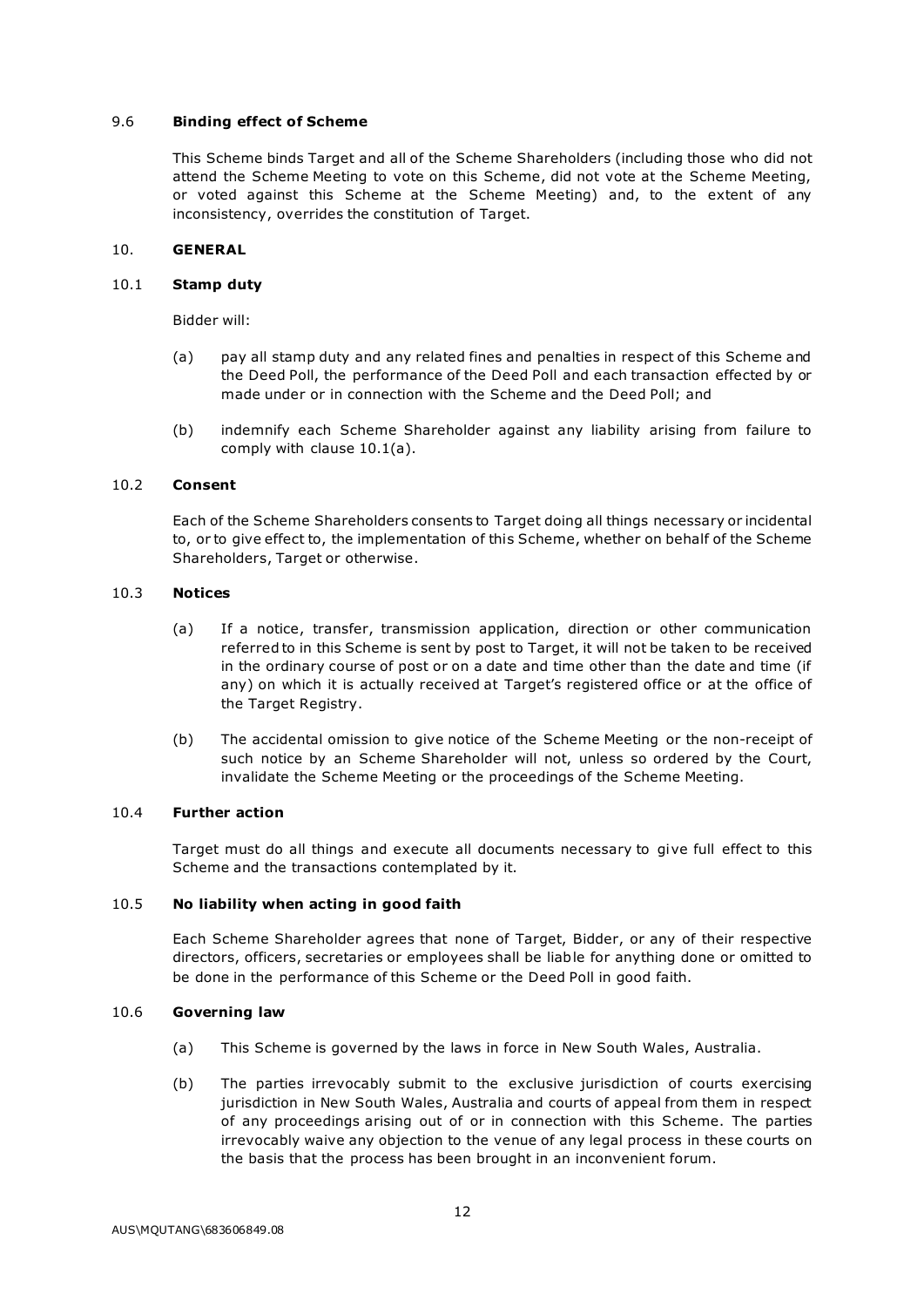# SCHEDULE 1

Deed Poll

Attached.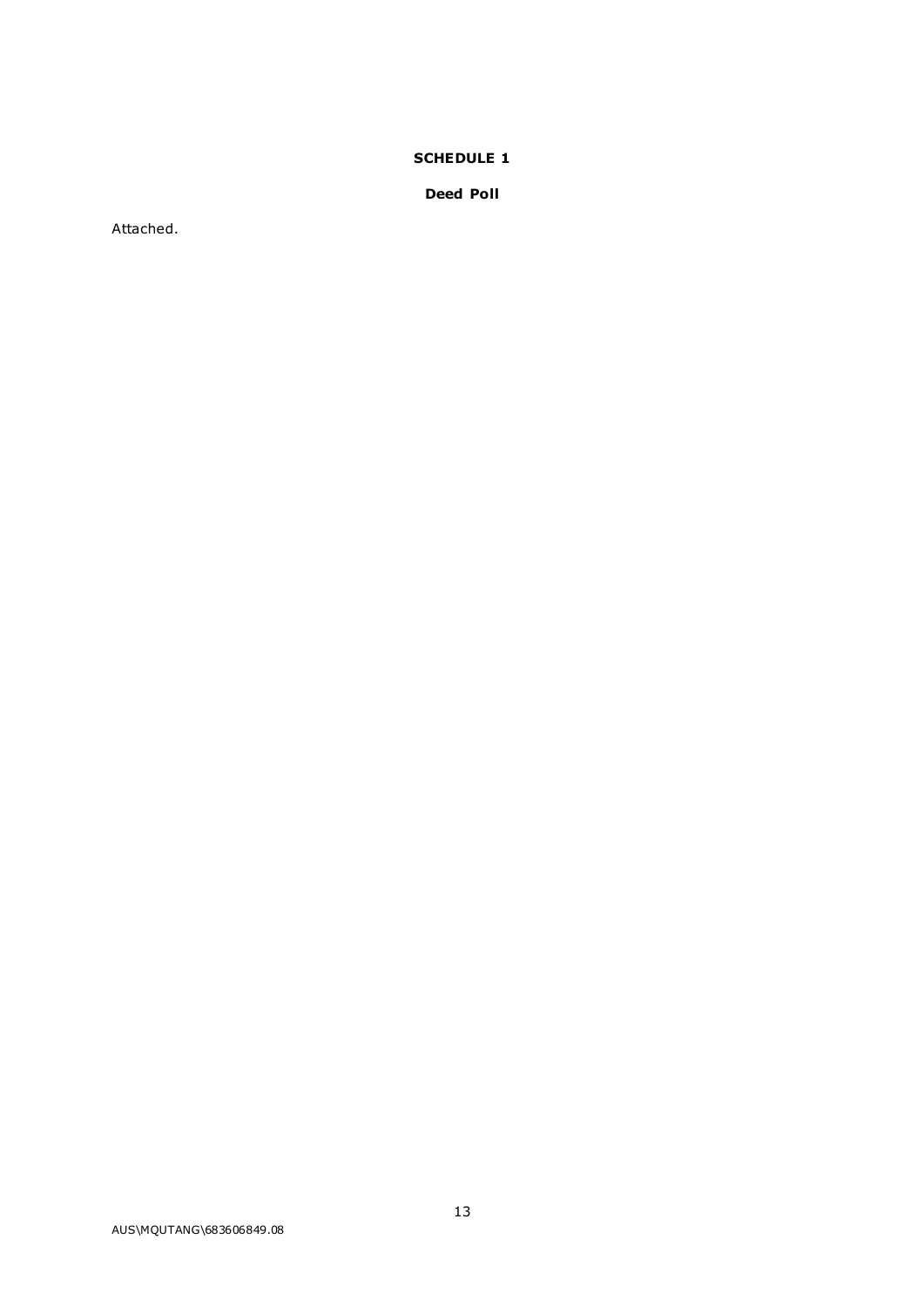# SCHEDULE 4

Deed Poll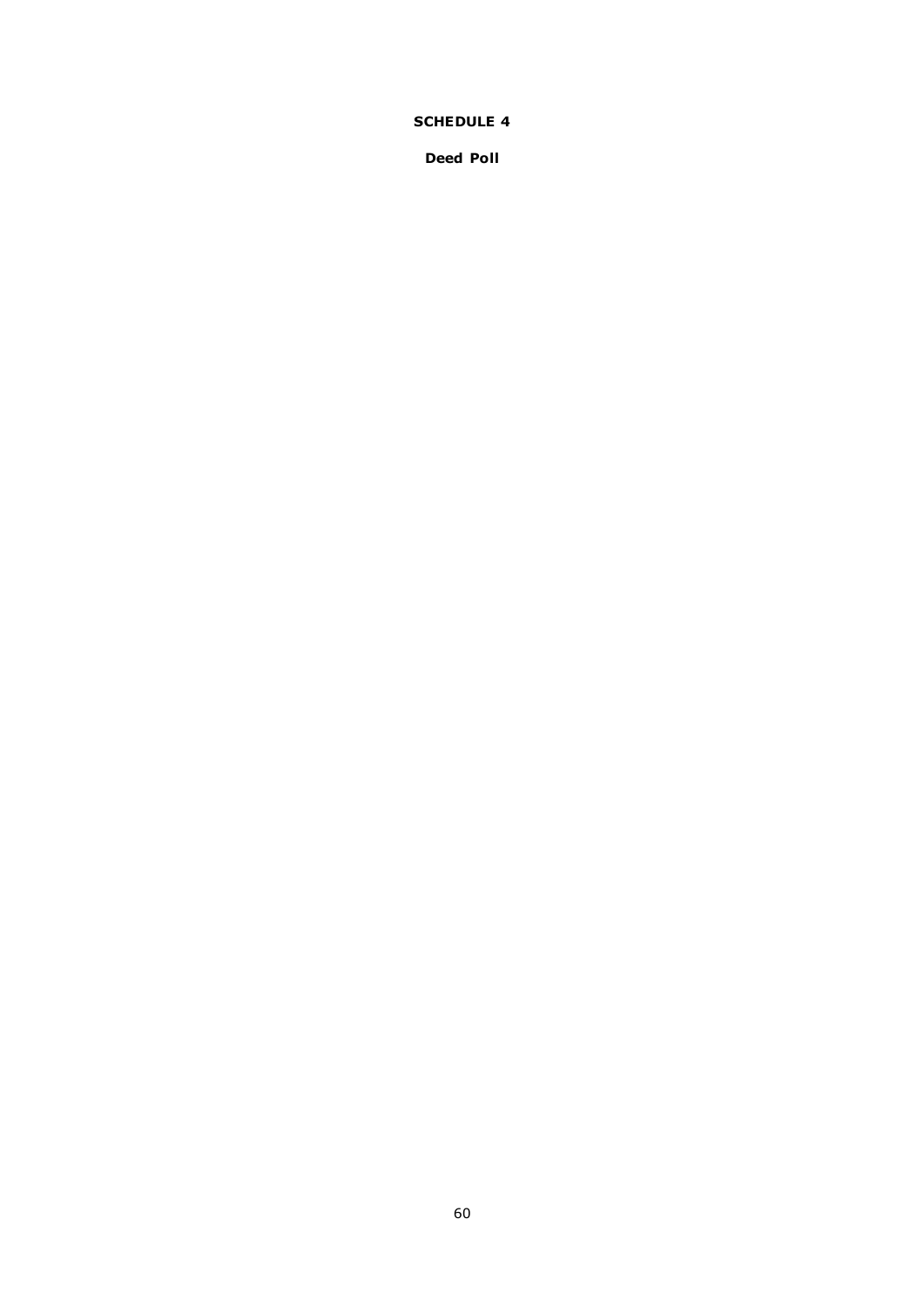# asturst

# Deed Poll

Woolworths Group Limited ACN 000 014 675

[Woolworths Nominee] ACN [insert]

in favour of

Scheme Shareholders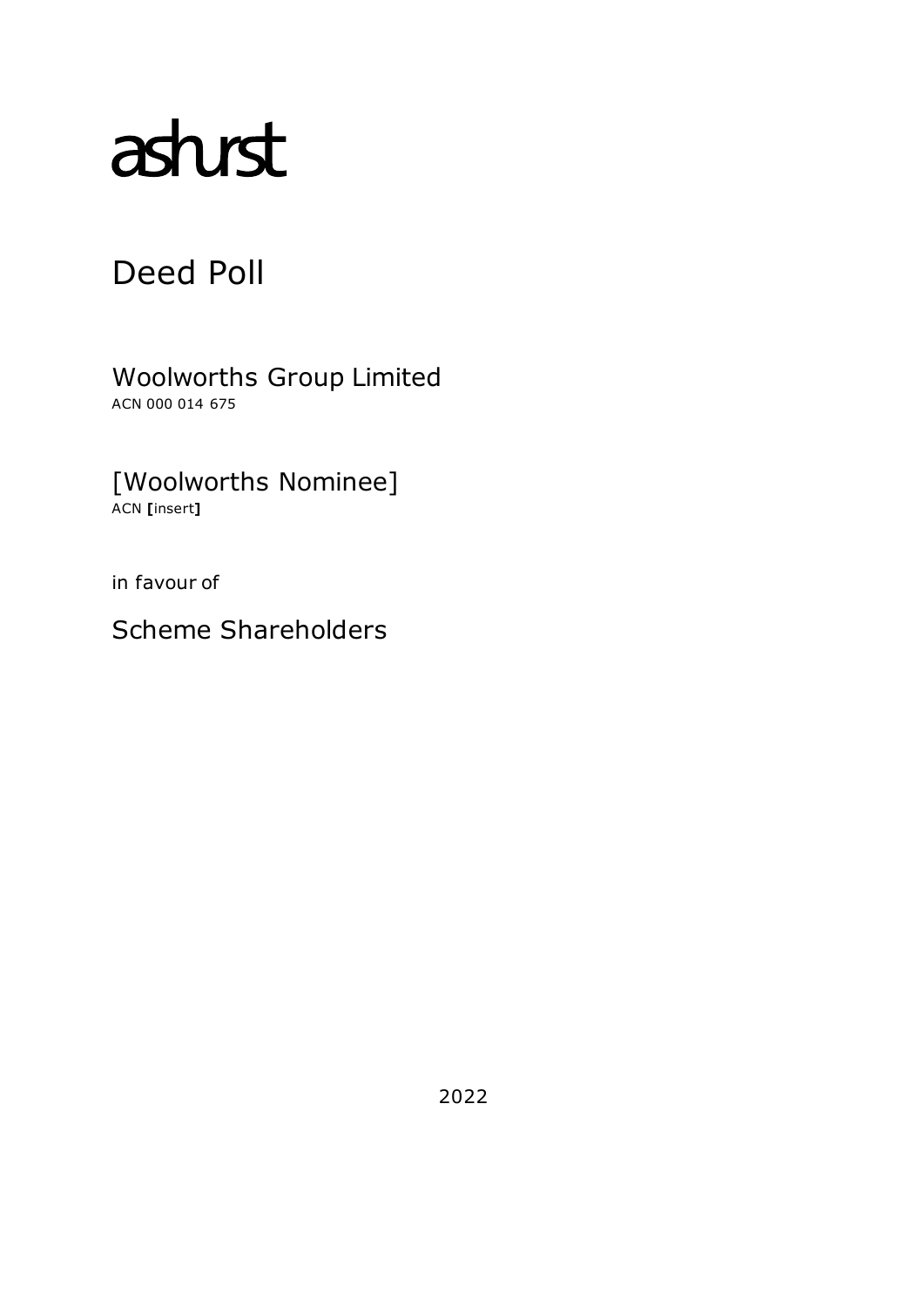# **CONTENTS**

| <b>CLAUSE</b>  |                                                      |  |  |
|----------------|------------------------------------------------------|--|--|
| 1 <sub>1</sub> |                                                      |  |  |
|                | 1.1<br>1.2<br>1.3                                    |  |  |
| 2.             |                                                      |  |  |
|                | 2.1<br>2.2<br>2.3                                    |  |  |
| 3.             |                                                      |  |  |
|                | 3.1<br>3.2                                           |  |  |
| 4.             |                                                      |  |  |
| 5.             |                                                      |  |  |
| 6.             |                                                      |  |  |
|                | 6.1<br>6.2                                           |  |  |
| 7.             |                                                      |  |  |
|                | 7.1<br>7.2<br>7.3<br>7.4<br>7.5<br>7.6<br>7.7<br>7.8 |  |  |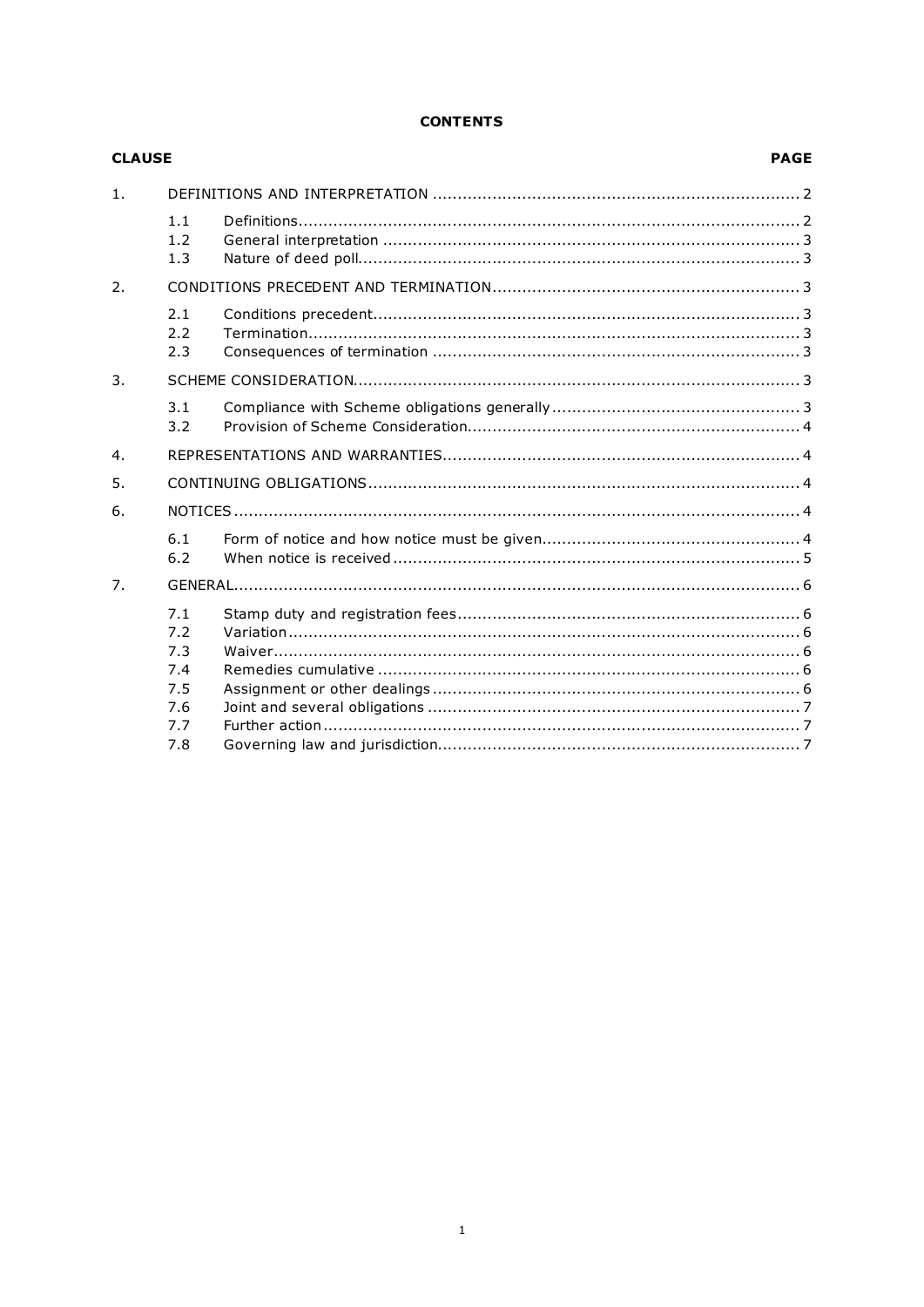#### **THIS DEED POLL** is made on 2022

#### BY:

- (1) Woolworths Group Limited ACN 000 014 675 of 1 Woolworths Way, Bella Vista NSW 2153 (Bidder); and
- (2) [Woolworths Nominee] ACN [insert] of [insert address] (Bidder Nominee);

#### in favour of

(3) Each person registered as a holder of fully paid ordinary shares in Mydeal.com.au Limited ACN 640 108 130 (Target) in the Target Register as at the Scheme Record Date, other than an Excluded Shareholder (Scheme Shareholder).

# RECITALS:

- (A) The directors of Target have resolved that Target should propose the Scheme.
- (B) The effect of the Scheme will be that all Scheme Shares will be transferred to Bidder.
- (C) Target and Bidder have entered into the Scheme Implementation Agreement.
- (D) In the Scheme Implementation Agreement, Bidder agreed (amongst other things) to:
	- (1) provide, or procure the provision of the Scheme Consideration to Target on behalf of the Scheme Shareholders, subject to the satisfaction of certain conditions; and
	- (2) procure that Bidder Nominee complies with all of the relevant obligations of Bidder under the Scheme Implementation Agreement and the Scheme .
- (E) Bidder [and Bidder Nominee] [is / are] entering into this deed poll for the purpose of covenanting in favour of Scheme Shareholders to perform their obligations under the Scheme Implementation Agreement and the Scheme.

#### THE PARTIES AGREE AS FOLLOWS:

# 1. DEFINITIONS AND INTERPRETATION

#### 1.1 Definitions

The meanings of the terms used in this deed poll are set out below.

**First Court Date** means the first day on which an application made to the Court for an order under section 411(1) of the Corporations Act convening of the Scheme Meeting is heard or, if the application is adjourned or subject to appeal for any reason, the day on which the adjourned application is heard.

Scheme Implementation Agreement means the scheme implementation agreement dated [insert date] between Target and Bidder under which, amongst other things, Target has agreed to propose the Scheme to Target Shareholders, and each of Bidder and Target has agreed to take certain steps to give effect to the Scheme.

**Scheme** means the proposed scheme of arrangement under Part 5.1 of the Corporations Act between Target and Scheme Shareholders, the form of which is set out in Schedule 3 to the Scheme Implementation Agreement, subject to any alterations or conditions made or required by the Court under section 411(6) of the Corporations Act and agreed to in writing by Target and Bidder.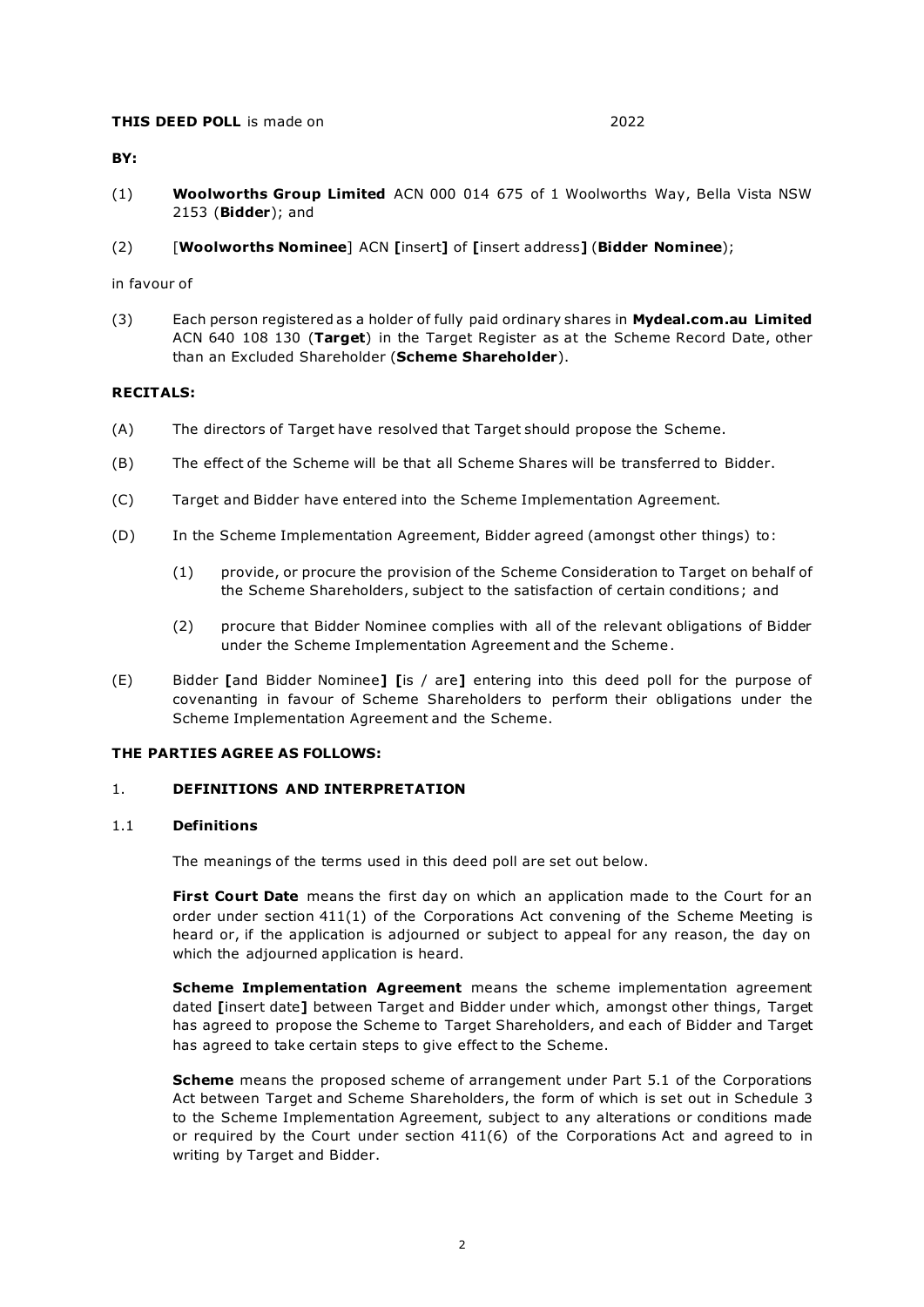Unless the context otherwise requires, terms defined in the Scheme have the same meaning when used in this deed poll..

# 1.2 General interpretation

Clauses 1.2, 1.3, 1.4 and 1.5 of the Scheme apply to the interpretation of this deed poll, except that references to 'this Scheme' are to be read as references to 'this deed poll'.

# 1.3 Nature of deed poll

Each of Bidder and Bidder Nominee acknowledges that:

- (a) this deed poll may be relied on and enforced by any Scheme Shareholder in accordance with its terms even though the Scheme Shareholders are not a party to it; and
- (b) under the Scheme, each Scheme Shareholder irrevocably appoints Target and each of its directors, officers and secretaries (jointly and each of them severally) as its attorney and agent to enforce this deed poll against Bidder and Bidder Nominee .

# 2. CONDITIONS PRECEDENT AND TERMINATION

# 2.1 Conditions precedent

This deed poll and the obligations of Bidder [and Bidder Nominee] under this deed poll are subject to the Scheme becoming Effective.

# 2.2 Termination

The obligations of Bidder [and Bidder Nominee] under this deed poll to the Scheme Shareholders will automatically terminate and the terms of this deed poll will be of no further force or effect if:

- (a) the Scheme has not become Effective on or before the End Date; or
- (b) the Scheme Implementation Agreement is terminated in ac cordance with its terms,

unless Bidder [, Bidder Nominee] and Target otherwise agree in writing.

# 2.3 Consequences of termination

If this deed poll is terminated under clause 2.2, then, in addition and without prejudice to any other rights, powers or remedies available to Scheme Shareholders:

- (a) Bidder [and Bidder Nominee] [is / are] released from [its / their] obligations to further perform this deed poll except those obligations contained in clause 7.1 and any other obligations which by their nature survive termination; and
- (b) each Scheme Shareholder retains the rights, powers or remedies they have against Bidder [and Bidder Nominee] in respect of any breach of this deed poll which occurs before it is terminated.

# 3. SCHEME CONSIDERATION

# 3.1 Compliance with Scheme obligations generally

Subject to clause 2, Bidder [and Bidder Nominee] undertakes in favour of each Scheme Shareholder to observe and perform the steps attributed to it under, and otherwise to comply with, the Scheme, subject to and in accordance with the terms of the Scheme.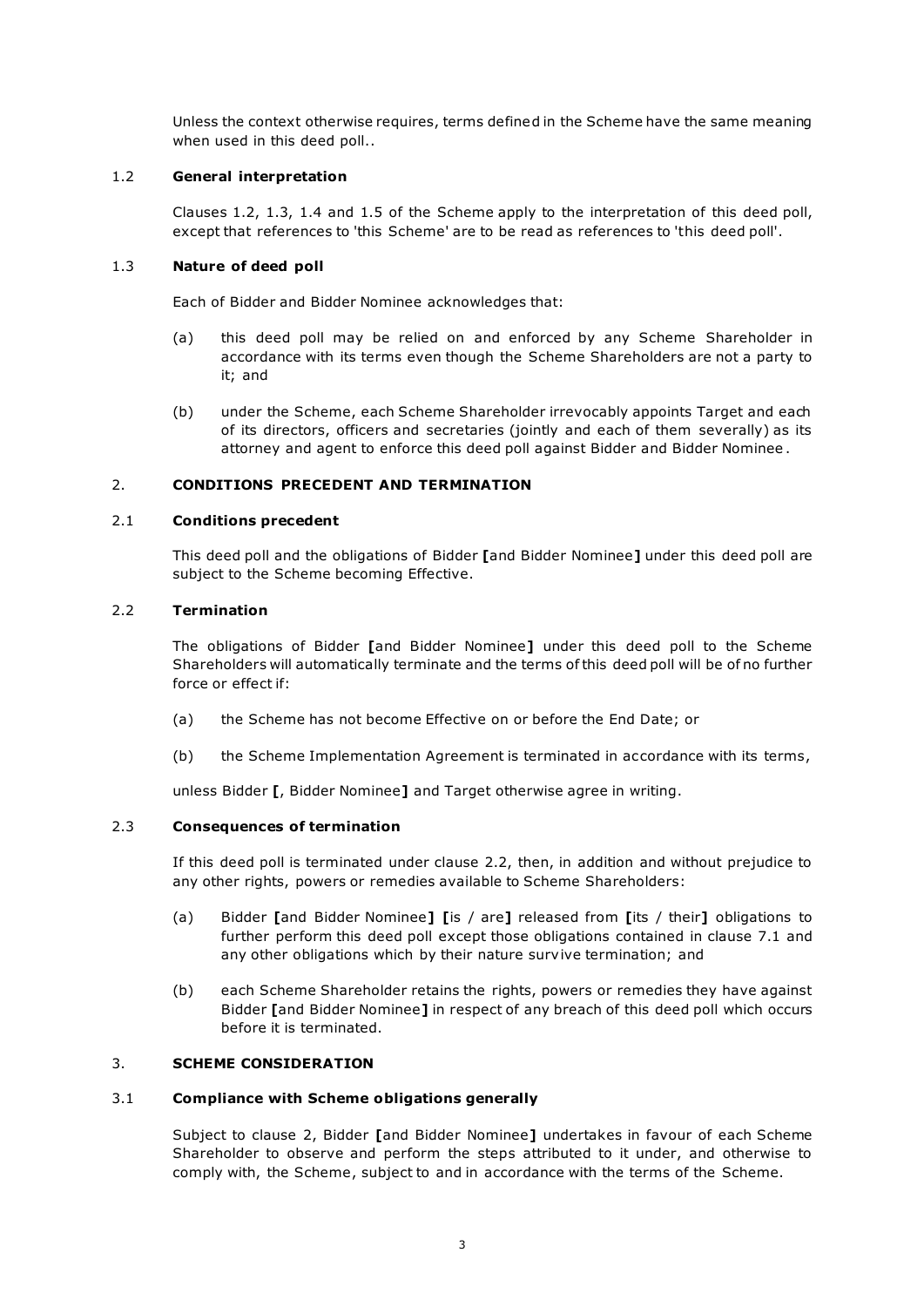# 3.2 Provision of Scheme Consideration

Subject to clause 2 and subject to and in accordance with the terms of the Scheme , [Bidder] undertakes to, by no later than the Business Day before the Implementation Date, deposit in cleared funds an amount equal to the aggregate Scheme Consideration payable to all Scheme Shareholders under the Scheme into an Australian dollar denominated trust account with an ADI operated by Target as trustee for the Scheme Shareholders, except that any interest on the amounts deposited (less bank fees and other charges) will be credited to Bidder's [or Bidder Nominee's] account.

#### 4. REPRESENTATIONS AND WARRANTIES

Bidder [and Bidder Nominee] represents and warrants in favour of each Scheme Shareholder, in respect of itself, that:

- (a) (status) it is a validly existing corporation registered under the laws of its place of incorporation;
- (b) (power) it has full legal capacity and power to execute, deliver and enter into and perform its obligations under this deed poll and to carry out the transactions contemplated by this deed poll;
- $(c)$  (corporate authority) it has taken all necessary corporate action to authorise its entry into this deed poll and has taken or will take all necessary corporate action to authorise the performance of this deed poll and to carry out the transactions contemplated by this deed poll;
- (d) (validity of obligations) its obligations under this deed poll are valid and binding and are enforceable against it in accordance with its terms; and
- (e) (no contravention) this deed poll does not conflict with, or result in the breach of or default under, any provision of its constitution, or any writ, order or injunction, judgment, law, rule or regulation to which it is a party or subject or by which it is bound.

# 5. CONTINUING OBLIGATIONS

This deed poll is irrevocable and, subject to clause 2, remains in full force and effect until:

- (a) Bidder [and Bidder Nominee] [has / have] fully performed their obligations under this deed poll; or
- (b) the earlier termination of this deed poll under clause 2.2.

#### 6. NOTICES

# 6.1 Form of notice and how notice must be given

Any notice (including any other communication) given to Bidder [or Bidder Nominee] under or in connection with this deed poll must be:

- (a) in writing and in English;
- (b) addressed to Bidder [and Bidder Nominee] at the address or email address set out below:
	- Address: 1 Woolworths Way, Bella Vista NSW 2153
	- Email : cjmills@woolworths.com.au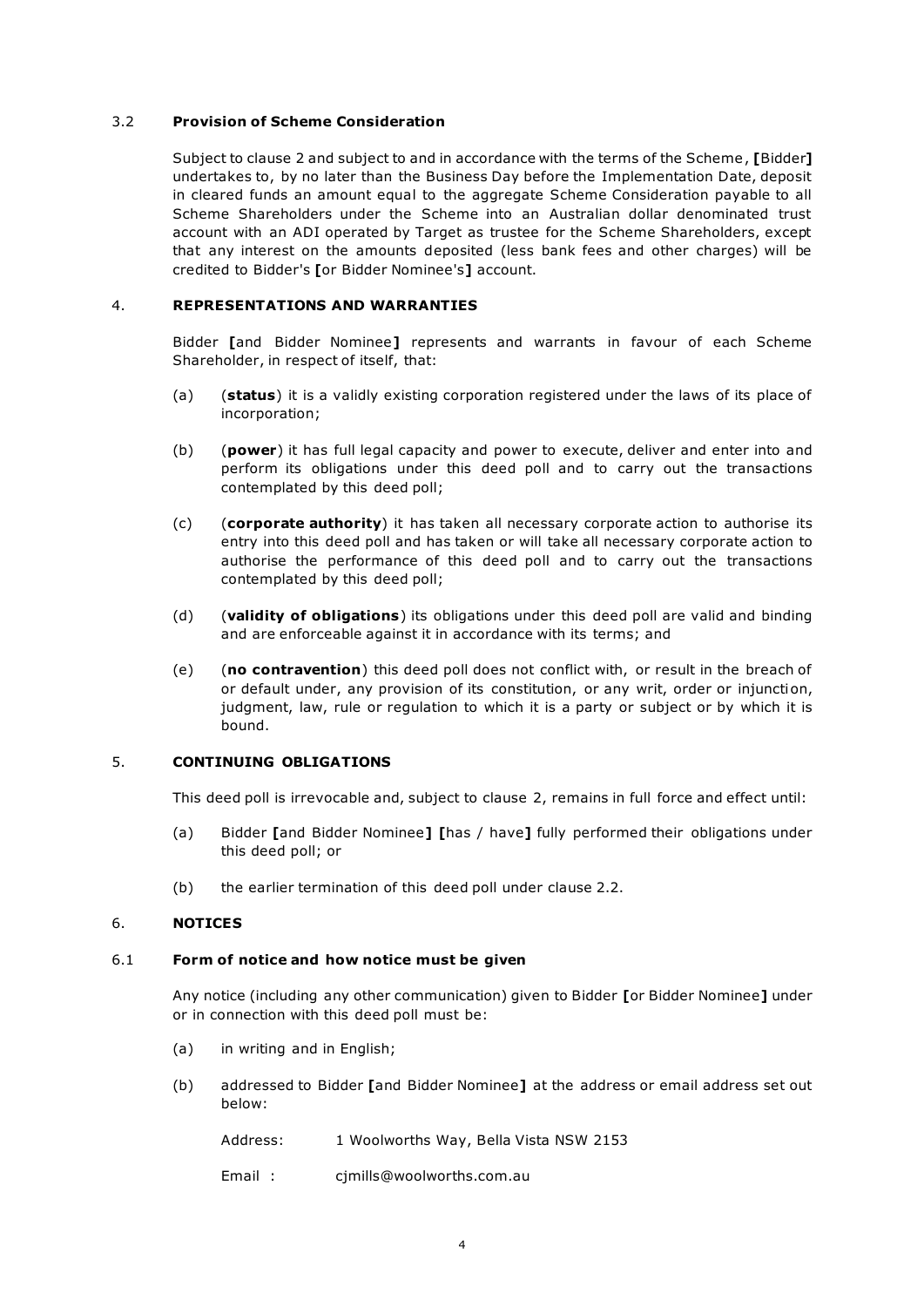Attention: Chris Mills, Head of Mergers and Acquisitions

Copy to (which shall not constitute notice):

Email: legalnotices@woolworths.com.au Attention: Jade Droguett, Group Counsel – Ecosystem & Strategic Partnerships

and

#### Ashurst Australia

| Address:   | 5 Martin Place, Sydney, NSW 2000 Australia |
|------------|--------------------------------------------|
| Email:     | Phil.Breden@ashurst.com                    |
|            | Andrew.Kim@ashurst.com                     |
| Attention: | Phil Breden                                |
|            | Andrew Kim                                 |

- (c) signed by or on behalf of the person giving the notice. If the notice is sent by email and does not contain a signature, it is deemed to be signed by the person identified as the sender of the email;
- (d) sent to Bidder [and Bidder Nominee] by hand, prepaid post (airmail if from a place outside Australia) or email; and
- (e) if sent by email, in a form which:
	- (i) identifies the sender; and
	- (ii) clearly indicates the subject matter of the notice in the subject heading of the email.

#### 6.2 When notice is received

Without limiting any other means by which a person may prove that a notice has been received by Bidder [or Bidder Nominee], a notice is deemed to be received:

- (a) if sent by hand, when left at the address of Bidder [and Bidder Nominee];
- (b) if sent by prepaid post, five Business Days (if posted within Australia to an address in Australia) or 10 Business Days (if posted from one country to another) after the date of posting; or
- (c) if sent by email:
	- (i) at the time the email was delivered to the recipient's email server or the recipient read the email, as stated in an automated message received by the sender; or
	- (ii) one hour after the email was sent (as recorded on the device from which it was sent), unless within 24 hours of sending the email the sender receives an automated message that it was not delivered,

whichever is earlier, but any notice or other communication that, pursuant to this clause 6.2, would be considered to have been received if a notice would otherwise be deemed to be received on a day that is not a Business Day, or after 5.00 pm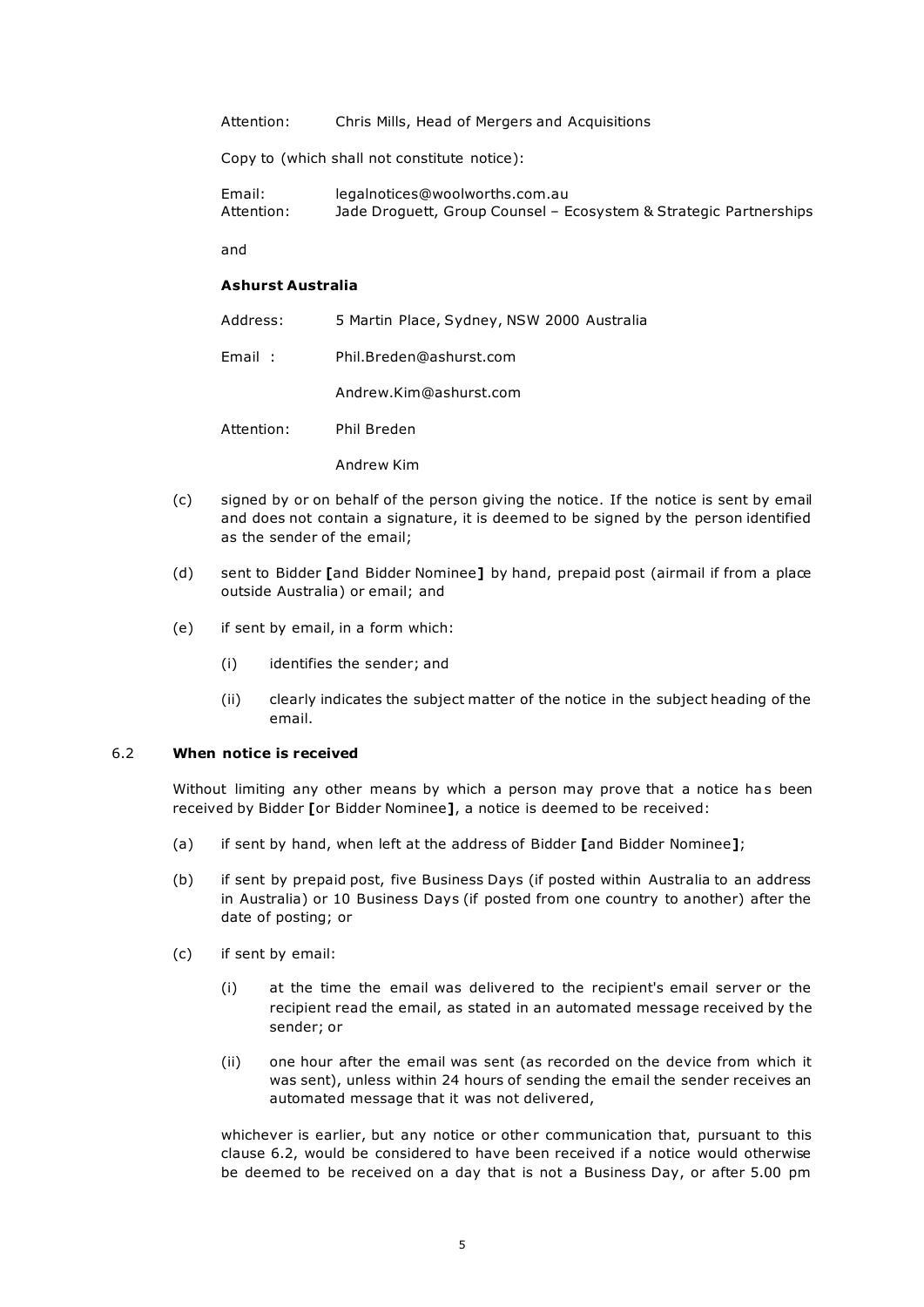(recipient's local time) on a Business Day, the notice is deemed to be received at 9.00 am (recipient's local time) on the next Business Day.

# 7. GENERAL

# 7.1 Stamp duty and registration fees

Bidder and Bidder Nominee:

- (a) will pay all stamp duty, registration fees and similar taxes payable or assessed as being payable in connection with this deed poll or any other transaction contemplated by this deed poll (including any fees, fines, penalties and interest in connection with any of these amounts); and
- (b) indemnifies each Scheme Shareholder against any liability arising from failure to comply with clause 7.1(a).

#### 7.2 Variation

A provision of this deed poll or any right created under it may not be varied, altered or otherwise amended unless:

- (a) if before the First Court Date, the variation is agreed to by Target in writing; and
- (b) if on or after the First Court Date, the variation is agreed to by Target in writing and the Court indicates that the variation, alteration or amendment would not of itself preclude approval of the Scheme,

in which event Bidder [and Bidder Nominee] must enter into a further deed poll in favour of the Scheme Shareholders giving effect to the variation, alteration or amendment.

#### 7.3 Waiver

- (a) Failure to exercise or enforce, or a delay in exercising or enforcing, or the partial exercise or enforcement of, a right, power or remedy provided by law or under this deed poll by a party does not preclude, or operate as a waiver of, the exercise or enforcement, or further exercise or enforcement, of that or any other right, power or remedy provided by law or under this deed poll.
- (b) A waiver or consent given by a party under this deed poll is only effective and binding on that party if it is given or confirmed in writing by that party.
- (c) No waiver of a breach of a term of this deed poll operates as a waiver of another breach of that term or of a breach of any other term of this deed poll.

#### 7.4 Remedies cumulative

The rights, powers and remedies of Bidder [, Bidder Nominee] and the Scheme Shareholders under this deed poll are cumulative and do not exclude any other rights, powers or remedies provided by law independently of this deed poll.

# 7.5 Assignment or other dealings

- (a) The rights created by this deed poll are personal to Bidder [, Bidder Nominee] and each Scheme Shareholder and must not be dealt with at law or in equity without the prior written consent of Bidder [or Bidder Nominee].
- (b) Any purported dealing in contravention of clause 7.5(a) is invalid.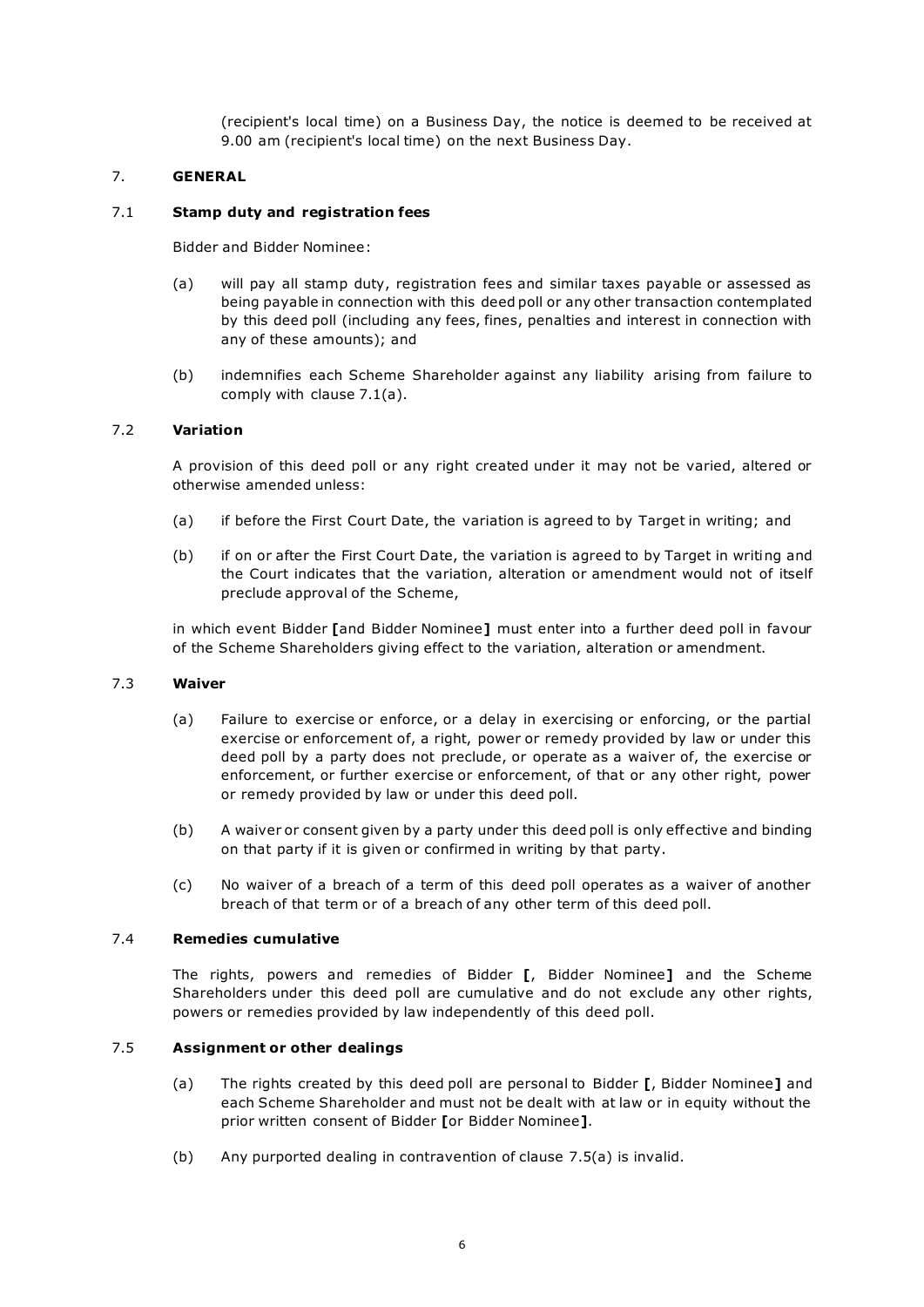# 7.6 Joint and several obligations

Bidder [and Bidder Nominee] are jointly and severally liable for each obligation imposed on both of them by the terms of this deed poll.

# 7.7 Further action

Bidder [and Bidder Nominee] must, at [its / their] own expense, do all things and execute all documents necessary to give full effect to this deed poll and the transactions contemplated by it.

# 7.8 Governing law and jurisdiction

- (a) This deed poll and any dispute arising out of or in connection with the subject matter of this deed poll is governed by the laws of the State of New South Wales, Australia.
- (b) Bidder [and Bidder Nominee]:
	- (i) submits to the non-exclusive jurisdiction of the courts of that State, and courts of appeal from them, in respect of any proceedings arising out of or in connection with the subject matter of this deed poll; and
	- (ii) waives any right it has to object to any legal process being brought in those courts including any claim that the process has been brought in an inconvenient forum or that those courts do not have jurisdiction.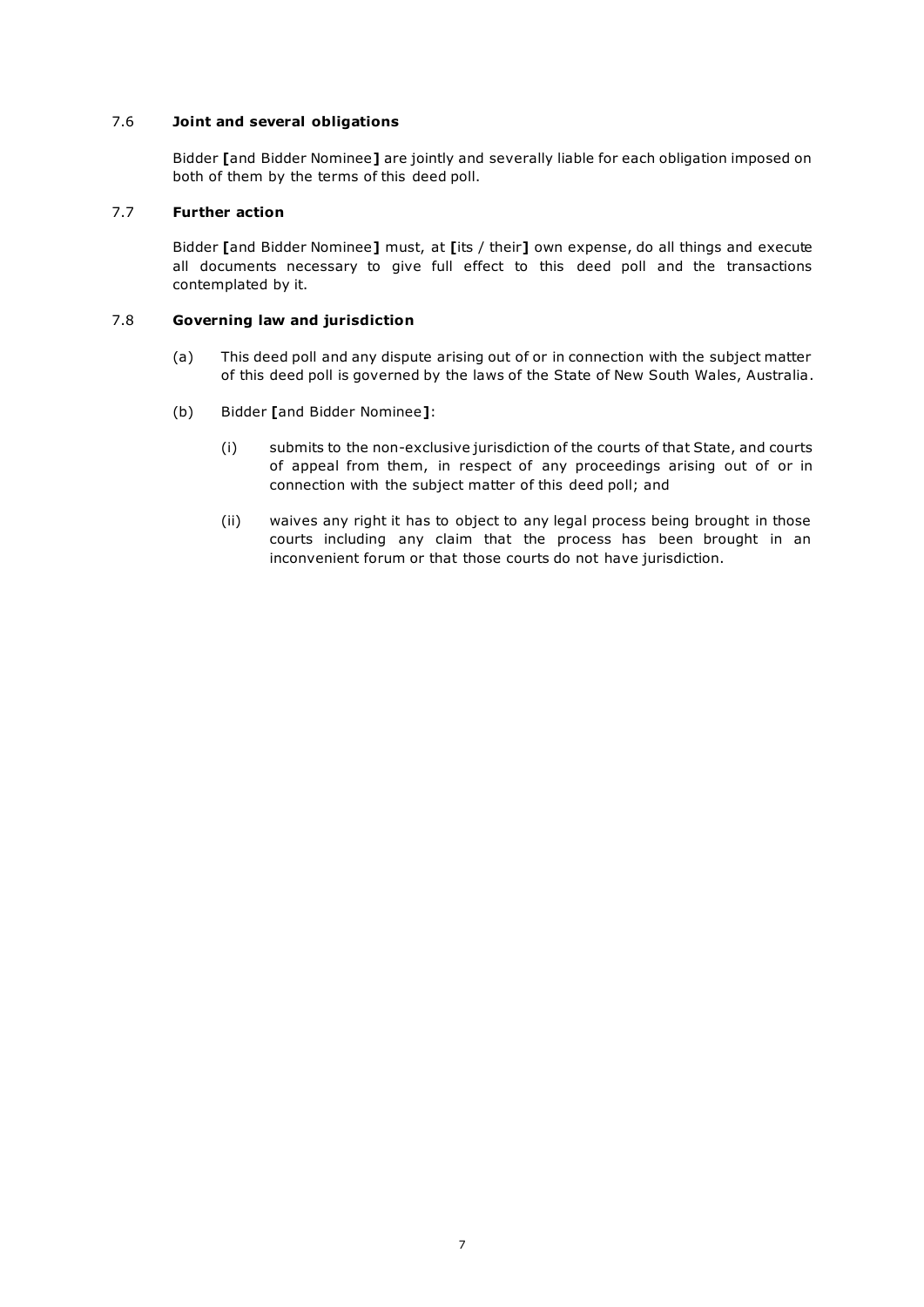# EXECUTED as a deed poll.

# EXECUTED by WOOLWORTHS GROUP

**LIMITED** in accordance with section 127 of the Corporations Act 2001 (Cth):

Signature of director and Signature of director/secretary

Name Name

EXECUTED by [WOOLWORTHS NOMINEE] in accordance with section 127 of the Corporations Act 2001 (Cth):

Name Name

Signature of director  $Signature$  of director/secretary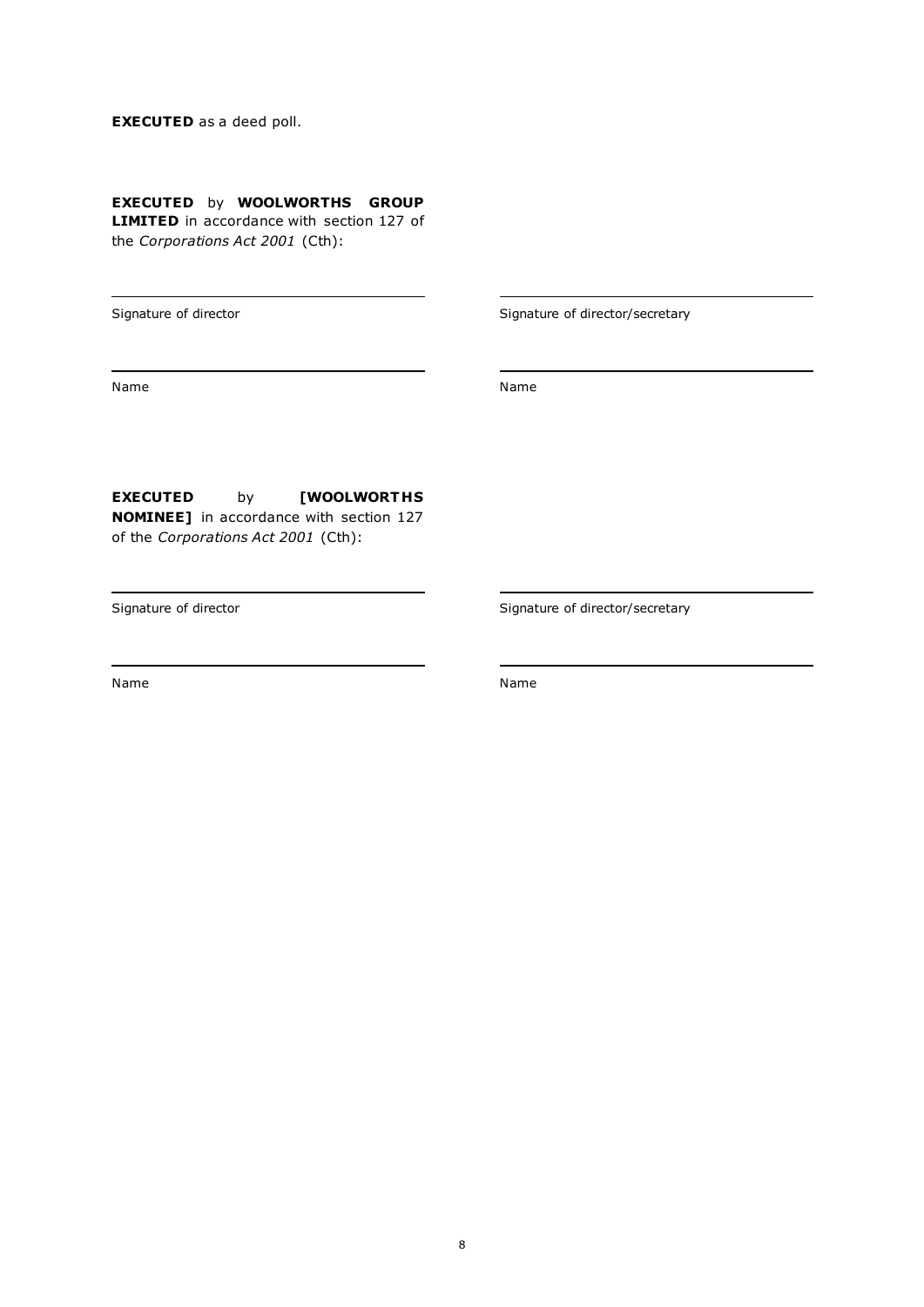# **EXECUTED by MYDEAL.COM.AU**

**LIMITED** in accordance with section 127(1) of the Corporations Act 2001  $(Cth)$ :

DocuSigned by:

Paul Greenberg

A35721FBE4154B7<br>Signature of director

Paul Greenberg

Name

**DocuSigned by: LUCWON**  $-3FDC981455R64R3$ 

Signature of director/secretary

Vanessa Chidrawi

Name

# **EXECUTED by WOOLWORTHS GROUP**

**LIMITED** in accordance with section 127(1) of the Corporations Act 2001  $(Cth)$ :

Signature of director

Signature of director/secretary

Name

Name